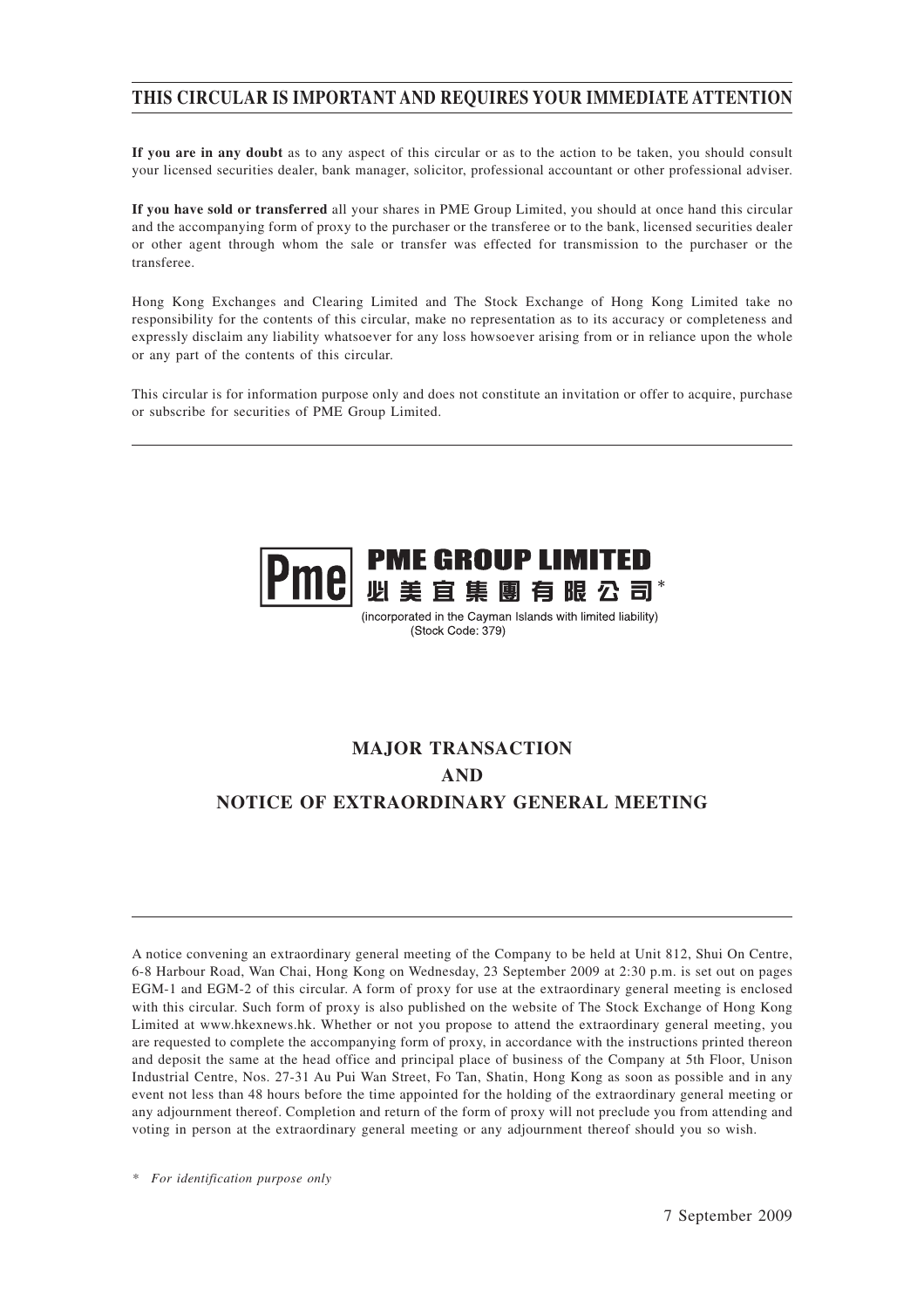# **CONTENTS**

# *Page*

|  | Letter from the Board (and the second contact the second contact of the second second second second second second second second second second second second second second second second second second second second second sec |  |
|--|--------------------------------------------------------------------------------------------------------------------------------------------------------------------------------------------------------------------------------|--|
|  |                                                                                                                                                                                                                                |  |
|  | Appendix II – Accountants' Report on the Target Company  II-1                                                                                                                                                                  |  |
|  | Appendix III - Unaudited Pro Forma Financial Information  III-1                                                                                                                                                                |  |
|  |                                                                                                                                                                                                                                |  |
|  |                                                                                                                                                                                                                                |  |
|  |                                                                                                                                                                                                                                |  |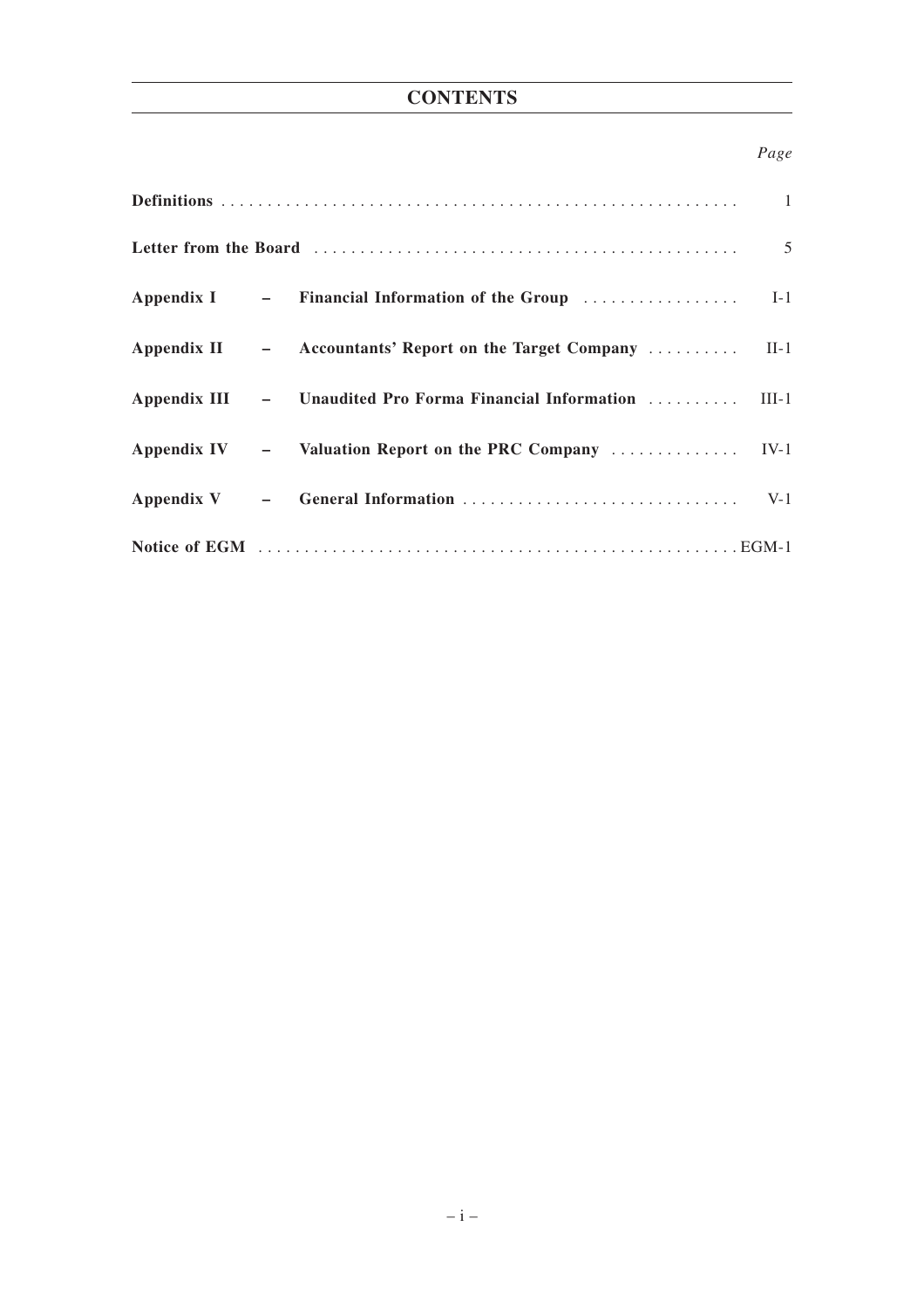*In this circular, unless the context otherwise requires, the following expressions shall have the following meanings:*

| "Acquisition"       | the acquisition by the Purchaser of the Sale Shares<br>subject to and upon the terms and conditions of the<br>Formal Agreement                                                                     |
|---------------------|----------------------------------------------------------------------------------------------------------------------------------------------------------------------------------------------------|
| "associates"        | has the meaning ascribed to this term under the Listing<br>Rules                                                                                                                                   |
| "Board"             | the board of Directors from time to time                                                                                                                                                           |
| "Bondholder(s)"     | the holder(s) of the Convertible Bonds                                                                                                                                                             |
| "Business Day"      | a day (other than a Saturday) on which licensed banks are<br>generally open for business in Hong Kong throughout<br>their normal business hours                                                    |
| "CCTV"              | China Central Television                                                                                                                                                                           |
| "CDP"               | 央視風雲傳播有限公司 (China DTV Production Co.,<br>Ltd.), a company incorporated in the PRC                                                                                                                  |
| "Channel"           | a digital sports television channel of "小球競技"                                                                                                                                                      |
| "Company"           | PME Group Limited, a company incorporated in the<br>Cayman Islands with limited liability and the issued<br>Shares of which are listed on the main board of the Stock<br>Exchange                  |
| "Completion"        | completion of the sale and purchase of the Sale Shares in<br>accordance with the Formal Agreement                                                                                                  |
| "Consideration"     | the aggregate consideration of HK\$200,000,000 for the<br>Acquisition                                                                                                                              |
| "Conversion Shares" | the Shares falling to be allotted and issued upon the<br>exercise of the conversion right attaching to the<br>Convertible Bonds                                                                    |
| "Convertible Bonds" | the non-listed convertible bonds on the aggregate<br>principal amount of HK\$60,000,000 to be issued by the<br>Company to the Vendor to satisfy part of the<br>Consideration under the Acquisition |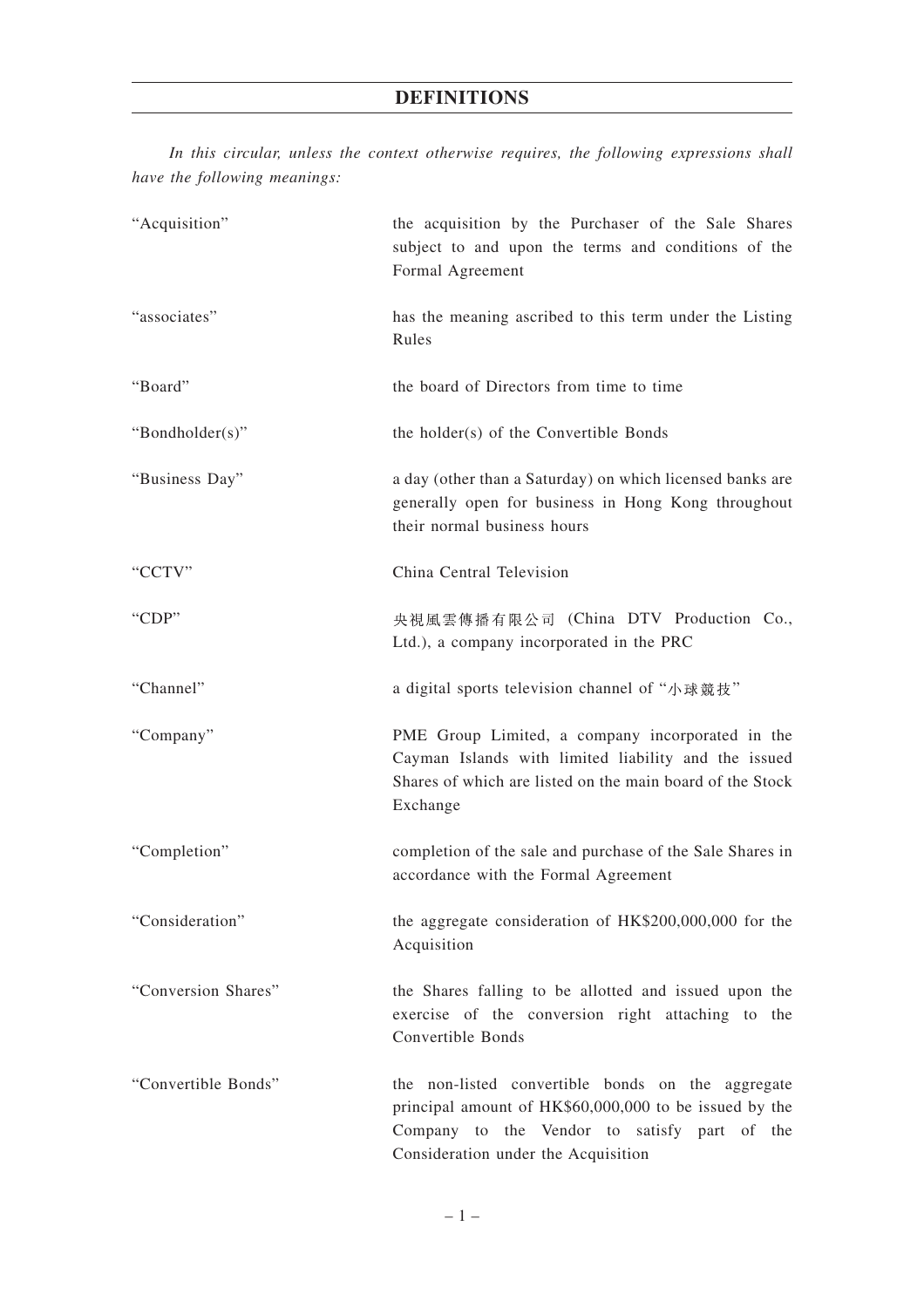# **DEFINITIONS**

| "Directors"               | directors of the Company                                                                                                                                                                                                                                                                                                 |
|---------------------------|--------------------------------------------------------------------------------------------------------------------------------------------------------------------------------------------------------------------------------------------------------------------------------------------------------------------------|
| "EGM"                     | the extraordinary general meeting of the Company to be<br>held and convened on Wednesday, 23 September 2009 for<br>the Shareholders to consider and, if thought fit, approve<br>the Formal Agreement and the transactions contemplated<br>thereunder, including but not limited to the issue of the<br>Convertible Bonds |
| "Formal Agreement"        | the Formal Agreement dated 19 May 2009 and entered<br>into among the Vendor, the Purchaser, the Target<br>Company and the Guarantor for the sale and purchase of<br>the Sale Shares                                                                                                                                      |
| "Group"                   | the Company and its subsidiaries                                                                                                                                                                                                                                                                                         |
| "Guarantor" or "Mr. Wu"   | Mr. Wu Jia Neng, the sole director and the sole<br>shareholder of the Vendor                                                                                                                                                                                                                                             |
| "Hong Kong"               | the Hong Kong Special Administrative Region of the<br><b>PRC</b>                                                                                                                                                                                                                                                         |
| "Independent Third Party" | the counterparty and its ultimate beneficial owners being<br>third parties independent of the Company and connected<br>persons (as defined under the Listing Rules) of the<br>Company                                                                                                                                    |
| "Independent Valuer"      | BMI Appraisals Limited, an independent valuer                                                                                                                                                                                                                                                                            |
| "Last Trading Day"        | 18 May 2009, being the last trading day of the Shares<br>before the date of the Formal Agreement                                                                                                                                                                                                                         |
| "Latest Practicable Date" | 4 September 2009, being the latest practicable date prior<br>to the printing of this circular for ascertaining certain<br>information contained herein                                                                                                                                                                   |
| "Listing Rules"           | the Rules Governing the Listing of Securities on the<br><b>Stock Exchange</b>                                                                                                                                                                                                                                            |
| "Ms. Mai"                 | Ms. Mai Lian Ai, one of the shareholders of Zhibode                                                                                                                                                                                                                                                                      |
| "Ms. Wu"                  | Ms. Wu Shao Di, one of the shareholders of Zhibode                                                                                                                                                                                                                                                                       |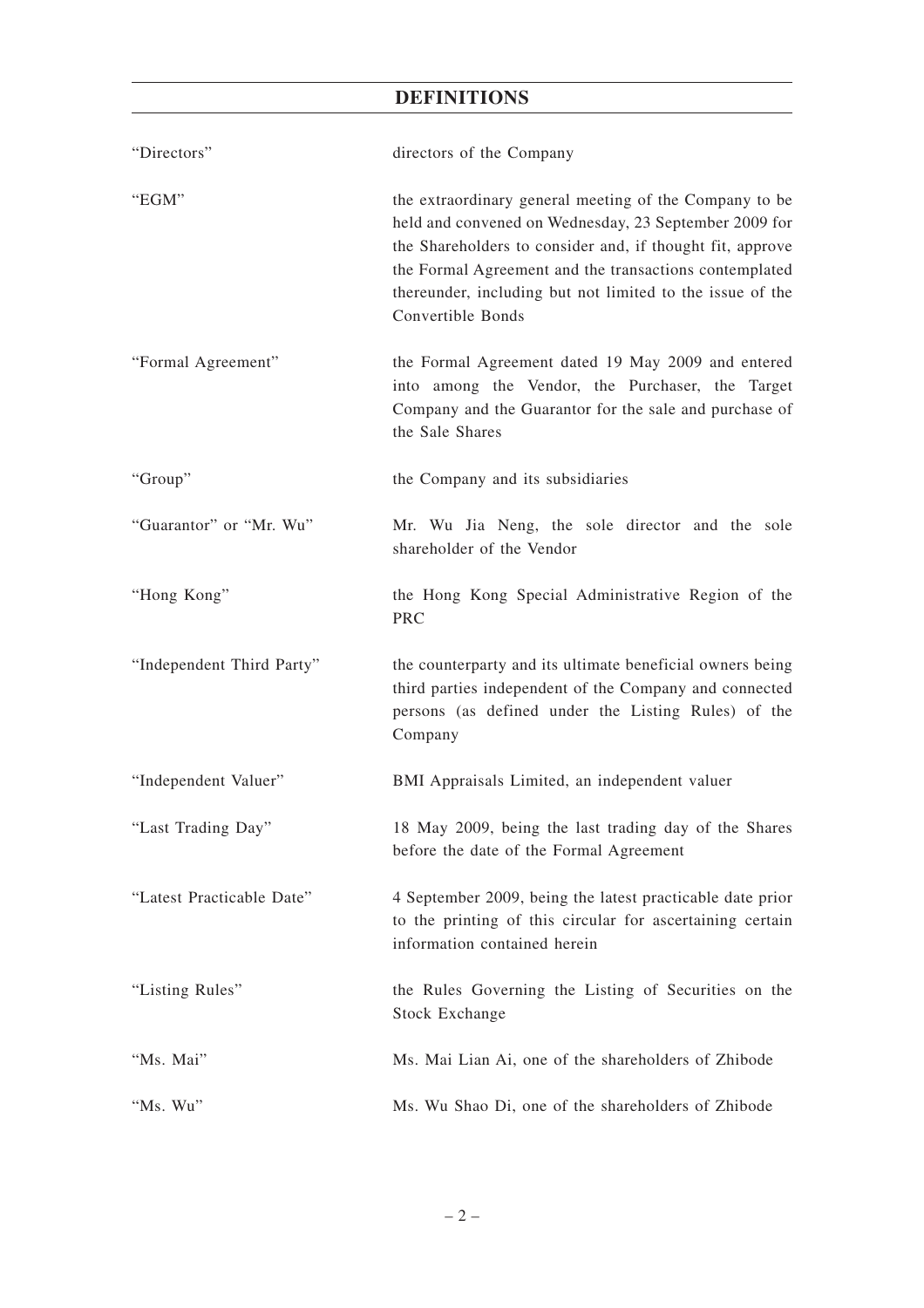# **DEFINITIONS**

| "NAV"                                  | the audited consolidated net asset value of the Company<br>as at 31 December 2008                                                                                                                                                                                       |
|----------------------------------------|-------------------------------------------------------------------------------------------------------------------------------------------------------------------------------------------------------------------------------------------------------------------------|
| "PRC"                                  | the People's Republic of China                                                                                                                                                                                                                                          |
| "PRC Company"                          | a wholly foreign owned enterprise to be established by<br>the Target Company under the laws of the PRC and<br>according to the conditions precedent of the Formal<br>Agreement                                                                                          |
| "Promissory Notes"                     | the promissory notes issued by the Purchaser in the<br>principal amount of HK\$60,000,000 with an interest rate<br>of 5% per annum                                                                                                                                      |
| "Purchaser"                            | Smart Genius Limited, a company incorporated in the<br>British Virgin Islands and a wholly-owned subsidiary of<br>the Company                                                                                                                                           |
| "Sale Shares"                          | 1,470 issued shares of Giant Billion, representing<br>approximately 49% of the entire issued share capital of<br>Giant Billion as at the date of the Formal Agreement,<br>which are fully paid up or credited as fully paid and are<br>beneficially owned by the Vendor |
| "SFC"                                  | the Securities and Futures Commission                                                                                                                                                                                                                                   |
| "SFO"                                  | the Securities and Futures Ordinance (Chapter 571 of the<br>Laws of Hong Kong)                                                                                                                                                                                          |
| "Share(s)"                             | ordinary share(s) of HK\$0.01 each in the capital of the<br>Company                                                                                                                                                                                                     |
| "Shareholder(s)"                       | $holder(s)$ of the Share(s)                                                                                                                                                                                                                                             |
| "Stock Exchange"                       | The Stock Exchange of Hong Kong Limited                                                                                                                                                                                                                                 |
| "Supplemental Agreement"               | the Supplemental Agreement dated 2 June 2009 and<br>entered into among the Vendor, the Purchaser, the Target<br>Company and the Guarantor                                                                                                                               |
| "Target Company" or<br>"Giant Billion" | Giant Billion Limited, a company incorporated in Hong<br>Kong with limited liability                                                                                                                                                                                    |
| "Target Group"                         | The Target Company and its subsidiaries                                                                                                                                                                                                                                 |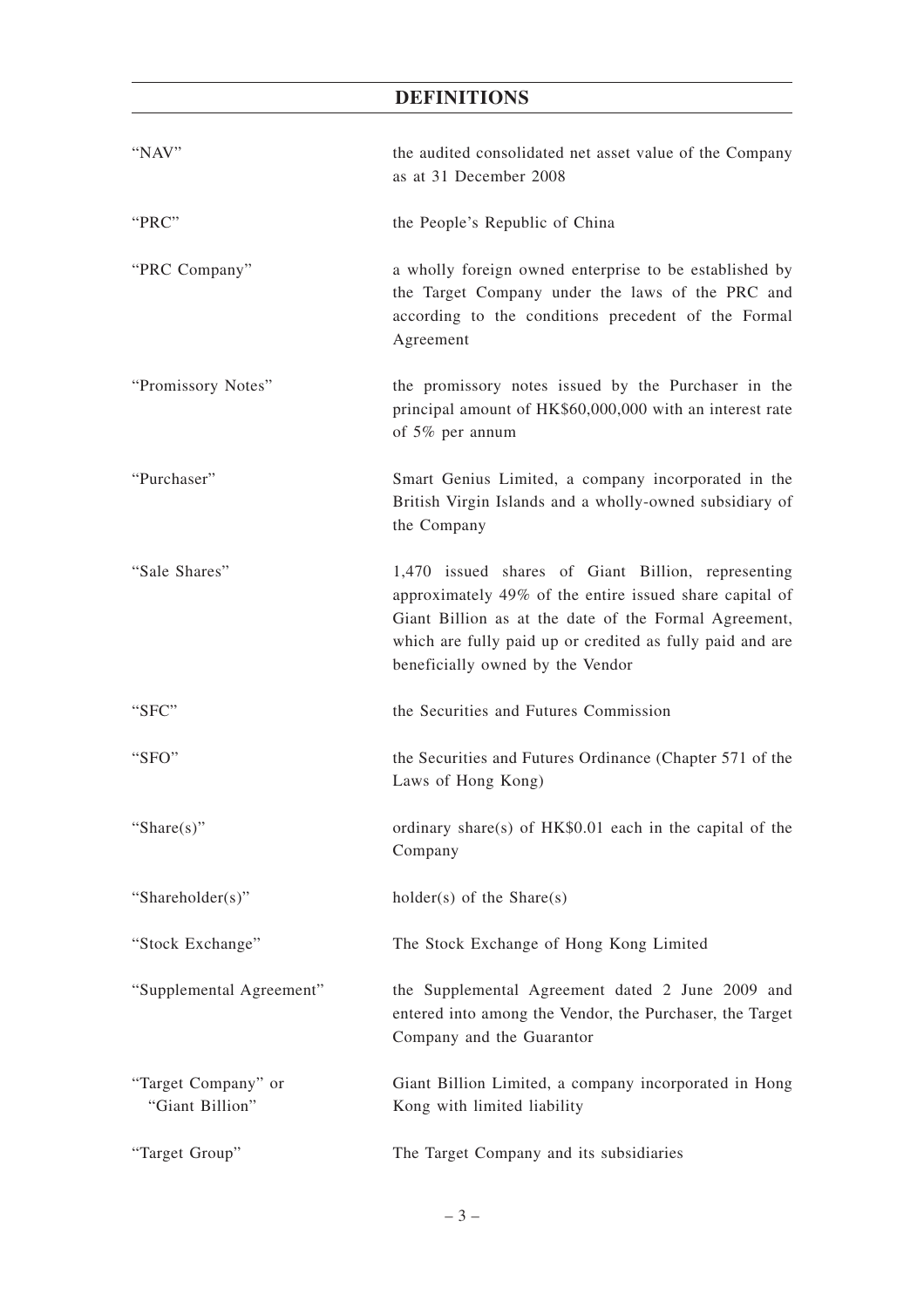# **DEFINITIONS**

| "Tiankong Haikuo" | 北京天空海闊廣告有限公司 (Beijing Tiankong Haikuo<br>Advertising Co., Ltd.), a company incorporated in the<br>PRC and owned by Zhibode and Ms. Ling Li Hua as to<br>70% and 30% respectively                                                                      |  |  |
|-------------------|-------------------------------------------------------------------------------------------------------------------------------------------------------------------------------------------------------------------------------------------------------|--|--|
| "Vendor"          | Crown Sunny Limited, a company incorporated in the<br>British Virgin Islands with limited liability                                                                                                                                                   |  |  |
| "Zhibode"         | 北京知博德諮詢有限公司 (Beijing Zhibode Consulting<br>Co., Ltd.), a company incorporated in the PRC and owned<br>by Ms. Wu and Ms. Mai as to 50% and 50% respectively,<br>is principally engaged in business, management and<br>investment consulting in the PRC |  |  |
| "Zhongtijian"     | 北京中體健文化傳播有限公司 (Beijing<br>Zhongtijian<br>Cultural Broadcast Co., Ltd.), a company incorporated in<br>the PRC and wholly-owned by Tiankong Haikuo                                                                                                      |  |  |
| HKS               | Hong Kong dollars, the lawful currency of Hong Kong                                                                                                                                                                                                   |  |  |
| "RMB"             | Renminbi, the lawful currency of the PRC                                                                                                                                                                                                              |  |  |
| $\lq\lq q_0$ "    | per cent.                                                                                                                                                                                                                                             |  |  |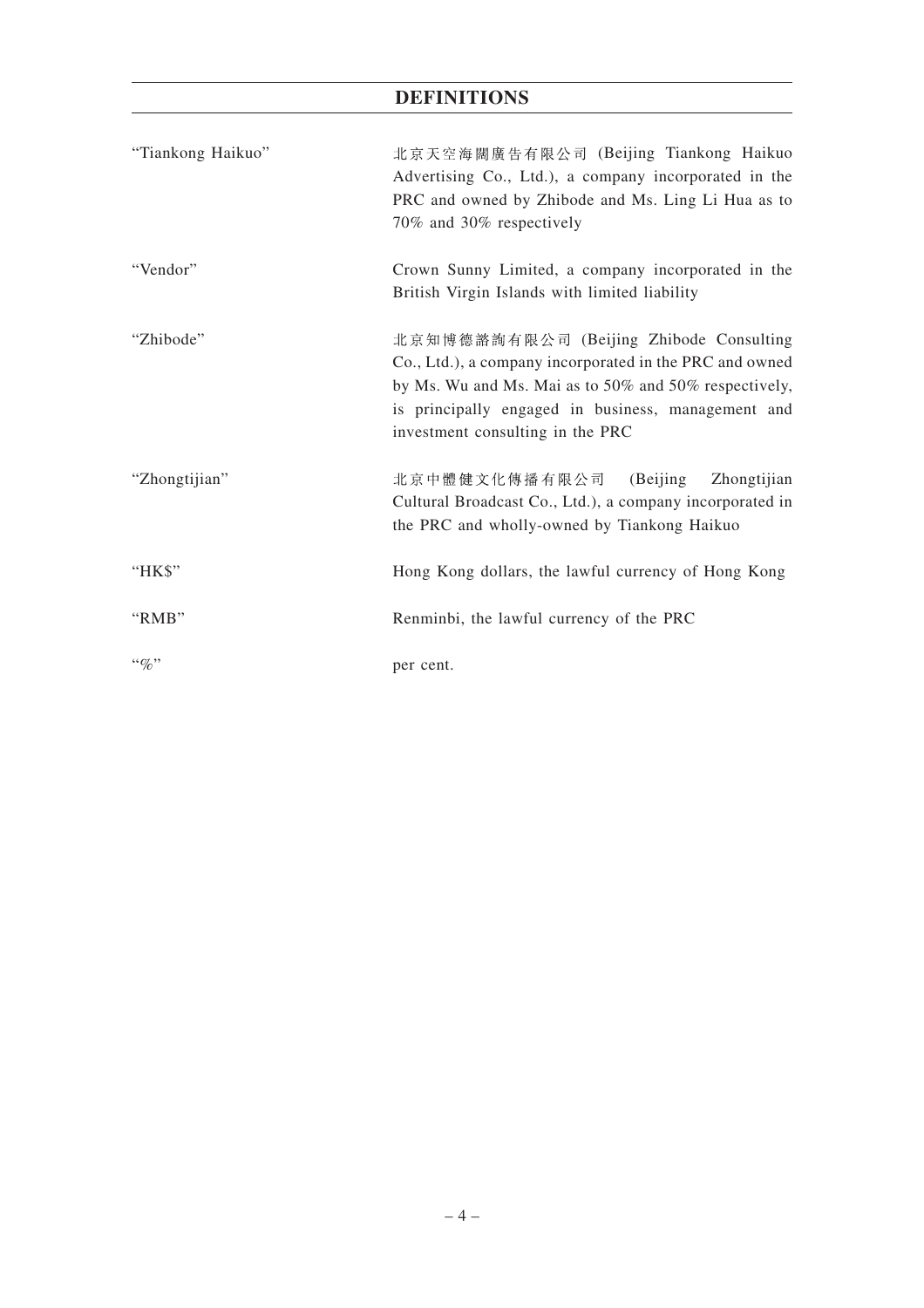

(incorporated in the Cayman Islands with limited liability) (Stock Code: 379)

*Executive Directors:* Mr. Cheng Kwok Woo *(Chairman)* Mr. Cheng Kwong Cheong *(Vice-Chairman and CEO)* Ms. Yeung Sau Han Agnes Ms. Chan Shui Sheung Ivy Mr. Tin Ka Pak

*Independent Non-executive Directors:* Mr. Leung Yuen Wing Mr. Soong Kok Meng Mr. Chow Fu Kit Edward

*Registered office:* Cricket Square Hutchins Drive P.O. Box 2681 Grand Cayman KY1-1111 Cayman Islands

*Head office and principal place of business:* 5th Floor, Unison Industrial Centre Nos. 27-31 Au Pui Wan Street Fo Tan, Shatin Hong Kong

7 September 2009

*To the Shareholders*

Dear Sir or Madam,

# **MAJOR TRANSACTION**

### **INTRODUCTION**

On 3 June 2009, the Board announces that on 19 May 2009 and 2 June 2009, the Purchaser, being a wholly-owned subsidiary of the Company, entered into the Formal Agreement and the Supplemental Agreement, respectively, with the Vendor, the Target Company and the Guarantor pursuant to which the Vendor will sell and the Purchaser will acquire the Sale Shares, representing 49% of the entire issued share capital of the Target Company, at the Consideration of HK\$200,000,000.

The Formal Agreement is subject to the fulfillment of the conditions set out below in this circular.

The purpose of this circular is to provide you further information regarding the Formal Agreement and the Acquisition and to give you a notice to convene the EGM.

*\* For identification purpose only*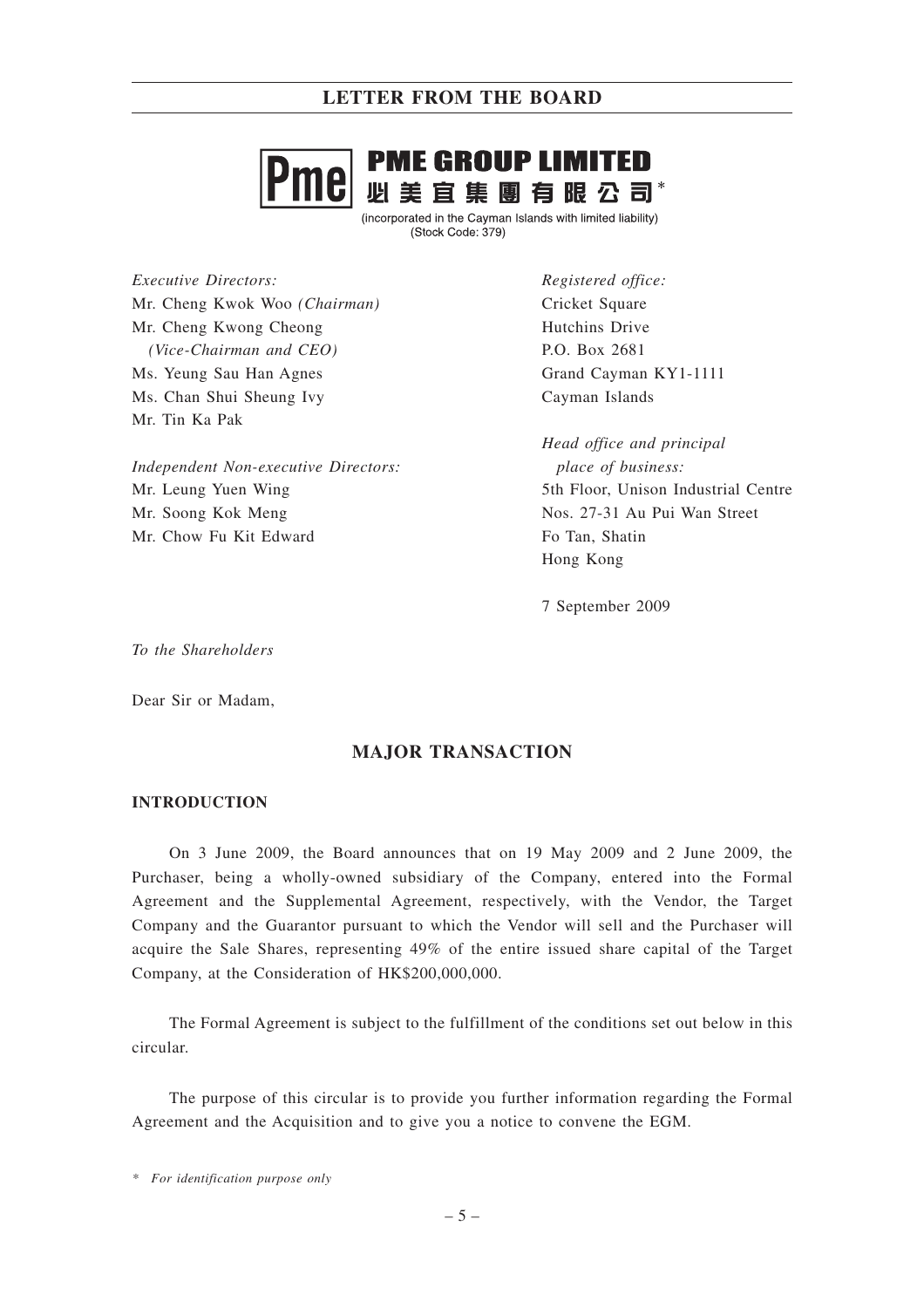### **FORMAL AGREEMENT**

| Date:           | 19 May 2009                                             |  |  |  |  |
|-----------------|---------------------------------------------------------|--|--|--|--|
| <b>Parties:</b> | Crown Sunny Limited as the Vendor;<br>(1)               |  |  |  |  |
|                 | Smart Genius Limited as the Purchaser;<br>(2)           |  |  |  |  |
|                 | Giant Billion Limited as the Target Company; and<br>(3) |  |  |  |  |
|                 | Mr. Wu Jia Neng as the Guarantor.<br>(4)                |  |  |  |  |

The Vendor is incorporated in the British Virgin Islands with limited liability and is principally engaged in investment holdings.

To the best of the Directors' knowledge, information and belief having made all reasonable enquiries, each of the Vendor and the Guarantor is an Independent Third Party.

The Purchaser, a wholly-owned subsidiary of the Company, is incorporated in the British Virgin Islands and is principally engaged in investment holdings.

### **Asset to be acquired:**

Pursuant to the Formal Agreement, the Purchaser has agreed to acquire the Sale Shares comprising an aggregate of 1,470 shares of HK\$1.00 each in the issued share capital of the Target Company, representing 49% of the entire issued share capital of the Target Company as at the date of the Formal Agreement.

The Target Company is incorporated in Hong Kong with limited liability and is principally engaged in investment holdings. The entire issued share capital of the Target Company is beneficially owned by the Vendor.

Under the Formal Agreement, the Purchaser is not subject to any restriction on further sale of the Sale Shares.

### **Consideration:**

The total Consideration for the Sale Shares is HK\$200,000,000, which has been and shall be satisfied by the Purchaser in the following manner:

(a) HK\$80,000,000 has been paid by the Purchaser to the Vendor as deposits pursuant to the memorandum of understanding and the Heads of Agreement dated 15 January 2008 and 30 January 2008 respectively;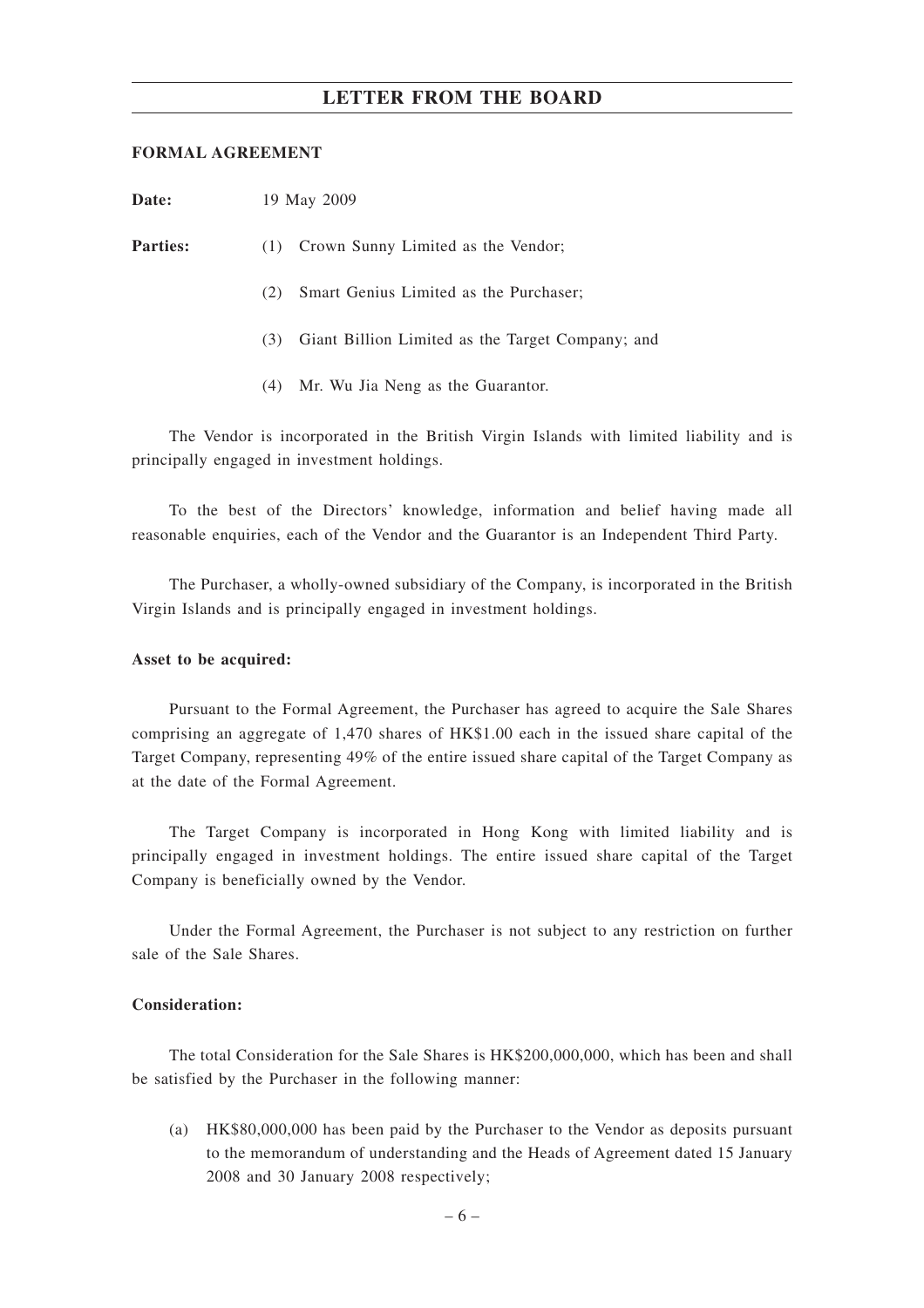- (b) HK\$60,000,000 shall be paid by the Purchaser procuring the issuance of the Convertible Bonds by the Company to the Vendor; and
- (c) HK\$60,000,000 shall be paid by the Purchaser through the issuance of the Promissory Notes to the Vendor.

The Consideration for each Sale Share is equivalent to approximately HK\$136,054 per Sale Share.

The Consideration was arrived at after arm's length negotiations between the Purchaser and the Vendor. The Consideration was agreed with reference to the preliminary valuation of the PRC Company of approximately HK\$420 million. The valuation report, as in Appendix IV of this circular, was prepared by the Independent Valuer based on the market approach which provides indications of value by comparing the subject to similar businesses, business ownership interests, and securities that have been sold in the market. Having considered the above and the factors described under the section headed "Reasons for the Acquisition" below, the Directors are of the view that the terms of the Formal Agreement are fair and reasonable and on normal commercial terms, and in the interests of the Company and the Shareholders as a whole.

### **Conditions:**

Completion of the Acquisition is conditional upon the satisfaction of the following:

- (a) all necessary consents and approvals required to be obtained on the part of the Vendor and the Purchaser in respect of the Formal Agreement and the transactions contemplated therein having been obtained;
- (b) each of the warranties and information given by the Vendor as contained in the Formal Agreement remaining true and accurate in all material respects up to Completion;
- (c) the approval of the Shareholders, the Directors and the relevant regulatory organizations (including, but not limited to, the Stock Exchange and the SFC, etc.) in respect of the Formal Agreement and the transactions contemplated therein, including, but not limited to, the Acquisition and the issue of the Convertible Bonds;
- (d) the Listing Committee of the Stock Exchange granting the listing of and permission to deal in the Conversion Shares;
- (e) the Purchaser being satisfied with the results of the due diligence investigations including, but not limited to, the assets, liabilities, operation and trading position of the Target Group;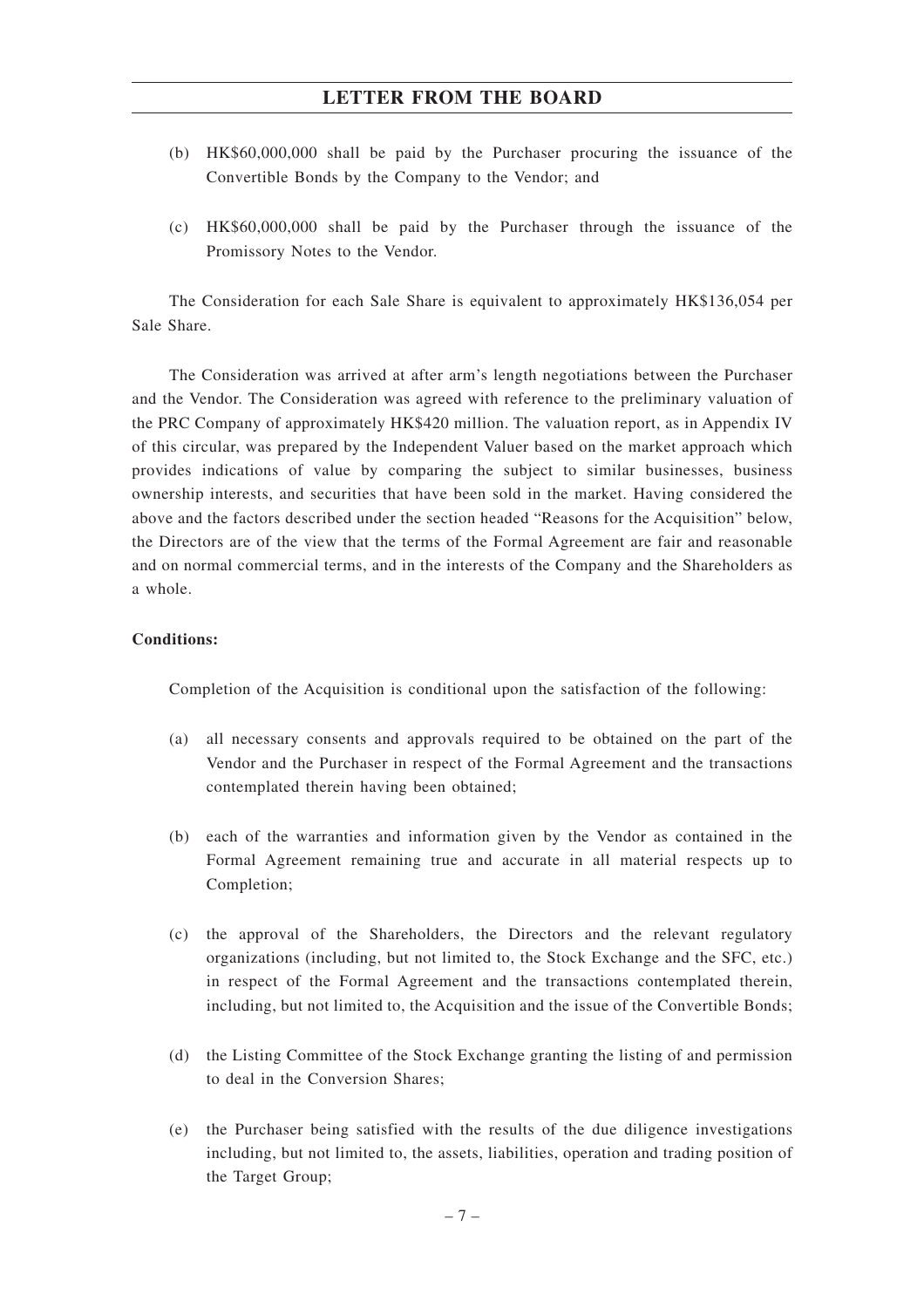- (f) the approval for the establishment and operation of the PRC Company granted by the relevant governmental departments in the PRC and the registered capital of the PRC Company being fully paid upon its establishment by the Target Company;
- (g) (i) an agreement entered into between the PRC Company and Zhongtijian in relation to the exclusive technology and consulting service (the "Exclusive Agreement");
	- (ii) the approval by the shareholders of Zhongtijian in respect of the Exclusive Agreement and the transactions contemplated therein;
	- (iii) the approval by the shareholders of Tiankong Haikuo in relation to the shareholders approval of Zhongtijian in respect of the Exclusive Agreement and the transactions contemplated therein;
	- (iv) a call option agreement entered into between the PRC Company and Ms. Wu and Ms. Mai, the shareholders of Zhibode (the "Call Option Agreement");
	- (v) a power of attorney entered into between the PRC Company and Ms. Wu and Ms. Mai, the shareholders of Zhibode (the "Power of Attorney");
	- (vi) a share pledge agreement entered into between the PRC Company and Ms. Wu and Ms. Mai, the shareholders of Zhibode (the "Share Pledge Agreement");
- (h) the obtaining of a PRC legal opinion (in form and substance reasonably satisfactory to the Purchaser) from a PRC legal adviser appointed by the Purchaser in relation to, among other things, the PRC legal aspects of the condition (g) above;
- (i) all approvals, consents, authorizations and licenses in relation to the Channel granted by the State Administration of Radio Film and Television and/or relevant governing bodies to CDP;
- (j) the obtaining of the exclusive rights for external operation and promotion of the Channel and the exclusive rights for the operation and promotion of new media business by Zhongtijian; and
- (k) the obtaining of a valuation report (in form and substance reasonably satisfactory to the Purchaser) from a professional valuation company appointed by the Purchaser on the basis that the market value of the Target Group shall not be less than HK\$400,000,000 after the PRC Company is in operation.

The Purchaser may at any time waive in writing the conditions (e) and (k) set out above. All other conditions are incapable of being waived. If the conditions are not fulfilled (or as the case may be, waived by the Purchaser) on or before 4:00 p.m. on 31 December 2009 (or such later date as the parties to the Formal Agreement may agree), the Formal Agreement shall cease and determine and thereafter neither party to the Formal Agreement shall have any obligations and liabilities towards each other thereunder save for any antecedent breaches of the terms thereof.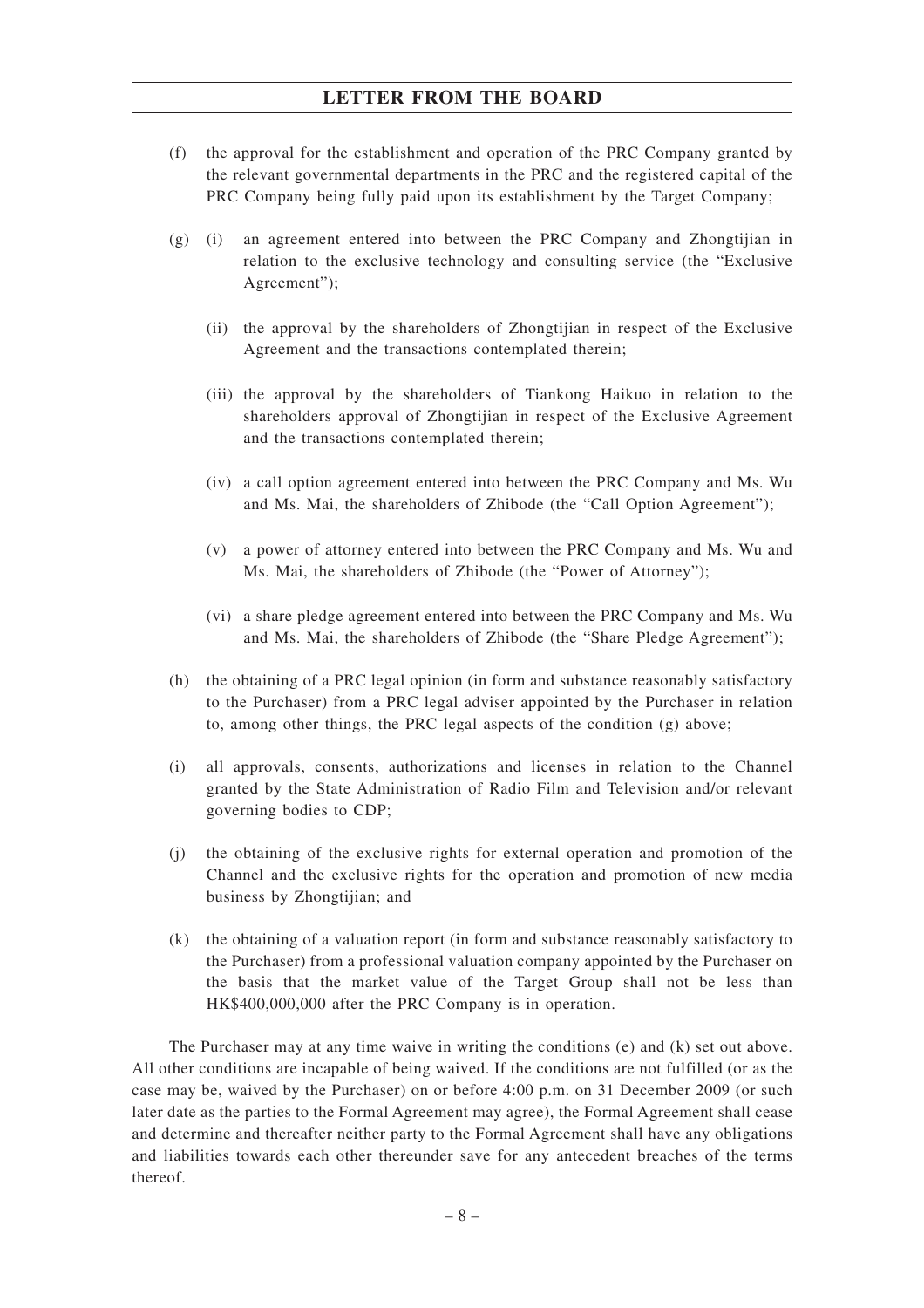Application will be made by the Company to the Stock Exchange for the listing of, and permission to deal in the Conversion Shares. No application will, however, be made for the listing of the Convertible Bonds on any stock exchanges.

#### **Completion:**

Completion is expected to take place on the 7th Business Day after the fulfillment (or waiver) of the conditions (or such other date as the parties to the Formal Agreement may agree) mentioned above.

Upon Completion of the Acquisition, the Target Company will become an associated corporation of the Company.

#### **Guarantee:**

The performance and obligation of the Vendor under the Agreement is unconditionally and irrevocably guaranteed by Mr. Wu. Mr. Wu undertakes to compensate the Purchaser for any liabilities, losses, damages, costs and expenses incurred as a result of any default or delay in performance under the Agreement by the Vendor.

#### *Principal terms of the Convertible Bonds:*

| Issuer:           | The Company                                                                                                                                                                                                                                                                                           |
|-------------------|-------------------------------------------------------------------------------------------------------------------------------------------------------------------------------------------------------------------------------------------------------------------------------------------------------|
| Principal amount: | HK\$60,000,000                                                                                                                                                                                                                                                                                        |
| Interest rate:    | 3% per annum on the outstanding principal amount.<br>Payable annually in arrears on the anniversary of the date<br>of issue of the Convertible Bonds and on the basis of 365<br>days per year                                                                                                         |
| Conversion Price: | HK\$0.20 per Conversion Share                                                                                                                                                                                                                                                                         |
| Maturity date:    | The date falling on the 3rd anniversary of the date of<br>issue of the Convertible Bonds, such date being a<br>Business Day and if such date not being a Business Day,<br>the immediately next Business Day                                                                                           |
| Ranking:          | The Convertible Bonds constitute direct unconditional,<br>unsubordinated, unsecured and general obligations of the<br>Company and rank at least pari passu and rateably<br>without preference equally with all other present and<br>future unsubordinated and unsecured obligations of the<br>Company |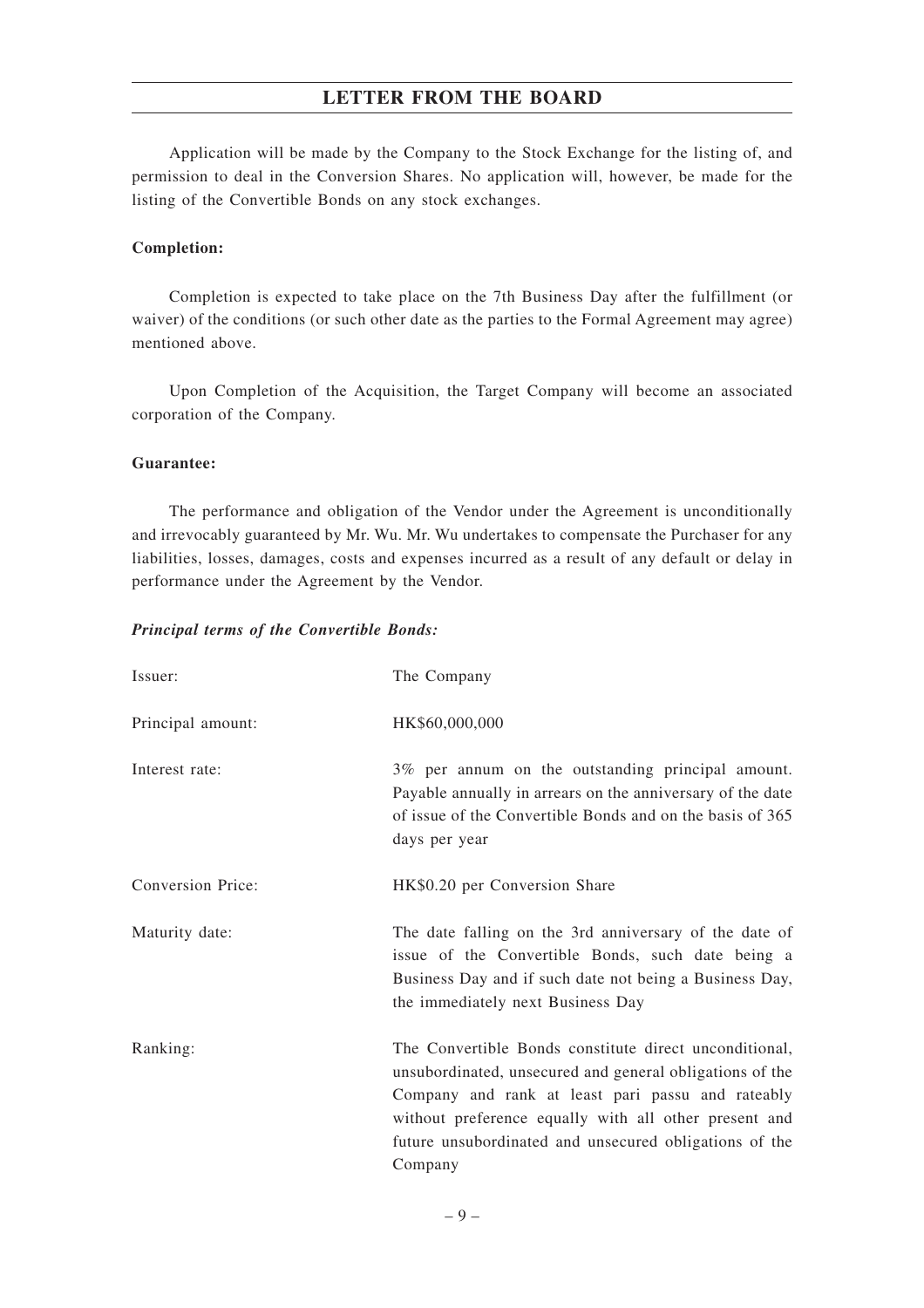| Transferability: | The Convertible Bonds or any part(s) thereof may be<br>assigned or transferred to any third party during the<br>period commencing from the date of issue of the<br>Convertible Bonds and until the 10th Business Day prior<br>to the maturity date of the Convertible Bonds. Any<br>assignment or transfer of the Convertible Bonds shall be<br>in respect of the whole or any part $(s)$ of the outstanding<br>principal amount of the Convertible Bonds, provided that<br>the principal amount of the Convertible Bonds to be<br>assigned or transferred shall not be less than HK\$500,000 |  |
|------------------|-----------------------------------------------------------------------------------------------------------------------------------------------------------------------------------------------------------------------------------------------------------------------------------------------------------------------------------------------------------------------------------------------------------------------------------------------------------------------------------------------------------------------------------------------------------------------------------------------|--|
|                  | on each transfer or assignment                                                                                                                                                                                                                                                                                                                                                                                                                                                                                                                                                                |  |
| Redemption:      | The Company shall repay the outstanding principal<br>amount and interest of the Convertible Bonds on the<br>maturity date of the Convertible Bonds                                                                                                                                                                                                                                                                                                                                                                                                                                            |  |
| Conversion:      | the Bondholder has the right to convert on any Business<br>Day from the date of issue of the Convertible Bonds but<br>prior to 5 Business Days prior to the maturity date, the<br>whole or any part(s) of the principal amount of the                                                                                                                                                                                                                                                                                                                                                         |  |

Convertible Bonds

Voting: the Bondholder shall not be entitled to receive notices of,

Limitation on conversion: The Company shall not issue any Conversion Shares

thereof if, upon such issue:

only of it being the bondholders

(i) Crown Sunny Limited and the parties acting in concert with it or any such other party shall be interested in 30% (or such amount as may from time to time that may trigger a mandatory general offer or considered by the SFC as a change in control of the Company) or more of the then enlarged issued share capital of the Company at the date of the relevant conversion; and/or

attend or vote at any meetings of the Company by reason

(ii) the Company will be in breach of the minimum public float requirement stipulated under Rule 8.08 of the Listing Rules.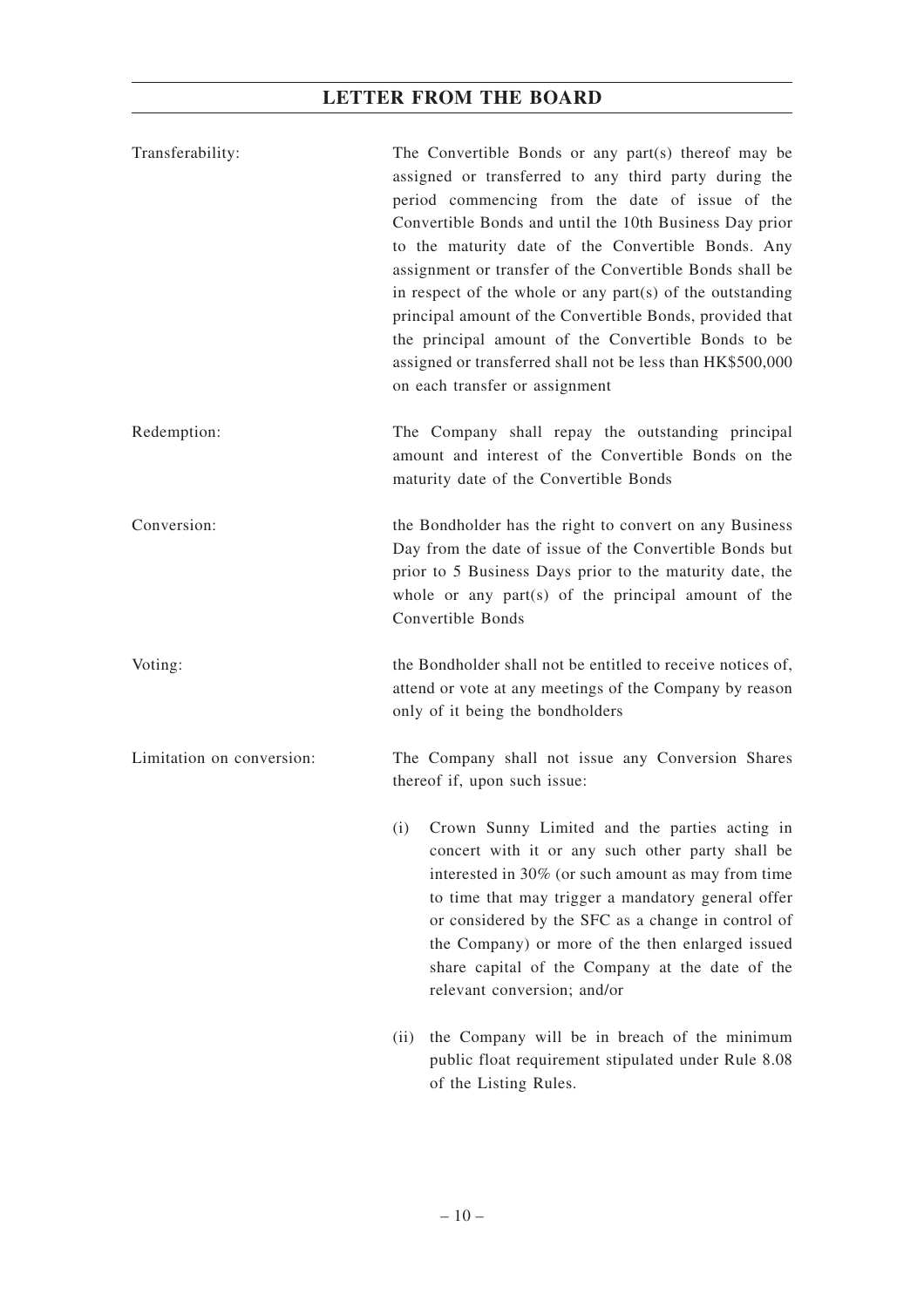| Adjustment:        | The Conversion Price will be subject to adjustments<br>(customarily for share consolidation, share subdivision<br>and other adjustment events relating to the issue of<br>securities)                                                                     |  |  |
|--------------------|-----------------------------------------------------------------------------------------------------------------------------------------------------------------------------------------------------------------------------------------------------------|--|--|
| Events of default: | The Convertible Bonds contains customary events of<br>default provisions. Upon the happening of an event of<br>default, the Bondholder may give notice to the Company<br>declaring the outstanding Convertible Bonds to be<br>immediately due and payable |  |  |

Based on the conversion price of HK\$0.20 per Conversion Share, a maximum number of 300,000,000 Conversion Shares will be issued and allotted upon exercise of the conversion rights attached to the Convertible Bonds in full, which represents: (i) approximately 17.03% of the issued share capital of the Company as at the Latest Practicable Date; and (ii) approximately 14.55% of the issued share capital of the Company as enlarged by the issue and allotment of the Conversion Shares. There are no restrictions on the transfer or subsequent sale of the Conversion Shares upon their issue.

The Conversion Shares to be issued as a result of the exercise of the conversion rights attached to the Convertible Bonds will rank *pari passu* in all respects with all other Shares in issue.

The Conversion Price of the Convertible Bonds represents:

- (i) a discount of approximately 50% to the closing price of HK\$0.40 per Share as quoted on the Stock Exchange on the Last Trading Day;
- (ii) a discount of approximately 31.55% to the average of the closing price of approximately HK\$0.2922 per Share as quoted on the Stock Exchange for the last five consecutive trading days up to and including the Last Trading Day; and
- (iii) a discount of approximately 44.29% to the NAV of approximately HK\$0.359 per Share.

No application will be made for the listing of, or permission to deal in, the Convertible Bonds on the Stock Exchange or any other stock exchange. Application will be made by the Company to the Stock Exchange for the listing of, and permission to deal in, the Conversion Shares.

The Directors are of the view that the Acquisition and the issue of Convertible Bonds will not result in any change of control of the Company.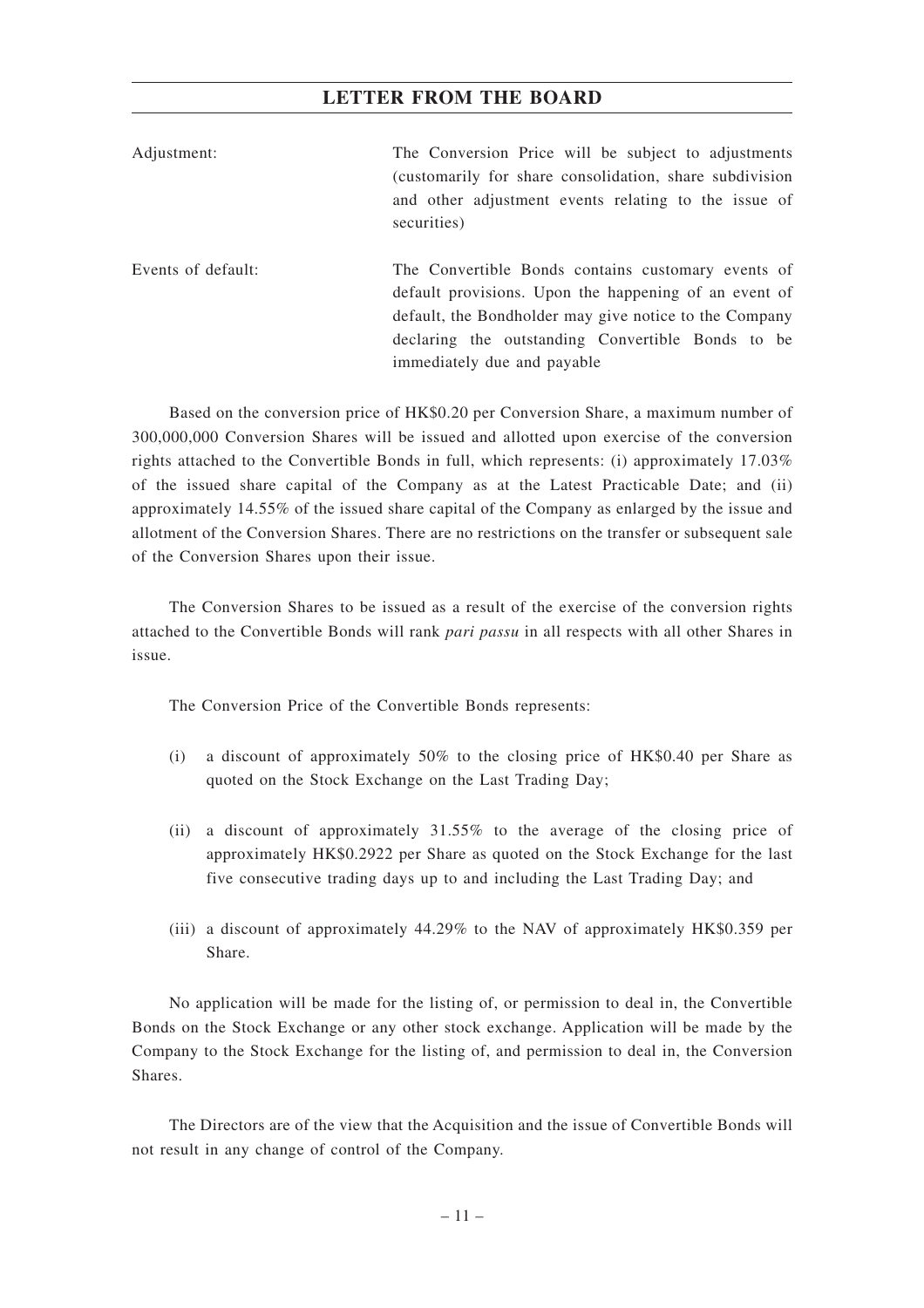## *Principal terms of the Promissory Notes:*

| Issuer:           | The Purchaser                                                                                                                                                                                                                                                                                                                                                                                                                                                                                                                                    |
|-------------------|--------------------------------------------------------------------------------------------------------------------------------------------------------------------------------------------------------------------------------------------------------------------------------------------------------------------------------------------------------------------------------------------------------------------------------------------------------------------------------------------------------------------------------------------------|
| Principal amount: | HK\$60,000,000                                                                                                                                                                                                                                                                                                                                                                                                                                                                                                                                   |
| Interest rate:    | 5% per annum on the outstanding principal amount.<br>Payable annually in arrears on the anniversary of the date<br>of issue of the Promissory Notes and on the basis of 365<br>days per year                                                                                                                                                                                                                                                                                                                                                     |
| Maturity date:    | The date falling on the 3rd anniversary of the date of<br>issue of the Promissory Notes                                                                                                                                                                                                                                                                                                                                                                                                                                                          |
| Transferability:  | The Promissory Notes or any part(s) thereof may be<br>assigned or transferred to any third party commencing<br>from the date of issue of the Promissory Notes. Any<br>assignment or transfer of the Promissory Notes shall be in<br>respect of the whole or any part(s) of the outstanding<br>principal amount of the Promissory Notes, provided that<br>the principal amount of the Promissory Notes to be<br>assigned or transferred shall not be less than HK\$500,000<br>on each transfer or assignment                                      |
| Redemption:       | The Promissory Notes or any part(s) thereof may be<br>redeemed during the period commencing from three<br>months after the date of issue of the Promissory Notes<br>and until the date prior to the maturity date of the<br>Promissory Notes. Any redemption of the Promissory<br>Notes shall be in respect of the whole or any part(s) of the<br>outstanding principal amount of the Promissory Notes,<br>provided that the principal amount of the Promissory<br>Notes to be redeemed shall not be less than HK\$500,000<br>on each redemption |

*Call Option Agreement:*

Under the Call Option Agreement, Ms. Wu and Ms. Mai will grant to the PRC Company an option to require Ms. Wu and Ms. Mai to transfer 100% equity interest in Zhibode to the PRC Company at the transfer price of RMB100,000 at any time within ten years upon signing of the Call Option Agreement.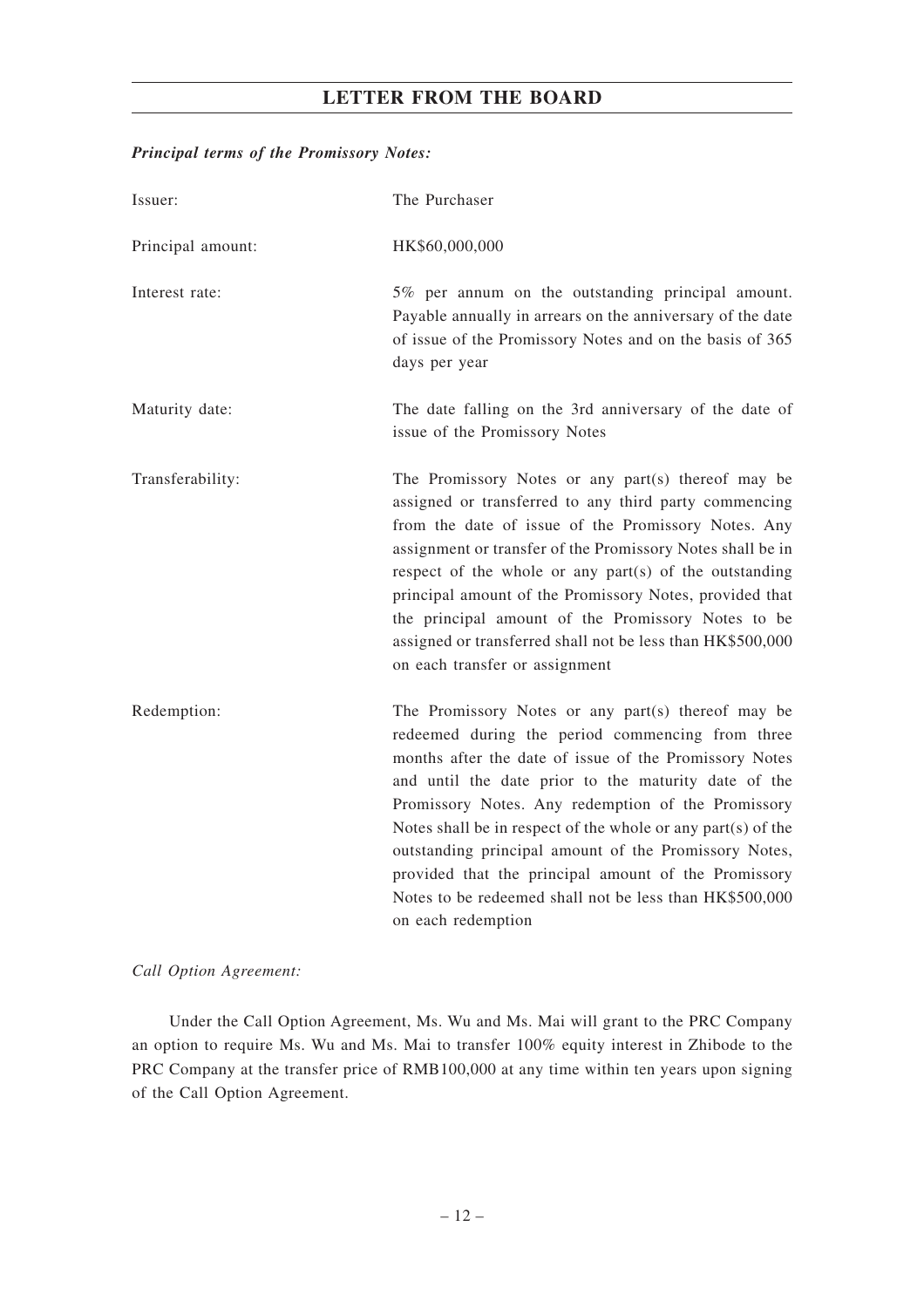#### *Power of Attorney:*

Under the Power of Attorney, Ms. Wu and Ms. Mai will authorize the PRC Company to act as the sole agent (i) to sign and execute the Call Option Agreement; and (ii) to sign and execute the Share Pledge Agreement.

### *Share Pledge Agreement:*

Under the Share Pledge Agreement, Ms. Wu and Ms. Mai will pledge their 100% interest in shares of Zhibode to the PRC Company.

No consideration will be paid by the Target Company nor the PRC Company when entering into the Call Option Agreement, the Power of Attorney and the Share Pledge Agreement.

### **INFORMATION OF GIANT BILLION**

Giant Billion has entered into a framework agreement with Zhongtijian for a possible investment of more than 51% equity interest in Zhongtijian while Zhongtijian has entered into a co-operation agreement with CDP for the operation and marketing of the Channel. The Channel may include programs of handball, bowling, petanque, billiards, sepak takraw, cricket and squash. CDP was established by CCTV and is specialized in launching, programming and operation of the CCTV digital pay television channels.

Under the Formal Agreement, the PRC Company will be established by Giant Billion to carry out the principal business of marketing, promotion, business consulting, and technical services including, but not limited to, connecting the business relationship among sports player, sports association, coach, supplier, advertiser and related government departments, and enhancing the development of sports competition in schools, provinces, and in the public, etc. Pursuant to the Exclusive Agreement, the PRC Company will provide exclusive technology and consulting services to Zhongtijian for a service income based on the annual profit of Zhongtijian. Upon the fulfillment of the conditions (i) and (j) above, Zhongtijian will have the exclusive rights for the operation and promotion of the Channel under CDP.

As stated in the financial statements of Giant Billion as at 31 March 2009, Giant Billion had audited net liabilities of HK\$102,255. The net loss before and after taxation of Giant Billion for the year ended 31 March 2009 are both HK\$60,855. The net loss before and after taxation of Giant Billion for the year ended 31 March 2008 are both HK\$8,400.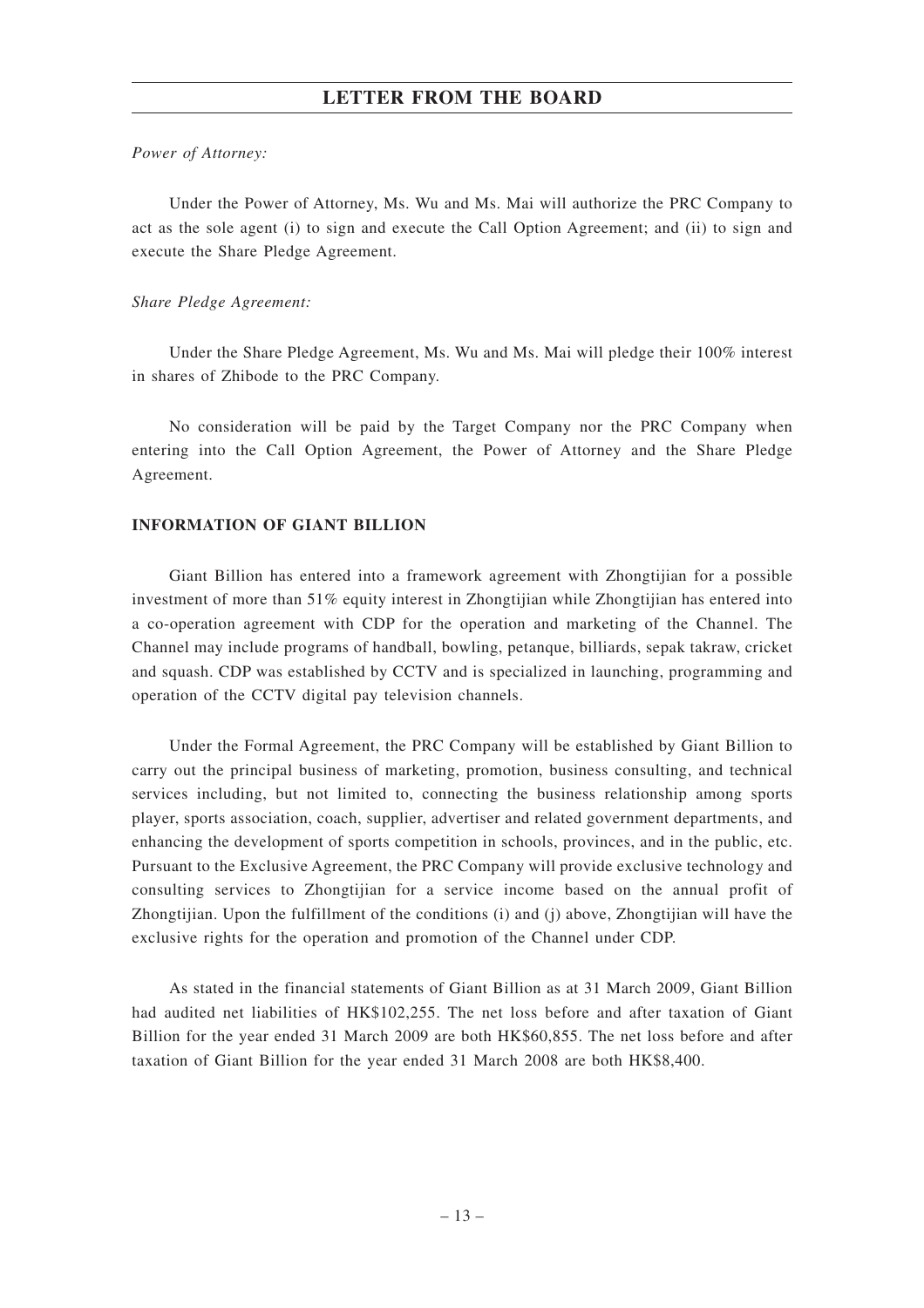#### **MANAGEMENT DISCUSSION AND ANALYSIS ON GIANT BILLION**

#### **Business review**

Giant Billion is a company incorporated in Hong Kong on 3 August 2001 and is principally engaged in investment holdings. Giant Billion has not yet commenced any business since its incorporation.

#### **Operating results**

For the three years ended 31 March 2007, 2008 and 2009, Giant Billion recorded nil revenue and loss before and after taxation of HK\$5,800, HK\$8,400 and HK\$60,855, respectively, which represent administrative expenses incurred to maintain it as a duly registered company.

#### **Financial status and capital structure**

As at 31 March 2007, 2008 and 2009, Giant Billion had total net liabilities of HK\$33,000, HK\$41,400 and HK\$102,255, respectively. Giant Billion did not have any assets as at 31 March 2007 and 2008. As at 31 March 2009, Giant Billion had total assets of HK\$453,800 which represent amount due from ultimate holding company. The amount due from ultimate holding company is unsecured, non-interest bearing and repayable on demand. During each of these years, there was no change to the capital structure and no financial instruments were used for hedging purpose. There were no material acquisitions and disposals of subsidiaries and associated companies during these years.

### **Employee and remuneration policies**

Giant Billion had no employee during the three years ended 31 March 2007, 2008 and 2009.

#### **Pledge of assets**

As at 31 March 2007, 2008 and 2009, Giant Billion did not have any charge on its assets.

### **Borrowings and gearing ratio**

As at 31 March 2007 and 2008, Giant Billion did not have any material borrowings.

As at 31 March 2009, Giant Billion had other borrowing of HK\$500,000 which was unsecured, bearing interest at 12% per annum and payable within one year.

#### **Capital commitments**

As at 31 March 2007, 2008 and 2009, Giant Billion did not have any material capital commitments.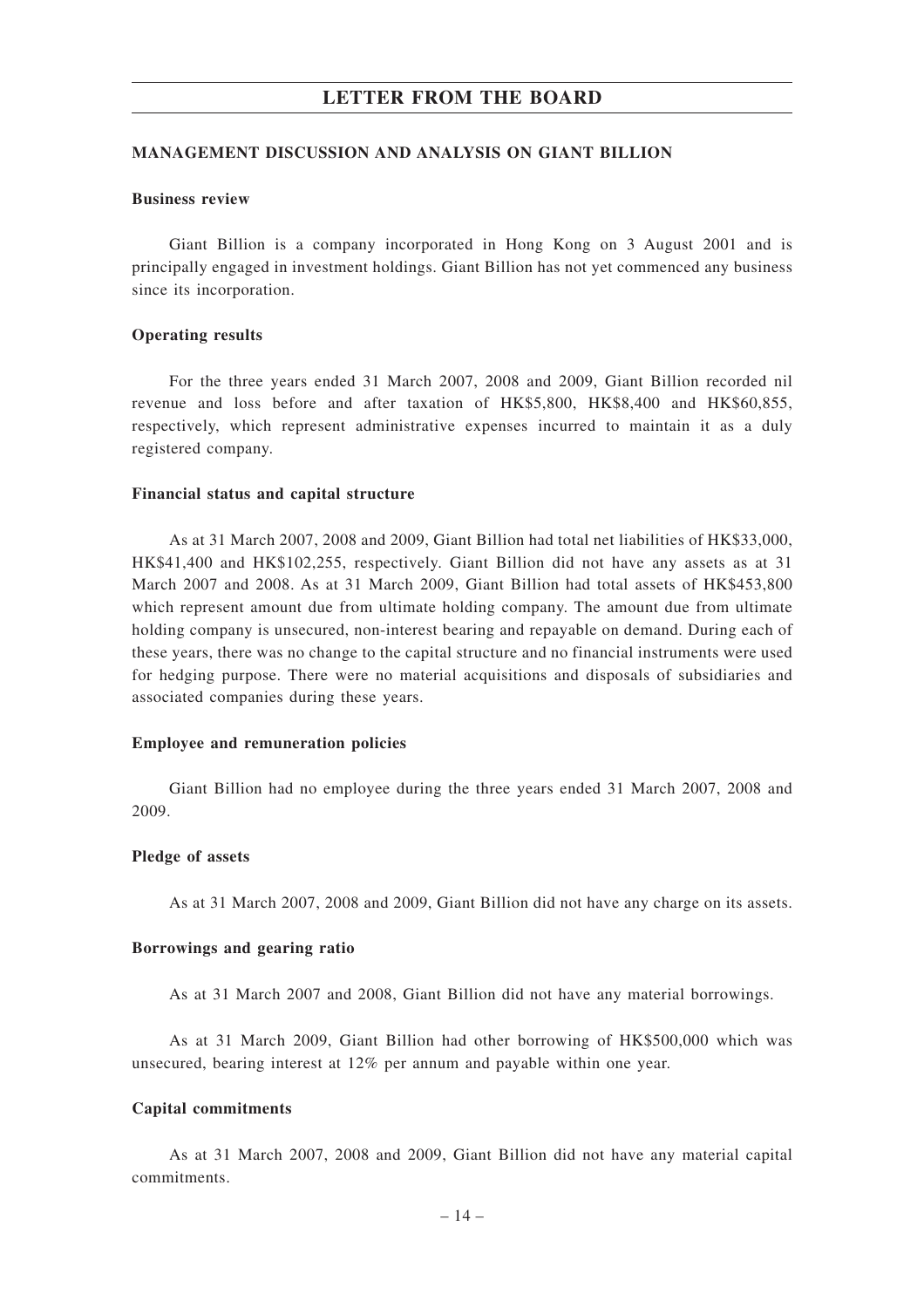### **Contingent liabilities**

As at 31 March 2007, 2008 and 2009, Giant Billion did not have any material contingent liabilities.

#### **Foreign exchange exposure**

As Giant Billion is principally engaged in investment holdings and has not yet commenced business since its incorporation, there is minimal exposure to foreign currency risk.

### **Future plan and prospects**

The PRC has one of the largest television viewing markets in the world and cable networks provide an important means of television transmission in the PRC. The cable television industry in the PRC has great potential for further development as the majority of urban households subscribe to basic cable television services. The Directors consider that the investment in Giant Billion will provide a good opportunity for the Company to participate in the media industry in the PRC. Taking into account the steady and growing demand for cable television networks due to the growing economy in the PRC, which is a primary means of making information and entertainment available to the public, it is expected that the operation of the PRC Company under the Exclusive Agreement will bring reasonable return to Giant Billion in the future.

Details of the financial information relating to Giant Billion for each of the three years ended 31 March 2007 and 2008 and 2009 are set out in the Accountants' Report on the Target Company, the text of which is set out in Appendix II to this circular.

### **PRC LEGAL OPINION ON THE ACQUISITION**

In respect of the Acquisition, the Company has engaged a PRC lawyer to advise on the legality of the transaction, the structure and the documents involved based on the existing PRC laws.

Pursuant to the Formal Agreement, the Purchaser has agreed to acquire 49% equity interest in Giant Billion and the PRC Company will be established by Giant Billion to provide exclusive technology and consulting services to Zhongtijian for a service income. Zhongtijian has entered into a co-operation agreement with CDP for the operation and marketing of the Channel.

As a condition precedent to the Formal Agreement, the final PRC legal opinion is not available at this moment. The issuance of the final PRC legal opinion will be subject to the fulfillment of the conditions in the Formal Agreement and the execution of all agreements ancillary to the Formal Agreement, which is expected to be available before completion of the Acquisition. Based on a preliminary PRC legal opinion, subject to the execution of all agreements ancillary to the Formal Agreement, the Formal Agreement will not be in breach of any PRC laws in force at this moment in time.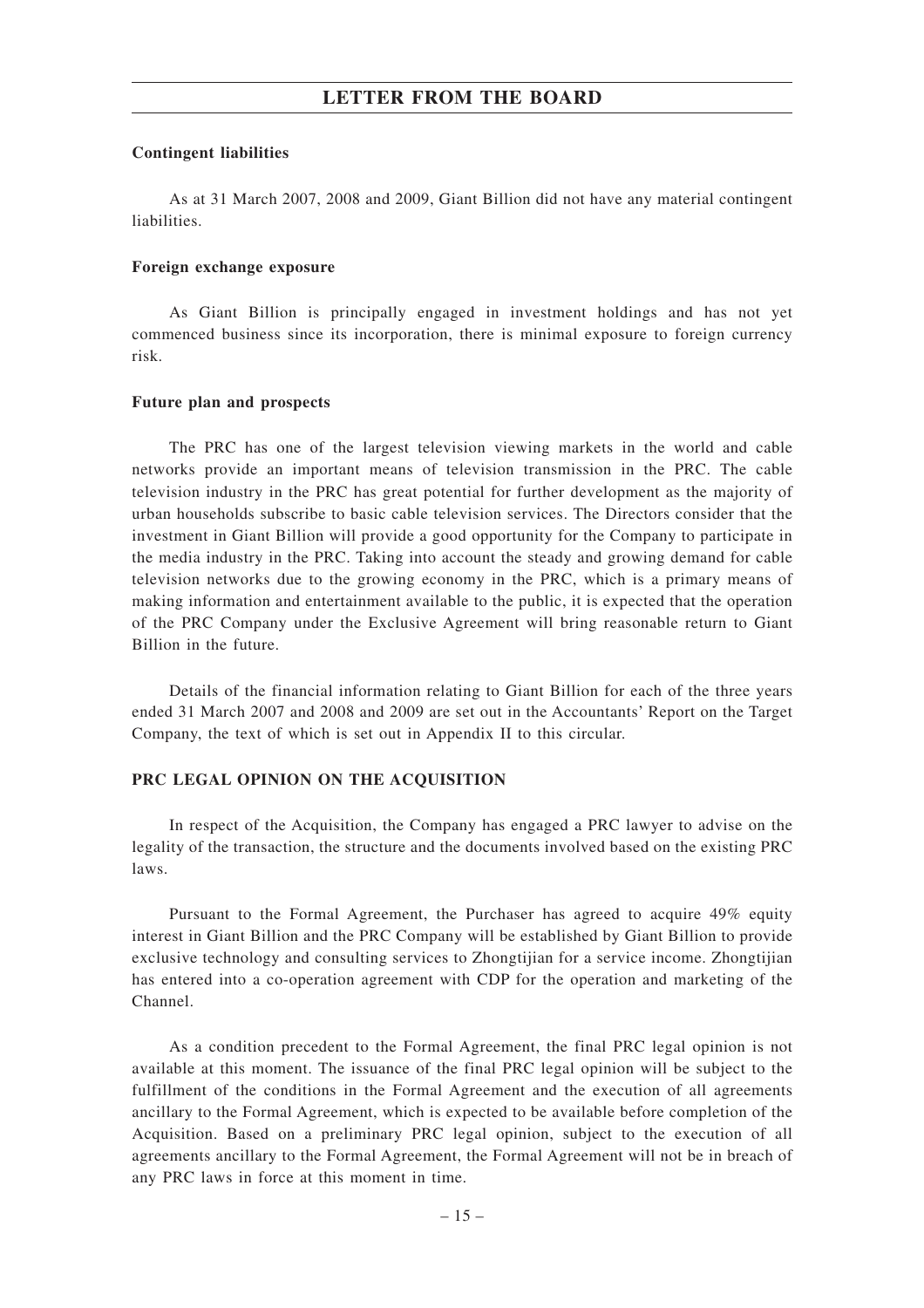#### **RISKS AND RESTRICTIONS OF OPERATIONS OF GIANT BILLION**

#### **Restrictions of media business in the PRC**

Pursuant to "Provisions on Guiding Direction of Foreign Investment" (指導外商投資方向規定), "Foreign Investment Industrial Guidance Catalogue" (外商投資產業指導目錄) and "Interim Measures on the Business Management of Digital Pay Channel of Radio Film and Television" (廣播電視有綫數字付費頻道業務管理暫行辦法) (together the "Guidelines"), media business in the PRC is restricted to domestic-funded companies established in the PRC. As at the date of the Formal Agreement, Zhongtijian is a domestic-funded company incorporated in the PRC. As such, Zhongtijian carrying out media-related business would not contravene the Guidelines. However, there is no guarantee that the new policies and guidelines in relation to the media-related business will not be introduced that render the existing arrangement under the Formal Agreement to become unenforceable.

#### **Political and economic consideration**

In the past 30 years, the PRC government have introduced various policies, some of which are unprecedented or experimental. Amendment and update to such are expected. In case such arise and the change in policies relate to the operation of Giant Billion and the PRC Company, their business may be adversely affected especially if there are changes in the area of laws and regulations (or the interpretation thereof), introduction of measures to further control the economy, imposition of taxes, levies and fees, and imposition of restrictions on currency conversion and remittances abroad.

In addition, there can be no assurance that the PRC government will either continue to pursue its current policies of open door or that such policies will not be significantly altered. Any changes in the policy of the PRC government may also further affect the operation and business of Giant Billion and the PRC Company.

#### **Legal and regulatory considerations**

Under the current PRC legal system, written statutes instead of court decisions are binding precedents on subsequent uses whit similar facts. As discussed as above, interpretation of PRC laws may be subject to policy changes reflecting domestic political changes. There have been laws and regulations governing economic matters introduced in the PRC in the past and further may also be introduced in the future. New laws and regulations may also affect the operation and business of Giant Billion and PRC Company.

## **Taxation**

The operation and business of Giant Billion and the PRC Company are assumed to be conducted under the current taxation system. As current tax laws and may be revised or amended in the future, the after-taxation profit of Giant Billion and the PRC Company may be affected.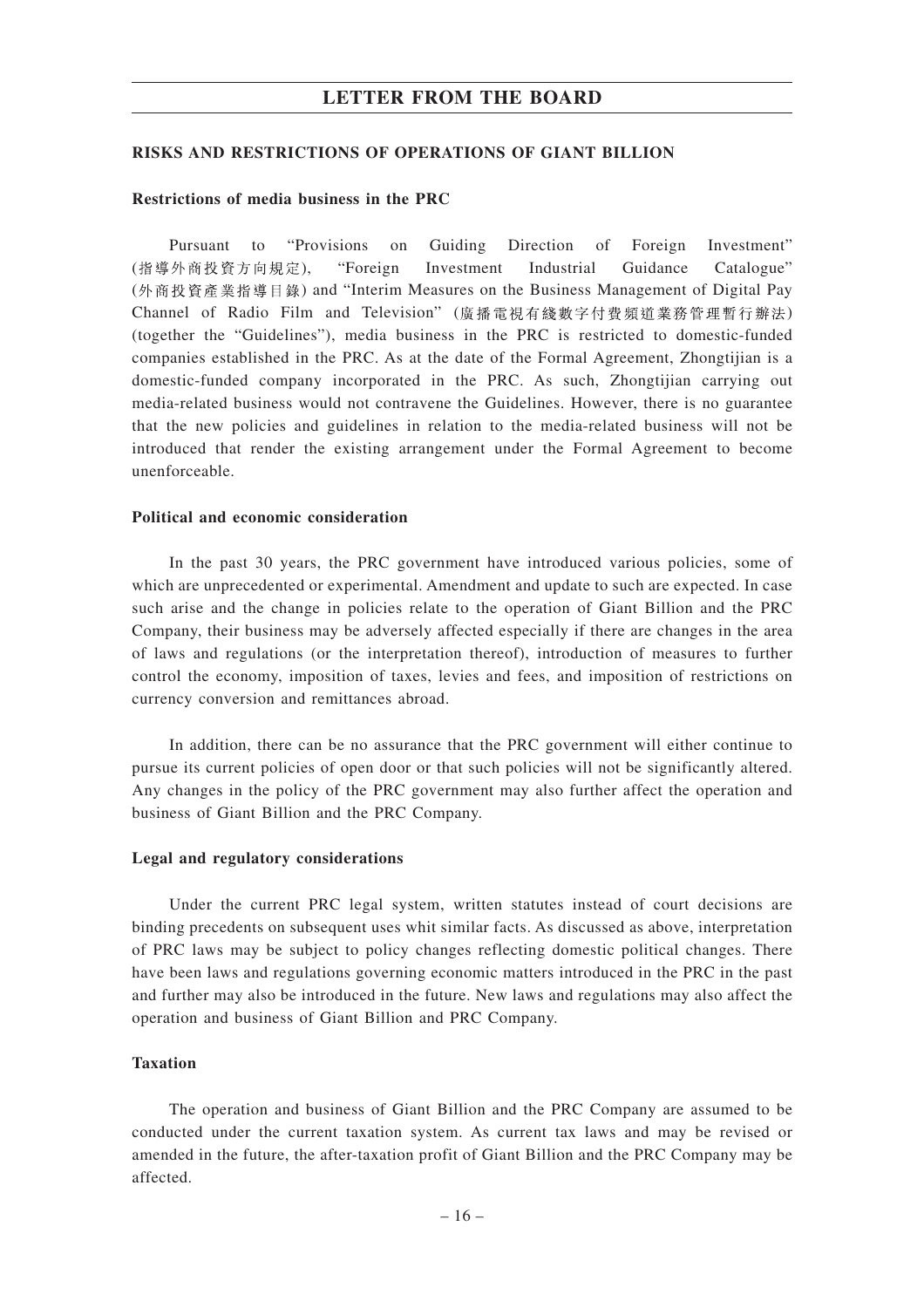#### **REASONS FOR THE ACQUISITION**

The Group is principally engaged in the manufacturing and trading of polishing materials and equipment and investment.

The Directors are of the view that there is a great potential in the media and advertising business in the PRC. In addition, given that the consideration of the Acquisition shall be satisfied by the Company with the Convertible Bonds, the Directors are of the view that the Acquisition provides the Company the opportunity to diversify its investment with good potential.

In view of the growing potential of Giant Billion, the Directors (including the independent non-executive Directors) consider that the terms and conditions of the Acquisition, including but not limited to the issue of the Convertible Bonds, are fair and reasonable and are in the interests of the Company and the Shareholders as a whole.

## **EFFECTS ON SHAREHOLDING STRUCTURE**

As at the Latest Practicable Date, the existing and enlarged shareholding structure of the Company and immediately before and after the exercise of the conversion rights attached to the Convertible Bonds in full (assuming there are no other changes in the issued share capital of the Company) are set out below:

| <b>Shareholders</b>              | As at the<br><b>Latest Practicable Date</b> |        | Immediately after the<br>exercise of the conversion<br>rights attached to the<br><b>Convertible Bonds in full</b> |        |
|----------------------------------|---------------------------------------------|--------|-------------------------------------------------------------------------------------------------------------------|--------|
|                                  | <i>Number</i>                               |        | <b>Number</b>                                                                                                     |        |
|                                  | of Shares                                   | $\%$   | of Shares                                                                                                         | $\%$   |
| PME Investments (BVI) Co., Ltd., |                                             |        |                                                                                                                   |        |
| and its associates               | 461,638,000                                 | 26.21  | 461,638,000                                                                                                       | 22.40  |
| The Vendor                       |                                             |        | 300,000,000                                                                                                       | 14.55  |
| Public Shareholders              | 1,299,462,000                               | 73.79  | 1,299,462,000                                                                                                     | 63.05  |
| <b>Total</b>                     | 1,761,100,000                               | 100.00 | 2,061,100,000                                                                                                     | 100.00 |

As at the Latest Practicable Date, the existing authorized share capital of the Company consists of 10,000,000,000 Shares out of which 1,761,100,000 Shares are issued and fully paid up.

As at the Latest Practicable Date, the Company has 46,000,000 outstanding share options.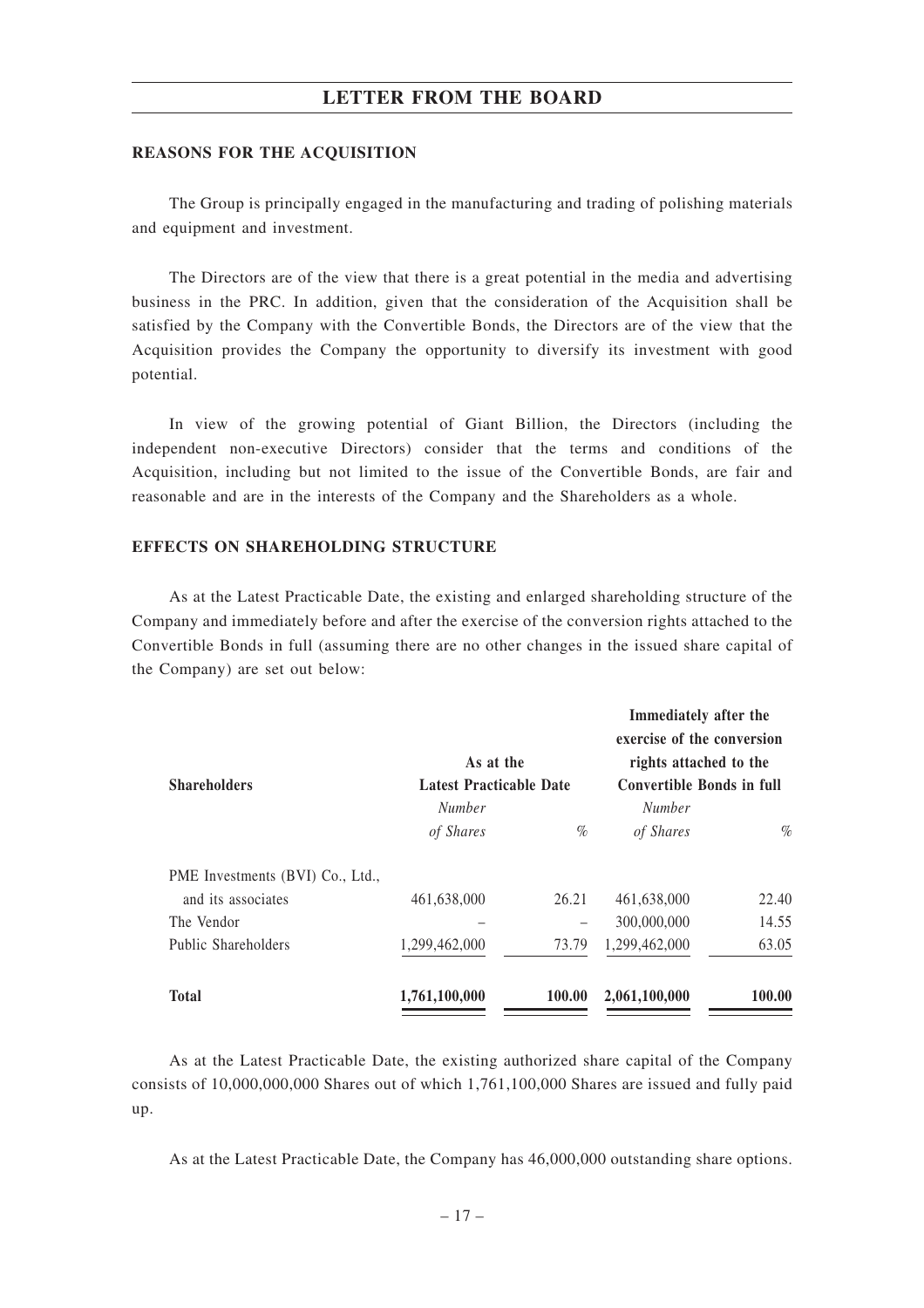#### **FINANCIAL EFFECTS ON THE GROUP**

After completion of the Acquisition, the Target Company will be treated as an associated company and the earnings, assets and liabilities of the Target Company will be recorded in the accounts of the Company using equity method in the consolidated financial statements of the Group.

Based on the unaudited pro forma financial information of the enlarged Group as set out in Appendix III to this circular, the total assets and total liabilities of the Group is expected to increase as a result of the Acquisition. The Directors consider that the Acquisition will have positive effects on the results of the Group but the effects on the profitability of the Group will depend on future performance of the Target Company.

#### **FINANCIAL AND TRADING PROSPECTS OF THE GROUP**

During the first half of 2008, the material prices and the production costs continued to increase. The appreciation of Renminbi further pushed up the Group's production costs on top of the rising prices. The outbreak of the global financial crisis during the second half of 2008 adversely affected the export of consumer products from China to the United States and European markets. The demand for the Group's polishing products decreased simultaneously. The Group has taken various steps to promote its products including restructuring its distribution network and reducing the product prices in order to increase the competitiveness of the Group's products in the market.

Looking ahead to year 2009, it will still be a difficult year. Although the governments worldwide have been taking massive fiscal and monetary policies to counter the financial turmoil and stabilise the financial markets, and the PRC government has implemented various steps to push up the export industries, it takes time to restore the market confidence and consumer demand. The competition in the polishing materials market in Hong Kong and Mainland China will still be very keen in 2009. The Group is making every effort to control its costs, taking advantage of its well-established sales network and expanding its distribution network. The Group will also concentrate on manufacturing and trading products with higher margin and market competitiveness in order to enhance its profit ratio.

The Directors expect that the Hong Kong stock market will recover moderately in 2009. The Group will take more prudent investment policies but believes that attractive investment opportunities are available as companies and businesses will be undervalued in a volatile financial market. The Company will grasp the investment and business opportunities as they arise to enhance value for its shareholders.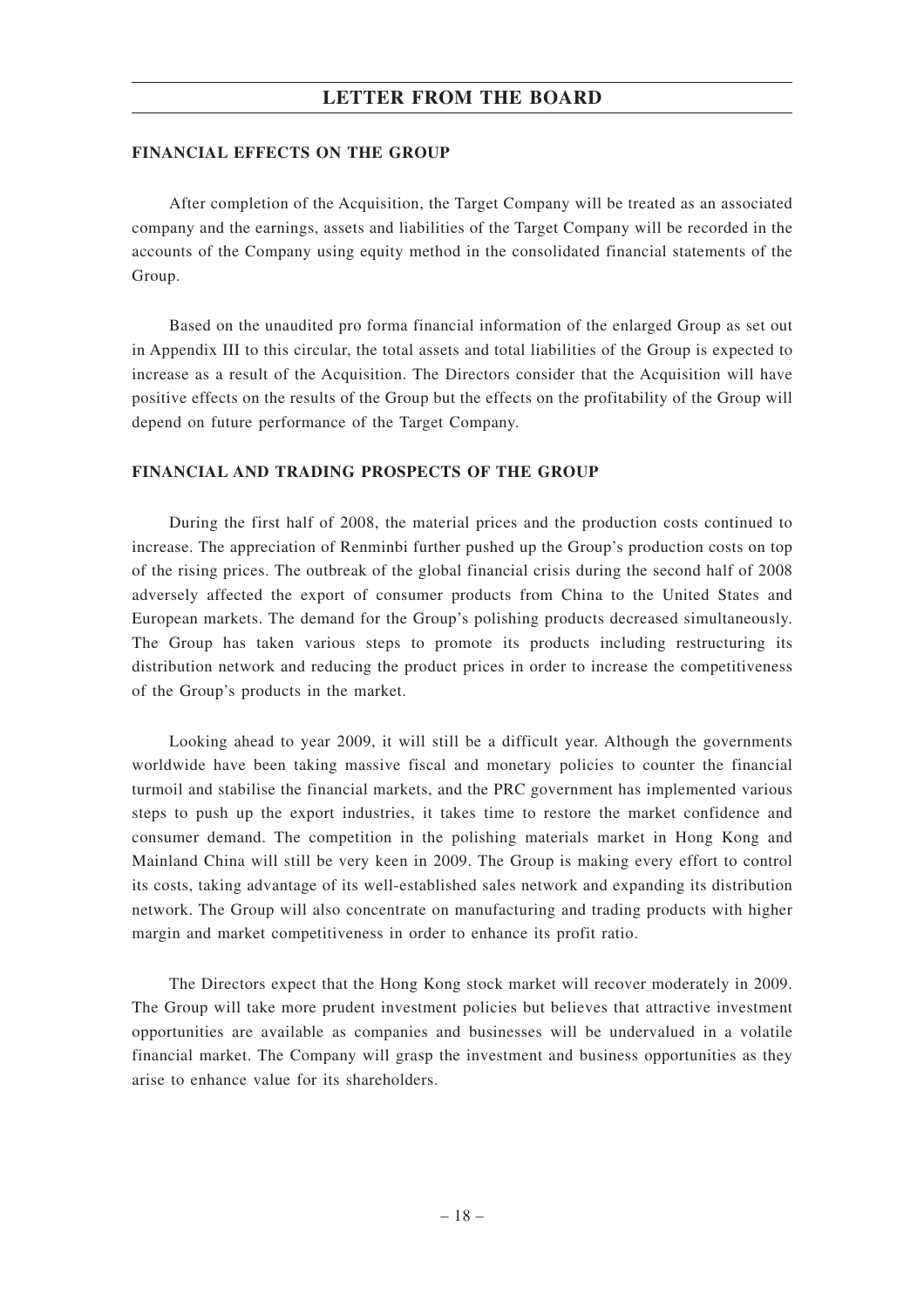#### **LISTING RULES IMPLICATION**

The Acquisition constitutes a major transaction on the part of the Company under Rule 14.06 of the Listing Rules and the Acquisition is subject to the approval of the Shareholders at the EGM. To the best belief, information and knowledge of the Directors, after making reasonable enquiries, no Shareholders have a material interest in the Acquisition and are required to abstain from voting at the EGM.

### **EGM**

A notice convening the EGM to be held at Unit 812, Shui On Centre, 6-8 Harbour Road, Wan Chai, Hong Kong on Wednesday, 23 September 2009 at 2:30 p.m. is set out on pages EGM-1 and EGM-2 of this circular. An ordinary resolution will be proposed at the EGM to consider and, if thought fit, approve the Formal Agreement and the transactions contemplated thereunder, including but not limited to the issue of the Convertible Bonds.

A form of proxy for use at the EGM is enclosed with this circular and such form of proxy is also published at the website of the Stock Exchange at www.hkexnews.hk. Whether or not you propose to attend the EGM, you are requested to complete the accompanying form of proxy in accordance with the instructions printed thereon and deposit the same at the head office and principal place of business of the Company at 5th Floor, Unison Industrial Centre, Nos. 27-31 Au Pui Wan Street, Fo Tan, Shatin, Hong Kong as soon as possible and in any event not less than 48 hours before the time appointed for the holding of the EGM or any adjournment thereof. Completion and return of the form of proxy will not preclude you from attending and voting in person at the EGM or any adjournment thereof should you so wish.

## **VOTING AT EGM**

Pursuant to Rule 13.39(4) of the Listing Rules, any vote of the Shareholders at the EGM must be taken by poll.

#### **RECOMMENDATION**

The Directors consider that the terms of the Formal Agreement are fair and reasonable and in the interests of the Company and the Shareholders as a whole. Accordingly, the Directors recommend the Shareholders to vote in favour of the resolution at the EGM to approve this transaction.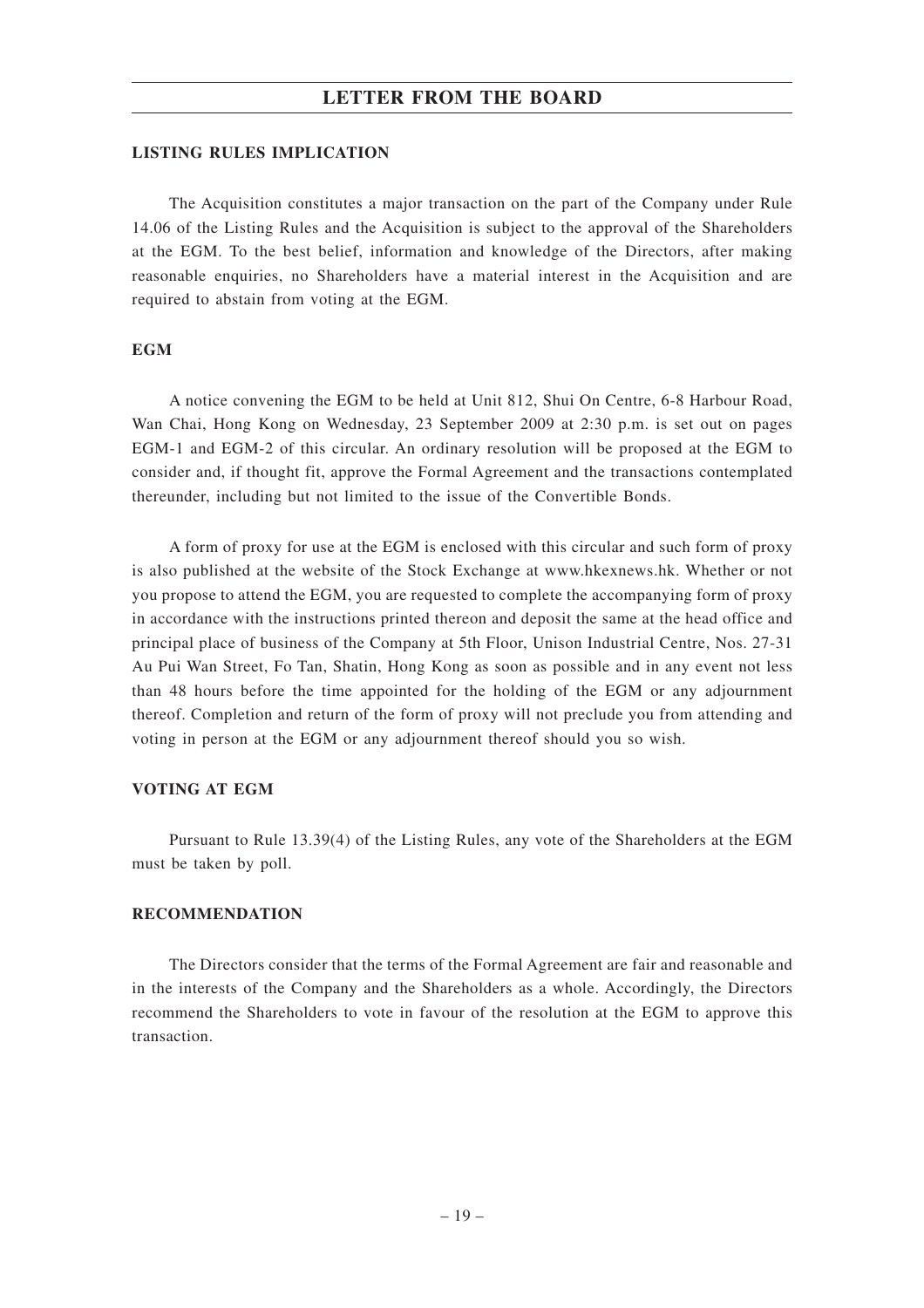# **FURTHER INFORMATION**

Your attention is also drawn to the information set out in the appendices to this circular.

Yours faithfully, For and on behalf of the Board of **PME Group Limited Cheng Kwok Woo** *Chairman*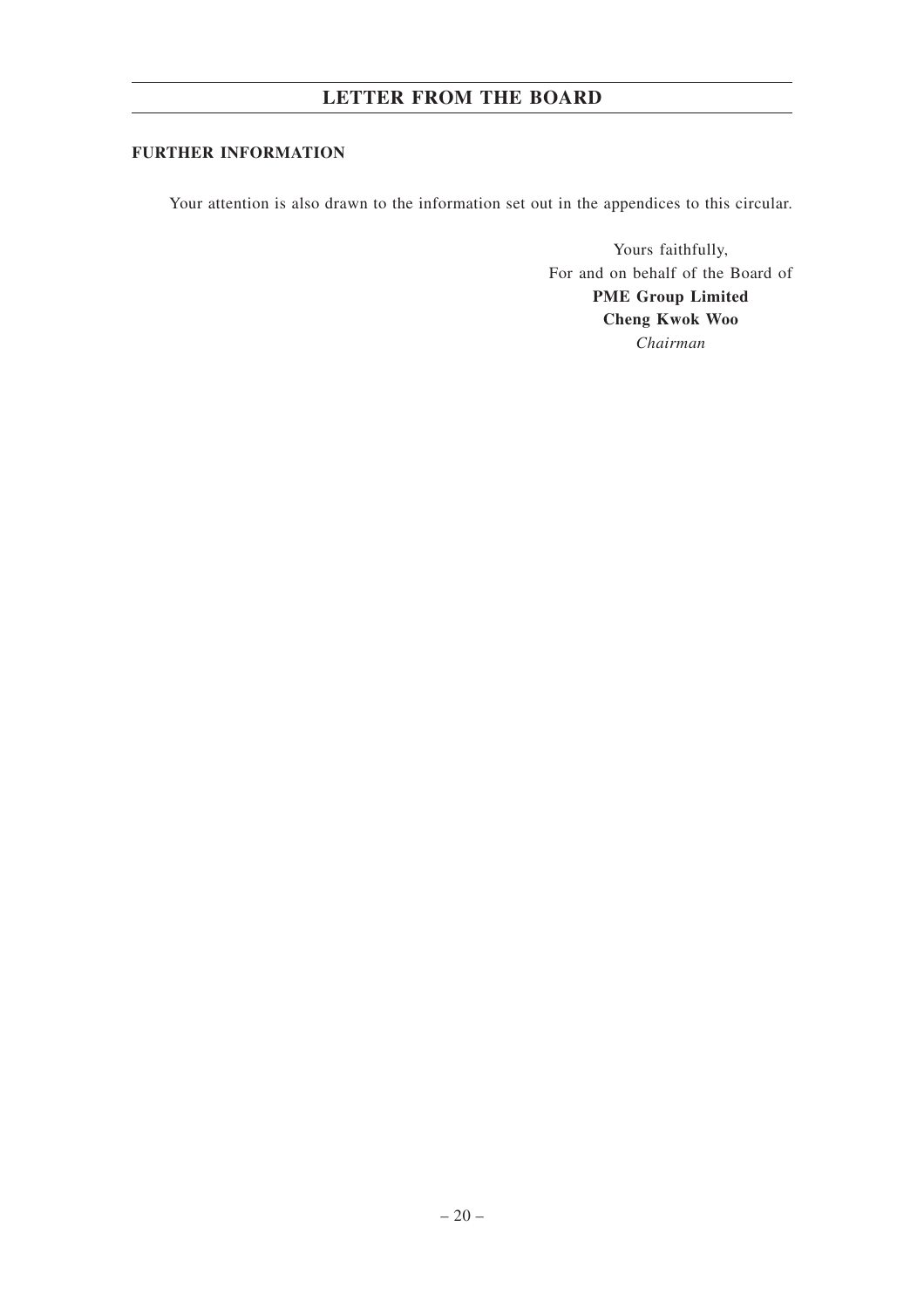# **1. SUMMARY OF FINANCIAL INFORMATION**

An unqualified opinion in respect of the audit of the financial statements of the Group has been issued for each of the three years ended 31 December 2008. A summary of the audited results, assets and liabilities of the Group as extracted from the annual reports of the Company is set out below.

# **RESULTS**

|                                            | For the year ended 31 December |            |            |
|--------------------------------------------|--------------------------------|------------|------------|
|                                            | 2006<br>2007                   |            | 2008       |
|                                            | HK\$'000                       | HK\$'000   | HK\$'000   |
| Revenue                                    | 235,226                        | 258,884    | 211,256    |
| Cost of sales                              | (191, 859)                     | (222, 819) | (200, 003) |
| Gross profit                               | 43,367                         | 36,065     | 11,253     |
| Other income, gain and loss                | 2,597                          | 5,522      | 8,120      |
| Selling and distribution expenses          | (12, 367)                      | (11,603)   | (10,676)   |
| Administrative expenses                    | (25,902)                       | (56, 913)  | (71,088)   |
| Reversal of revaluation decrease on        |                                |            |            |
| leasehold land and buildings previously    |                                |            |            |
| charged to the consolidated income         |                                |            |            |
| statement                                  | 320                            |            |            |
| Decrease in fair value of investment       |                                |            |            |
| property                                   |                                |            | (694)      |
| Gain (loss) on disposal of subsidiaries    |                                | (186)      | 5,815      |
| Gain on disposal of held-for-trading       |                                |            |            |
| investments                                |                                |            | 24,907     |
| Change in fair value of convertible bond   |                                |            |            |
| designated as financial assets at fair     |                                |            |            |
| value through profit or loss               |                                |            | 154,465    |
| Impairment loss recognised in respect of   |                                |            |            |
| available-for-sale investments             |                                |            | (199, 500) |
| Impairment loss recognised in respect of   |                                |            |            |
| goodwill on acquisition of an associate    |                                |            | (43, 674)  |
| Impairment loss recognised in respect of   |                                |            |            |
| goodwill on acquisition of subsidiaries    |                                |            | (161,008)  |
| Decrease in fair value of held-for-trading |                                |            |            |
| investments                                |                                |            |            |
| Share of results of associates             |                                |            | (15,792)   |
| Share of result of a jointly controlled    |                                |            | 29,943     |
|                                            |                                | (154)      | 172        |
| entity<br>Finance costs                    |                                | (2,027)    |            |
|                                            | (1,348)                        |            | (1, 163)   |
| Profit (loss) before taxation              | 6,667                          | (29, 296)  | (268, 920) |
| Taxation                                   | (1,165)                        | 556        | 528        |
| Profit (loss) for the year                 | 5,502                          |            | (268, 392) |
|                                            |                                | (28, 740)  |            |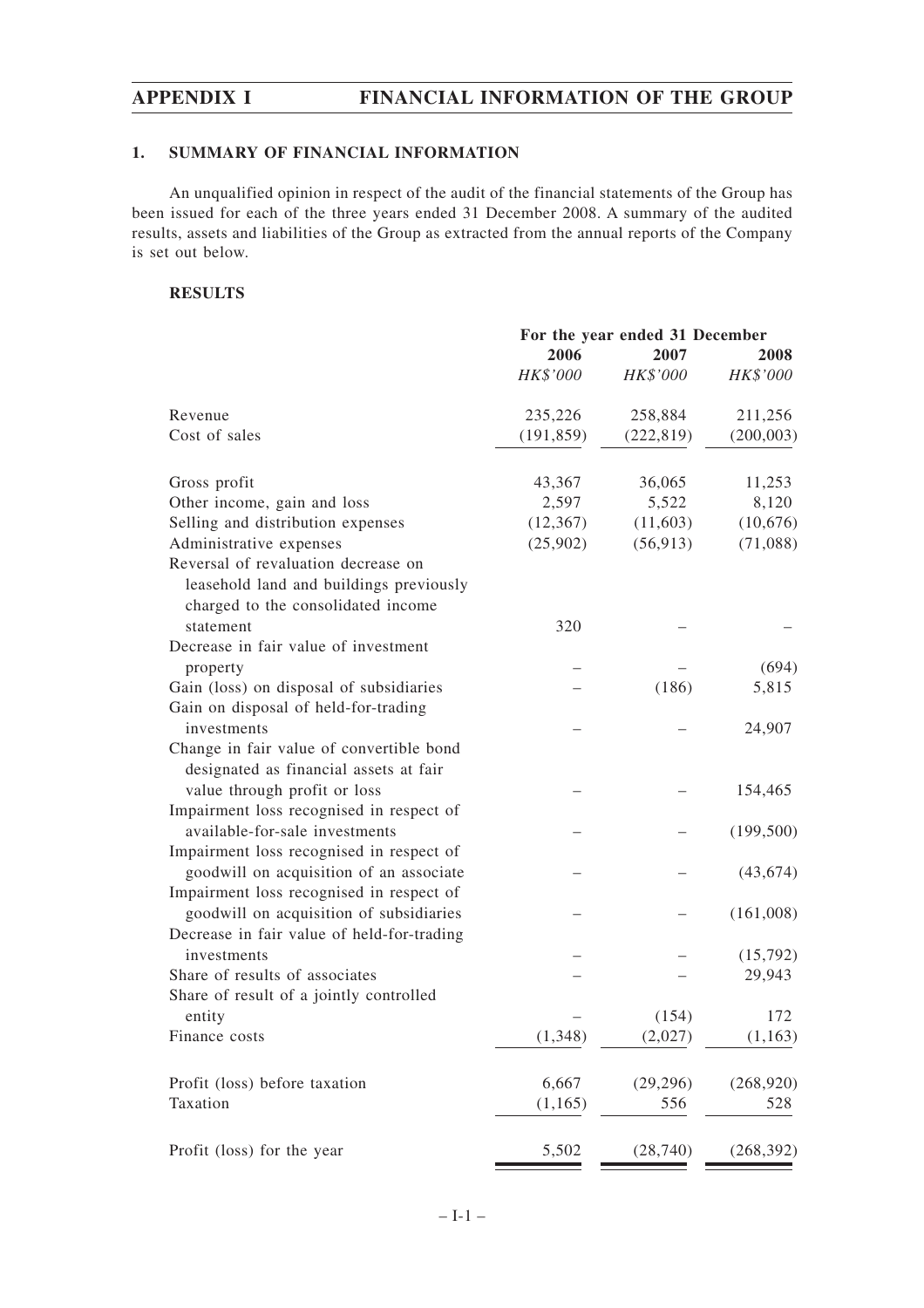# **ASSETS AND LIABILITIES**

|                   | As at 31 December |          |           |  |  |
|-------------------|-------------------|----------|-----------|--|--|
|                   | 2006              | 2007     | 2008      |  |  |
|                   | HK\$'000          | HK\$'000 | HK\$'000  |  |  |
| Total assets      | 275,319           | 916,931  | 721,663   |  |  |
| Total liabilities | (34, 485)         | (41,069) | (90, 432) |  |  |
| Equity            | 240,834           | 875,862  | 631,231   |  |  |
|                   |                   |          |           |  |  |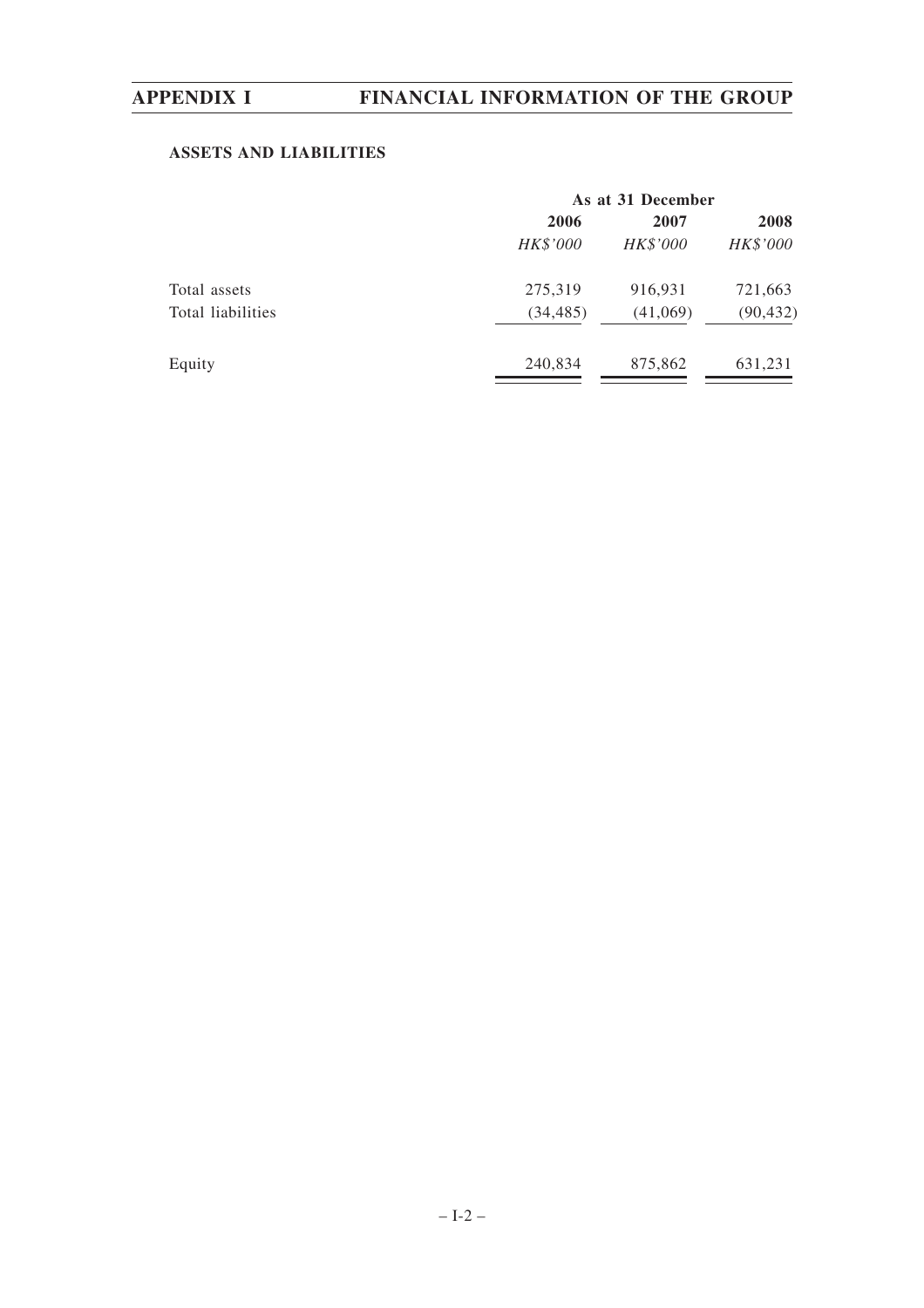# **2. AUDITED CONSOLIDATED FINANCIAL STATEMENTS**

The following is the audited consolidated financial statements of the Group together with accompanying notes as extracted from the annual report of the Company for the year ended 31 December 2008.

## **CONSOLIDATED INCOME STATEMENT**

*For the year ended 31 December 2008*

|                                            | <b>Notes</b> | 2008<br>HK\$'000 | 2007<br>HK\$'000 |
|--------------------------------------------|--------------|------------------|------------------|
| Turnover                                   | 7            | 298,089          | 258,884          |
| Revenue                                    |              | 211,256          | 258,884          |
| Cost of sales                              |              | (200, 003)       | (222, 819)       |
| Gross profit                               |              | 11,253           | 36,065           |
| Other income, gain and loss                | 9            | 8,120            | 5,522            |
| Selling and distribution expenses          |              | (10,676)         | (11,603)         |
| Administrative expenses                    |              | (71,088)         | (56, 913)        |
| Decrease in fair value of investment       |              |                  |                  |
| property                                   |              | (694)            |                  |
| Gain (loss) on disposal of subsidiaries    | 40           | 5,815            | (186)            |
| Gain on disposal of held-for-trading       |              |                  |                  |
| investments                                |              | 24,907           |                  |
| Change in fair value of convertible bond   |              |                  |                  |
| designated as financial assets at fair     |              |                  |                  |
| value through profit or loss               | 27           | 154,465          |                  |
| Impairment loss recognised in respect of   |              |                  |                  |
| available-for-sale investments             | 20           | (199, 500)       |                  |
| Impairment loss recognised in respect of   |              |                  |                  |
| goodwill on acquisition of an associate    | 23           | (43, 674)        |                  |
| Impairment loss recognised in respect of   |              |                  |                  |
| goodwill on acquisition of subsidiaries    | 22           | (161,008)        |                  |
| Decrease in fair value of held-for-trading |              |                  |                  |
| investments                                |              | (15,792)         |                  |
| Share of results of associates             |              | 29,943           |                  |
| Share of result of a jointly controlled    |              |                  |                  |
| entity                                     |              | 172              | (154)            |
| Finance costs                              | 10           | (1,163)          | (2,027)          |
| Loss before taxation                       |              | (268, 920)       | (29, 296)        |
| Taxation                                   | 13           | 528              | 556              |
| Loss for the year                          | 14           | (268, 392)       | (28, 740)        |
|                                            |              |                  |                  |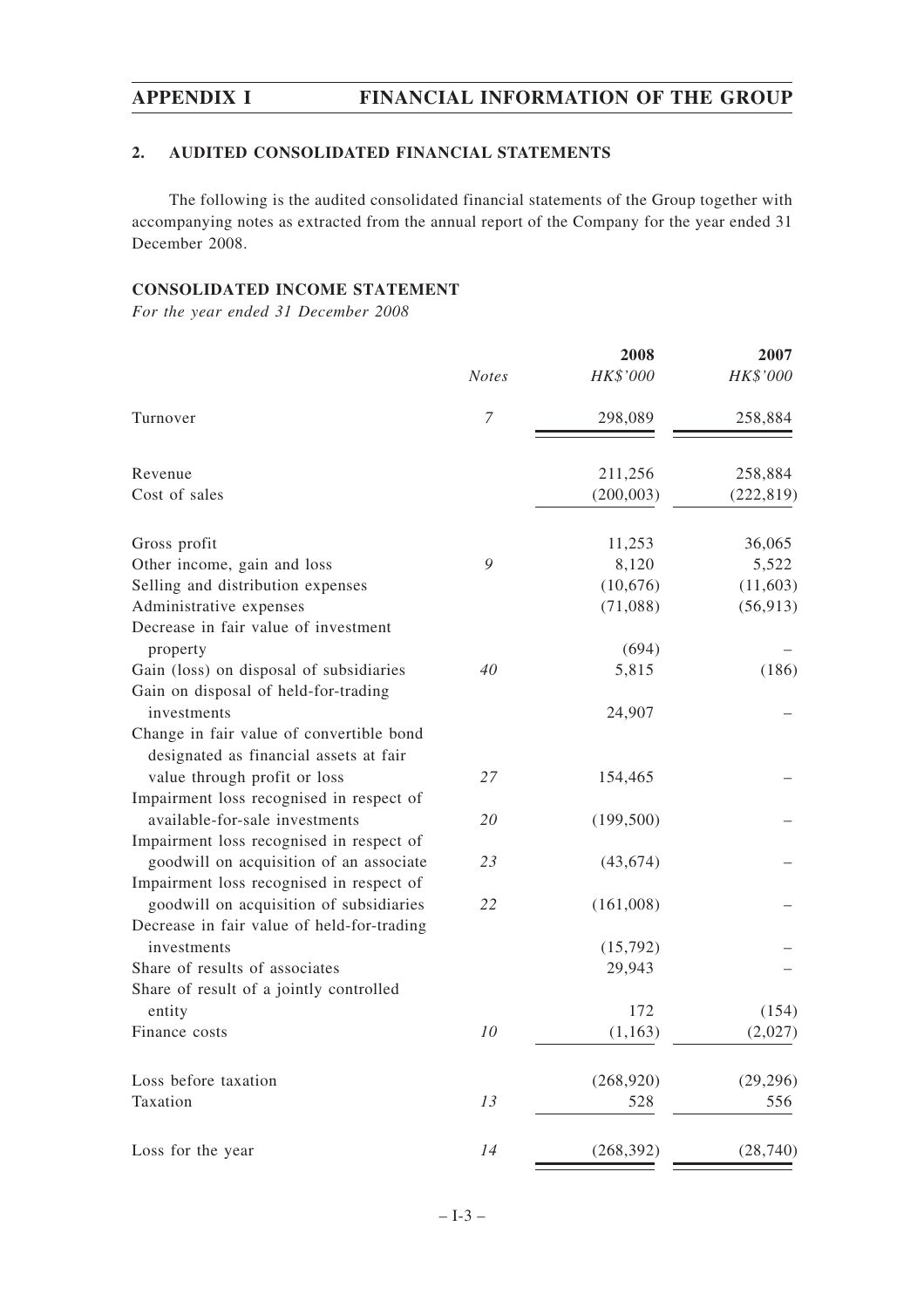|                               | <b>Notes</b> | 2008<br>HK\$'000  | 2007<br>HK\$'000 |
|-------------------------------|--------------|-------------------|------------------|
| Attributable to:              |              |                   |                  |
| Equity holders of the Company |              | (268, 371)        | (28, 796)        |
| Minority interests            |              | (21)              | 56               |
|                               |              | (268, 392)        | (28,740)         |
| Dividend                      | 15           |                   |                  |
| Loss per share                |              |                   |                  |
| <b>Basic</b>                  | 16           | $HK(16.62)$ cents | $HK(2.20)$ cents |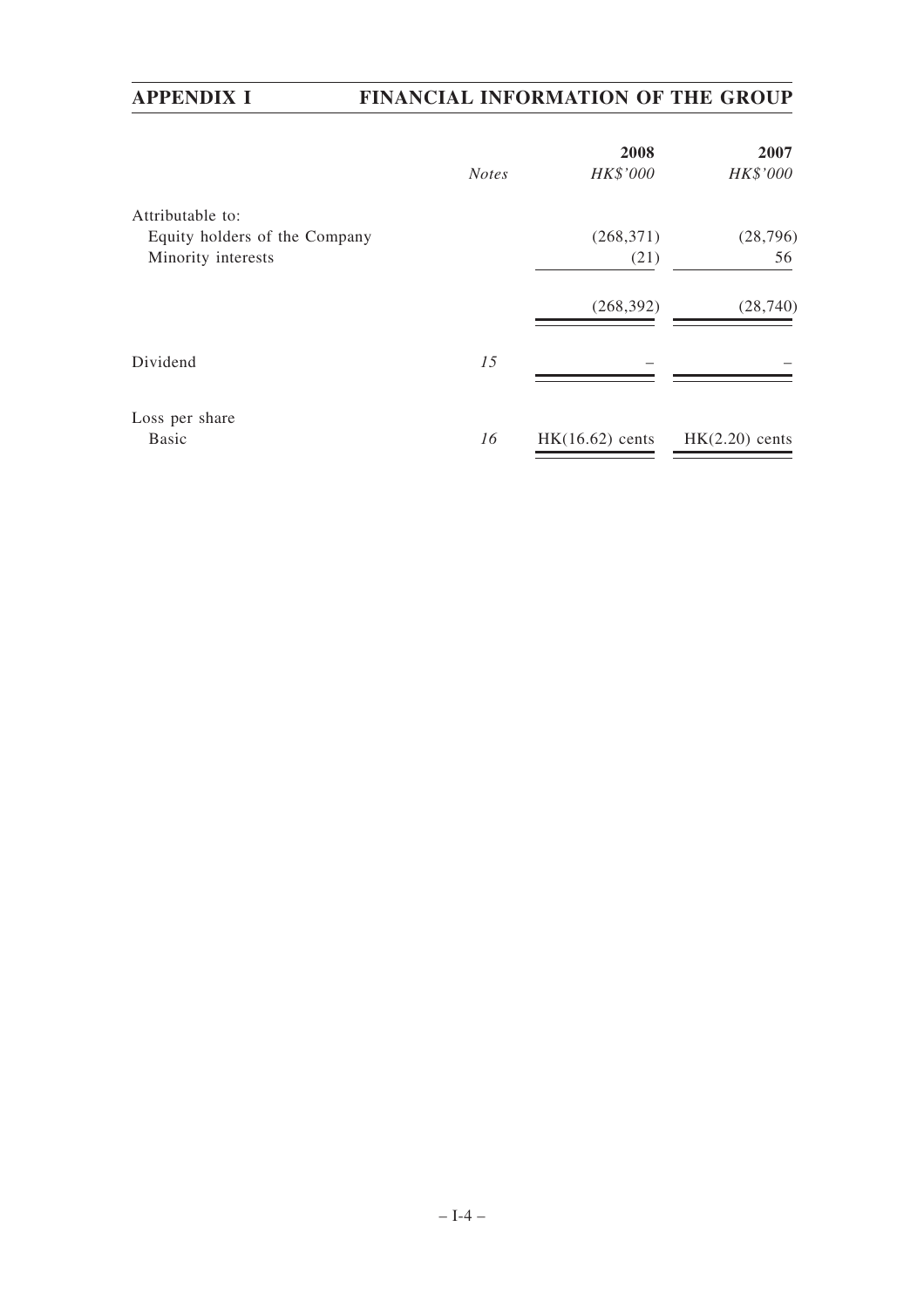# **CONSOLIDATED BALANCE SHEET**

*As at 31 December 2008*

|                                                    |              | 2008     | 2007     |
|----------------------------------------------------|--------------|----------|----------|
|                                                    | <b>Notes</b> | HK\$'000 | HK\$'000 |
| <b>Non-current assets</b>                          |              |          |          |
| Property, plant and equipment                      | 17           | 105,999  | 125,105  |
| Investment property                                | 18           | 3,200    |          |
| Prepaid lease payments                             | 19           | 11,020   | 10,450   |
| Available-for-sale investments                     | 20           | 66       | 285,471  |
| Deposits placed with an insurer                    | 21           |          | 3,737    |
| Goodwill                                           | 22           |          |          |
| Interests in associates                            | 23           | 225,410  |          |
| Interest in a jointly controlled entity            | 24           | 6,001    | 5,829    |
| Club debentures                                    |              | 350      | 350      |
|                                                    |              | 352,046  | 430,942  |
| <b>Current assets</b>                              |              |          |          |
| Inventories                                        | 25           | 27,017   | 31,570   |
| Debtors, deposits and prepayments                  | 26           | 158,018  | 83,619   |
| Convertible bond designated as financial assets at |              |          |          |
| fair value through profit or loss                  | 27           | 7,047    |          |
| Amount due from a jointly controlled entity        | 28           | 111      | 332      |
| Loan receivables                                   | 29           | 58,650   | 4,730    |
| Prepaid lease payments                             | 19           | 290      | 268      |
| Taxation recoverable                               |              | 643      | 52       |
| Held-for-trading investments                       | 30           | 80,112   |          |
| Deposits placed with a financial institution       | 31           | 19,579   | 200,451  |
| Bank balances and cash                             | 32           | 18,150   | 164,967  |
|                                                    |              | 369,617  | 485,989  |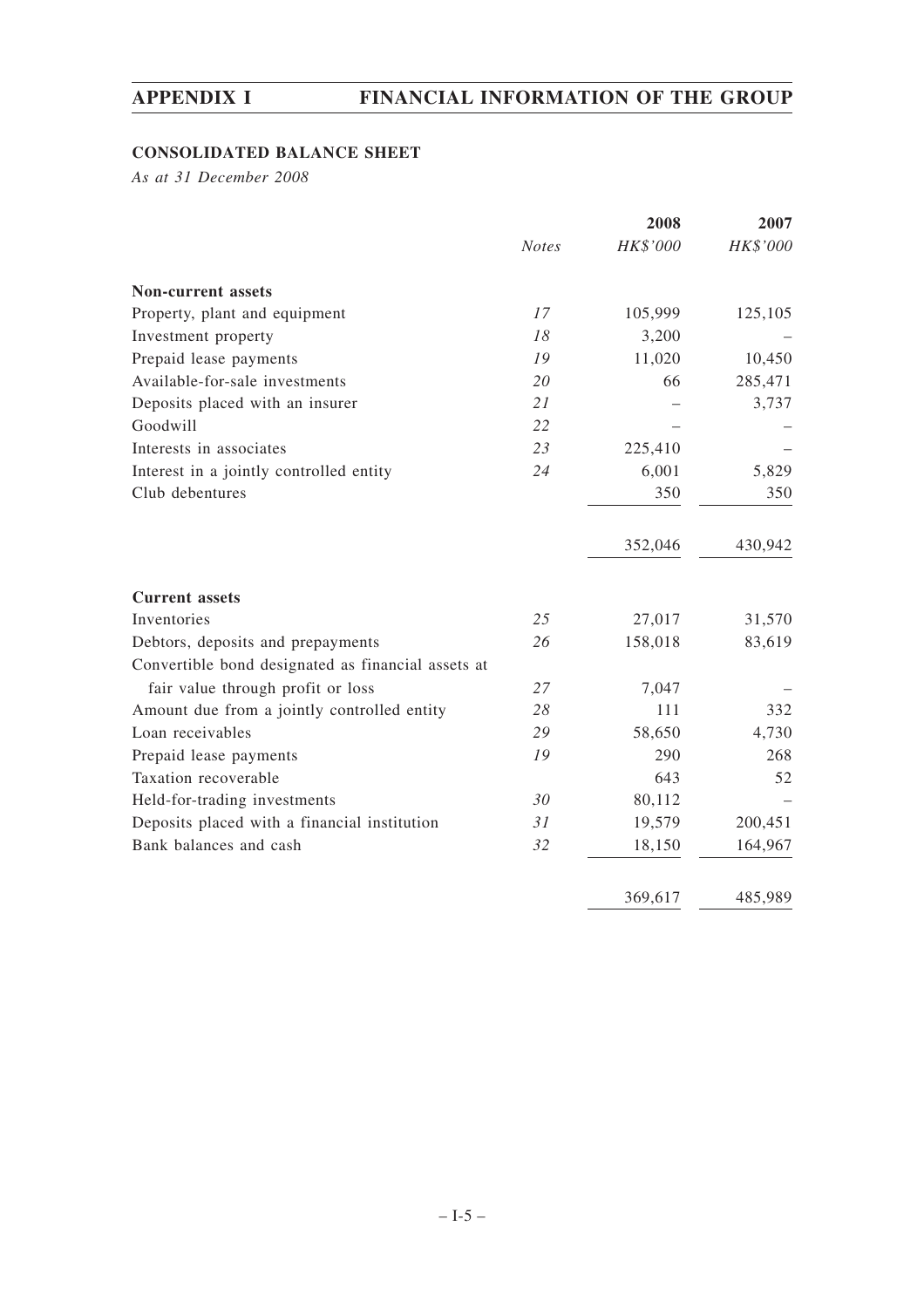|                                              |              | 2008     | 2007     |
|----------------------------------------------|--------------|----------|----------|
|                                              | <b>Notes</b> | HK\$'000 | HK\$'000 |
| <b>Current liabilities</b>                   |              |          |          |
| Creditors and accruals                       | 33           | 72,761   | 15,523   |
| Taxation payable                             |              | 802      | 1,186    |
| Obligation under a finance lease             | 34           | 74       | 67       |
| <b>Bank</b> loans                            | 35           | 14,211   | 20,884   |
|                                              |              | 87,848   | 37,660   |
| Net current assets                           |              | 281,769  | 448,329  |
| <b>Total assets less current liabilities</b> |              | 633,815  | 879,271  |
| <b>Non-current liabilities</b>               |              |          |          |
| Obligation under a finance lease             | 34           | 132      | 206      |
| Deferred taxation                            | 36           | 2,452    | 3,203    |
|                                              |              | 2,584    | 3,409    |
|                                              |              | 631,231  | 875,862  |
| <b>Capital and reserves</b>                  |              |          |          |
| Share capital                                | 37           | 17,586   | 15,986   |
| Reserves                                     |              | 613,369  | 859,565  |
| Equity attributable to equity holders        |              |          |          |
| of the Company                               |              | 630,955  | 875,551  |
| Minority interests                           |              | 276      | 311      |
|                                              |              | 631,231  | 875,862  |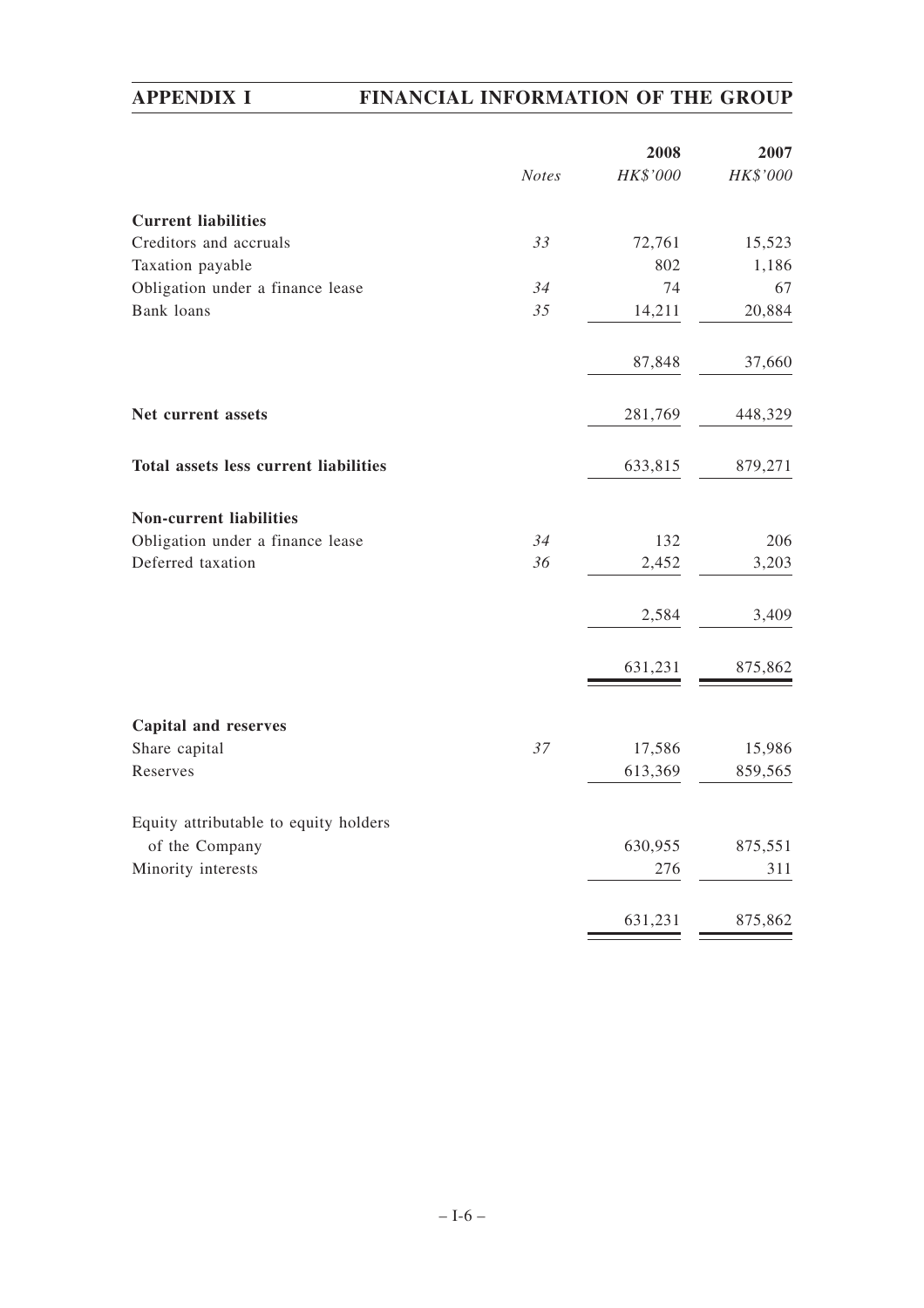# **CONSOLIDATED STATEMENT OF CHANGES IN EQUITY**

*For the year ended 31 December 2008*

|                                                                                                                                                                      | Attributable to equity holders of the Company |                                                               |                              |                               |                                                 |                                                |                                                           |         |                                                                          |                                         |                                            |                                         |
|----------------------------------------------------------------------------------------------------------------------------------------------------------------------|-----------------------------------------------|---------------------------------------------------------------|------------------------------|-------------------------------|-------------------------------------------------|------------------------------------------------|-----------------------------------------------------------|---------|--------------------------------------------------------------------------|-----------------------------------------|--------------------------------------------|-----------------------------------------|
|                                                                                                                                                                      | Share                                         | <b>Share</b><br>capital premium<br>HK\$'000 HK\$'000 HK\$'000 | Special<br>reserve<br>(Note) | <b>Translation</b><br>reserve | Share<br>option<br>reserve<br>HK\$'000 HK\$'000 | Property<br>revaluation<br>reserve<br>HK\$'000 | Investment<br>revaluation<br>reserve<br>HK\$'000 HK\$'000 | reserve | Retained<br>profits/<br>Other (Accumulated<br>loss)<br>HK\$'000 HK\$'000 | Total                                   | Minority<br>interests<br>HK\$'000 HK\$'000 | Total                                   |
| At 1 January 2007                                                                                                                                                    | 9,580                                         | 202,296                                                       | (38,581)                     | 2,960                         |                                                 | 4,473                                          |                                                           |         | 59,851                                                                   | 240,579                                 | 255                                        | 240,834                                 |
| Exchange differences arising from<br>translation of foreign operations<br>Revaluation increase on available-                                                         |                                               |                                                               |                              | 2,030                         |                                                 |                                                |                                                           |         |                                                                          | 2,030                                   |                                            | 2,030                                   |
| for-sale investment<br>Revaluation increase                                                                                                                          |                                               |                                                               |                              |                               |                                                 |                                                | 1,405                                                     |         | $\overline{a}$                                                           | 1,405                                   |                                            | 1,405                                   |
| on buildings                                                                                                                                                         |                                               |                                                               |                              |                               |                                                 | 3,426                                          |                                                           |         |                                                                          | 3,426                                   |                                            | 3,426                                   |
| Deferred tax arising on<br>revaluation on buildings                                                                                                                  |                                               |                                                               |                              |                               |                                                 | (723)                                          |                                                           |         |                                                                          | (723)                                   |                                            | (723)                                   |
| Net income recognised<br>directly in equity                                                                                                                          |                                               |                                                               |                              | 2,030                         |                                                 | 2,703                                          | 1,405                                                     |         |                                                                          | 6,138                                   |                                            | 6,138                                   |
| (Loss)/profit for the year                                                                                                                                           |                                               |                                                               |                              |                               |                                                 |                                                |                                                           |         | (28,796)                                                                 | (28, 796)                               | 56                                         | (28,740)                                |
| Total recognised income and<br>expense for the year                                                                                                                  |                                               |                                                               |                              | 2,030                         |                                                 | 2,703                                          | 1,405                                                     |         |                                                                          | $(28,796)$ $(22,658)$                   | 56                                         | (22,602)                                |
| Recognition of equity-settled share<br>based payment<br>Issue of shares upon placing<br>Share issue expenses<br>Issue of warrants<br>Expenses incurred in connection | 4.206                                         | 598,959<br>(17,363)                                           |                              |                               | 7,010                                           |                                                |                                                           | 10,120  | $\overline{a}$<br>÷                                                      | 7,010<br>603,165<br>(17, 363)<br>10,120 |                                            | 7,010<br>603,165<br>(17, 363)<br>10,120 |
| with issue of warrants<br>Issue of shares upon exercises of                                                                                                          |                                               |                                                               |                              |                               |                                                 |                                                |                                                           | (302)   |                                                                          | (302)                                   |                                            | (302)                                   |
| warrants                                                                                                                                                             | 2,200                                         | 62,618                                                        |                              |                               |                                                 |                                                |                                                           | (9,818) |                                                                          | 55,000                                  |                                            | 55,000                                  |
| At 31 December 2007                                                                                                                                                  | 15,986                                        | 846,510                                                       | (38,581)                     | 4,990                         | 7,010                                           | 7,176                                          | 1,405                                                     | L,      | 31,055                                                                   | 875,551                                 | 311                                        | 875,862                                 |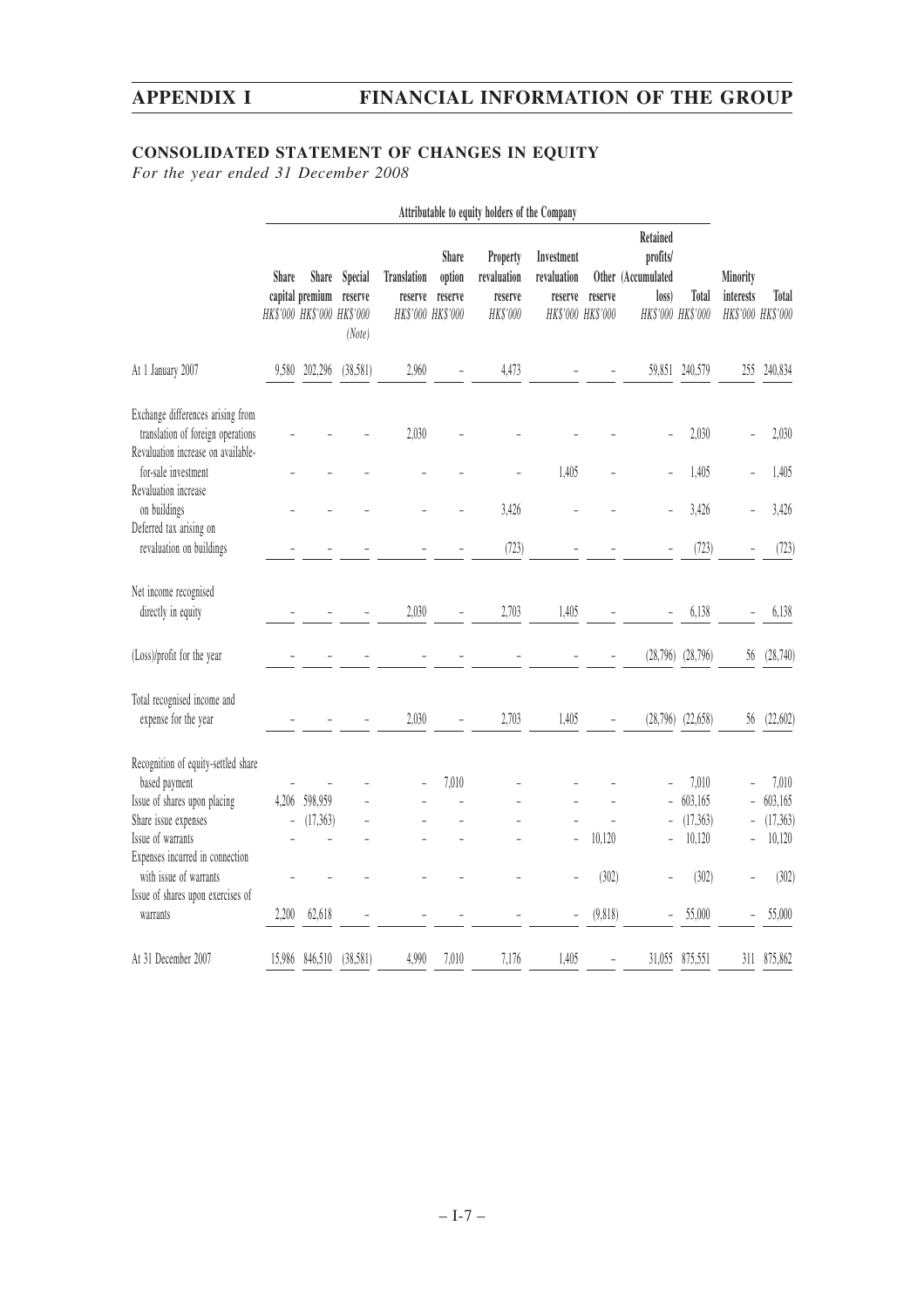|                                                                                                             | Attributable to equity holders of the Company |                                                               |                              |                                                    |                            |                                                |                                                           |         |                                                     |                            |                                            |                    |
|-------------------------------------------------------------------------------------------------------------|-----------------------------------------------|---------------------------------------------------------------|------------------------------|----------------------------------------------------|----------------------------|------------------------------------------------|-----------------------------------------------------------|---------|-----------------------------------------------------|----------------------------|--------------------------------------------|--------------------|
|                                                                                                             | Share                                         | <b>Share</b><br>capital premium<br>HK\$'000 HK\$'000 HK\$'000 | Special<br>reserve<br>(Note) | <b>Translation</b><br>reserve<br>HK\$'000 HK\$'000 | Share<br>option<br>reserve | Property<br>revaluation<br>reserve<br>HK\$'000 | Investment<br>revaluation<br>reserve<br>HK\$'000 HK\$'000 | reserve | Retained<br>profits/<br>Other (Accumulated<br>loss) | Total<br>HK\$'000 HK\$'000 | Minority<br>interests<br>HK\$'000 HK\$'000 | Total              |
| At 1 January 2008                                                                                           |                                               | 15,986 846,510                                                | (38,581)                     | 4,990                                              | 7,010                      | 7,176                                          | 1,405                                                     |         | 31,055                                              | 875,551                    |                                            | 311 875,862        |
| Exchange differences arising from<br>translation of foreign operations<br>Exchange differences arising from |                                               |                                                               |                              | 3,482                                              |                            |                                                |                                                           |         |                                                     | 3,482                      |                                            | 3,482              |
| translation of an associate<br>Impairment losses on available-                                              |                                               |                                                               |                              | 1,586                                              |                            |                                                |                                                           |         |                                                     | 1,586                      |                                            | 1,586              |
| for-sale investment<br>Revaluation decrease                                                                 |                                               |                                                               |                              |                                                    |                            |                                                | (1, 405)                                                  |         | Ē,                                                  | (1, 405)                   |                                            | (1,405)            |
| on buildings<br>Deferred tax arising on                                                                     |                                               |                                                               |                              |                                                    |                            | (1,386)                                        |                                                           |         |                                                     | (1,386)                    |                                            | (1,386)            |
| revaluation on buildings                                                                                    |                                               |                                                               |                              |                                                    |                            | 374                                            |                                                           |         |                                                     | 374                        |                                            | 374                |
| Net income and expense<br>recognised directly in equity                                                     |                                               |                                                               |                              | 5,068                                              |                            | (1,012)                                        | (1, 405)                                                  |         |                                                     | 2,651                      |                                            | 2,651              |
| Loss for the year                                                                                           |                                               | $\overline{\phantom{0}}$                                      |                              |                                                    |                            |                                                |                                                           |         |                                                     | (268,371) (268,371)        |                                            | $(21)$ $(268,392)$ |
| Total recognised income and<br>expense for the year                                                         |                                               |                                                               |                              | 5,068                                              |                            | (1,012)                                        | (1, 405)                                                  |         |                                                     | $(268,371)$ $(265,720)$    |                                            | $(21)$ $(265,741)$ |
| Recognition of equity-settled share<br>based payment                                                        |                                               |                                                               |                              |                                                    | 2,511                      |                                                |                                                           |         | ÷,                                                  | 2,511                      |                                            | 2,511              |
| Issue of shares upon placing                                                                                | 1,600                                         | 14,400                                                        |                              |                                                    |                            |                                                |                                                           |         | $\overline{a}$                                      | 16,000                     |                                            | 16,000             |
| Share issue expenses                                                                                        | $\overline{a}$                                | (479)                                                         | $\overline{a}$               | L.                                                 | $\overline{a}$             |                                                |                                                           |         | $\overline{a}$                                      | (479)                      |                                            | (479)              |
| Share option cancelled                                                                                      |                                               | $\overline{a}$                                                |                              | $\frac{1}{2}$                                      | (2,079)                    |                                                |                                                           |         | 2,079                                               | $\frac{1}{2}$              |                                            |                    |
| Share of reserves of associates                                                                             |                                               |                                                               |                              | (1,238)                                            | 4,486                      |                                                |                                                           |         | $\overline{a}$                                      | 3,248                      | $\frac{1}{2}$<br>358                       | 3,248<br>358       |
| Acquisition of subsidiaries<br>Disposal of subsidiaries                                                     |                                               |                                                               | (7,200)                      | L,<br>(156)                                        |                            | (4,936)                                        |                                                           |         | $\overline{a}$<br>12,136                            | $\overline{a}$<br>(156)    | (372)                                      | (528)              |
| At 31 December 2008                                                                                         | 17,586                                        | 860,431                                                       | (45,781)                     | 8,664                                              | 11,928                     | 1,228                                          |                                                           |         |                                                     | $(223, 101)$ 630,955       | 276                                        | 631,231            |

| <i>Note:</i> Special reserve represented the difference between the nominal amount of the share capital issued by PME |
|-----------------------------------------------------------------------------------------------------------------------|
| International (BVI) Company Limited, the then holding company of the Group, and the aggregate of the                  |
| nominal amount of the issued share capital and other reserves accounts of the subsidiaries which was acquired         |
| by PME International (BVI) Company Limited pursuant to the group reorganisation carried out in 1997.                  |
|                                                                                                                       |

 $- I - 8 -$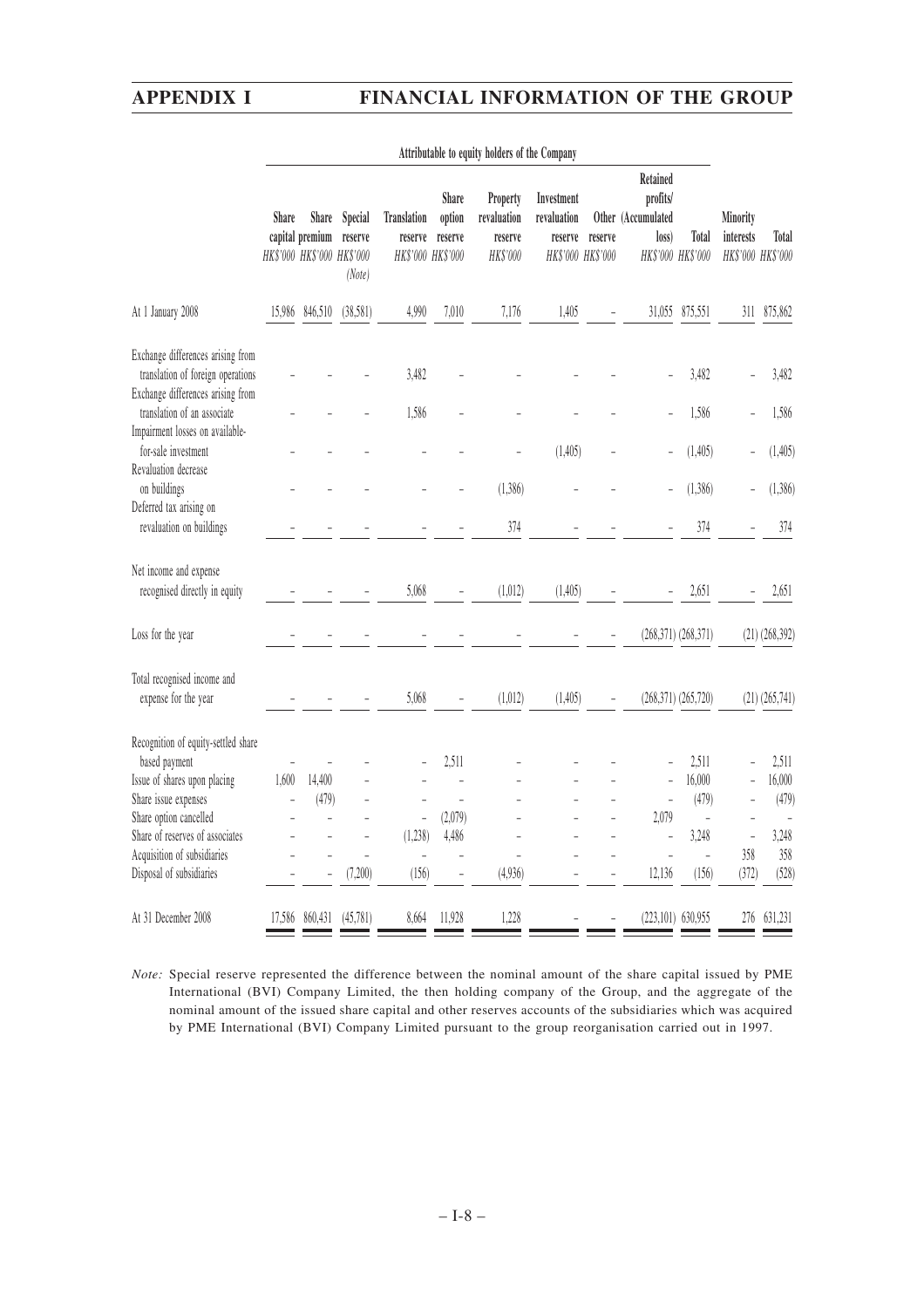# **CONSOLIDATED CASH FLOW STATEMENT**

*For the year ended 31 December 2008*

|                                                        | 2008       | 2007      |  |
|--------------------------------------------------------|------------|-----------|--|
|                                                        | HK\$'000   | HK\$'000  |  |
| <b>OPERATING ACTIVITIES</b>                            |            |           |  |
| Loss before taxation                                   | (268,920)  | (29, 296) |  |
| Adjustments for:                                       |            |           |  |
| Allowance for obsolete inventories                     | 118        | 1,885     |  |
| Change in fair value of convertible bond designated    |            |           |  |
| as financial assets at fair value through              |            |           |  |
| profit or loss                                         | (154, 465) |           |  |
| Decrease in fair value of held-for-trading investments | 15,792     |           |  |
| Decrease in fair value of investment property          | 694        |           |  |
| Depreciation of property, plant and equipment          | 8,481      | 7,810     |  |
| Finance costs                                          | 1,163      | 2,027     |  |
| (Gain) loss on disposal of subsidiaries                | (5,815)    | 186       |  |
| Interest income                                        | (6,219)    | (2,299)   |  |
| Impairment loss on trade debtors                       | 8,457      | 4,618     |  |
| Impairment loss recognised in respect of               |            |           |  |
| available-for-sale investments                         | 199,500    |           |  |
| Impairment loss recognised in respect of goodwill on   |            |           |  |
| acquisition of an associate                            | 43,674     |           |  |
| Impairment loss recognised in respect of goodwill on   |            |           |  |
| acquisition of subsidiaries                            | 161,008    |           |  |
| Imputed interest income on deposits placed             |            |           |  |
| with an insurer                                        | (18)       | (178)     |  |
| Loss on assignment of other loans and                  |            |           |  |
| interest receivable                                    |            | 531       |  |
| Loss (gain) on disposals of property,                  |            |           |  |
| plant and equipment                                    | 40         | (249)     |  |
| Release of prepaid lease payments                      | 286        | 268       |  |
| Share-based payments                                   | 2,511      | 7,010     |  |
| Share of result of a jointly controlled entity         | (172)      | 154       |  |
| Share of results of associates                         | (29, 943)  |           |  |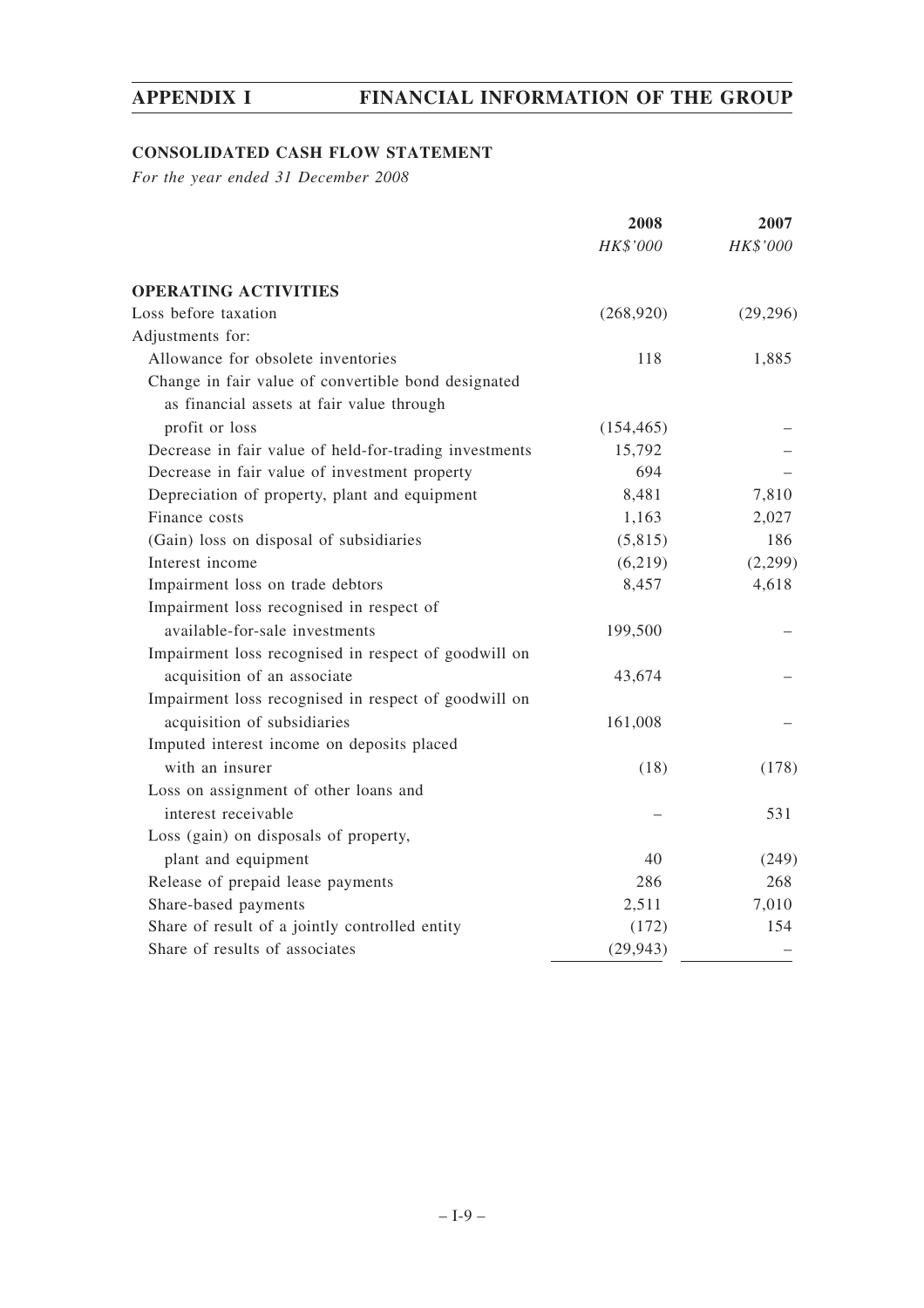|                                                      | 2008       | 2007       |
|------------------------------------------------------|------------|------------|
|                                                      | HK\$'000   | HK\$'000   |
| Operating cash flows before movements in             |            |            |
| working capital                                      | (23, 828)  | (7,533)    |
| Decrease in deposits placed with an insurer          | 3,755      |            |
| Decrease (increase) in inventories                   | 5,143      | (5,340)    |
| Increase in debtors, deposits and prepayments        | (82,650)   | (11, 397)  |
| Increase in convertible bond designated as financial |            |            |
| assets at fair value through profit or loss          | (70, 332)  |            |
| Decrease (increase) in amount due from a jointly     |            |            |
| controlled entity                                    | 242        | (332)      |
| Increase in loans receivables                        | (46,920)   |            |
| Increase in held-for-trading investments             | (68, 860)  |            |
| Decrease (increase) in deposits placed with          |            |            |
| a financial institution                              | 204,871    | (200, 451) |
| Increase in creditors and accruals                   | 53,459     | 4,723      |
|                                                      |            |            |
| Cash used in operations                              | (25, 120)  | (220, 330) |
| Income tax refunded                                  |            | 951        |
| Income tax paid                                      | (101)      | (131)      |
| NET CASH USED IN OPERATING ACTIVITIES                | (25, 221)  | (219, 510) |
| <b>INVESTING ACTIVITIES</b>                          |            |            |
| Advances of loan receivables                         | (7,000)    | (4,730)    |
| Acquisition of associates                            | (117, 388) |            |
| Advance to an associate                              | (7,000)    |            |
| Purchases of property, plant and equipment           | (3,807)    | (3,771)    |
| Purchase of an investment property                   | (3, 428)   |            |
| Repayments of loan receivables                       |            | 7,400      |
| Repayments from an associate                         | 7,000      |            |
| Disposal of subsidiaries                             | 3,614      | (17)       |
| Interest received                                    | 3,634      | 780        |
| Proceeds from disposal of property,                  |            |            |
| plant and equipment                                  | 27         | 1,186      |
| Purchases of available-for-sale investments          |            | (284,066)  |
| Investment in a jointly controlled entity            |            | (5,983)    |
| NET CASH USED IN INVESTING ACTIVITIES                | (124, 348) | (289, 201) |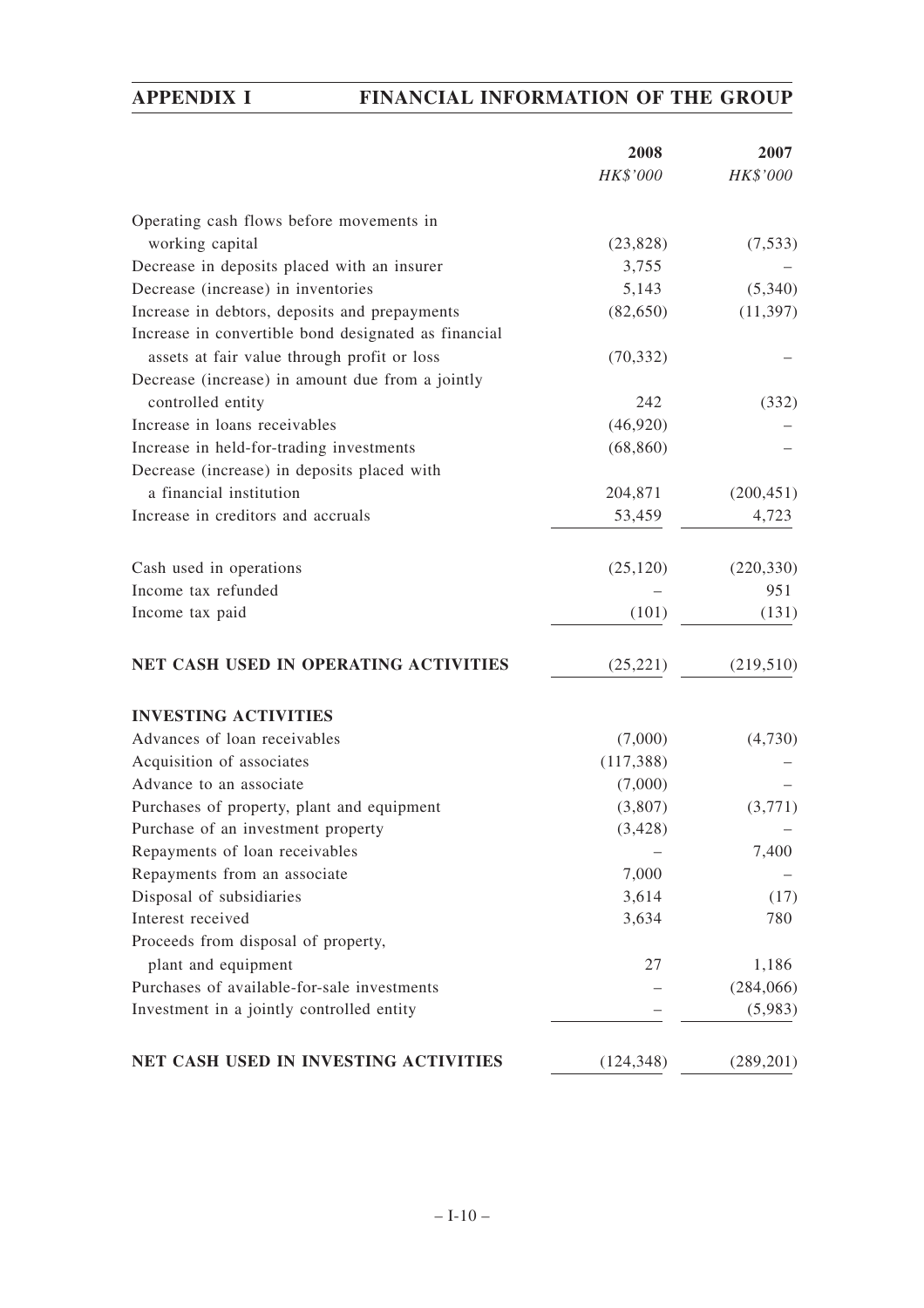| <b>FINANCING ACTIVITIES</b><br>New bank loans raised<br>43,478<br>Proceeds from placing of new shares<br>16,000<br>603,165<br>Repayments of bank loans<br>(51,999)<br>Interest paid<br>(1,141)<br>Share issue expenses for placing<br>(479)<br>Repayments of obligation under a finance lease<br>(67)<br>Finance lease charges paid<br>(22)<br>Proceeds from issue of shares upon exercises<br>of warrants<br>55,000<br>Proceeds from issues of warrants<br>Expenses incurred in connection with issue of warrants<br>NET CASH FROM FINANCING ACTIVITIES<br>650,670<br>5,770<br>NET (DECREASE) INCREASE IN CASH AND<br><b>CASH EQUIVALENTS</b><br>141,959<br>(143,799)<br><b>CASH AND CASH EQUIVALENTS</b><br>AT THE BEGINNING OF THE YEAR<br>164,967<br>25,704<br><b>EFFECT OF FOREIGN EXCHANGE RATE</b><br><b>CHANGES</b><br>(3,022)<br>CASH AND CASH EQUIVALENTS AT THE END<br><b>OF THE YEAR</b><br>18,146<br>164,967<br>Cash and cash equivalents at the end of the year,<br>represented by:<br>Bank balances and cash<br>18,150<br>164,967<br>Bank overdrafts<br>(4)<br>164,967<br>18,146 | 2008<br>HK\$'000 | 2007<br>HK\$'000 |
|-------------------------------------------------------------------------------------------------------------------------------------------------------------------------------------------------------------------------------------------------------------------------------------------------------------------------------------------------------------------------------------------------------------------------------------------------------------------------------------------------------------------------------------------------------------------------------------------------------------------------------------------------------------------------------------------------------------------------------------------------------------------------------------------------------------------------------------------------------------------------------------------------------------------------------------------------------------------------------------------------------------------------------------------------------------------------------------------------|------------------|------------------|
|                                                                                                                                                                                                                                                                                                                                                                                                                                                                                                                                                                                                                                                                                                                                                                                                                                                                                                                                                                                                                                                                                                 |                  |                  |
|                                                                                                                                                                                                                                                                                                                                                                                                                                                                                                                                                                                                                                                                                                                                                                                                                                                                                                                                                                                                                                                                                                 |                  | 25,370           |
|                                                                                                                                                                                                                                                                                                                                                                                                                                                                                                                                                                                                                                                                                                                                                                                                                                                                                                                                                                                                                                                                                                 |                  |                  |
|                                                                                                                                                                                                                                                                                                                                                                                                                                                                                                                                                                                                                                                                                                                                                                                                                                                                                                                                                                                                                                                                                                 |                  | (24, 193)        |
|                                                                                                                                                                                                                                                                                                                                                                                                                                                                                                                                                                                                                                                                                                                                                                                                                                                                                                                                                                                                                                                                                                 |                  | (1,028)          |
|                                                                                                                                                                                                                                                                                                                                                                                                                                                                                                                                                                                                                                                                                                                                                                                                                                                                                                                                                                                                                                                                                                 |                  | (17, 363)        |
|                                                                                                                                                                                                                                                                                                                                                                                                                                                                                                                                                                                                                                                                                                                                                                                                                                                                                                                                                                                                                                                                                                 |                  | (88)             |
|                                                                                                                                                                                                                                                                                                                                                                                                                                                                                                                                                                                                                                                                                                                                                                                                                                                                                                                                                                                                                                                                                                 |                  | (11)             |
|                                                                                                                                                                                                                                                                                                                                                                                                                                                                                                                                                                                                                                                                                                                                                                                                                                                                                                                                                                                                                                                                                                 |                  |                  |
|                                                                                                                                                                                                                                                                                                                                                                                                                                                                                                                                                                                                                                                                                                                                                                                                                                                                                                                                                                                                                                                                                                 |                  |                  |
|                                                                                                                                                                                                                                                                                                                                                                                                                                                                                                                                                                                                                                                                                                                                                                                                                                                                                                                                                                                                                                                                                                 |                  | 10,120           |
|                                                                                                                                                                                                                                                                                                                                                                                                                                                                                                                                                                                                                                                                                                                                                                                                                                                                                                                                                                                                                                                                                                 |                  | (302)            |
|                                                                                                                                                                                                                                                                                                                                                                                                                                                                                                                                                                                                                                                                                                                                                                                                                                                                                                                                                                                                                                                                                                 |                  |                  |
|                                                                                                                                                                                                                                                                                                                                                                                                                                                                                                                                                                                                                                                                                                                                                                                                                                                                                                                                                                                                                                                                                                 |                  |                  |
|                                                                                                                                                                                                                                                                                                                                                                                                                                                                                                                                                                                                                                                                                                                                                                                                                                                                                                                                                                                                                                                                                                 |                  |                  |
|                                                                                                                                                                                                                                                                                                                                                                                                                                                                                                                                                                                                                                                                                                                                                                                                                                                                                                                                                                                                                                                                                                 |                  |                  |
|                                                                                                                                                                                                                                                                                                                                                                                                                                                                                                                                                                                                                                                                                                                                                                                                                                                                                                                                                                                                                                                                                                 |                  |                  |
|                                                                                                                                                                                                                                                                                                                                                                                                                                                                                                                                                                                                                                                                                                                                                                                                                                                                                                                                                                                                                                                                                                 |                  | (2,696)          |
|                                                                                                                                                                                                                                                                                                                                                                                                                                                                                                                                                                                                                                                                                                                                                                                                                                                                                                                                                                                                                                                                                                 |                  |                  |
|                                                                                                                                                                                                                                                                                                                                                                                                                                                                                                                                                                                                                                                                                                                                                                                                                                                                                                                                                                                                                                                                                                 |                  |                  |
|                                                                                                                                                                                                                                                                                                                                                                                                                                                                                                                                                                                                                                                                                                                                                                                                                                                                                                                                                                                                                                                                                                 |                  |                  |
|                                                                                                                                                                                                                                                                                                                                                                                                                                                                                                                                                                                                                                                                                                                                                                                                                                                                                                                                                                                                                                                                                                 |                  |                  |
|                                                                                                                                                                                                                                                                                                                                                                                                                                                                                                                                                                                                                                                                                                                                                                                                                                                                                                                                                                                                                                                                                                 |                  |                  |
|                                                                                                                                                                                                                                                                                                                                                                                                                                                                                                                                                                                                                                                                                                                                                                                                                                                                                                                                                                                                                                                                                                 |                  |                  |
|                                                                                                                                                                                                                                                                                                                                                                                                                                                                                                                                                                                                                                                                                                                                                                                                                                                                                                                                                                                                                                                                                                 |                  |                  |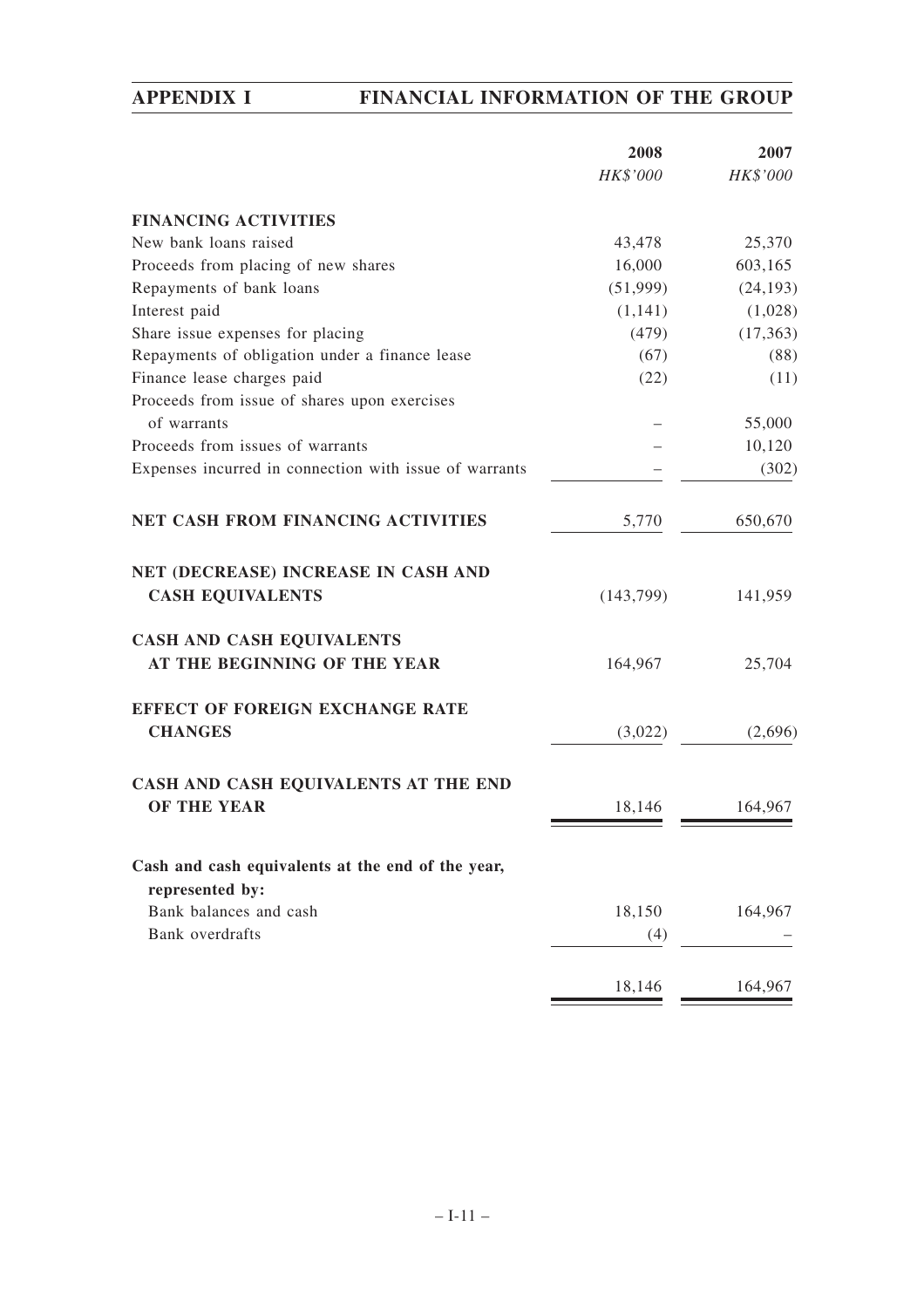#### **NOTES TO THE CONSOLIDATED FINANCIAL STATEMENTS**

*For the year ended 31 December 2008*

#### **1. GENERAL**

PME Group Limited (the "Company") was incorporated in the Cayman Islands as an exempted company with limited liability and its shares are listed on The Stock Exchange of Hong Kong Limited (the "Stock Exchange"). The addresses of the registered office and principal place of business of the Company are disclosed in the corporate information on the annual report.

The consolidated financial statements are presented in Hong Kong dollars ("HK\$"), which is also the functional currency of the Company.

The Company and its subsidiaries (collectively referred to as the "Group") are engaged in investment and manufacture and trading of polishing materials. The Company acts as an investment holding company. Details of the principal activities of the subsidiaries are set out in Note 46.

#### **2. APPLICATION OF NEW AND REVISED HONG KONG FINANCIAL REPORTING STANDARDS ("HKFRSs")**

In the current year, the Group has applied the following amendments and interpretations ("New HKFRSs") issued by the Hong Kong Institute of Certified Public Accountants (the "HKICPA"), which are effective for the Group's financial year beginning 1 January 2008.

| Hong Kong Accounting Standards      | Reclassification of Financial Assets                  |
|-------------------------------------|-------------------------------------------------------|
| ("HKAS") 39 & HKFRS 7               |                                                       |
| (Amendments)                        |                                                       |
| HK(IFRIC)-Interpretation ("INT") 11 | <b>HKFRS</b> 2: Group and Treasury Share Transactions |
| HK(IFRIC)-INT 12                    | Service Concession Arrangements                       |
| HK(IFRIC)-INT 14                    | HKAS 19 – The Limit on a Defined Benefit Asset,       |
|                                     | Minimum Funding Requirements and their Interaction    |

The adoption of the New HKFRSs had no material effect on how the results and financial position for the current or prior accounting periods have been prepared and presented. Accordingly, no prior period adjustment has been required.

The Group has not early applied the following new and revised standards, amendments or interpretations that have been issued but are not yet effective.

| HKFRSs (Amendments)                      | Improvements to HKFRSs <sup>1</sup>                                                        |
|------------------------------------------|--------------------------------------------------------------------------------------------|
| HKAS 1 (Revised)                         | Presentation of Financial Statements <sup>2</sup>                                          |
| HKAS 23 (Revised)                        | Borrowing Costs <sup>2</sup>                                                               |
| HKAS 27 (Revised)                        | Consolidated and Separate Financial Statements <sup>3</sup>                                |
| HKAS $32 \& 1$ (Amendments)              | Puttable Financial Instruments and Obligations<br>Arising on Liquidation <sup>2</sup>      |
| HKAS 39 (Amendment)                      | Eligible hedged items <sup>3</sup>                                                         |
| HKFRS 1 (Revised)                        | First-time Adoption of Hong Kong Financial<br>Reporting Standards <sup>3</sup>             |
| HKFRS 1 & HKAS 27 (Amendments)           | Cost of Investment in a Subsidiary, Jointly<br>Controlled Entity or Associate <sup>2</sup> |
| HKFRS 2 (Amendment)                      | Vesting Conditions and Cancellations <sup>2</sup>                                          |
| HKFRS 3 (Revised)                        | Business Combinations <sup>3</sup>                                                         |
| HKFRS 7 (Amendment)                      | Improving Disclosures about Financial Instruments <sup>2</sup>                             |
| HKFRS 8                                  | Operating Segments <sup>2</sup>                                                            |
| HK(IFRIC)-INT 9 and HKAS 39 (Amendments) | Embedded Derivatives <sup>4</sup>                                                          |
| HK(IFRIC)-INT 13                         | Customer Loyalty Programmes <sup>5</sup>                                                   |
| HK(IFRIC)-INT 15                         | Agreements for the Construction of Real Estate <sup>2</sup>                                |
| HK(IFRIC)-INT 16                         | Hedges of a Net Investment in a Foreign<br>Operation <sup>6</sup>                          |
| HK(IFRIC)-INT 17                         | Distribution of Non-cash Assets to Owners <sup>3</sup>                                     |
| HK(IFRIC)-INT 18                         | Transfers of Assets from Customers <sup>7</sup>                                            |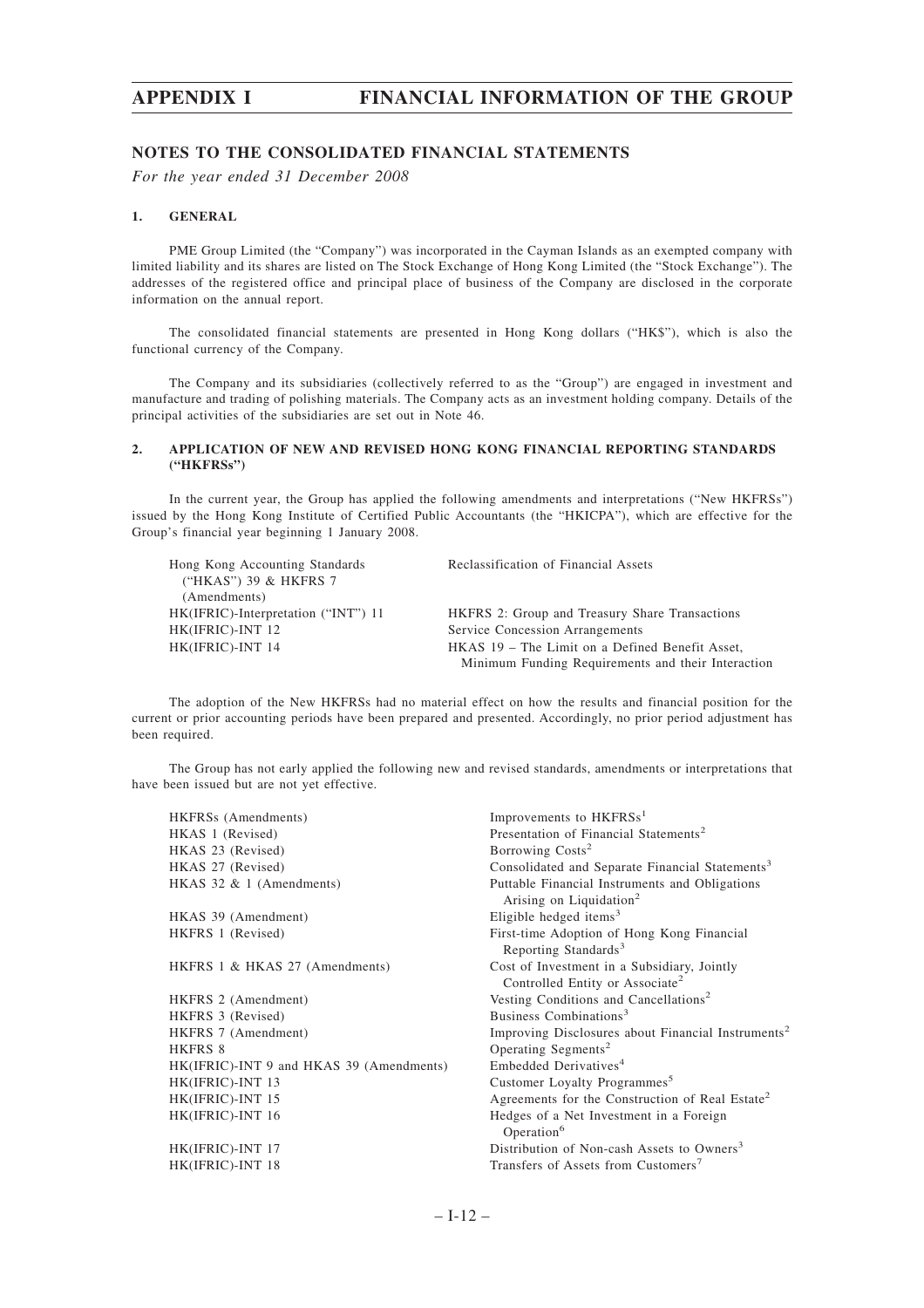- <sup>1</sup> Effective for annual periods beginning on or after 1 January 2009 except the amendments to HKFRS 5, effective for annual periods beginning on or after 1 July 2009.
- <sup>2</sup> Effective for annual periods beginning on or after 1 January 2009.
- $\frac{3}{4}$  Effective for annual periods beginning on or after 1 July 2009.
- <sup>4</sup> Effective for annual periods ending on or after 30 June 2009.
- $\frac{5}{6}$  Effective for annual periods beginning on or after 1 July 2008.
- <sup>6</sup><br>Effective for annual periods beginning on or after 1 October 2008.
- <sup>7</sup> Effective for transfers of assets from customers received on or after 1 July 2009.

The application of HKFRS 3 (Revised) may effectively affect the Group's accounting for business combination for which the acquisition date is on or after 1 January 2010. HKAS 27 (Revised) will affect the accounting treatment for changes in a parent's ownership interest in a subsidiary. The directors of the Company anticipate that the application of other new and revised standards, amendments or interpretations will have no material impact on the results and the financial position of the Group.

#### **3. SIGNIFICANT ACCOUNTING POLICIES**

The consolidated financial statements have been prepared under the historical cost basis except for certain leasehold properties and financial instruments, which are measured at revalued amounts or fair values, as explained in the accounting policies set out below.

The consolidated financial statements have been prepared in accordance with HKFRSs issued by the HKICPA. In addition, the consolidated financial statements include applicable disclosures required by the Rules Governing the Listing of Securities on The Stock Exchange and by the Hong Kong Companies Ordinance.

#### **Basis of consolidation**

The consolidated financial statements incorporate the financial statements of the Company and entities (including special purpose entities) controlled by the Company (its subsidiaries). Control is achieved where the Company has the power to govern the financial and operating policies of an entity so as to obtain benefits from its activities.

The results of subsidiaries acquired or disposed of during the year are included in the consolidated income statement from their respective dates of acquisition or up to the dates of disposal, as appropriate.

Where necessary, adjustments are made to the consolidated financial statements of subsidiaries to bring their accounting policies in line with those used by other members of the Group.

All significant intercompany transactions, balances, income and expenses are eliminated on consolidation.

Minority interests in the net assets of consolidated subsidiaries are presented separately from the Group's equity therein. Minority interests in the net assets consist of the amount of those interests at the date of the original business combination and the minority's share of changes in equity since the date of the combination. Losses applicable to the minority in excess of the minority's interest in the subsidiary's equity are allocated against the interests of the Group except to the extent that the minority has a binding obligation and is able to make an additional investment to cover the losses.

#### **Business combinations**

The acquisition of businesses is accounted for using the purchase method. The cost of the acquisition is measured at the aggregate of the fair values, at the date of exchange, of assets given, liabilities incurred or assumed, and equity instruments issued by the Group in exchange for control of the acquiree, plus any costs directly attributable to the business combination. The acquiree's identifiable assets, liabilities and contingent liabilities that meet the conditions for recognition under HKFRS 3 *Business Combinations* are recognised at their fair values at the acquisition date.

Goodwill arising on acquisition is recognised as an asset and initially measured at cost, being the excess of the cost of the business combination over the Group's interest in the net fair value of the identifiable assets, liabilities and contingent liabilities recognised. If, after reassessment, the Group's interest in the net fair value of the acquiree's identifiable assets, liabilities and contingent liabilities exceeds the cost of the business combination, the excess is recognised immediately in profit or loss.

The interest of minority shareholders in the acquiree is initially measured at the minority's proportion of the net fair value of the assets, liabilities and contingent liabilities recognised.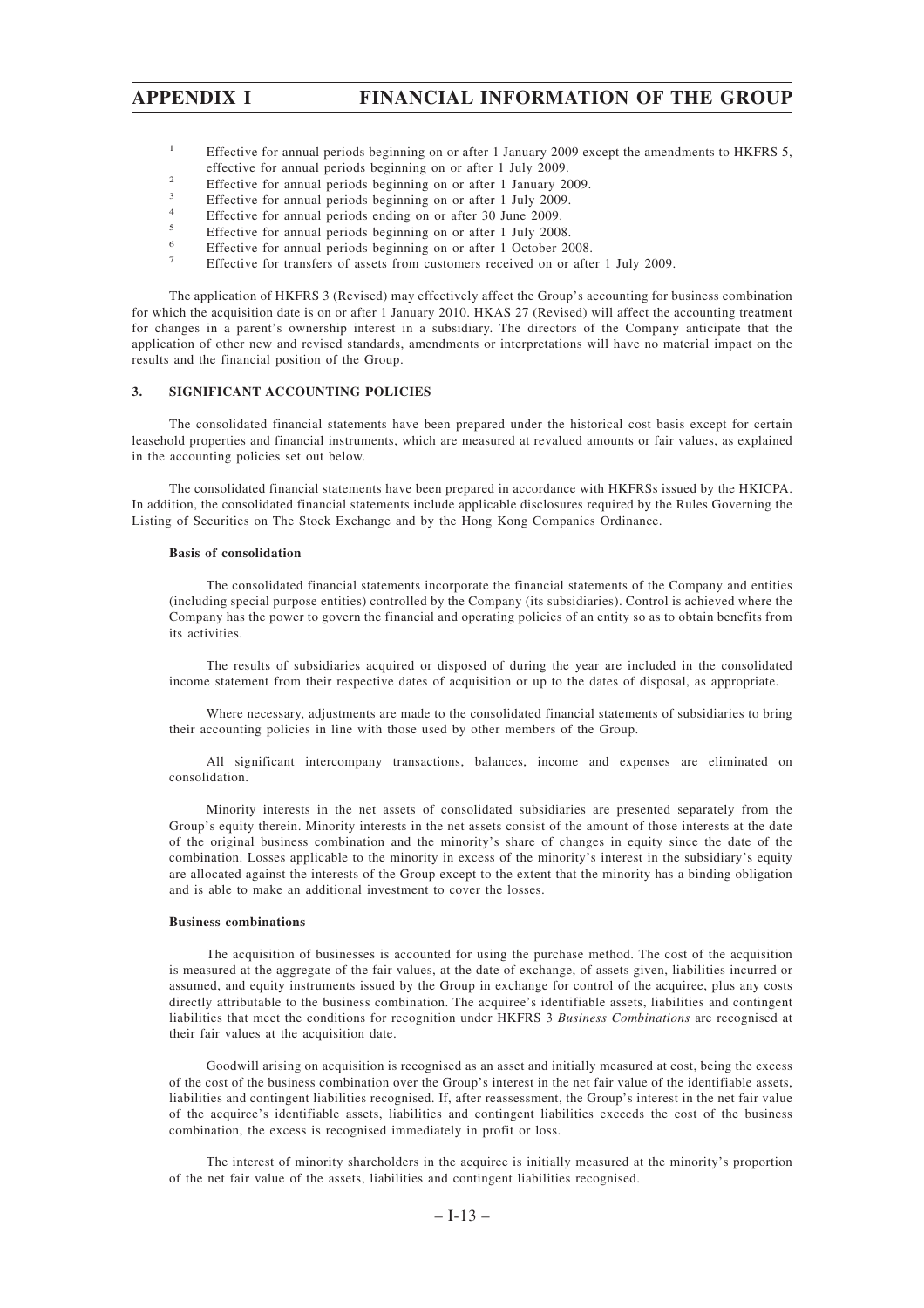#### **Goodwill**

Goodwill arising on an acquisition of a business for which the agreement date is on or after 1 January 2005 represents the excess of the cost of acquisition over the Group's interest in the fair value of the identifiable assets, liabilities and contingent liabilities of the relevant business at the date of acquisition. Such goodwill is carried at cost less any accumulated impairment losses.

Capitalised goodwill arising on an acquisition of business is presented separately in the consolidated balance sheet.

For the purposes of impairment testing, goodwill arising from an acquisition is allocated to each of the relevant cash-generating units, or groups of cash-generating units, that are expected to benefit from the synergies of the acquisition. A cash-generating unit to which goodwill has been allocated is tested for impairment annually, and whenever there is an indication that the unit may be impaired. For goodwill arising on an acquisition in a financial year, the cash-generating unit to which goodwill has been allocated is tested for impairment before the end of that financial year. When the recoverable amount of the cash-generating unit is less than the carrying amount of the unit, the impairment loss is allocated to reduce the carrying amount of any goodwill allocated to the unit first, and then to the other assets of the unit pro rata on the basis of the carrying amount of each asset in the unit. Any impairment loss for goodwill is recognised directly in the consolidated income statement. An impairment loss for goodwill is not reversed in subsequent periods.

#### **Investments in associates**

An associate is an entity over which the Group has significant influence and that is neither a subsidiary nor a jointly controlled entity.

The results and assets and liabilities of associates are incorporated in these consolidated financial statements using the equity method of accounting. Under the equity method, investments in associates are carried in the consolidated balance sheet at cost as adjusted for post-acquisition changes in the Group's share of the net assets of the associates, less any identified impairment loss. When the Group's share of losses of an associate equals or exceeds its interest in that associate (which includes any long-term interests that, in substance, form part of the Group's net investment in the associate), the Group discontinues recognising its share of further losses. An additional share of losses is provided for and a liability is recognised only to the extent that the Group has incurred legal or constructive obligations or made payments on behalf of that associate.

Any excess of the cost of acquisition over the Group's share of the net fair value of the identifiable assets, liabilities and contingent liabilities of the associate recognised at the date of acquisition is recognised as goodwill. The goodwill is included within the carrying amount of the investment and is assessed for impairment as part of the investment.

Any excess of the Group's shares of the net fair value of the identifiable assets, liabilities and contingent liabilities over the cost of acquisition, after reassessment, is recognised immediately in profit or loss.

Where a group entity transacts with an associate of the Group, profits or losses are eliminated to the extent of the Group's interest in the relevant associate.

#### **Jointly controlled entities**

Joint venture arrangements that involve the establishment of a separate entity in which venturers have joint control over the economic activity of the entity are referred to as jointly controlled entities.

The results and assets and liabilities of jointly controlled entities are incorporated in the consolidated financial statements using the equity method of accounting. Under the equity method, investments in jointly controlled entities are carried in the consolidated balance sheet at cost as adjusted for post-acquisition changes in the Group's share of the net assets of the jointly controlled entities, less any identified impairment loss. When the Group's share of losses of a jointly controlled entity equals or exceeds its interest in that jointly controlled entity (which includes any long-term interests that, in substance, form part of the Group's net investment in the jointly controlled entity), the Group discontinues recognising its share of further losses. An additional share of losses is provided for and a liability is recognised only to the extent that the Group has incurred legal or constructive obligations or made payments on behalf of that jointly controlled entity.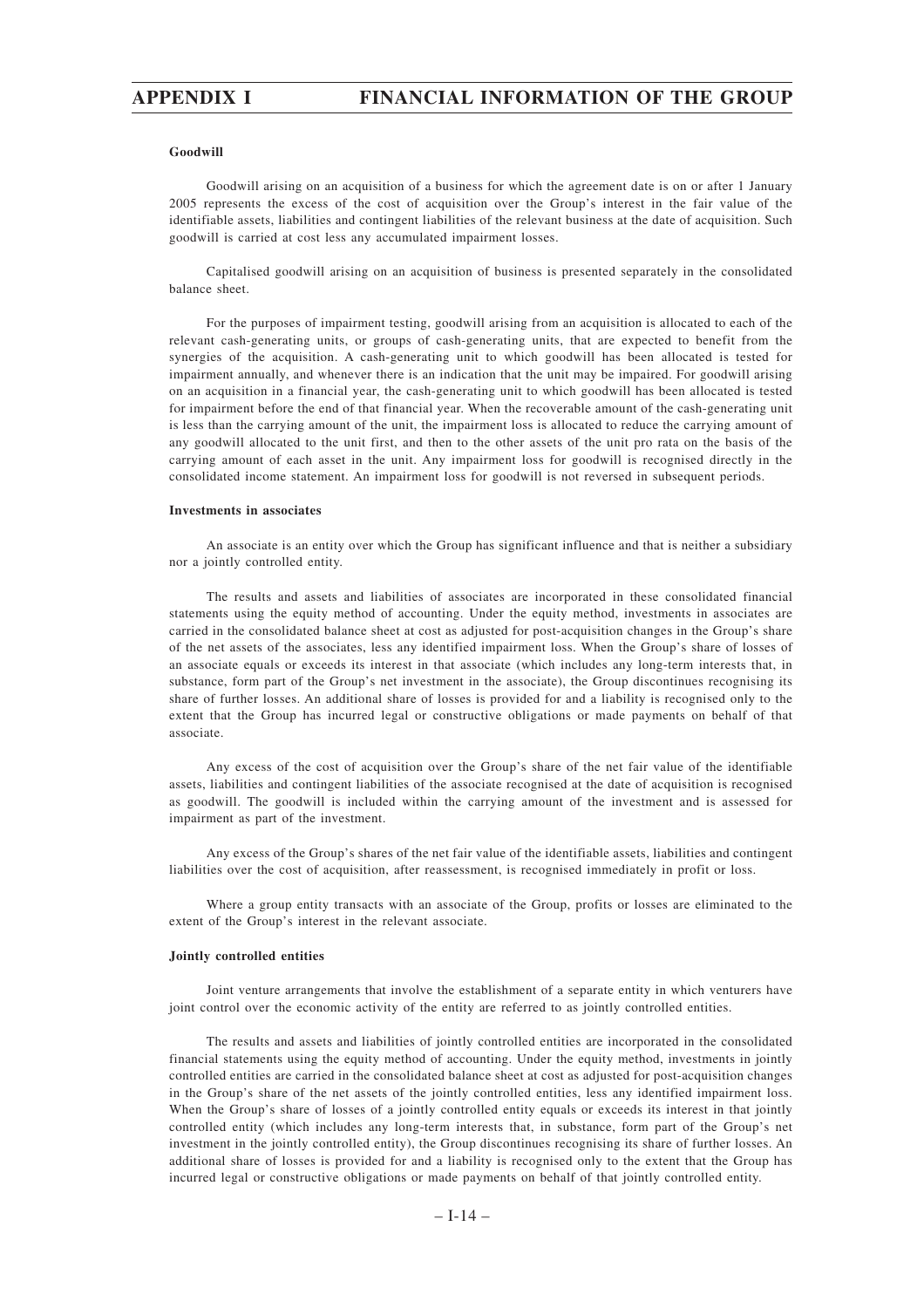Any excess of the Group's share of the net fair value of the identifiable assets, liabilities and contingent liabilities over the cost of acquisitions, after reassessment, is recognised immediately in profit or loss.

When a group entity transacts with a jointly controlled entity of the Group, profits or losses are eliminated to the extent of the Group's interest in the jointly controlled entity.

## **Revenue recognition**

Revenue is measured at the fair value of the consideration received or receivable and represents amounts received and receivable for goods sold and services provided in the normal course of business, net of discounts and sales related taxes.

Revenue from the sales of goods is recognised when goods are delivered and title has passed.

Service income is recognised when services are rendered.

Interest income from a financial asset is accrued on a time basis, by reference to the principal outstanding and at the effective interest rates applicable, which is the rate that exactly discounts the estimated future cash receipts through the expected life of the financial asset to that asset's carrying amount.

Dividend income from investments is recognised when the shareholders' rights to receive payment have been established.

#### **Property, plant and equipment**

Property, plant and equipment other than leasehold land and buildings are stated at cost less accumulated depreciation and accumulated impairment losses.

Leasehold land and buildings are stated in the consolidated balance sheet at their revalued amounts, being the fair value at the date of revaluation less any subsequent accumulated depreciation and any subsequent impairment losses. Revaluations are performed with sufficient regularity such that the carrying amount does not differ materially from that which would be determined using fair values at the balance sheet date.

Any revaluation increase arising on revaluation of land and buildings is credited to the property revaluation reserve, except to the extent that it reverses a revaluation decrease of the same asset previously recognised as an expense, in which case the increase is credited to the consolidated income statement to the extent of the decrease previously charged. A decrease in net carrying amount arising on revaluation of an asset is dealt with as an expense to the extent that it exceeds the balance, if any, on the revaluation reserve relating to a previous revaluation of that asset. On the subsequent sale or retirement of a revalued asset, the attributable revaluation increase is transferred to retained profits/accumulated losses.

Depreciation is provided to write off the cost or valuation of property, plant and equipment over their estimated useful lives and after taking into account their estimated residual value, using the straight-line method.

Assets held under finance leases are depreciated over their expected useful lives on the same basis as owned assets or, where shorter, the term of the relevant lease.

An item of property, plant and equipment is derecognised upon disposal or when no future economic benefits are expected to arise from the continued use of the assets. Any gain or loss arising on derecognition of the asset (calculated as the difference between the net sale proceeds and the carrying amount of the item) is included in the consolidated income statement in the year in which the item is derecognised.

#### **Investment property**

Investment property is property held to earn rental and/or for capital appreciation.

On initial recognition, investment property is measured at cost, including any directly attributable expenditure. Subsequent to initial recognition, investment property is stated at its fair value using the fair value model. Gains or losses arising from changes in the fair value of investment property are included in profit or loss for the period in which they arise.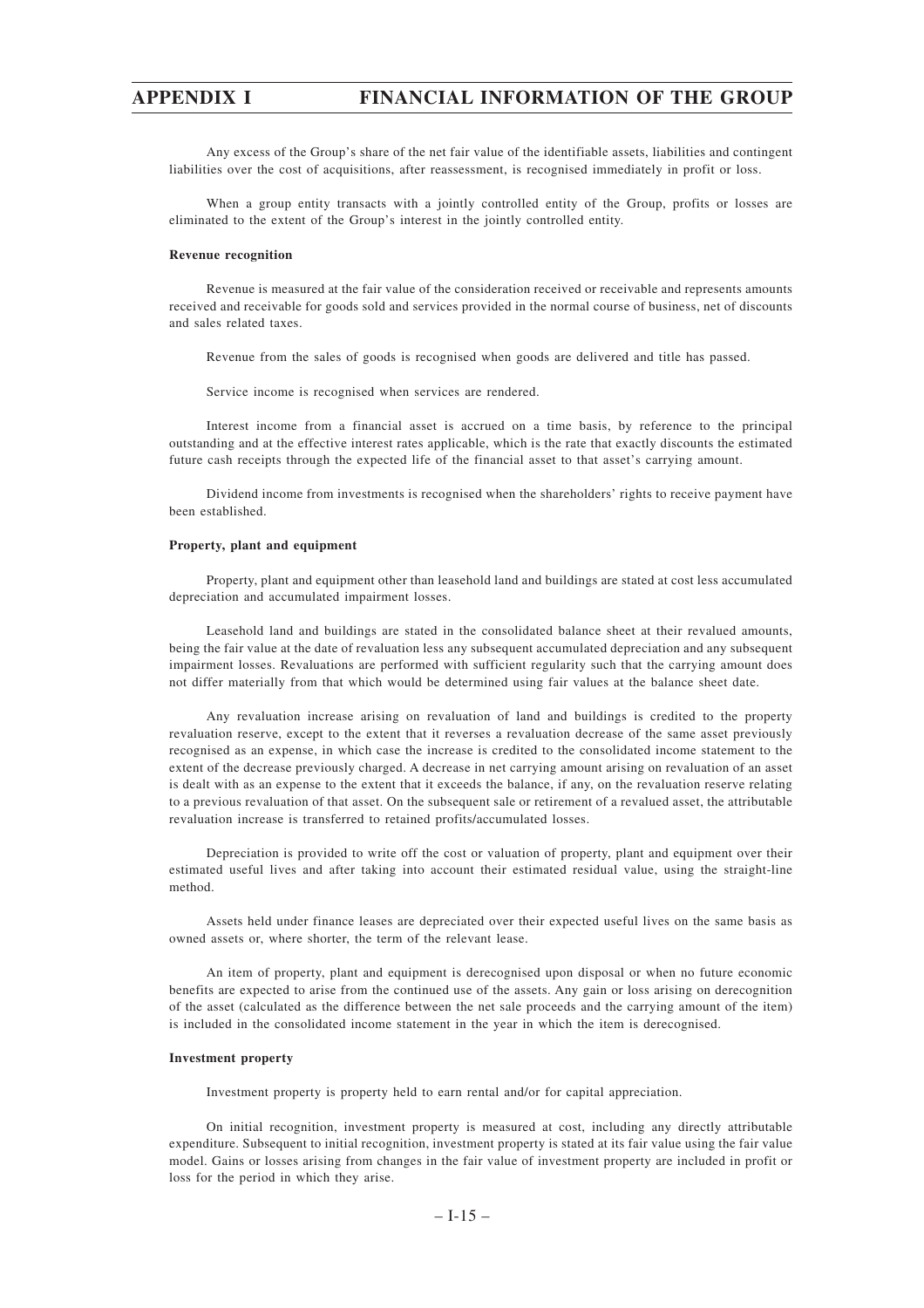### **Intangible asset**

Intangible asset acquired separately (including club debentures) with indefinite useful lives are carried at cost less any subsequent accumulated impairment losses (see the accounting policy in respect of impairment losses on tangible and intangible asset below).

Gain or losses arising from derecognition of an intangible asset are measured as the difference between the net disposal proceeds and the carrying amount of the asset and are recognised in the consolidated income statement when the asset is derecognised.

#### **Prepaid lease payments**

Prepaid lease payments are stated at cost less subsequent accumulated amortisation and any accumulated impairment losses. The costs of prepaid lease payments are amortised on a straight-line basis over the relevant lease terms.

# **Leasing**

Leases are classified as finance leases whenever the terms of the lease transfer substantially all the risks and rewards of ownership to the leasee. All other leases are classified as operating leases.

#### *The Group as lessor*

Rental income from operating leases is recognised in the consolidated income statement on a straight-line basis over the term of the relevant lease. Initial direct costs incurred in negotiating and arranging an operating lease are added to the carrying amount of the leased asset and recognised as an expense on a straight-line basis over the lease term.

#### *The Group as lessee*

Assets held under finance leases are recognised as assets of the Group at their fair value at the inception of the lease or, if lower, at the present value of the minimum lease payments. The corresponding liability to the lessor is included in the consolidated balance sheet as a finance lease obligation. Lease payments are apportioned between finance charges and reduction of the lease obligation so as to achieve a constant periodic rate of interest on the remaining balance of the liability. Finance charges are charged directly to profit or loss.

Rentals payable under operating leases are charged to profit or loss on a straight-line basis over the term of the relevant lease. Benefits received and receivable as an incentive to enter into an operating lease are recognised as a reduction of rental expense over the lease term on a straight-line basis.

#### *Leasehold land and buildings*

The land and building elements of a lease of land and building are considered separately for the purpose of lease classification, unless the lease payments cannot be allocated reliably between the land and building elements, in which case, the entire lease is generally treated as a finance lease and accounted for as property, plant and equipment. To the extent the allocation of the lease payments can be made reliably, leasehold interests in land are accounted for as operating leases.

#### **Borrowing costs**

All borrowing costs are recognised as and included in finance costs in the consolidated income statement in the period in which they are incurred.

## **Financial instruments**

Financial assets and financial liabilities are recognised on the consolidated balance sheet when a group entity becomes a party to the contractual provisions of the instrument. Financial assets and financial liabilities are initially measured at fair value. Transaction costs that are directly attributable to the acquisition or issue of financial assets and financial liabilities (other than financial assets and financial liabilities at fair value through profit or loss) are added to or deducted from the fair value of the financial assets or financial liabilities, as appropriate, on initial recognition. Transaction costs directly attributable to the acquisition of financial assets or financial liabilities at fair value through profit or loss are recognised immediately in profit or loss.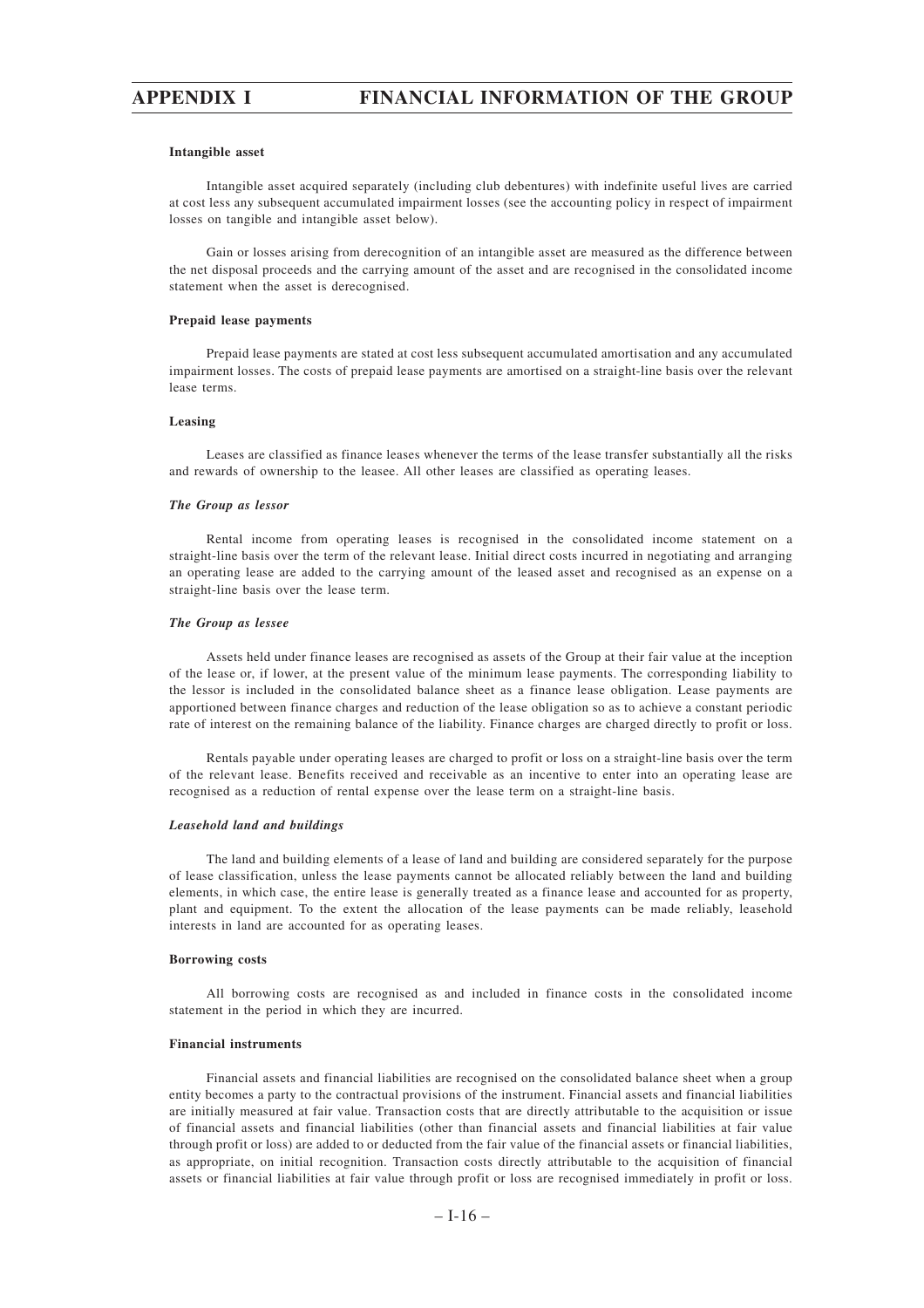## *Financial assets*

The Group's financial assets comprise of financial assets at fair value through profit or loss ("FVTPL"), loans and receivables and available-for-sale financial assets. All regular way purchases or sales of financial assets are recognised and derecognised on a trade date basis. Regular way purchases or sales are purchases or sales of financial assets that require delivery of assets within the time frame established by regulation or convention in the marketplace.

#### *Effective interest method*

The effective interest method is a method of calculating the amortised cost of a financial asset and of allocating interest income over the relevant period. The effective interest rate is the rate that exactly discounts estimated future cash receipts (including all fees paid or received that form an integral part of the effective interest rate, transaction costs and other premiums or discounts) through the expected life of the financial asset, or, where appropriate, a shorter period.

Interest income is recognised on an effective basis for debt instruments other than those designated as at FVTPL, of which interest income is included in net gains or losses.

## *Financial assets at fair value through profit or loss*

Financial assets at FVTPL has two subcategories, including financial assets held-for-trading and those designated as at FVTPL on initial recognition.

A financial asset is classified as held-for-trading if:

- it has been acquired principally for the purpose of selling in the near future; or
- it is a part of an identified portfolio of financial instruments that the Group manages together and has a recent actual pattern of short-term profit-taking; or
- it is a derivative that is not designated and effective as a hedging instrument.

A financial asset other than a financial asset held-for-trading may be designated as at FVTPL upon initial recognition if:

- such designation eliminates or significantly reduces a measurement or recognition inconsistency that would otherwise arise; or
- the financial asset forms part of a group of financial assets or financial liabilities or both, which is managed and its performance is evaluated on a fair value basis, in accordance with the Group's documented risk management or investment strategy, and information about the grouping is provided internally on that basis; or
- it forms part of a contract containing one or more embedded derivatives, and HKAS 39 permits the entire combined contract (asset or liability) to be designated as at FVTPL.

At each balance sheet date subsequent to initial recognition, financial assets at FVTPL are measured at fair value, with changes in fair value recognised directly in profit or loss in the period in which they arise. The net gain or loss recognised in profit or loss exclude any dividend or interest earned on the financial assets.

#### *Convertible bond*

Convertible bond acquired by the Group (including related embedded derivatives) are designated as financial assets at fair value through profit or loss on initial recognition. At each balance sheet date subsequent to initial recognition, the entire convertible bond is measured at fair value, with changes in fair value recognised directly in profit or loss in the period in which they arise.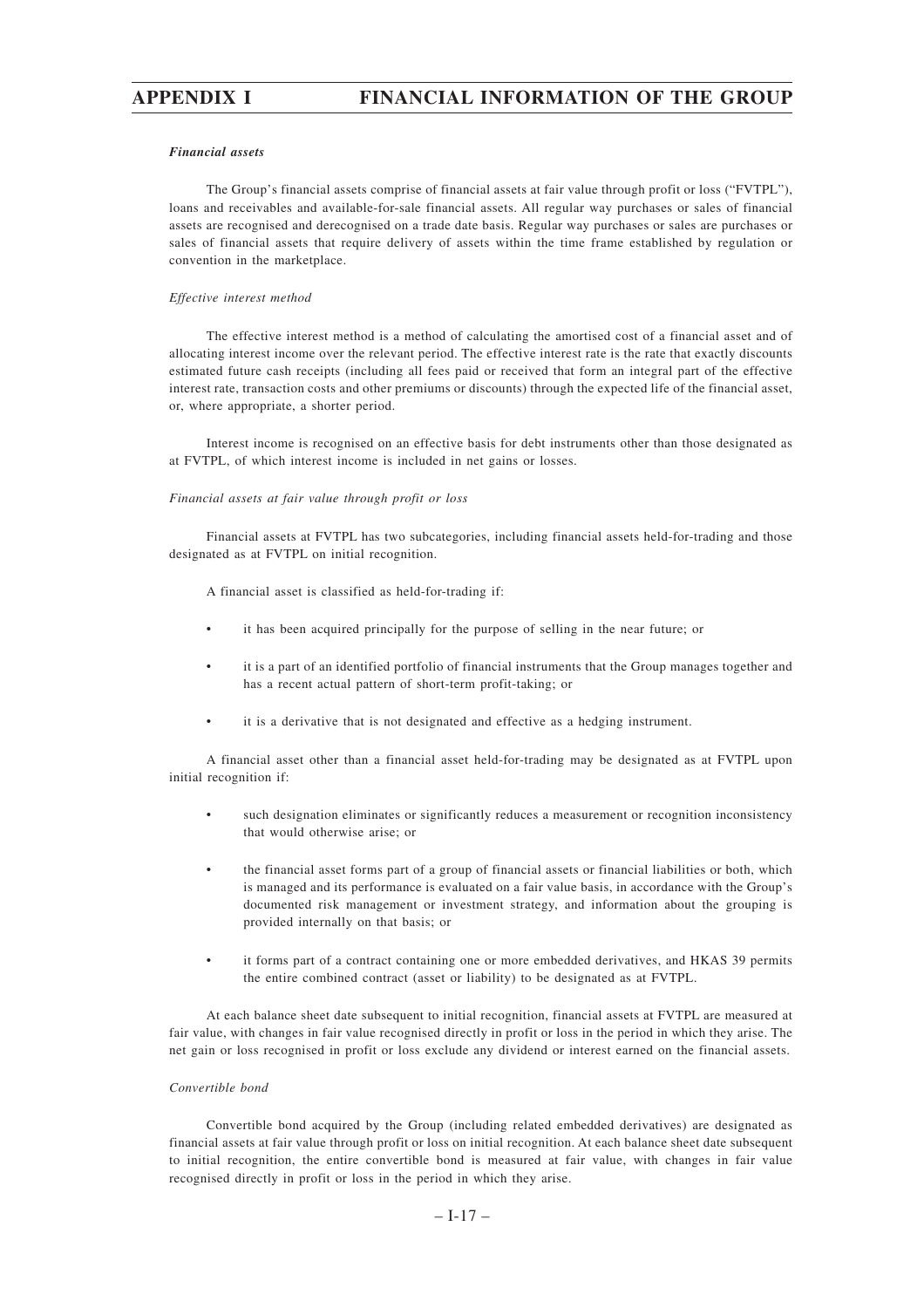## *Loans and receivables*

Loans and receivables are non-derivative financial assets with fixed or determinable payments that are not quoted in an active market. At each balance sheet date subsequent to initial recognition, loans and receivables (including amount due from a jointly controlled entity, debtors, deposits placed with financial institutions, loan receivables and bank balances and cash) are carried at amortised cost, using the effective interest method, less any identified impairment losses (see accounting policy on impairment loss on financial assets below).

## *Available-for-sale financial assets*

Available-for-sale financial assets are non-derivatives that are either designated or not classified as financial assets at FVTPL, loans and receivables or held-to-maturity investments.

At each balance sheet date subsequent to initial recognition, available-for-sale financial assets are measured at fair value. Changes in fair value are recognised in equity, until the financial asset is disposed of or is determined to be impaired, at which time, the cumulative gain or loss previously recognised in equity is removed from equity and recognised in profit or loss (see accounting policy on impairment loss on financial assets below).

### *Impairment loss on financial assets*

Financial assets, other than those at FVTPL, are assessed for indicators of impairment at each balance sheet date. Financial assets are impaired where there is objective evidence that, as a result of one or more events that occurred after the initial recognition of the financial asset, the estimated future cash flows of the financial assets have been affected.

For an available-for-sale equity investment, a significant or prolonged decline in the fair value of that investment below its cost is considered to be objective evidence of impairment.

For all other financial assets, objective evidence of impairment could include:

- significant financial difficulty of the issuer or counterparty; or
- default or delinquency in interest or principal payments; or
- it becoming probable that the borrower will enter bankruptcy or financial re-organisation.

For certain categories of financial asset, such as trade debtors and other receivables, assets that are assessed not to be impaired individually are subsequently assessed for impairment on a collective basis. Objective evidence of impairment for a portfolio of receivables could include the Group's past experience of collecting payments, an increase in the number of delayed payments in the portfolio past the average credit period, as well as observable changes in national or local economic conditions that correlate with default on receivables.

For financial assets carried at amortised cost, an impairment loss is recognised in profit or loss when there is objective evidence that the asset is impaired, and is measured as the difference between the asset's carrying amount and the present value of the estimated future cash flows discounted at the original effective interest rate.

The carrying amount of the financial asset is reduced by the impairment loss directly for all financial assets with the exception of trade debtors and other receivables, where the carrying amount is reduced through the use of an allowance account. Changes in the carrying amount of the allowance account are recognised in profit or loss. When a trade debtor or other receivable is considered uncollectible, it is written off against the allowance account. Subsequent recoveries of amounts previously written off are credited to profit or loss.

For financial assets measured at amortised cost, if, in a subsequent period, the amount of the impairment loss decreases and the decrease can be related objectively to an event occurring after the impairment was recognised, the previously recognised impairment loss is reversed through profit or loss to the extent that the carrying amount of the asset at the date the impairment is reversed does not exceed what the amortised cost would have been had the impairment not been recognised.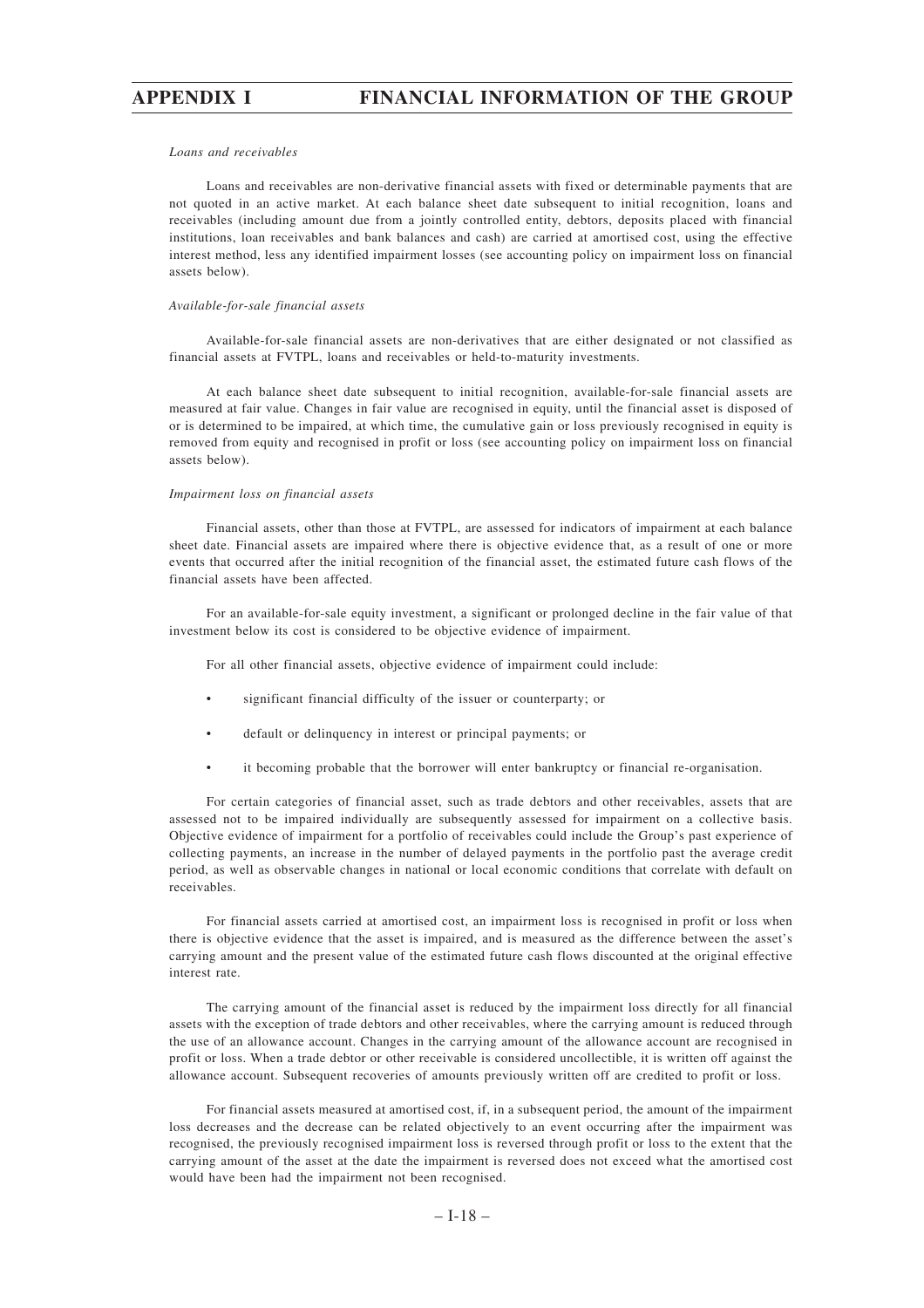For financial assets carried at cost, the amount of the impairment loss is measured as the difference between the asset's carrying amount and the present value of the estimated future cash flows discounted at the current market rate of return for a similar financial asset. Such impairment loss will not be reversed in subsequent periods.

Impairment losses on available-for-sale equity investments will not be reversed in profit or loss in subsequent periods. Any increase in fair value subsequent to impairment loss is recognised directly in equity.

#### *Financial liabilities and equity*

Financial liabilities and equity instruments issued by a group entity are classified according to the substance of the contractual arrangements entered into and the definition of a financial liability and an equity instrument.

An equity instrument is any contract that evidences a residual interest in the assets of the Group after deducting all of its liabilities. The Group's financial liabilities are classified as other financial liabilities.

### *Effective interest method*

The effective interest method is a method of calculating the amortised cost of a financial liability and of allocating interest expense over the relevant period. The effective interest rate is the rate that exactly discounts estimated future cash payments through the expected life of the financial liability, or, where appropriate, a shorter period.

Interest expense is recognised on an effective interest basis.

#### *Other financial liabilities*

Other financial liabilities (including creditors and accruals, obligation under a finance lease and bank loans) are subsequently measured at amortised cost, using the effective interest method.

## *Equity instruments*

Equity instruments issued by the Company are recorded at the proceeds received, net of direct issue costs.

#### *Derecognition*

Financial assets are derecognised when the rights to receive cash flows from the assets expire or, the financial assets are transferred and the Group has transferred substantially all the risks and rewards of ownership of the financial assets. On derecognition of a financial asset, the difference between the asset's carrying amount and the sum of the consideration received and receivable and the cumulative gain or loss that had been recognised directly in equity is recognised in profit or loss.

Financial liabilities are derecognised when the obligation specified in the relevant contract is discharged, cancelled or expires. The difference between the carrying amount of the financial liability derecognised and the consideration paid and payable is recognised in profit or loss.

## **Impairment losses on tangible assets and intangible asset**

At each balance sheet date, the Group reviews the carrying amounts of its tangible and intangible assets to determine whether there is any indication that those assets have suffered an impairment loss. In addition, intangible assets with indefinite useful lives are tested for impairment annually, and whenever there is an indication that they may be impaired. If the recoverable amount of an asset is estimated to be less than its carrying amount, the carrying amount of the asset is reduced to its recoverable amount. An impairment loss is recognised as an expense immediately, unless the relevant asset is carried a revalued amount under another standard, in which case the impairment loss is treated as revaluation decrease under that standard.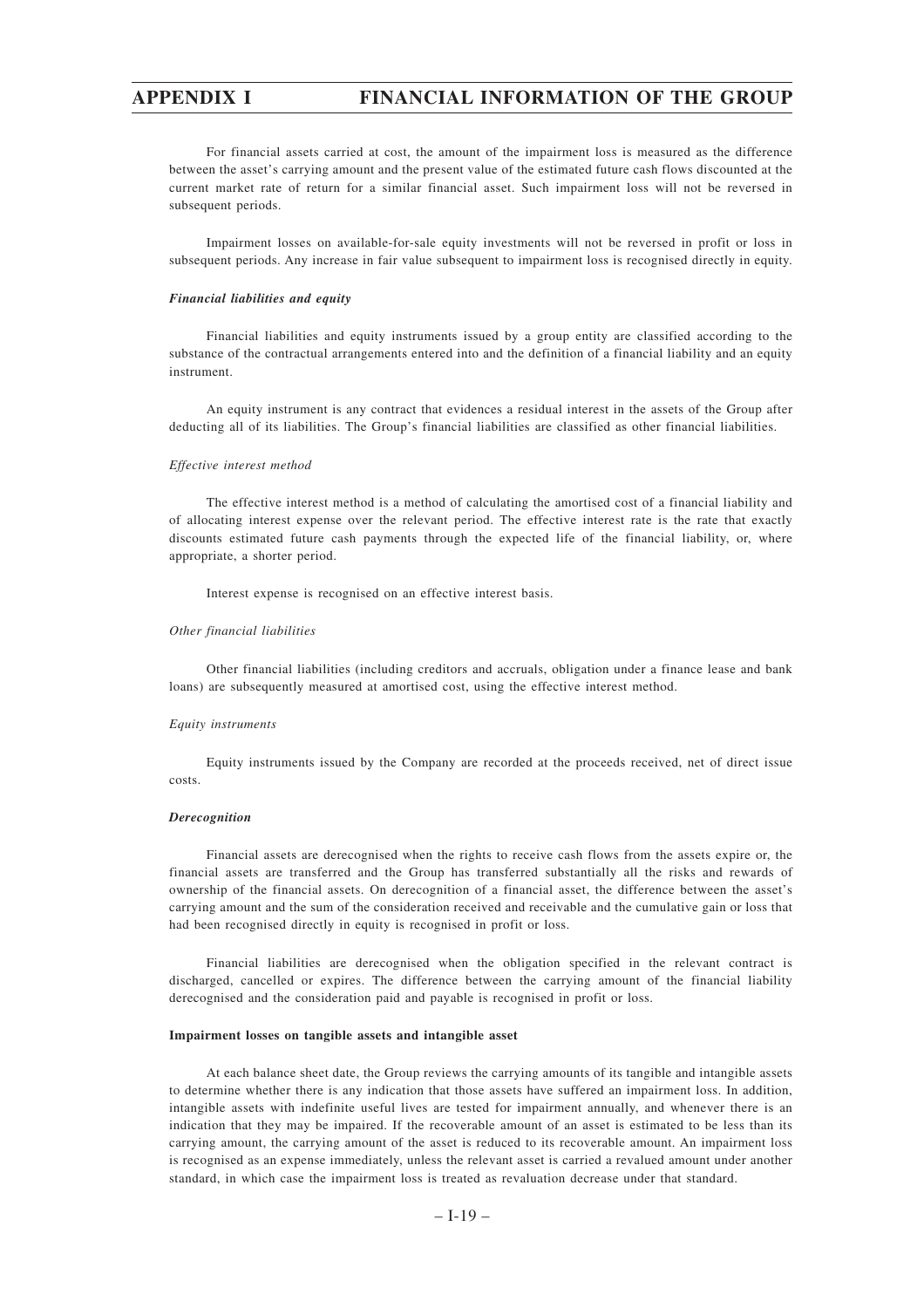Where an impairment loss subsequently reverses, the carrying amount of the asset is increased to the revised estimate of its recoverable amount, but so that the increased carrying amount does not exceed the carrying amount that would have been determined had no impairment loss been recognised for the asset in prior years. A reversal of an impairment loss is recognised as income immediately, unless the relevant asset is carried a revalued amount under another standard, in which case the reversal of the impairment loss is treated as a revaluation increase under that standard.

## **Inventories**

Inventories are stated at the lower of cost and net realisable value. Cost is calculated using the first-in, first-out method.

## **Foreign currencies**

In preparing the financial statements of each individual group entity, transactions in currencies other than the functional currency of that entity (foreign currencies) are recorded in the respective functional currency (i.e. the currency of the primary economic environment in which the entity operates) at the rates of exchanges prevailing on the dates of the transactions. At each balance sheet date, monetary items denominated in foreign currencies are retranslated at the rates prevailing on the balance sheet date. Non-monetary items carried at fair value that are denominated in foreign currencies are retranslated at the rates prevailing on the date when the fair value was determined. Non-monetary items that are measured in terms of historical cost in a foreign currency are not retranslated.

Exchange differences arising on the settlement of monetary items, and on the retranslation of monetary items, are recognised in profit or loss in the period in which they arise, except for exchange differences arising on a monetary item that forms part of the Company's net investment in a foreign operation, in which case, such exchange differences are recognised in equity in the consolidated financial statements. Exchange differences arising on the retranslation of non-monetary items carried at fair value are included in profit or loss for the period except for exchange differences arising on the retranslation of non-monetary items in respect of which gains or losses are recognised directly in equity, in which cases, the exchange differences are also recognised directly in equity.

For the purposes of presenting the consolidated financial statements, the assets and liabilities of the Group's foreign operations are translated into the presentation currency of the Group at the rate of exchange prevailing at the balance sheet date, and their income and expenses are translated at the average exchange rates for the year, unless exchange rates fluctuate significantly during the year, in which case, the exchange rates prevailing at the dates of transactions are used. Exchange differences arising, if any, are recognised as a separate component of equity (the translation reserve). Such exchange differences are recognised in profit or loss in the period in which the foreign operation is disposed of.

#### **Taxation**

Taxation represents the sum of the tax currently payable and deferred tax.

The tax currently payable is based on taxable profit for the year. Taxable profit differs from profit as reported in the consolidated income statement because it excludes items of income or expense that are taxable or deductible in other years and it further excludes items that are never taxable or deductible. The Group's liability for current tax is calculated using tax rates that have been enacted or substantively enacted by the balance sheet date.

Deferred tax is recognised on differences between the carrying amounts of assets and liabilities in the consolidated financial statements and the corresponding tax base used in the computation of taxable profit, and is accounted for using the balance sheet liability method. Deferred tax liabilities are generally recognised for all taxable temporary difference, and deferred tax assets are recognised to the extent that it is probable that taxable profits will be available against which deductible temporary difference can be utilised. Such assets and liabilities are not recognised if the temporary difference arises from goodwill or from the initial recognition (other than in a business combination) of other assets and liabilities in a transaction that affects neither the taxable profit nor the accounting profit.

Deferred tax liabilities are recognised for taxable temporary differences arising on investments in subsidiaries and associates, and interests in joint ventures, except where the Group is able to control the reversal of the temporary difference and it is probable that the Company difference will not reverse in the foreseeable future.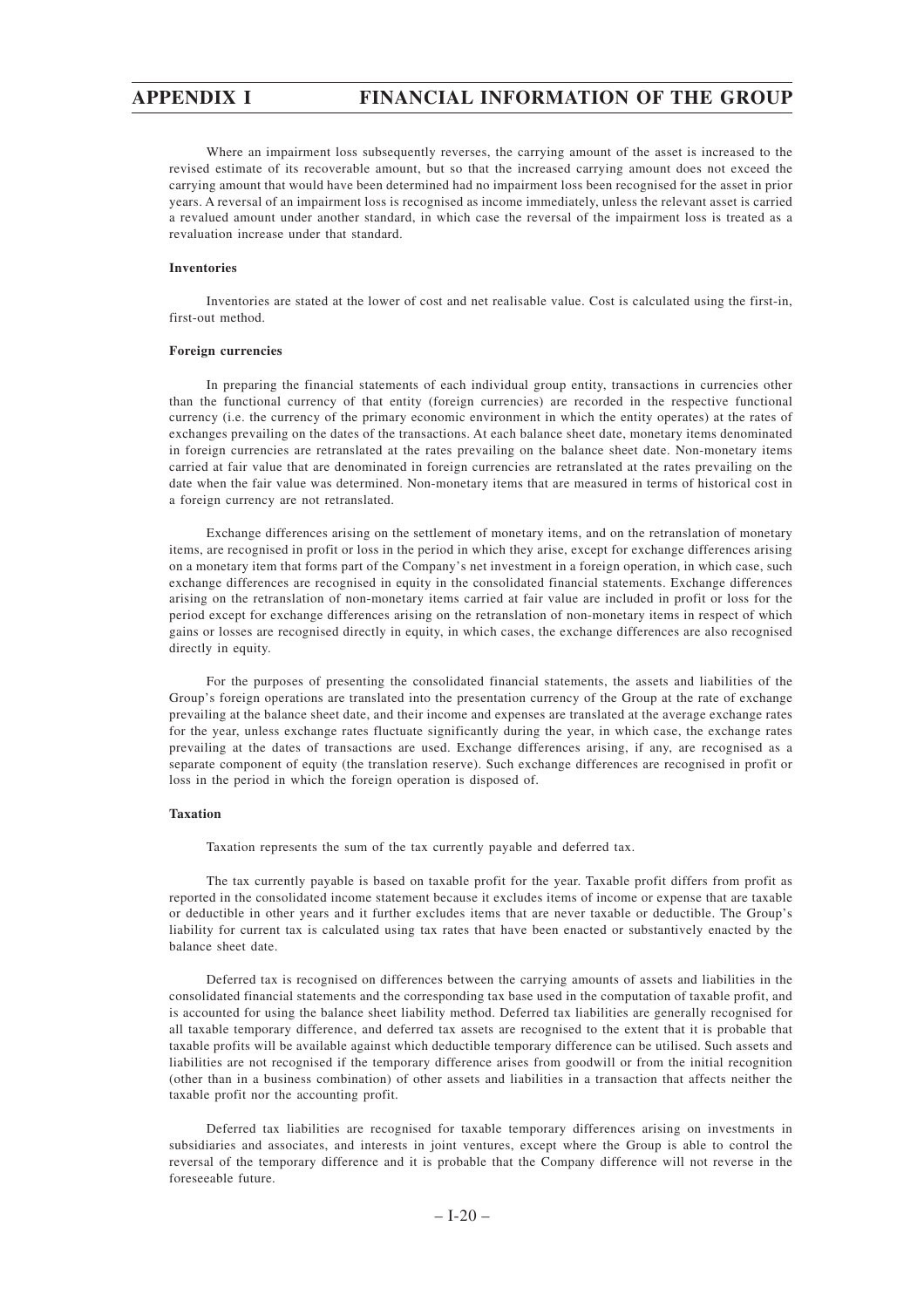Deferred tax is calculated at the tax rates that are expected to apply in the period when the liability is settled or the asset realised. Deferred tax is charged or credited to profit or loss, except when it relates to items charged or credited directly to equity, in which case the deferred tax is also dealt with in equity.

## **Retirement benefits costs**

Payments to the defined contribution retirement benefits schemes are charged as an expense when employees have rendered service entitling them to the contributions.

#### **Share-based payment transactions**

#### *Share options granted to employees*

The fair value of services received determined by reference to the fair value of share options granted at the grant date is recognised as an expense in full at the grant date when the share options granted vest immediately, with a corresponding increase in equity (share option reserve).

At each balance sheet date, the Group revises its estimates of the number of options that are expected to be ultimately vest. The impact of the revision of the estimates during the vesting period, if any, is recognised in profit or loss, with a corresponding adjustment to share options reserve.

At the time when the share options are exercised, the amount previously recognised in share option reserve will be transferred to share premium. When the share options are forfeited after the vesting date or are still not exercised at the expiry date, the amount previously recognised in share option reserve will be transferred to retained profits.

# **4. CRITICAL ACCOUNTING JUDGMENTS AND KEY SOURCES OF ESTIMATION UNCERTAINTY**

In the application of the Group's accounting policies, which are described in note 3, the directors of the Company are required to make judgments, estimates and assumptions about the carrying amounts of assets and liabilities that are not readily apparent from other sources. The estimates and associated assumptions are based on historical experience and other factors that are considered to be relevant. Actual results may differ from these estimates.

The estimates and underlying assumptions are reviewed on an ongoing basis. Revisions to accounting estimates are recognised in the period in which the estimate is revised if the revision affects only that period, or in the period of the revision and future periods if the revision affects both current and future periods.

#### **Critical judgments in applying the entity's accounting policies**

The following are the critical judgments, apart from those involving estimation (see below), that the directors have made in the process of applying the entity's accounting policies and that have the most significant effect on the amounts recognised in financial statements.

## *Estimated impairment of goodwill arising from subsidiaries*

Determining whether goodwill is impaired requires an estimation of the future cash flows expected to arise from the subsidiaries in order to calculate the present value. Where the actual future cash flows are less than expected, a material impairment loss may arise. During the year ended 31 December 2008, impairment loss on goodwill of subsidiaries of HK\$161,008,000 is considered as necessary.

#### *Equity accounting for associates*

As at 31 December 2008, the Group's equity interest in China Railway Logistics Limited ("China Railway"), an associate of the Group of which shares are listed on The Stock Exchange, was 14.93%.

The directors of the Company are of the opinion that the Group is able to exercise significant influence over the financing and operating policy decisions of China Railway through the Group's ability to appoint a board representative.

Accordingly, China Railway is classified as an associate and the results of China Railway were equity accounted for in the consolidated financial statements.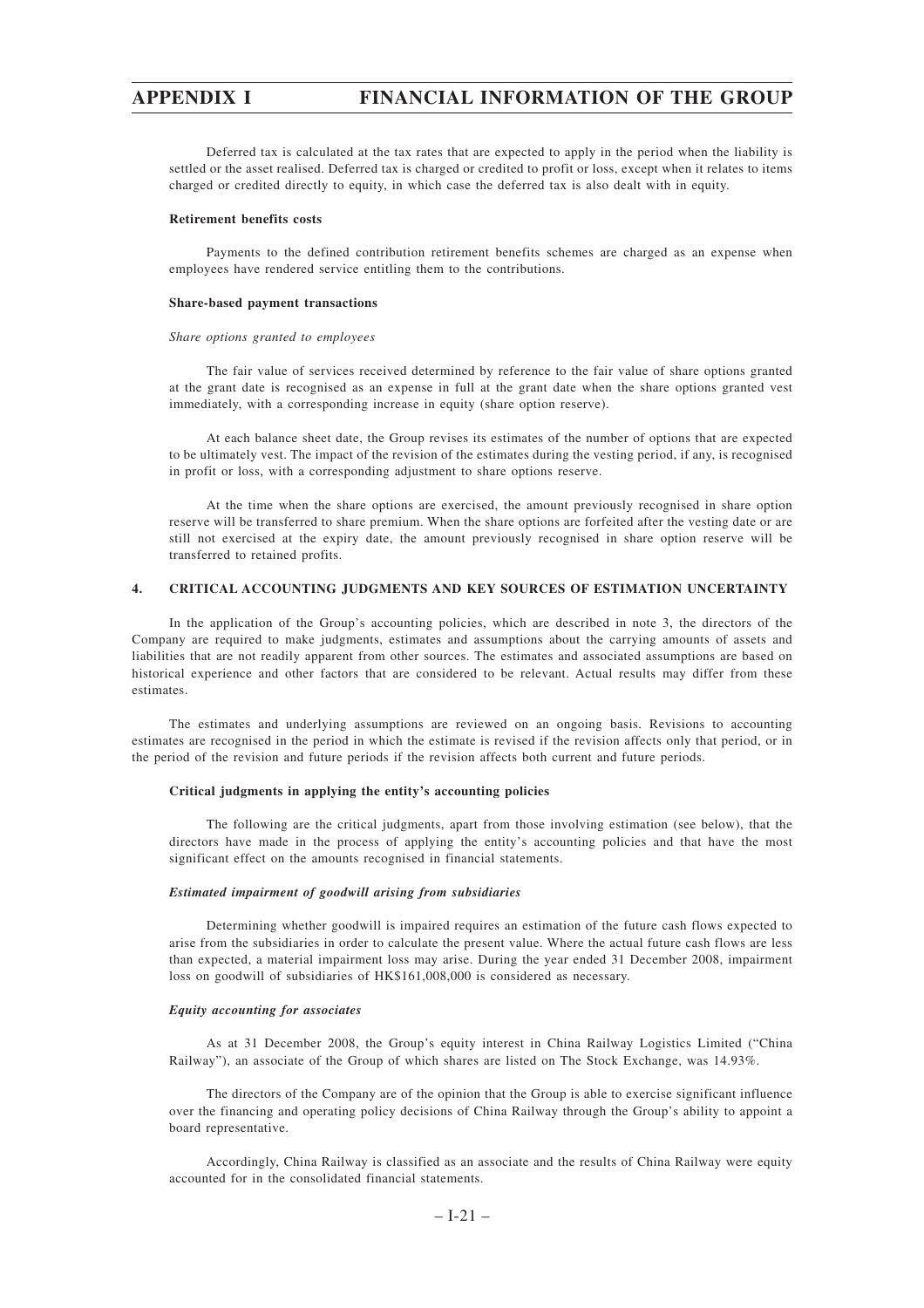#### **Key sources of estimation uncertainty**

The following are the key assumptions concerning the future, and other key sources of estimation uncertainty at the balance sheet date, that have a significant risk of causing a material adjustment to the carrying amounts of assets and liabilities within the next financial year.

#### *Useful lives of property, plant and equipment*

In applying the accounting policy on property, plant and equipment with respect to depreciation, management estimates the useful lives of various categories of property, plant and equipment according to the industrial experiences over the usage of property, plant and equipment and also by reference to the relevant industrial norm. When the actual useful lives of property, plant and equipment due to the change of commercial environment are different from their estimated useful lives, such difference will impact the deprecation charges and the amounts of assets written down for future periods.

#### *Estimated impairment of goodwill arising from an associate*

Determining whether goodwill is impaired requires an estimation of the expected dividend yield from the associate in order to calculate the present value. Where the actual future cash flows are less than expected, a material impairment loss may arise. During the year ended 31 December 2008, impairment loss on goodwill of an associate of HK\$43,674,000 is considered as neccessary.

#### *Estimated impairment of trade and other debtors*

The Group makes impairment loss based on an assessment of the recoverability of trade and other debtors. Allowances are applied to trade and other debtors where events or change in circumstances indicate that the balances may not be collectible. The identification of doubtful debts requires the use of judgment and estimates. In determining whether impairment loss on debtors is required, the Group takes into consideration the current creditworthiness, the past collection history, age status and likelihood of collection. Specific allowance is only made for receivables that are unlikely to be collected and is recognised on the difference between the estimated future cash flow expected to receive discounted using the original effective interest rate and its carrying value. If the financial conditions of customers of the Group were to deteriorate, resulting in an impairment of their ability to make payments, additional allowance may be required.

#### *Estimated allowance of inventories*

The Group makes allowance for inventories based on an assessment of the net realisable value of inventories. Allowances are applied to inventories where events or changes in circumstances indicate that the net realisable value is lower than the cost of inventories. The identification of obsolete inventories requires the use of judgment and estimates on the conditions and usefulness of the inventories.

#### *Estimated impairment loss on available-for-sale investments*

In determining whether there is objective evidence of impairment in relation to the Group's available-for-sale investments in equity securities, the Group takes into consideration of significant or prolonged decline in the market prices below the respective costs. As at 31 December 2008, the carrying amount of available-for-sales investments is approximately HK\$66,000 (2007: HK\$285,471,000). The directors performed impairment assessment of the Group's available-for-sale investments and an impairment loss of approximately HK\$200,905,000 (2007: Nil) were recognised, of which HK\$1,405,000 had been charged to the investment revaluation reserve and HK\$199,500,000 had been charged to the consolidated income statement. The directors of the Company are of the opinion that the Group is able to exercise significant influence over the financing and operating policy decisions of the investment, the available-for-sale investments had been reclassified as an associate of the Group.

## *Fair value of convertible bond*

The fair value of the convertible bond involves assumptions on the issuer's credit spread, discount rate, expected credit rating and future cash flows. Should these assumptions change, there would be material changes to the valuation.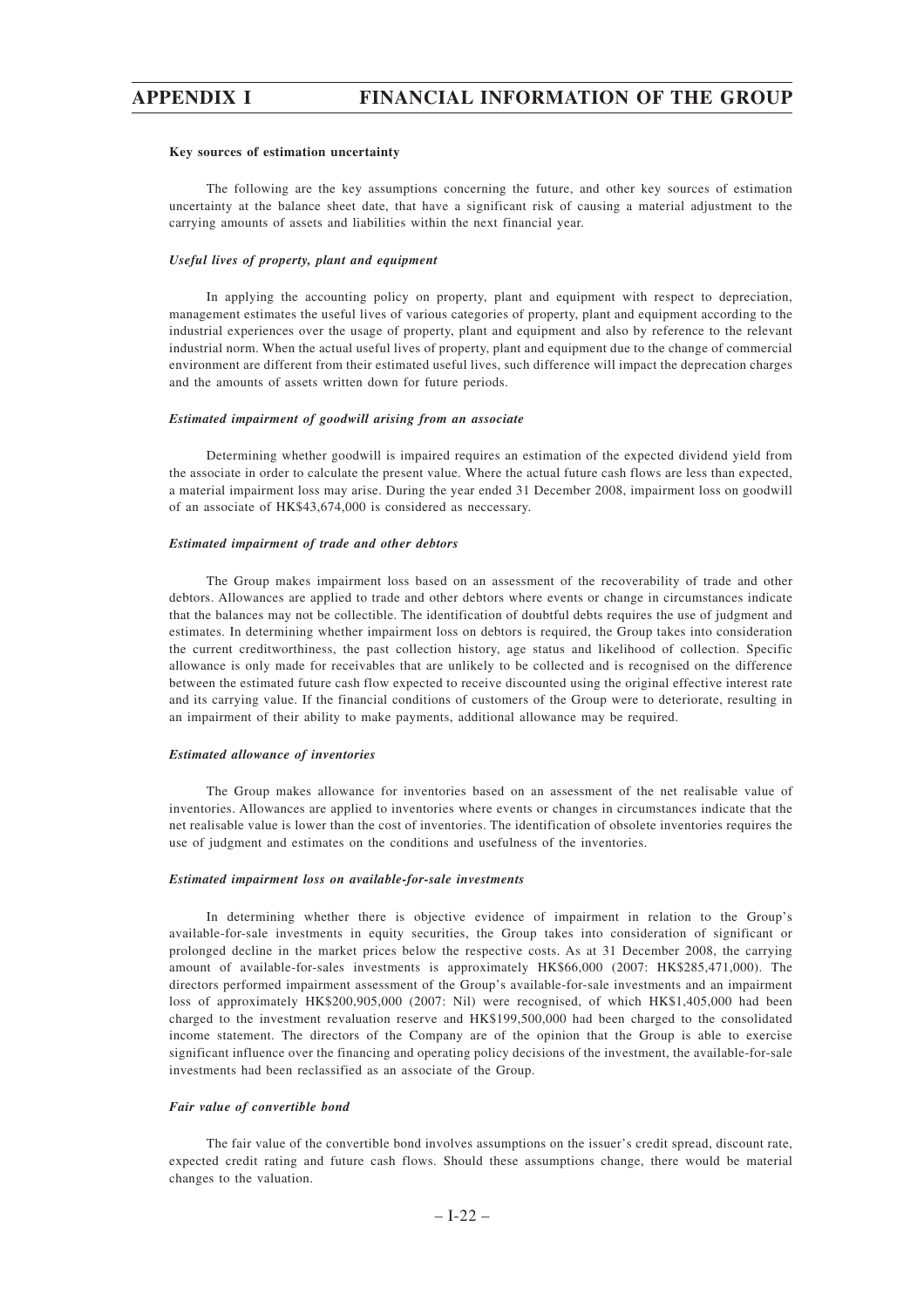## **5. CAPITAL RISK MANAGEMENT**

The Group manages its capital to ensure that entities in the Group will be able to continue as a going concern while summarised the return to shareholders through the optimisation of the debt and equity balance. The Group's overall strategy remains unchanged from prior year.

The capital structure of the Group consists of debt, which includes bank loans, bank balances and cash and equity attributable to equity holders of the Company, comprising issued share capital and reserves.

The directors of the Company review the capital structure periodically. As part of this review, the directors consider the cost of capital and the risks associates with each class of capital. Based on recommendations of the directors, the Group will balance its overall capital structure through the new share issues and the issue of new debt or the redemption of existing debt.

## **6. FINANCIAL INSTRUMENTS**

### **(a) Categories of financial instruments**

|                                                               | 2008     | 2007     |
|---------------------------------------------------------------|----------|----------|
|                                                               | HK\$'000 | HK\$'000 |
| <b>Financial assets</b>                                       |          |          |
| Loans and receivables (including bank balances and cash)      | 244.189  | 442,027  |
| Available-for-sale financial assets                           | 66       | 285,471  |
| Convertible bond designated as financial assets at fair value |          |          |
| through profit or loss                                        | 7.047    |          |
| Held-for-trading investments                                  | 80.112   |          |
| <b>Financial liabilities</b>                                  |          |          |
| Other financial liabilities at amortised cost                 | 87,178   | 36,680   |

#### **(b) Financial risk management objectives and policies**

The Group's major financial instruments include available-for-sale investments, held-for-trading investments, convertible bond designated as financial assets at fair value through profit or loss, deposits placed with an insurer and a financial institution, loan receivables, amount due from a jointly controlled entity, bank balances, bank loans, debtors and creditors. Details of the financial instruments are disclosed in respective notes. The risks associated with these financial instruments include market risks (currency risk, interest rate risk and other price risk), credit risk and liquidity risk. The policies on how to mitigate these risks are set out below. The management manages and monitors these exposures to ensure appropriate measures are implemented on a timely and effective manner.

The main risks arising from the Group's financial instruments are foreign currency risk, interest rate risk, liquidity risk and credit risk. The directors closely review and monitor the Group's exposure to each of these risks, which are discussed below.

## *(i) Market risk*

#### *Currency risk*

Several subsidiaries have foreign currency purchases, which expose the Group to foreign currency risk. Approximately 31% (2007: 54%) of the Group's purchase are denominated in currencies other than the functional currency of the group entity. The management considers the Group is not exposed to significant foreign currency risk in relation to Renminbi ("RMB") as the operations and transaction of the Company's subsidiary operating in the People's Republic of China (the "PRC") is denominated in its functional currency of RMB. The Group also has bank balances, creditors and bank loans denominated in foreign currencies. Since the fluctuation of HK\$ and United States dollar ("USD") are minimal under the Linked Exchange Rate System, the management consider the Group mainly expose to the currency of Euro and Japanese Yen.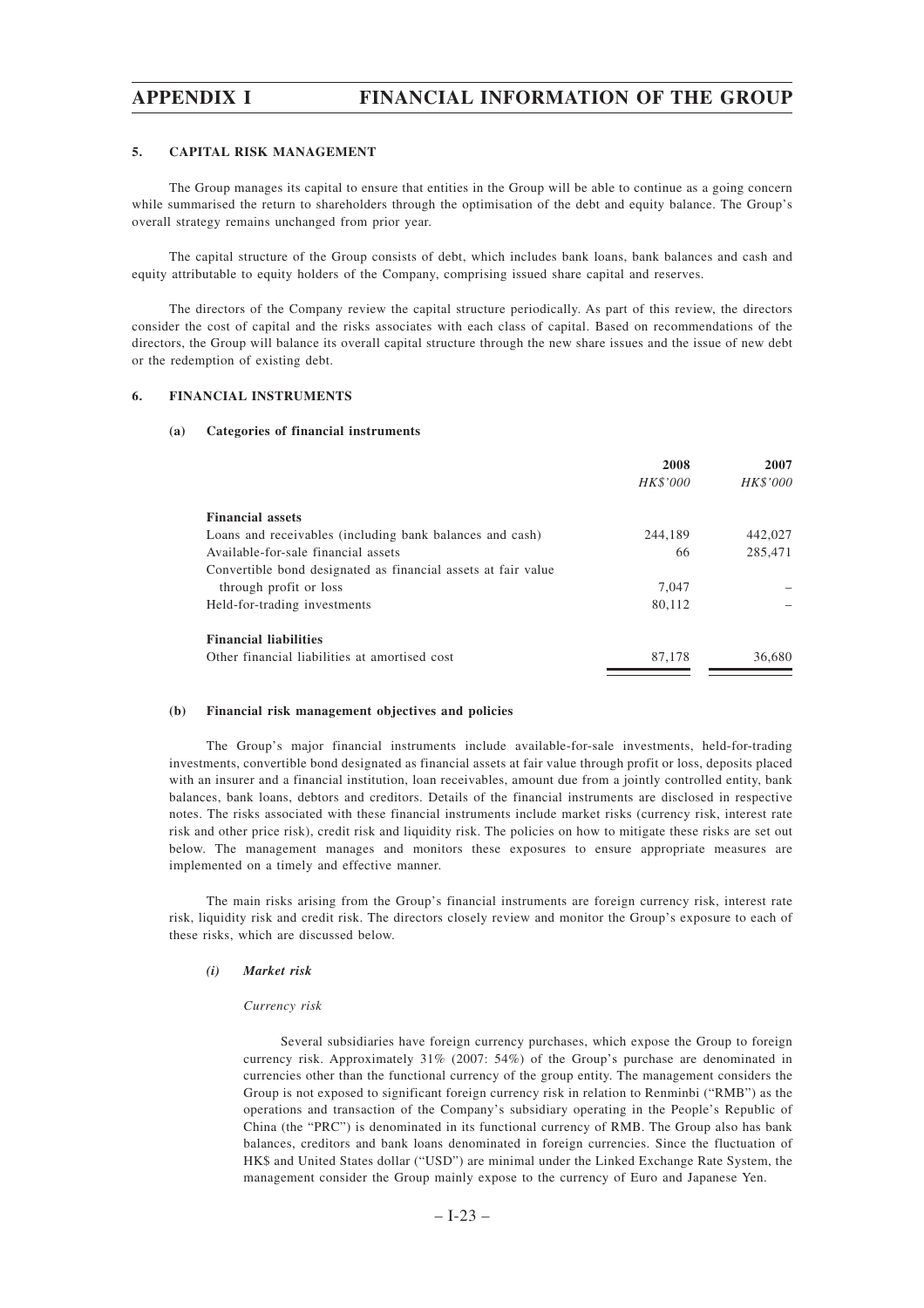The Group manages its foreign currency risk by closely monitoring the movements of foreign currency exchange rates. The Group currently has not entered into any foreign currency forward contracts to hedge against foreign currency risk. Management will consider hedging foreign currency exposure should the need arise.

The carrying amounts of the Group's foreign currency denominated monetary assets and monetary liabilities, at the reporting dates are as follows:

| 2007     |
|----------|
| HK\$'000 |
|          |
| 99,439   |
| 18       |
| 904      |
| 100,361  |
|          |
| 6,453    |
| 11,153   |
| 2,263    |
| 19,869   |
|          |

Sensitivity analysis

The Group is mainly exposed to Japanese Yen and Euro only, as USD is pegged to Hong Kong dollar.

The following table details the Group's sensitivity to a 5% (2007: 5%) increase and decrease in Hong Kong dollars against relevant foreign currencies. 5% (2007: 5%) is the sensitivity rate used when reporting foreign currency risk internally to key management personnel and represents management's assessment of the possible change in foreign currency rates. The sensitivity analysis includes only outstanding foreign currency denominated monetary items and adjusts their translation at the year end for 5% (2007: 5%) change in foreign currency rates. A positive number indicates a decrease in loss/an increase in profit for the year when Hong Kong dollar strengthens against the relevant foreign currencies. For a 5% (2007: 5%) weakening of Hong Kong dollar against the relevant currency, there would be an equal but opposite impact on the loss for the year.

|                     | 2008            | 2007     |
|---------------------|-----------------|----------|
|                     | <b>HK\$'000</b> | HK\$'000 |
| <b>Japanese Yen</b> |                 |          |
| Loss for the year   | 1,431           | 557      |
|                     |                 |          |
| Euro                |                 |          |
| Loss for the year   | 375             | 68       |
|                     |                 |          |

## *Fair value and cash flow interest rate risk*

The Group has significant loan receivables, deposits placed with a financial institution, bank balances, bank loans and obligation under a finance lease which bear interest rate risk. Loan receivables, deposits placed with a financial institution, bank balances and bank loans at variable rates expose the Group to cash flow interest-rate risk. Bank loans at fixed rates expose the Group to fair value interest-rate risk. During the year, the Group has not hedged its cash flow and fair value interest rate risk.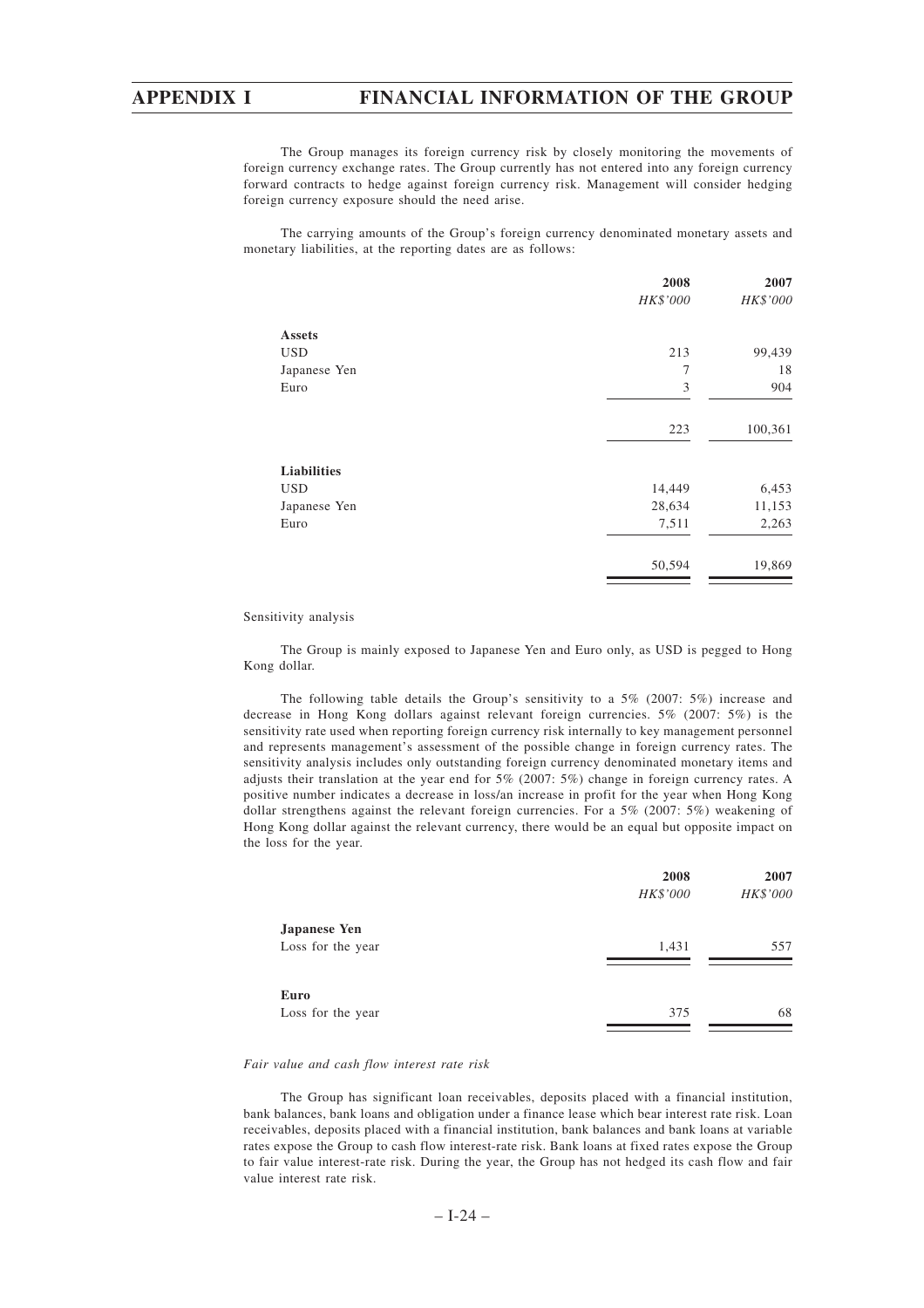### Sensitivity analysis

At the balance sheet dates, assuming the variable rate deposits placed with a financial institution, loan receivables, bank balances, and bank loans outstanding at the balance sheet dates had been outstanding for the whole year, if interest rates had increased by 200 basis points and all other variables were held constant, there was a decrease in loss by approximately HK\$1,452,000 (2007: decrease in loss by approximately HK\$3,773,000). If interest rates had decreased by 200 basis points, there would be an equal but opposite impact on the profit (loss) for the year. A 200 basis point increase or decrease represents management's assessment of the reasonably possible change in interest rates.

The Group's sensitivity to interest rates has decreased during the current year mainly due to the decrease in variable rate interest bearing financial assets, such as deposits placed with a financial institution and bank balances.

## *Other price risk*

The Group is exposed to other price risk through its investments in listed equity securities. The Group has appointed a special team to monitor the price risk by diversifying the investment portfolio in the future.

## Sensitivity analysis

The sensitivity analysis has been determined based on the exposure to other price risks at the reporting date. As a result of the volatile financial market, the management adjusted the sensitivity rate from 5% to 30% in the current year for the purpose of analysing other price risk. If the prices of the respective equity instruments had been 30% (2007: 5%) higher/lower:

- post-tax profit for the year ended 31 December 2008 would increase/decrease by HK\$26,148,000 (2007: Nil) as a result of the changes in fair value of held-fortrading investments and convertible bond designated as financial assets at fair value through profit or loss; and
- investment valuation reserve would increase/decrease by HK\$20,000 (2007: HK\$14,274,000) for the Group as a result of the changes in fair value of available-for-sale investments.

## *(ii) Credit risk*

The Group's maximum exposure to credit risk in the event of the counterparties' failure to perform their obligations as at 31 December 2008 in relation to each class of recognised financial assets is the carrying amount of those assets as stated in the consolidated balance sheet. In order to minimise the credit risk, the management of the Group has delegated a team responsible for determination of credit limits, credit approvals and other monitoring procedures to ensure that follow-up action is taken to recover overdue debts. In addition, the Group reviews the recoverable amount of each individual trade debt at each balance sheet date to ensure that adequate impairment losses are made for irrecoverable amounts. In this regard, the directors of the Company consider that the Group's credit risk is significantly reduced.

The Group has no significant concentration of credit risk for both years, as the trade debtors spread over a number of counterparties and customers. No single debtor outstanding at the balance sheet dates exceeds 10% of the total balance of trade debtors for both years.

The Group has significant concentration of credit risk arising from deposits placed with financial institutions as at 31 December 2008 and 2007.

The credit risk for bank balances and deposits placed with financial institutions and insurer are considered minimal as such amounts are placed with banks, financial institutions and insurer with good credit ratings.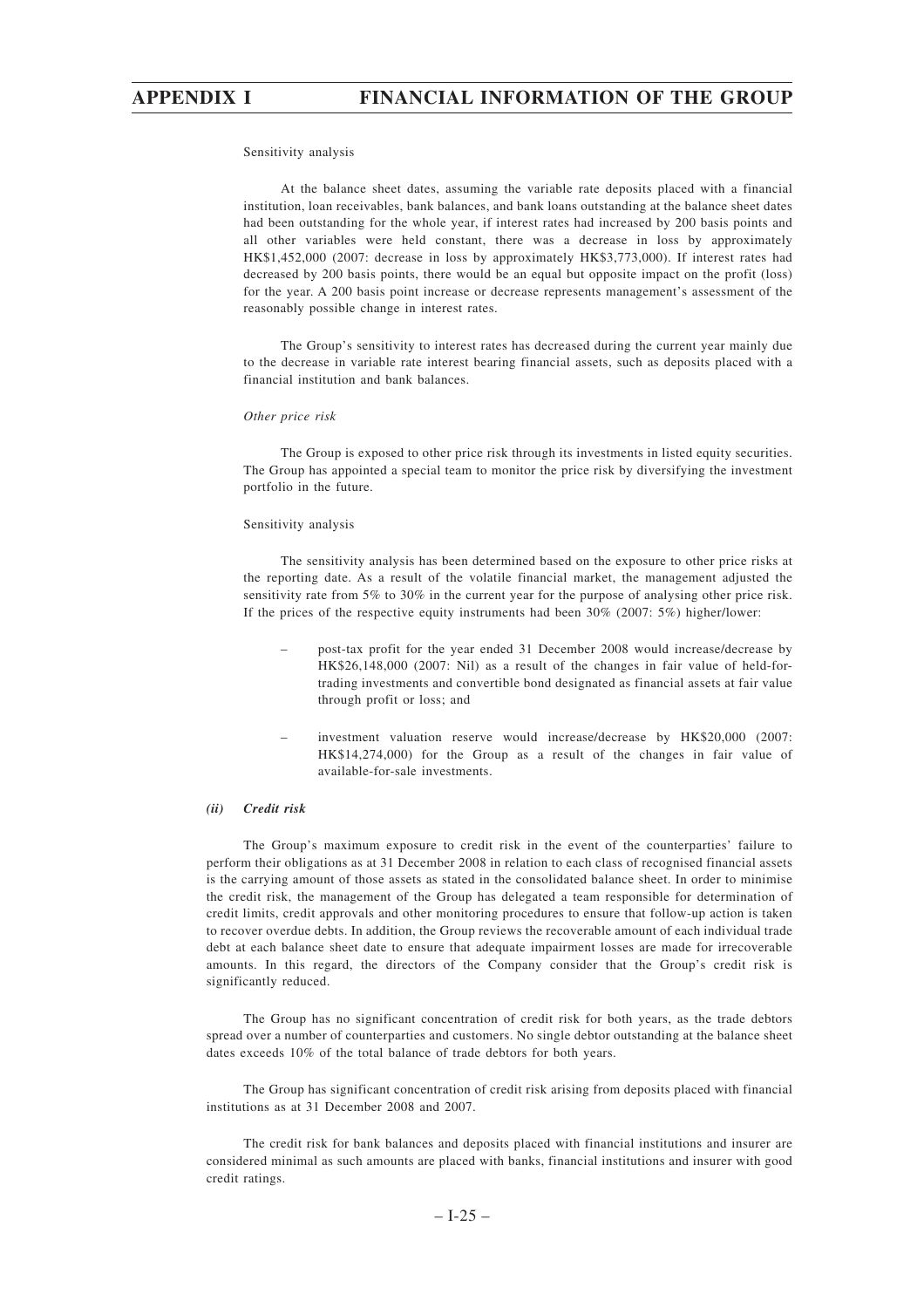#### *(iii) Liquidity risk*

The Group's liquidity position is monitored closely by the management of the Group. The Group relies on bank borrowings as a significant source of liquidity. Details of the Groups' bank loans are set out in Note 35. The following table details the Group's contractual maturity for its non-derivative financial liabilities. The table has been drawn up based on the undiscounted cash flows of financial liabilities in accordance with the earliest date on which the Group can be required to pay. The table includes both interest and principal cash flows.

|                                            | Weighted<br>average<br>effective<br>interest<br>rate<br>% | $0 - 90$<br>days<br>HK\$'000 | 91-180<br>days<br>HK\$'000 | $181 -$<br>365<br>days<br>HK\$'000 | $1-2$<br>vears<br>HK\$'000 | years<br>HK\$'000 | <b>Total</b><br>2-5 undiscounted<br>cash flows<br>HK\$'000 | Carrying<br>amounts<br>HK\$'000 |
|--------------------------------------------|-----------------------------------------------------------|------------------------------|----------------------------|------------------------------------|----------------------------|-------------------|------------------------------------------------------------|---------------------------------|
| As at 31 December 2008                     |                                                           |                              |                            |                                    |                            |                   |                                                            |                                 |
| Creditors and accruals<br>Obligation under |                                                           | 35,178                       | 37,567                     | 16                                 |                            |                   | 72,761                                                     | 72,761                          |
| a finance lease                            | 9.24                                                      | 22                           | 22                         | 46                                 | 90                         | 53                | 233                                                        | 206                             |
| Bank loans                                 | 4.71                                                      | 2,587                        | 5,628                      | 6,501                              |                            |                   | 14,716                                                     | 14,211                          |
|                                            |                                                           | 37,787                       | 43,217                     | 6,563                              | 90                         | 53                | 87,710                                                     | 87,178                          |
| As at 31 December 2007                     |                                                           |                              |                            |                                    |                            |                   |                                                            |                                 |
| Creditors and accruals<br>Obligation under |                                                           | 15,473                       | 50                         |                                    |                            |                   | 15,523                                                     | 15,523                          |
| a finance lease                            | 9.24                                                      | 22                           | 22                         | 46                                 | 90                         | 142               | 322                                                        | 273                             |
| Bank loans                                 | 7.13                                                      | 5,060                        | 7,597                      | 8,890                              | -                          |                   | 21,547                                                     | 20,884                          |
|                                            |                                                           | 20,555                       | 7,669                      | 8,936                              | 90                         | 142               | 37,392                                                     | 36,680                          |

### **(c) Fair value**

The fair value of financial assets and financial liabilities are determined as follows:

- the fair value of financial assets with standard terms and conditions and traded on active liquid markets are determined with reference to quoted market bid prices; and
- the fair value of other financial assets and financial liabilities are determined in accordance with generally accepted pricing models based on discounted cash flow analysis using prices from observable current market transactions.

The directors consider that the carrying amounts of financial assets and financial liabilities recorded at amortised cost in the financial statements approximate their fair values.

# **7. TURNOVER**

Turnover represents the amounts received and receivable from the manufacture of abrasive products, polishing compounds and wheels; trading of polishing materials and polishing equipment; provision of technical consultancy service, net of allowances and returns and sales tax; trading of equity securities and interest income, during the year.

|                                                           | 2008            | 2007            |
|-----------------------------------------------------------|-----------------|-----------------|
|                                                           | <i>HK\$'000</i> | <b>HK\$'000</b> |
| Manufacturing, trading and provision of technical service | 211,017         | 246,677         |
| Proceeds from held-for-trading investments                | 86,833          |                 |
| Interest income                                           | 239             | 12,207          |
|                                                           | 298,089         | 258,884         |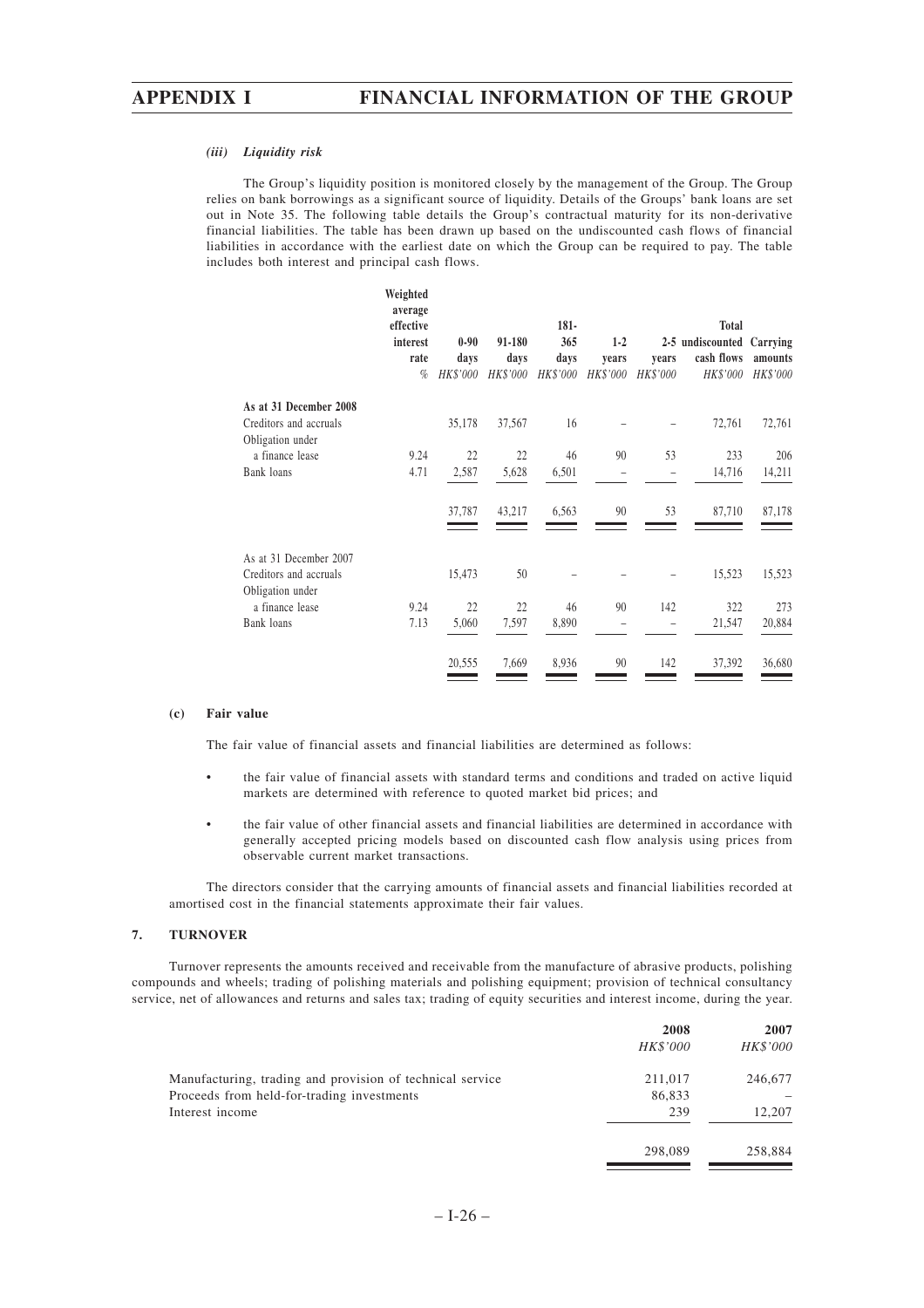# **8. BUSINESS AND GEOGRAPHICAL SEGMENTS**

# **Business segments**

For management purposes, the Group is currently organised into four operating divisions. These divisions are the basis on which the Group reports its primary segment information.

Principal activities are as follows:

| Manufacturing     | $\overline{\phantom{a}}$     | manufacture of abrasive products, polishing compounds and wheels               |
|-------------------|------------------------------|--------------------------------------------------------------------------------|
| Trading           |                              | trading of polishing materials and polishing equipment                         |
| Technical service | $\qquad \qquad$              | provision of technical consultancy service                                     |
| Investment        | $\qquad \qquad \blacksquare$ | investments in trading equity securities and long-term strategic<br>investment |

Segment information about these businesses is presented below.

# *Consolidated income statement for the year ended 31 December 2008*

|                                                         | Manufacturing<br><b>HK\$'000</b> | <b>Trading</b><br>HK\$'000 | <b>Technical</b><br>service<br>HK\$'000 | <b>HK\$'000</b> | <b>Investment Consolidated</b><br>HK\$'000 |
|---------------------------------------------------------|----------------------------------|----------------------------|-----------------------------------------|-----------------|--------------------------------------------|
| <b>Revenue</b>                                          |                                  |                            |                                         |                 |                                            |
| External sales                                          | 123,022                          | 86,845                     | 1,150                                   | 239             | 211,256                                    |
| <b>Result</b>                                           |                                  |                            |                                         |                 |                                            |
| Segment result                                          | (23,967)                         | (12, 229)                  | 939                                     | (64, 527)       | (99, 784)                                  |
| Unallocated corporate expenses                          |                                  |                            |                                         |                 | (3,880)                                    |
| Unallocated other income and<br>gain                    |                                  |                            |                                         |                 | 4,659                                      |
| Gain on disposal of subsidiaries                        | 5,815                            |                            |                                         |                 | 5,815                                      |
| Impairment loss recognised in<br>respect of goodwill on |                                  |                            |                                         |                 |                                            |
| acquisition of an associate                             |                                  |                            |                                         | (43, 674)       | (43, 674)                                  |
| Impairment loss recognised in<br>respect of goodwill on |                                  |                            |                                         |                 |                                            |
| acquisition of subsidiaries                             |                                  |                            |                                         | (161,008)       | (161,008)                                  |
| Share of results of associates                          |                                  |                            |                                         | 29,943          | 29,943                                     |
| Share of result of a jointly<br>controlled entity       | 172                              |                            |                                         |                 | 172                                        |
| Finance costs                                           |                                  |                            |                                         |                 | (1, 163)                                   |
| Loss before taxation                                    |                                  |                            |                                         |                 | (268,920)                                  |
| Taxation                                                |                                  |                            |                                         |                 | 528                                        |
| Loss for the year                                       |                                  |                            |                                         |                 | (268, 392)                                 |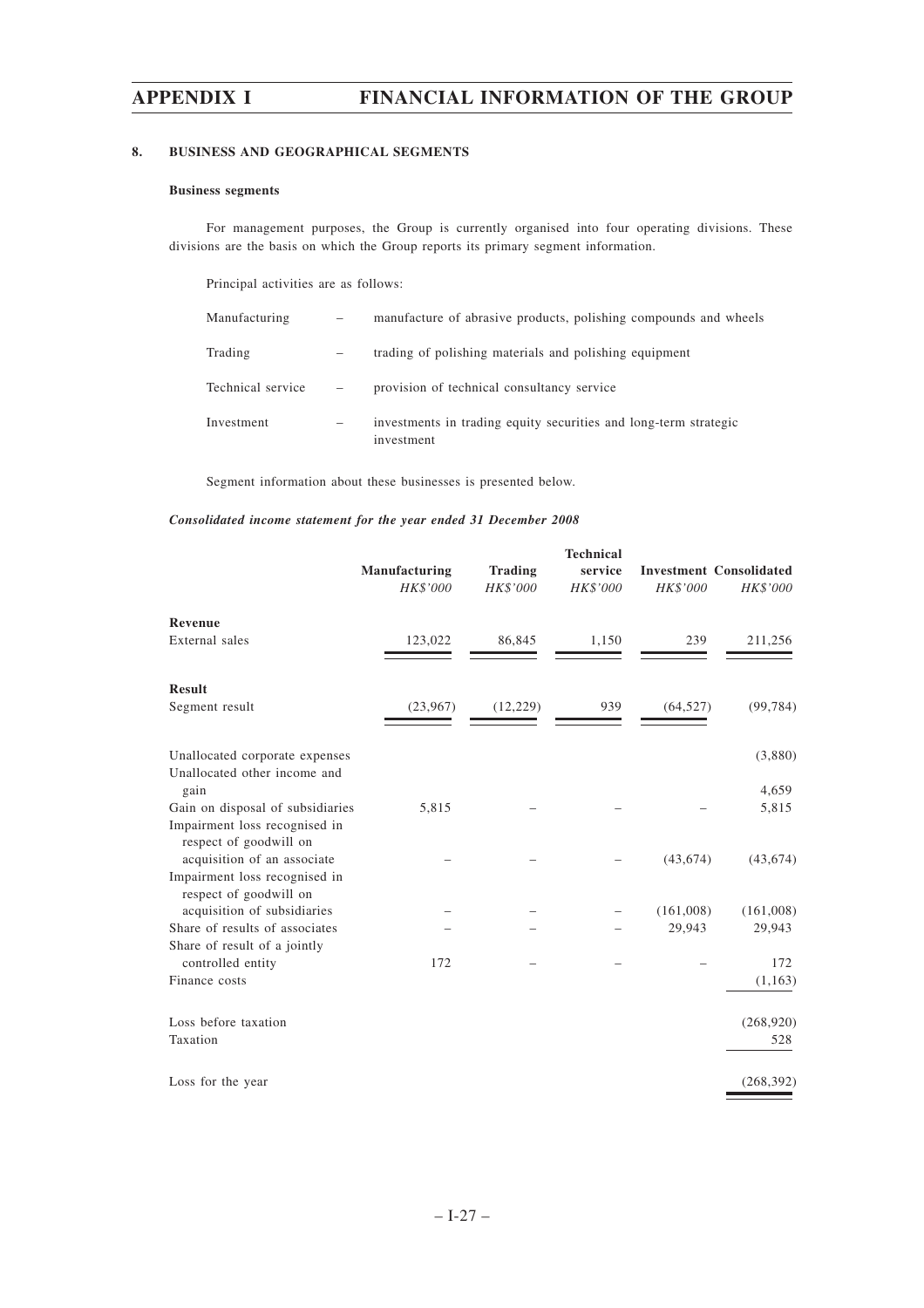# *Consolidated balance sheet at 31 December 2008*

|                                   | <b>Manufacturing</b><br>HK\$'000 | <b>Trading</b><br>HK\$'000 | <b>Technical</b><br>service<br>HK\$'000 | HK\$'000 | <b>Investment Consolidated</b><br>HK\$'000 |
|-----------------------------------|----------------------------------|----------------------------|-----------------------------------------|----------|--------------------------------------------|
| <b>ASSETS</b>                     |                                  |                            |                                         |          |                                            |
| Segment assets                    | 182,314                          | 33,848                     | 185                                     | 258,066  | 474,413                                    |
| Interest in associates            |                                  |                            |                                         | 225,410  | 225,410                                    |
| Interest in a jointly controlled  |                                  |                            |                                         |          |                                            |
| entity                            | 6,001                            |                            |                                         |          | 6,001                                      |
| Unallocated corporate assets      |                                  |                            |                                         |          | 15,839                                     |
| Consolidated total assets         |                                  |                            |                                         |          | 721,663                                    |
| <b>LIABILITIES</b>                |                                  |                            |                                         |          |                                            |
| Segment liabilities               | 7,577                            | 4,578                      | 62                                      | 60,750   | 72,967                                     |
| Unallocated corporate liabilities |                                  |                            |                                         |          | 17,465                                     |
| Consolidated total liabilities    |                                  |                            |                                         |          | 90,432                                     |

# *Other information*

|                                   | Manufacturing<br><b>HK\$'000</b> | <b>Trading</b><br>HK\$'000 | <b>Technical</b><br>service<br>HK\$'000 | HK\$'000 | <b>Investment Consolidated</b><br>HK\$'000 |
|-----------------------------------|----------------------------------|----------------------------|-----------------------------------------|----------|--------------------------------------------|
| Capital additions                 | 3,362                            | 82                         | 1                                       | 362      | 3,807                                      |
| Capital additions of investment   |                                  |                            |                                         |          |                                            |
| property                          |                                  |                            |                                         | 3,894    | 3,894                                      |
| Depreciation of property,         |                                  |                            |                                         |          |                                            |
| plant and equipment               | 6,559                            | 1,461                      | 20                                      | 441      | 8,481                                      |
| Release of prepaid lease          |                                  |                            |                                         |          |                                            |
| payments                          | 286                              |                            |                                         |          | 286                                        |
| Loss on disposals of property,    |                                  |                            |                                         |          |                                            |
| plant and equipment               | 20                               | 20                         |                                         |          | 40                                         |
| Decrease in fair value of         |                                  |                            |                                         |          |                                            |
| investment property               |                                  |                            |                                         | 694      | 694                                        |
| Gain on disposals of subsidiaries | (5,815)                          |                            |                                         |          | (5,815)                                    |
| Change in fair value of           |                                  |                            |                                         |          |                                            |
| convertible bond designated as    |                                  |                            |                                         |          |                                            |
| financial assets at fair value    |                                  |                            |                                         |          |                                            |
| through profit or loss            |                                  |                            |                                         | 154,465  | 154,465                                    |
| Impairment loss recognised in     |                                  |                            |                                         |          |                                            |
| respect of available-for-sale     |                                  |                            |                                         |          |                                            |
| investments                       |                                  |                            |                                         | 199,500  | 199,500                                    |
| Impairment loss recognised in     |                                  |                            |                                         |          |                                            |
| respect of goodwill on            |                                  |                            |                                         |          |                                            |
| acquisition of an associate       |                                  |                            |                                         | 43,674   | 43,674                                     |
| Impairment loss recognised in     |                                  |                            |                                         |          |                                            |
| respect of goodwill on            |                                  |                            |                                         |          |                                            |
| acquisition of subsidiaries       |                                  |                            |                                         | 161,008  | 161,008                                    |
| Impairment loss on trade debtors  | 4,841                            | 3,569                      | 47                                      |          | 8,457                                      |
| Allowance for inventories         | 32                               | 86                         |                                         |          | 118                                        |
|                                   |                                  |                            |                                         |          |                                            |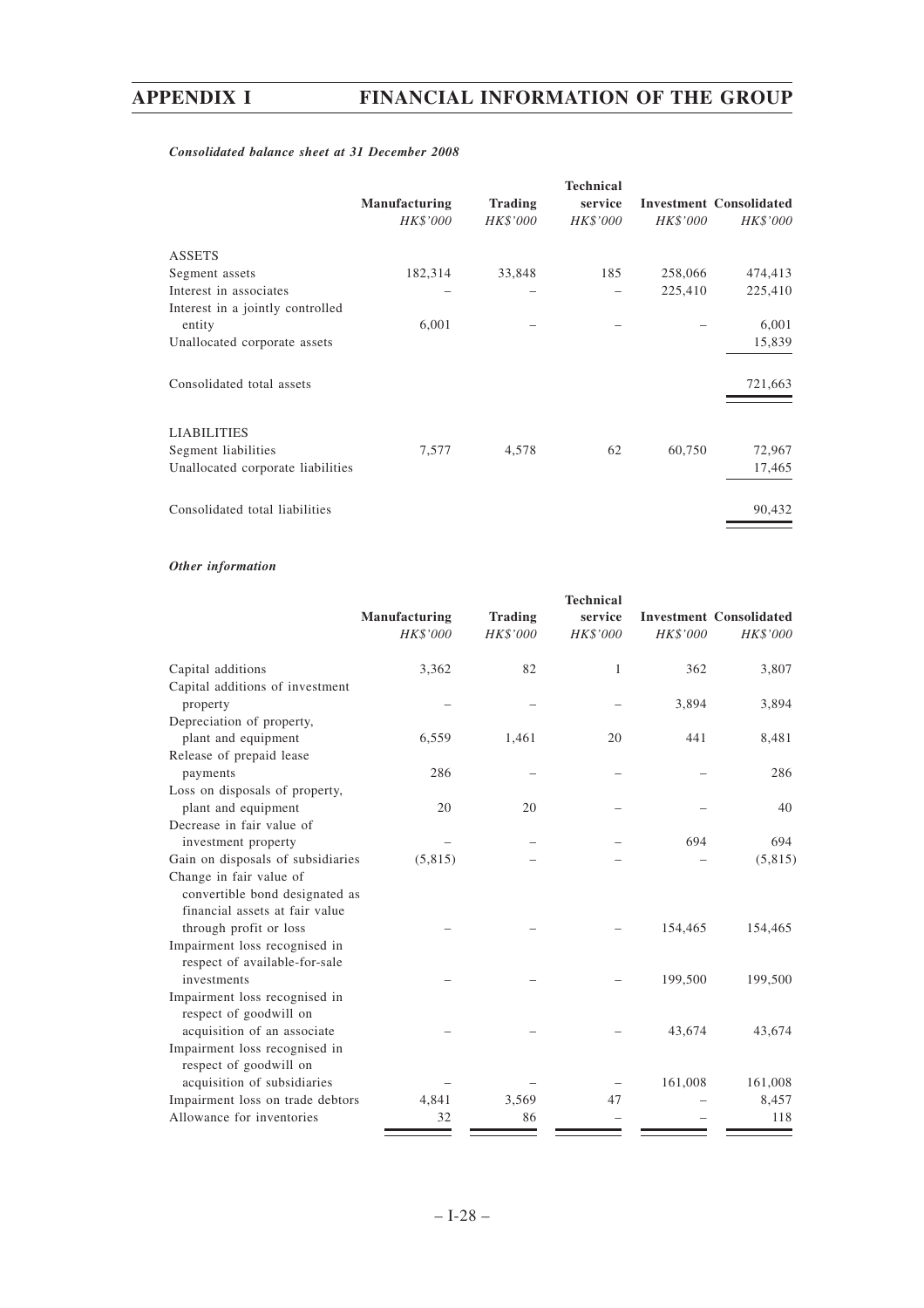# **Technical Manufacturing Trading service Investment Consolidated** *HK\$'000 HK\$'000 HK\$'000 HK\$'000 HK\$'000* **Revenue** External sales 130,081 116,183 413 12,207 258,884 ۰ **Result** Segment result (9,307) (5,951) (452) (11,208) (26,918) Unallocated corporate expenses (4,857) Unallocated other income and gain and the set of the set of the set of the set of the set of the set of the set of the set of the set of the set of the set of the set of the set of the set of the set of the set of the set of the set of the set of the Loss on disposal of a subsidiary (186) (186) Share of result of a jointly controlled entity  $(154)$  – – – (154) Finance costs (2,027) Loss before taxation (29,296) Taxation 556 Loss for the year (28,740)

# *Consolidated income statement for the year ended 31 December 2007*

# *Consolidated balance sheet at 31 December 2007*

|                                   | Manufacturing<br>HK\$'000 | <b>Trading</b><br>HK\$'000 | <b>Technical</b><br>service<br>HK\$'000 | HK\$'000 | <b>Investment Consolidated</b><br>HK\$'000 |
|-----------------------------------|---------------------------|----------------------------|-----------------------------------------|----------|--------------------------------------------|
| <b>ASSETS</b>                     |                           |                            |                                         |          |                                            |
| Segment assets                    | 191,189                   | 52,866                     | 107                                     | 627,919  | 872,081                                    |
| Interest in a jointly controlled  |                           |                            |                                         |          |                                            |
| entity                            | 5,829                     |                            |                                         |          | 5,829                                      |
| Unallocated corporate assets      |                           |                            |                                         |          | 39,021                                     |
| Consolidated total assets         |                           |                            |                                         |          | 916,931                                    |
| <b>LIABILITIES</b>                |                           |                            |                                         |          |                                            |
| Segment liabilities               | 7,175                     | 4,699                      | 18                                      | 3,504    | 15,396                                     |
| Unallocated corporate liabilities |                           |                            |                                         |          | 25,673                                     |
| Consolidated total liabilities    |                           |                            |                                         |          | 41,069                                     |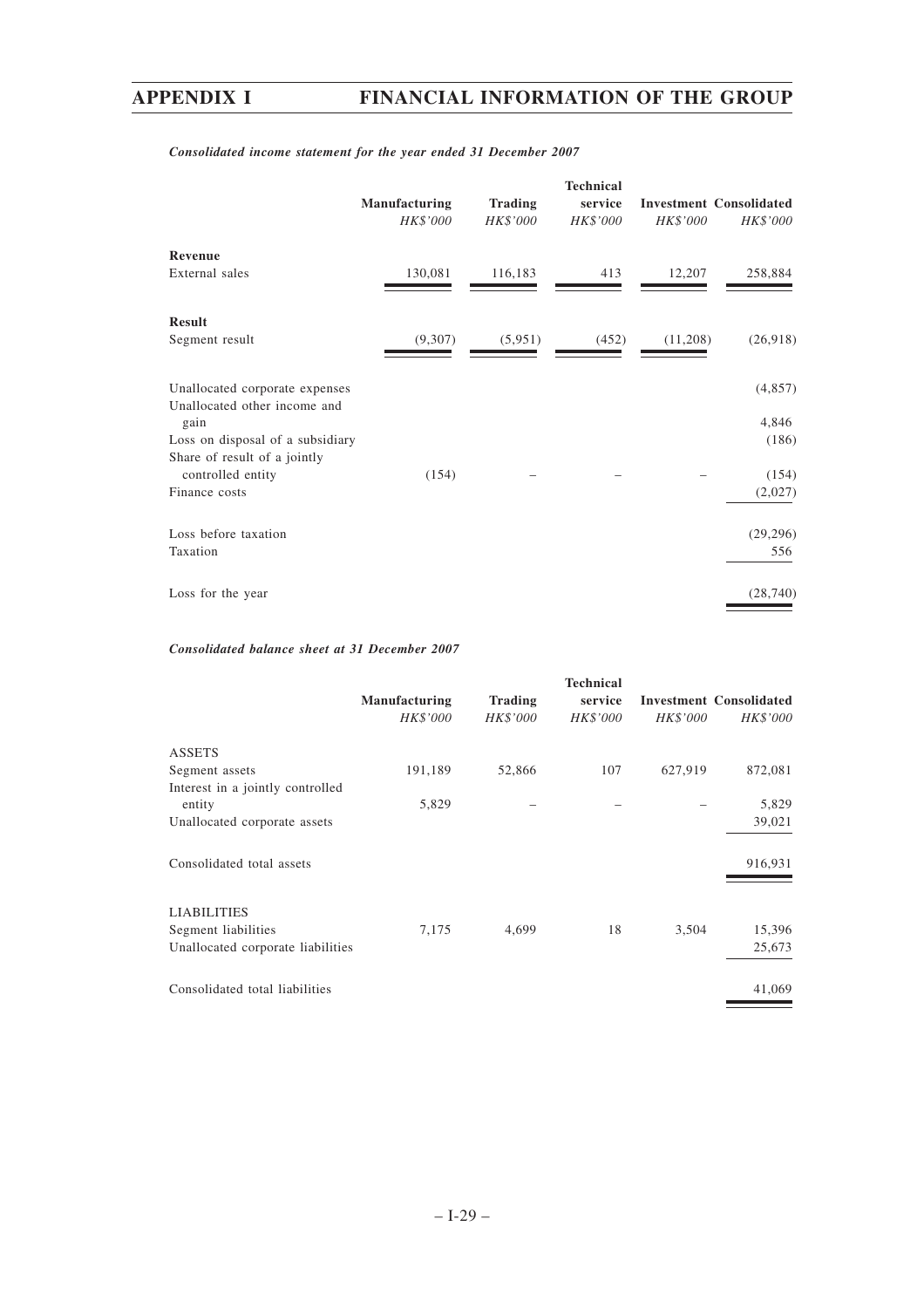# *Other information*

|                                  |                 |                | <b>Technical</b> |                 |                                |
|----------------------------------|-----------------|----------------|------------------|-----------------|--------------------------------|
|                                  | Manufacturing   | <b>Trading</b> | service          |                 | <b>Investment Consolidated</b> |
|                                  | <b>HK\$'000</b> | HK\$'000       | <b>HK\$'000</b>  | <b>HK\$'000</b> | <i>HK\$'000</i>                |
| Capital additions                | 108             | 1,879          | $\overline{c}$   | 2.082           | 4,071                          |
| Depreciation of property,        |                 |                |                  |                 |                                |
| plant and equipment              | 5,973           | 1.689          | 7                | 141             | 7,810                          |
| Loss on assignment of other      |                 |                |                  |                 |                                |
| loans and interest receivable    |                 |                |                  | 531             | 531                            |
| Gain on disposal of property,    |                 |                |                  |                 |                                |
| plant and equipment              | (134)           | (108)          | (7)              |                 | (249)                          |
| Loss on disposal of a subsidiary |                 |                |                  | 186             | 186                            |
| Release of prepaid lease         |                 |                |                  |                 |                                |
| payments                         | 268             |                |                  |                 | 268                            |
| Impairment loss on trade debtors | 3,312           | 501            | 805              |                 | 4,618                          |
| Allowance for inventories        | 377             | 1,508          |                  |                 | 1,885                          |

## **Geographical segments**

The Group's operations are located in Hong Kong and the PRC. The Group's trading divisions are mainly located in Hong Kong and the PRC. Manufacturing and technical service are carried out in Hong Kong and the PRC. Investment division is located in Hong Kong.

The following table provides an analysis of the Group's revenue by geographical market, irrespective of the origin of customers:

|                          | Revenue  |          |  |
|--------------------------|----------|----------|--|
|                          | 2008     | 2007     |  |
|                          | HK\$'000 | HK\$'000 |  |
| Hong Kong                | 60,264   | 111,579  |  |
| The PRC                  | 137,428  | 127,723  |  |
| Other Asian regions      | 10,151   | 14,953   |  |
| North America and Europe | 911      | 2,065    |  |
| Other countries          | 2,502    | 2,564    |  |
|                          | 211,256  | 258,884  |  |

The following is an analysis of the carrying amount of assets and capital additions analysed by the geographical area in which the assets are located:

|           |          | Carrying amount of<br>segment assets |          | Additions to property,<br>plant and equipment and<br>investment property |
|-----------|----------|--------------------------------------|----------|--------------------------------------------------------------------------|
|           | 2008     | 2007                                 | 2008     | 2007                                                                     |
|           | HK\$'000 | <i>HK\$'000</i>                      | HK\$'000 | HK\$'000                                                                 |
| Hong Kong | 314,475  | 730,161                              | 3,980    | 3,963                                                                    |
| The PRC   | 159,938  | 141,920                              | 3,255    | 108                                                                      |
|           | 474,413  | 872,081                              | 7,235    | 4,071                                                                    |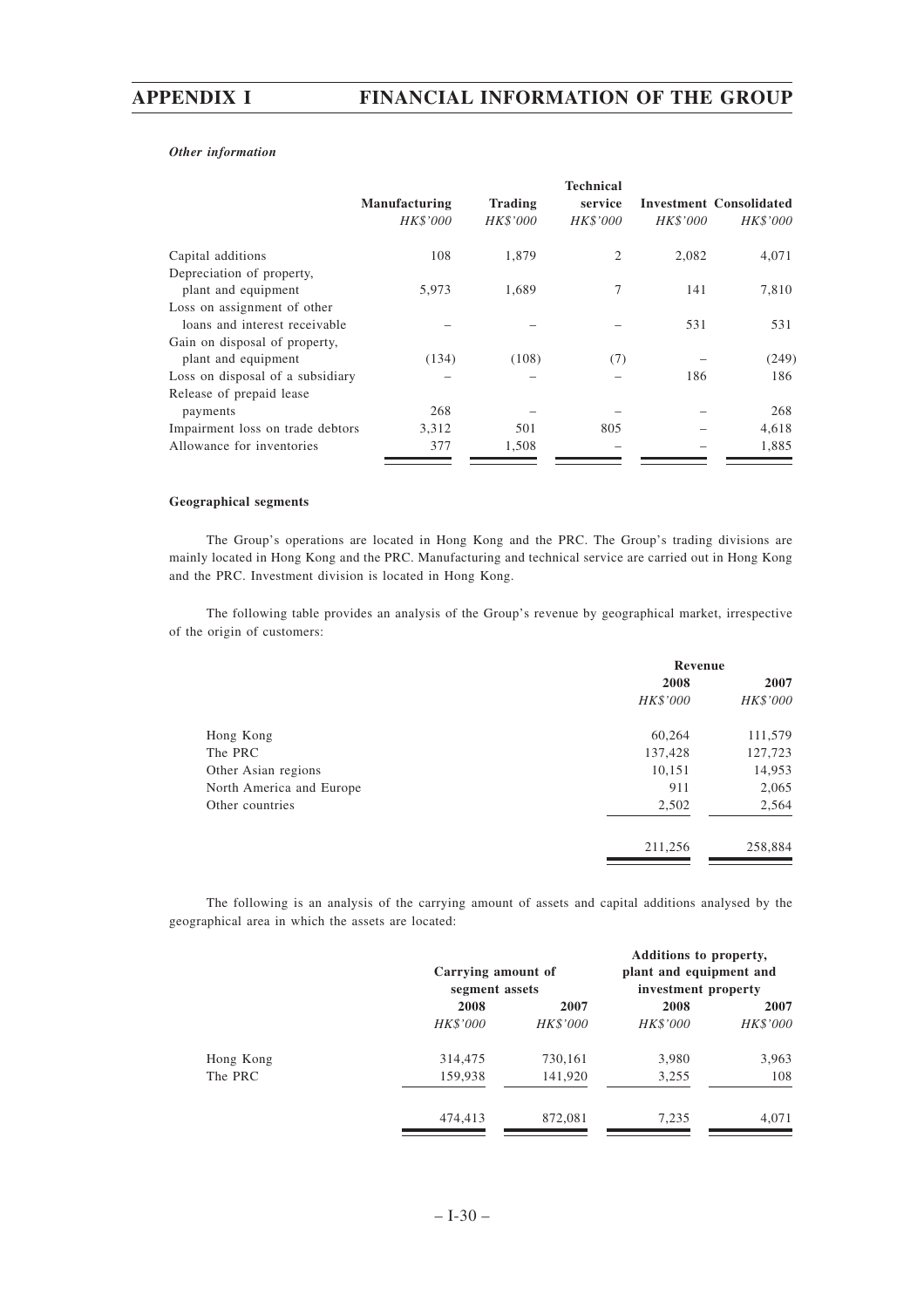# **9. OTHER INCOME, GAIN AND LOSS**

|                                                            | 2008<br>HK\$'000 | 2007<br>HK\$'000<br>(Restated) |
|------------------------------------------------------------|------------------|--------------------------------|
| Interest income from bank                                  | 2,123            | 92                             |
| Interest income from loan receivables                      | 4,096            | 688                            |
| Imputed interest income on deposits placed with an insurer | 18               | 178                            |
| Net foreign exchange gains                                 | 327              | 3,300                          |
| Rental income                                              | 527              | 575                            |
| Sundry income                                              | 1,029            | 689                            |
|                                                            | 8,120            | 5,522                          |

# **10. FINANCE COSTS**

|                                            | 2008<br>HK\$'000 | 2007<br>HK\$'000 |
|--------------------------------------------|------------------|------------------|
| Finance costs comprise:                    |                  |                  |
| Interests on bank borrowings and overdraft |                  |                  |
| wholly repayable within five years         | 1,141            | 1,028            |
| Finance lease charges                      | 22               | 11               |
| Interest on other loans                    |                  | 988              |
|                                            | 1,163            | 2,027            |

# **11. DIRECTORS' EMOLUMENTS**

The emoluments paid or payable to each of the eight (2007: thirteen) directors were as follows:

# **2008**

| Name of director                              | <b>Notes</b>  | Fees<br>HK\$'000 | <b>Salaries</b><br>and other<br>benefits<br>HK\$'000 | Share-<br><b>based</b><br>HK\$'000 | <b>Retirement</b><br>benefits<br>scheme<br>payments contributions<br>HK\$'000 | <b>Total</b><br>HK\$'000 |
|-----------------------------------------------|---------------|------------------|------------------------------------------------------|------------------------------------|-------------------------------------------------------------------------------|--------------------------|
| <i>Executive Directors</i>                    |               |                  |                                                      |                                    |                                                                               |                          |
| Mr. Cheng Kwok Woo                            |               |                  | 1,024                                                | 924                                | 48                                                                            | 1,996                    |
| Mr. Cheng Kwong Cheong                        |               |                  | 1,024                                                | 924                                | 48                                                                            | 1,996                    |
| Ms. Yeung Sau Han Agnes                       |               |                  | 240                                                  |                                    | 12                                                                            | 252                      |
| Ms. Chan Shui Sheung Ivy                      |               |                  | 373                                                  |                                    | 18                                                                            | 391                      |
| Mr. Tin Ka Pak                                | $\mathfrak a$ |                  | 233                                                  |                                    | 8                                                                             | 241                      |
| Independent<br><b>Non-executive Directors</b> |               |                  |                                                      |                                    |                                                                               |                          |
| Mr. Leung Yuen Wing                           |               | 120              |                                                      |                                    |                                                                               | 120                      |
| Mr. Soong Kok Meng                            |               | 120              |                                                      |                                    |                                                                               | 120                      |
| Mr. Chow Fu Kit Edward                        |               | 120              |                                                      |                                    |                                                                               | 120                      |
| Total for the year 2008                       |               | 360              | 2,894                                                | 1,848                              | 134                                                                           | 5,236                    |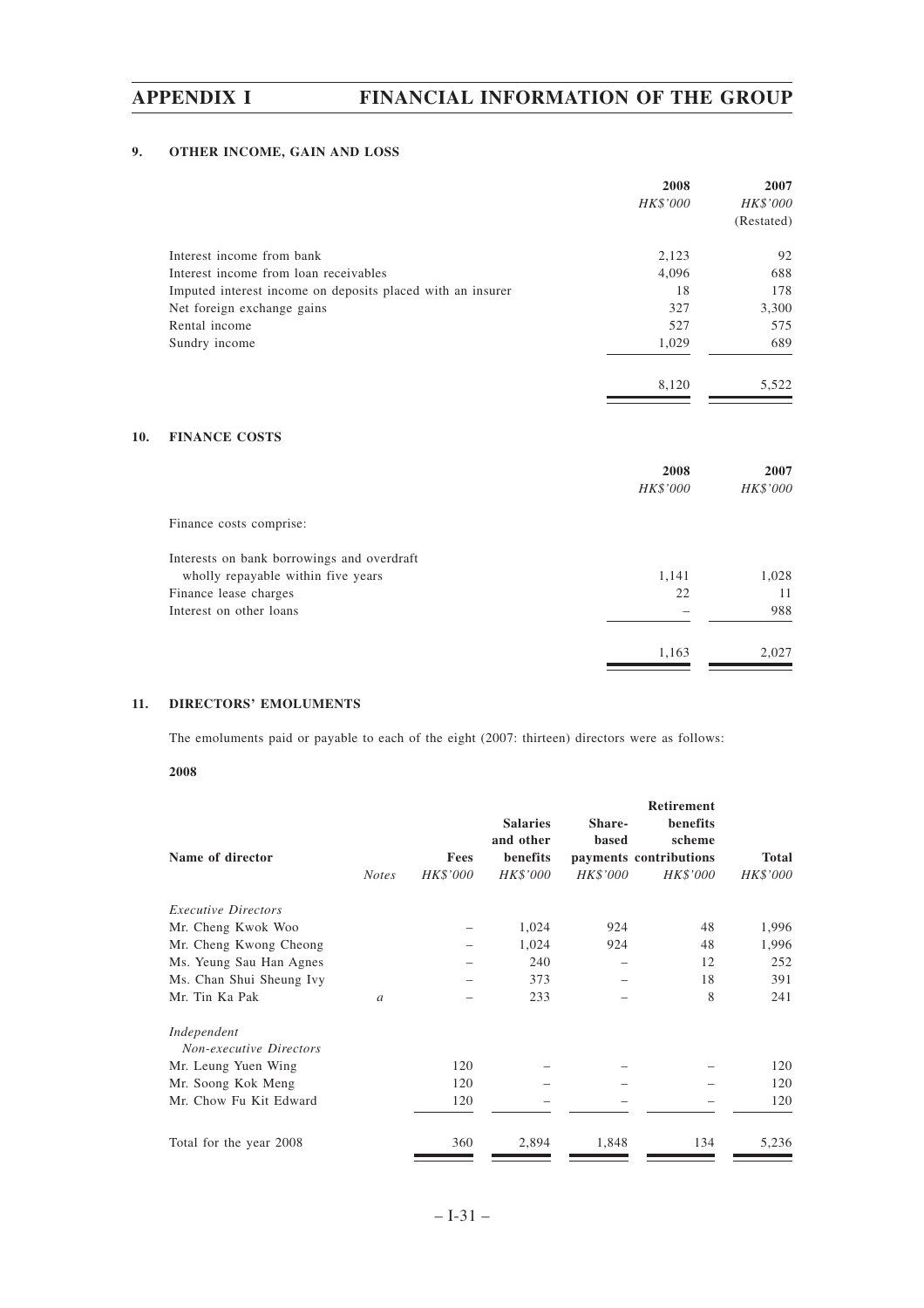## **2007**

|                   |          |                              |                 | <b>Retirement</b>  |                        |
|-------------------|----------|------------------------------|-----------------|--------------------|------------------------|
|                   |          | <b>Salaries</b><br>and other | Share-<br>based | benefits<br>scheme |                        |
|                   | Fees     | benefits                     |                 |                    | <b>Total</b>           |
| <b>Notes</b>      | HK\$'000 | HK\$'000                     | HK\$'000        | <b>HK\$'000</b>    | <b>HK\$'000</b>        |
|                   |          |                              |                 |                    |                        |
|                   |          | 1,024                        |                 | 46                 | 1,070                  |
|                   |          | 1,019                        |                 | 46                 | 1,065                  |
| $\boldsymbol{b}$  |          | 417                          |                 | 19                 | 436                    |
| h                 |          | 626                          |                 | 29                 | 655                    |
| b                 |          | 309                          |                 | 14                 | 323                    |
| $\mathcal{C}_{0}$ |          | 160                          | 3,505           | 8                  | 3,673                  |
| $\mathcal{C}_{0}$ |          | 200                          | 3,505           | 10                 | 3,715                  |
|                   |          |                              |                 |                    |                        |
| d                 | 50       |                              |                 |                    | 50                     |
|                   |          |                              |                 |                    |                        |
|                   |          |                              |                 |                    |                        |
|                   |          |                              |                 |                    |                        |
| $\epsilon$        | 90       |                              |                 |                    | 90                     |
|                   | 120      |                              |                 |                    | 120                    |
| $\boldsymbol{d}$  | 35       |                              |                 |                    | 35                     |
| f                 | 57       |                              |                 |                    | 57                     |
| g                 | 45       |                              |                 |                    | 45                     |
|                   | 397      | 3,755                        | 7,010           | 172                | 11,334                 |
|                   |          |                              |                 |                    | payments contributions |

No directors waived any emoluments in the two years ended 31 December 2008 and 2007.

### *Notes:*

- (a) Mr. Tin Ka Pak was appointed as an executive director on 8 May 2008.
- (b) Ms. Cheng Wai Ying, Mr. Chow Yin Kwang and Ms. Chan Yim Fan resigned as executive directors on 31 October 2007.
- (c) Ms. Yeung Sau Han Agnes and Ms. Chan Shui Sheung Ivy were appointed as executive directors on 2 May 2007.
- (d) Mr. Zheng Jin Hong and Mr. Lam Hon Ming Edward resigned as a non-executive director and an independent non-executive director respectively on 11 July 2007.
- (e) Mr. Anthony Francis Martin Conway retired as an independent non-executive director on 1 October 2007.
- (f) Mr. Soong Kok Meng was appointed as an independent non-executive director on 11 July 2007.
- (g) Mr. Chow Fu Kit Edward was appointed as an independent non-executive director on 17 August 2007.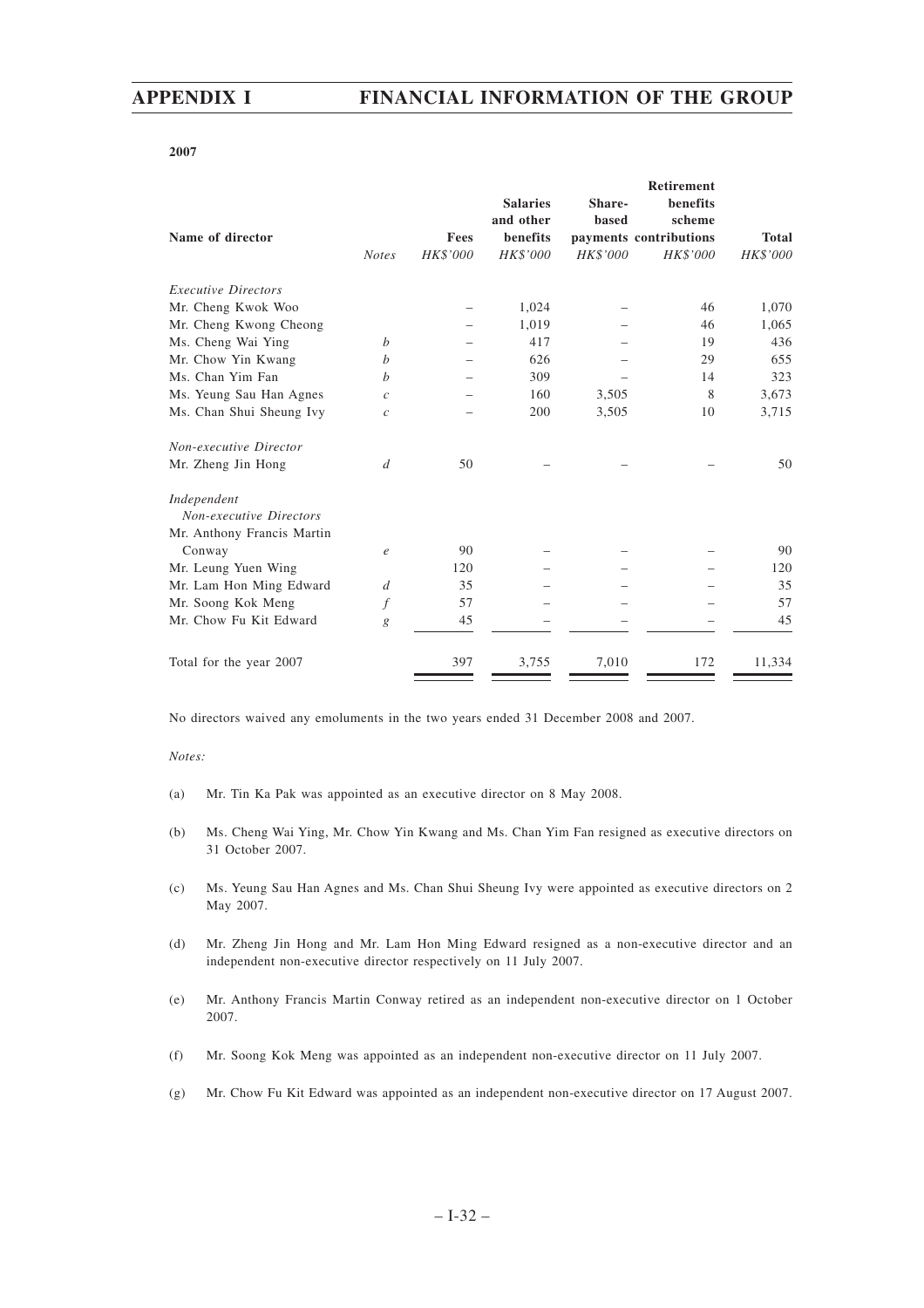## **12. EMPLOYEES' EMOLUMENTS**

Of the five individuals with the highest emoluments in the Group, two (2007: five) were directors of the Company whose emoluments are included in the disclosures in note 11 above. The emoluments of the remaining three (2007: Nil) highest paid individuals in 2008 were as follows:

|                                         | 2008            | 2007     |
|-----------------------------------------|-----------------|----------|
|                                         | <b>HK\$'000</b> | HK\$'000 |
| Salaries and other benefits             | 2,834           |          |
| Retirement benefit scheme contributions | 29              |          |
|                                         | 2,863           |          |
|                                         |                 |          |

The emoluments fell within the following band:

|                                |               | Number of individuals    |  |  |
|--------------------------------|---------------|--------------------------|--|--|
|                                | 2008          | 2007                     |  |  |
| Emolument band                 |               |                          |  |  |
| Nil to HK\$1,000,000           | $\mathcal{L}$ |                          |  |  |
| HK\$1,000,000 to HK\$2,000,000 |               | $\overline{\phantom{a}}$ |  |  |
|                                |               |                          |  |  |

During the two years ended 31 December 2008 and 2007, no emoluments were paid by the Group to the five highest paid individuals and directors as an inducement to join or upon joining the Group or as compensation for loss of office.

# **13. TAXATION**

|                                      | 2008<br>HK\$'000 | 2007<br>HK\$'000 |
|--------------------------------------|------------------|------------------|
| The credit comprises:                |                  |                  |
| Current tax                          |                  |                  |
| Hong Kong                            | 48               | 240              |
| The PRC                              |                  |                  |
| Other jurisdictions                  |                  | 78               |
|                                      | 48               | 318              |
| (Over) underprovision in prior years |                  |                  |
| Hong Kong                            | (574)            | 250              |
|                                      | (526)            | 568              |
| Deferred taxation (Note 36)          |                  |                  |
| Current year                         | 181              | (1, 124)         |
| Effect of changes in tax rate        | (183)            |                  |
|                                      | (528)            | (556)            |

On 26 June 2008, the Hong Kong Legislative Council passed the Revenue Bill 2008 which reduced corporate profits tax rate from 17.5% to 16.5% effective from the year of assessment 2008/2009. Therefore, Hong Kong Profits Tax is calculated at 16.5% (2007: 17.5%) of the estimated assessable profits for the year.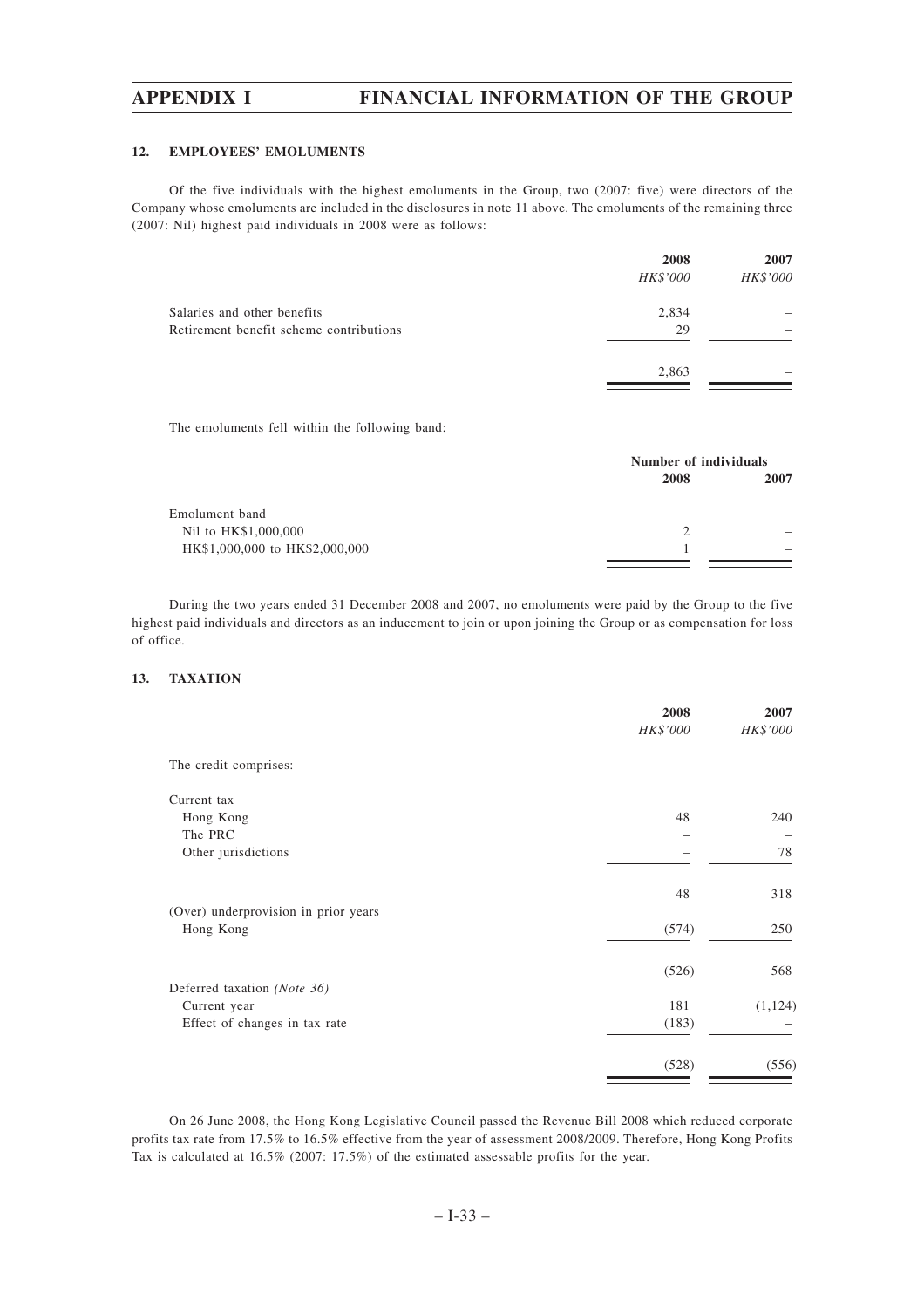The subsidiary in PRC is subject to a statutory enterprise income ("EIT") tax rate of 24%. In accordance with the relevant tax laws and regulations of the PRC, the PRC subsidiary is exempted from Enterprise Income Tax ("EIT") for two years starting from its first profit making year after utilisation of carried forward tax losses and is eligible for a 50% relief on the EIT in the following three years. 2003 is the first profit making year. The income tax rate for 2008 was 25% (2007: 12%).

On 16 March 2007, the PRC promulgated the Law of the PRC on Enterprise Income Tax (the "New Law") by Order No. 63 of the President of the PRC. On 6 December 2007, the State Council of the PRC issued Implementation Regulations of the New Law. Under the New Law and Implementation Regulation, the Enterprise Income Tax rate of the Group's subsidiary in the PRC was increased from 12% to 25% in the current year.

Taxation arising in other jurisdictions is calculated at the rates prevailing in the relevant jurisdictions.

The tax credit for the year can be reconciled to the loss before taxation as follows:

|                                                                        | 2008<br>HK\$'000 | 2007<br>HK\$'000 |
|------------------------------------------------------------------------|------------------|------------------|
| Loss before taxation                                                   | (268,920)        | (29,296)         |
| Tax at Hong Kong Profits Tax rate of $16.5\%$ (2007: 17.5%)            | (44,371)         | (5,126)          |
| Tax effect of share of results of associates                           | (4,941)          |                  |
| Tax effect of share of result of a jointly controlled entity           | (28)             | 27               |
| Tax effect of expenses not deductible for tax purpose                  | 77,019           | 6,214            |
| Tax effect of income not taxable for tax purpose                       | (30, 335)        | (1,953)          |
| Tax effect of tax loss not recognised                                  | 2,885            |                  |
| Tax effect of changes of tax rate of deferred tax                      | (183)            |                  |
| Effect of different tax rate of subsidiaries operating in              |                  | 32               |
| other jurisdictions<br>(Over) underprovision in respect of prior years | (574)            | 250              |
| Tax credit for the year                                                | (528)            | (556)            |

The domestic tax rate in Hong Kong is used as it is where the operation of the Group is substantially based.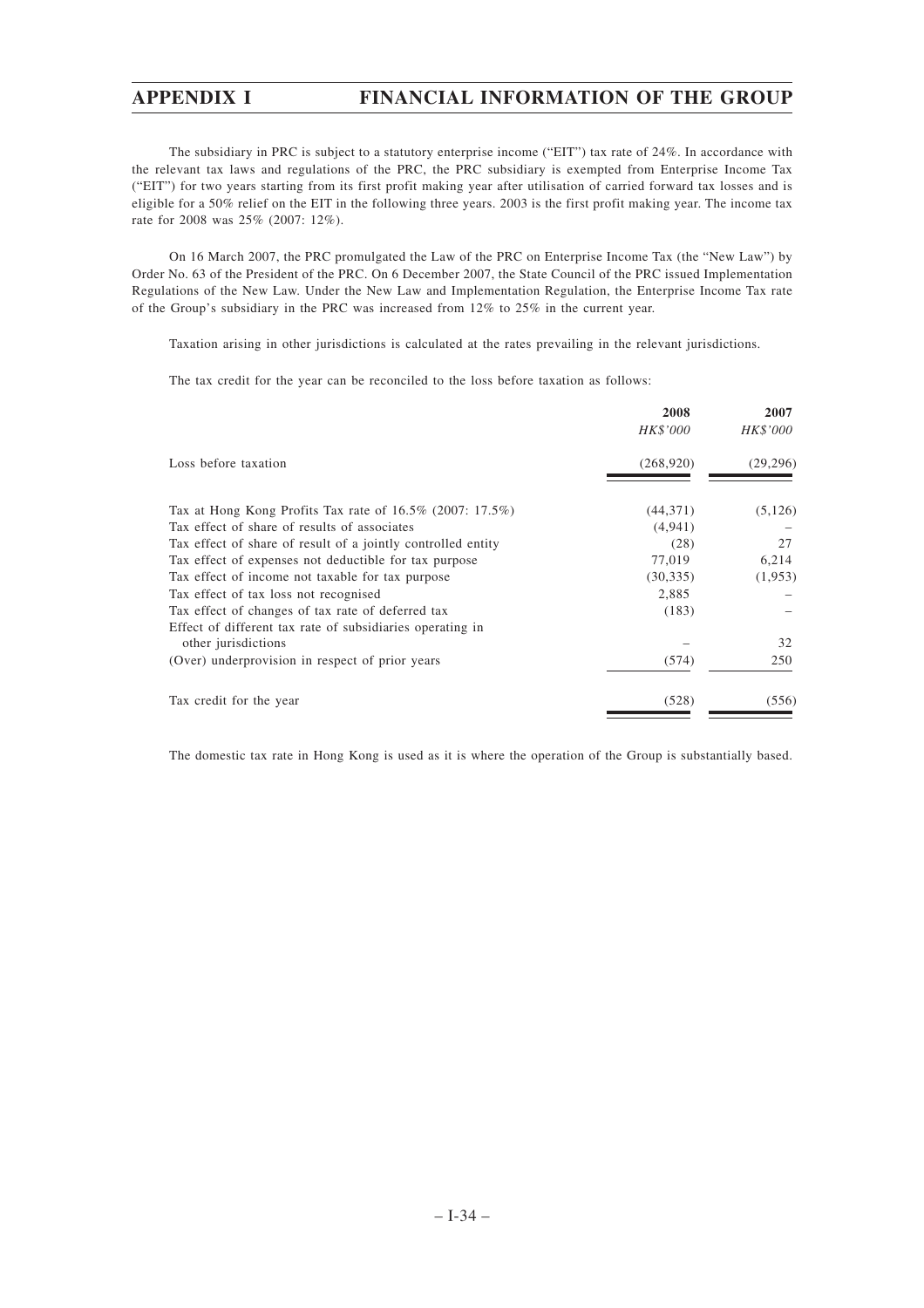# **14. LOSS FOR THE YEAR**

|                                                                         | 2008     | 2007     |
|-------------------------------------------------------------------------|----------|----------|
|                                                                         | HK\$'000 | HK\$'000 |
| Loss for the year has been arrived at after charging (crediting):       |          |          |
| Depreciation of property, plant and equipment                           | 8,481    | 7,810    |
| Release of prepaid lease payment                                        | 286      | 268      |
| Staff costs, including directors' emoluments and share-based payments   | 28,026   | 27,304   |
| Auditor's remuneration                                                  | 750      | 1,330    |
| Impairment loss on trade debtors (included in administrative expenses)  | 8,457    | 4,618    |
| Allowance for inventories (included in cost of sales)                   | 118      | 1,885    |
| Loss on assignment of other loans and interest receivable (Note 44)     |          | 531      |
| Decrease in fair value of investment property                           | 694      |          |
| Loss (gain) on disposal of property, plant and equipment                | 40       | (249)    |
| Cost of inventories recognise as expenses                               | 199,885  | 220,934  |
| Minimum lease payment in respect of rental premises                     | 2,560    | 1,067    |
| Rental income                                                           | (527)    | (575)    |
| Less: direct expenses that generated rental income                      | 24       | 24       |
|                                                                         | (503)    | (551)    |
| Share of tax of associates (included in share of results of associates) | (296)    |          |

Contributions to retirement benefits schemes of HK\$703,000 (2007: HK\$568,000) are included in staff costs.

Share-based payments of HK\$2,511,000 (2007: HK\$7,010,000) are included in staff costs.

## **15. DIVIDEND**

No dividend was paid or proposed during the year ended 31 December 2008, nor has any dividend been proposed since the balance sheet date (2007: Nil).

# **16. LOSS PER SHARE**

The calculation of the basic loss per share is based on the following data:

|                                                                                                | 2008<br><b>HK\$'000</b> | 2007<br>HK\$'000 |
|------------------------------------------------------------------------------------------------|-------------------------|------------------|
| Loss attributable to equity holders of the Company<br>for the purposes of basic loss per share | (268, 371)              | (28, 796)        |
|                                                                                                | Number of shares        |                  |
|                                                                                                |                         |                  |
|                                                                                                | 2008<br>'000'           | 2007<br>'000'    |
| Weighted average number of ordinary shares                                                     |                         |                  |
| for the purpose of basic earnings per share                                                    | 1,614,775               | 1,307,710        |

No diluted loss per share has been presented for both years because the exercise of the potential dilutive ordinary shares would result in a reduction in loss per share.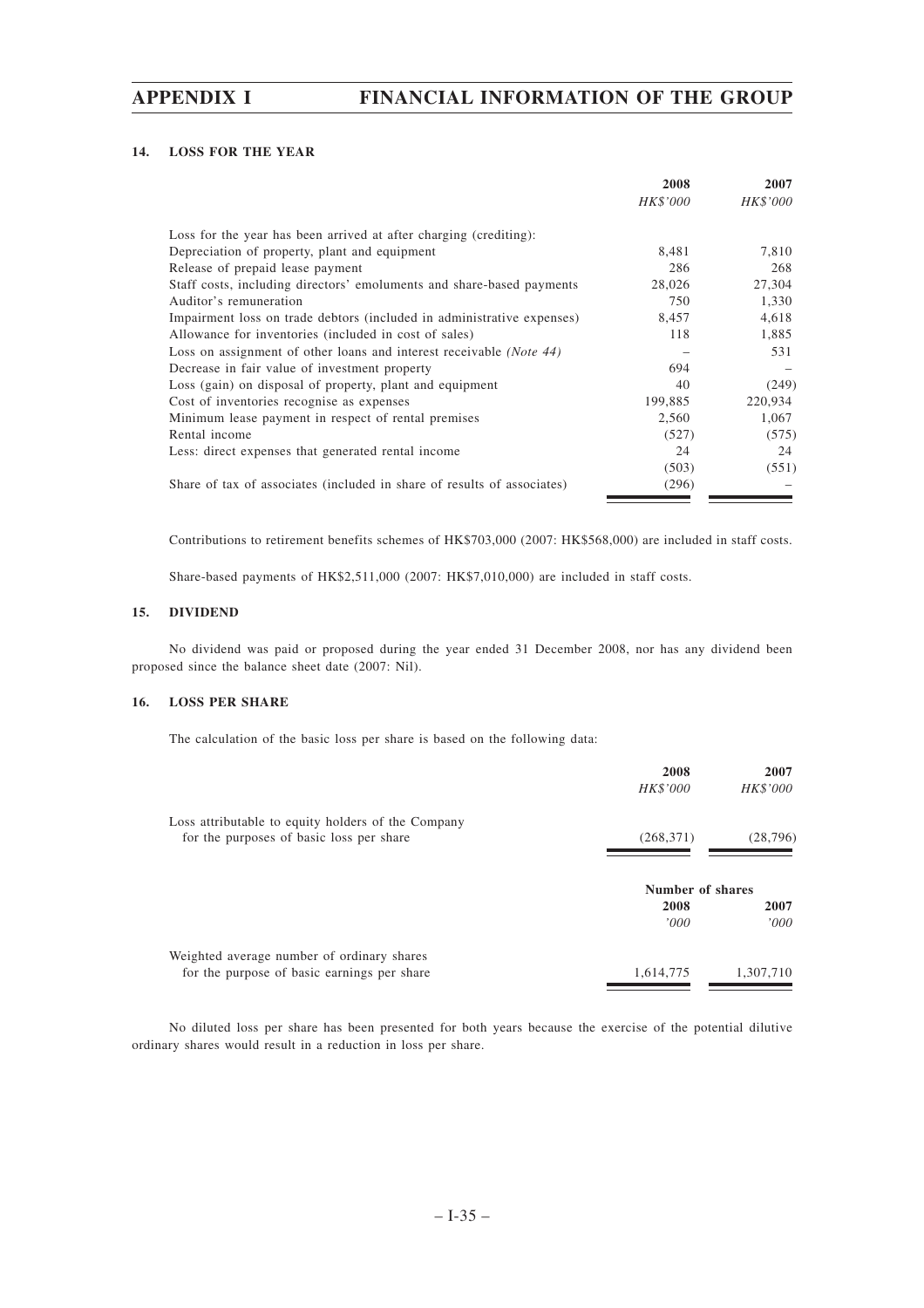# **17. PROPERTY, PLANT AND EQUIPMENT**

|                                                        | Leasehold<br>land and<br>buildings<br>HK\$'000 | and<br>machinery<br>HK\$'000 | Leasehold<br>Plant improvements,<br>furniture<br>and fixtures<br>HK\$'000 | Motor<br>vehicles<br>HK\$'000 | Yachts<br>HK\$'000       | Total<br>HK\$'000     |
|--------------------------------------------------------|------------------------------------------------|------------------------------|---------------------------------------------------------------------------|-------------------------------|--------------------------|-----------------------|
| AT COST OR<br><b>REVALUATION</b>                       |                                                |                              |                                                                           |                               |                          |                       |
| At 1 January 2007<br>Effect on exchange                | 86,490                                         | 55,622                       | 12,087                                                                    | 3,890                         | 1,317                    | 159,406               |
| adjustments                                            | 3,331                                          | 1,150                        | 134                                                                       | 58                            |                          | 4,673                 |
| Additions                                              | 31                                             | 392                          | 2,831                                                                     | 817                           |                          | 4,071                 |
| Disposals                                              | $\overline{\phantom{0}}$                       | (1,221)                      | $\overline{\phantom{0}}$                                                  | (437)                         | (1, 317)                 | (2,975)               |
| Disposal of a subsidiary<br>Increase in revaluation    | 1,208                                          | $\overline{\phantom{0}}$     | (90)                                                                      | $\overline{\phantom{0}}$      | -                        | (90)<br>1,208         |
| At 31 December 2007<br>Effect on exchange              | 91,060                                         | 55,943                       | 14,962                                                                    | 4,328                         | $\qquad \qquad -$        | 166,293               |
| adjustments                                            | 5,583                                          | 1,975                        | 235                                                                       | 88                            |                          | 7,881                 |
| Additions                                              |                                                | 3,459                        | 348                                                                       |                               |                          | 3,807                 |
| Disposals                                              |                                                | (15)                         | (70)                                                                      | (229)                         |                          | (314)                 |
| Disposal of subsidiaries<br>Decrease in revaluation    | (19,680)<br>(3, 413)                           | (90)                         | (141)                                                                     |                               | $\overline{\phantom{0}}$ | (19, 911)<br>(3, 413) |
| At 31 December 2008                                    | 73,550                                         | 61,272                       | 15,334                                                                    | 4,187                         |                          | 154,343               |
| Comprising:                                            |                                                |                              |                                                                           |                               |                          |                       |
| At cost<br>At valuation 2008                           | 73,550                                         | 61,272                       | 15,334                                                                    | 4,187                         | $\overline{\phantom{0}}$ | 80,793<br>73,550      |
|                                                        |                                                |                              |                                                                           |                               |                          |                       |
|                                                        | 73,550                                         | 61,272                       | 15,334                                                                    | 4,187                         |                          | 154,343               |
| <b>ACCUMULATED</b><br><b>DEPRECIATION</b>              |                                                |                              |                                                                           |                               |                          |                       |
| At 1 January 2007<br>Effect on exchange                |                                                | 21,433                       | 10,565                                                                    | 3,592                         | 1,317                    | 36,907                |
| adjustments                                            |                                                | 564                          | 122                                                                       | 44                            |                          | 730                   |
| Provided for the year                                  | 2,218                                          | 4,866                        | 577                                                                       | 149                           |                          | 7,810                 |
| Eliminated on disposals<br>Eliminated on disposal of a |                                                | (284)                        |                                                                           | (437)                         | (1,317)                  | (2,038)               |
| subsidiary<br>Eliminated on revaluation                | (2,218)                                        |                              | (3)<br>$\overline{\phantom{0}}$                                           |                               | $\qquad \qquad -$        | (3)<br>(2,218)        |
| At 31 December 2007                                    |                                                | 26,579                       | 11,261                                                                    | 3,348                         |                          | 41,188                |
| Effect on exchange<br>adjustments                      |                                                | 1,122                        | 215                                                                       | 72                            |                          | 1,409                 |
| Provided for the year                                  | 2,256                                          | 5,071                        | 904                                                                       | 250                           |                          | 8,481                 |
| Eliminated on disposals<br>Eliminated on disposal of   |                                                | (1)                          | (17)                                                                      | (229)                         |                          | (247)                 |
| subsidiaries                                           | (229)                                          | (90)                         | (141)                                                                     |                               |                          | (460)                 |
| Eliminated on revaluation                              | (2,027)                                        |                              |                                                                           |                               |                          | (2,027)               |
| At 31 December 2008                                    |                                                | 32,681                       | 12,222                                                                    | 3,441                         |                          | 48,344                |
| <b>CARRYING VALUES</b><br>At 31 December 2008          | 73,550                                         | 28,591                       | 3,112                                                                     | 746                           |                          | 105,999               |
| At 31 December 2007                                    | 91,060                                         | 29,364                       | 3,701                                                                     | 980                           |                          | 125,105               |
|                                                        |                                                |                              |                                                                           |                               |                          |                       |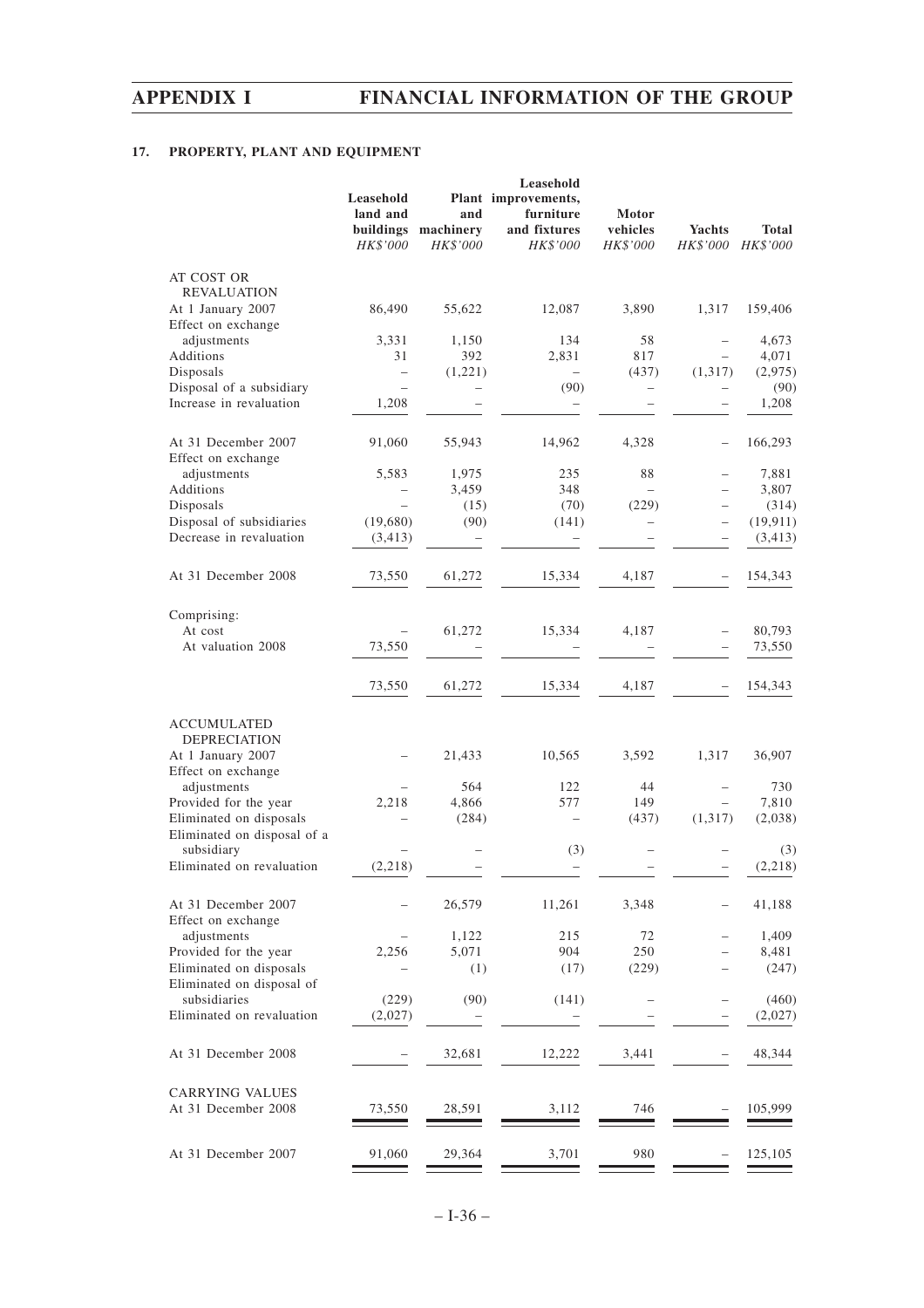Depreciation on property, plant and equipment is calculated using the straight-line method to allocate their costs to their residual values over their estimated useful lives, as follows:

| Leasehold land and buildings        | Over the shorter of the term of leases or 50 years |
|-------------------------------------|----------------------------------------------------|
| Plant and machinery                 | 10 years                                           |
| Other property, plant and equipment | 3 to 5 years                                       |

The carrying value of properties shown above comprises:

| 2008     | 2007     |
|----------|----------|
| HK\$'000 | HK\$'000 |
|          | 19,680   |
| 73.550   | 71,380   |
| 73.550   | 91,060   |
|          |          |

The leasehold land and buildings of the Group were revalued by Castores Magi (Hong Kong) Limited, an independent firm of registered professional surveyors, at 31 December 2008 by reference to market evidence of recent transactions for similar properties. The valuation conforms to International Valuation Standards. The revaluation gave rise to a net revaluation deficit of approximately HK\$1,386,000 (2007: surplus of HK\$3,426,000) which has been charged (2007: credited) to the property revaluation reserve.

If the leasehold land and buildings of the Group had not been revalued, they would have been included on a historical cost basis at the following amounts:

|                          | 2008      | 2007      |
|--------------------------|-----------|-----------|
|                          | HK\$'000  | HK\$'000  |
| Cost                     | 90,062    | 103,672   |
| Accumulated depreciation | (18, 403) | (20, 172) |
| Carrying values          | 71.659    | 83,500    |
|                          |           |           |

Motor vehicles include an amount of approximately HK\$251,000 (2007: HK\$321,000) in respect of assets held under a finance lease.

At 31 December 2008, buildings with an aggregate carrying value of HK\$73,550,000 (2007: HK\$71,380,000) was pledged to banks to secure banking facilities granted to the Group.

# **18. INVESTMENT PROPERTY**

|                                                                        | <i>HK\$'000</i> |
|------------------------------------------------------------------------|-----------------|
| <b>FAIR VALUE</b>                                                      |                 |
| Addition (Note)                                                        | 3,894           |
| Decrease in fair value recognised in the consolidated income statement | (694)           |
| At 31 December 2008                                                    | 3,200           |

The investment property of the Group was revaluated by Jointgoal Surveyors Limited, an independent firm of registered professional surveyors, at 31 December 2008 by reference to comparable transactions as available on the market.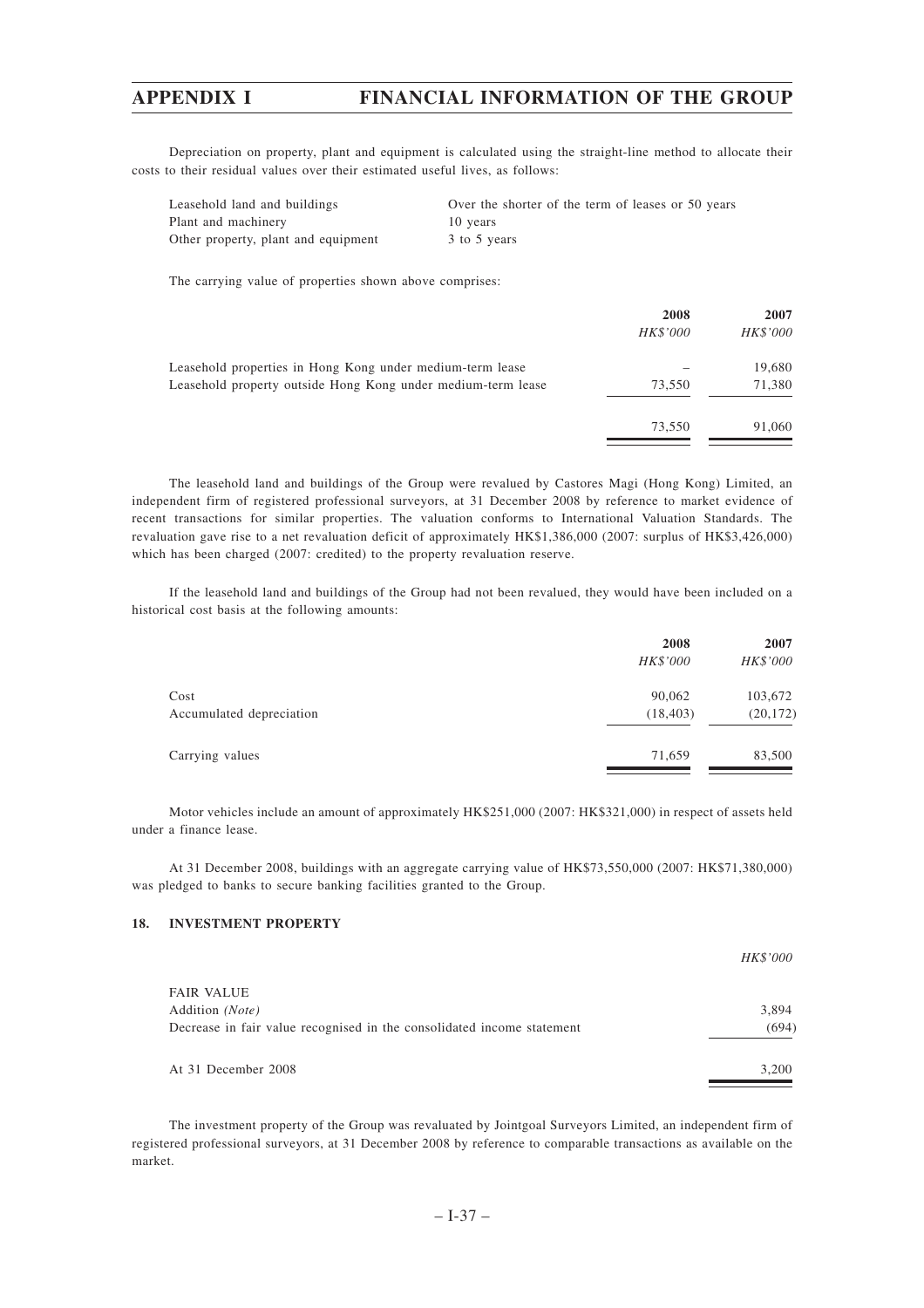The above investment property is located in Hong Kong under medium-term lease and is held under operating lease to earn rental or for capital appreciation purpose are measured using the fair value model and are classified and accounted for as an investment property.

*Note:* Included in addition for the year are transfer from deposits paid for acquisition of an investment property acquired from the acquisition of a subsidiary during the year (Note 39).

# **19. PREPAID LEASE PAYMENTS**

The leasehold land outside Hong Kong was held under medium-term lease.

|                                     | 2008     | 2007     |  |
|-------------------------------------|----------|----------|--|
|                                     | HK\$'000 | HK\$'000 |  |
| Analysed for reporting purposes as: |          |          |  |
| Non-current asset                   | 11,020   | 10,450   |  |
| Current asset                       | 290      | 268      |  |
|                                     | 11,310   | 10,718   |  |

At 31 December 2008 and 2007, the leasehold land was pledged to a bank to secure a banking facility granted to the Group.

## **20. AVAILABLE-FOR-SALE INVESTMENTS**

|                                                                                          | 2008       | 2007     |
|------------------------------------------------------------------------------------------|------------|----------|
|                                                                                          | HK\$'000   | HK\$'000 |
| Equity securities listed in Hong Kong, at fair value based on<br>quoted market bid price |            |          |
| Carrying amount at 1 January                                                             | 285,471    | 285,471  |
| Impairment losses recognised during the year (Note)                                      | (200, 905) |          |
| Reclassified to interest in an associate                                                 | (84,500)   |          |
| Carrying amount at 31 December                                                           | 66         | 285,471  |

A substantial portion of the above equity securities represented mainly the Group's investment in China Railway, a company incorporated in Bermuda and its shares are listed on the Growth Enterprise Market of the Stock Exchange. China Railway is principally engaged in investment holding, design, development and sale of value-added telecommunication products, and computer telephony products and logistics transportation.

For the year ended 31 December 2007, the investment represented mainly of the 14.51% holding of the ordinary shares of China Railway and is more than 10% of the assets in the Group's balance sheet.

As set out in Note 23, following the appointment of director of the Company as director of China Railway during the year ended 31 December 2008, the directors of the Company are of the opinion that the Group is able to exercise significant influence over the financing and operating policy decision of China Railway. Accordingly, China Railway is classified as an associate.

*Note:* During the year, an impairment loss of HK\$200,905,000 was recognised, of which HK\$1,405,000 was charged to the investment revaluation reserve and HK\$199,500,000 were recognised in the consolidated income statement. The fair values of the listed securities were based on quoted market prices at the time of assessment and the directors had considered the decrease in the market prices indicated a prolonged decline in the fair value of the investments.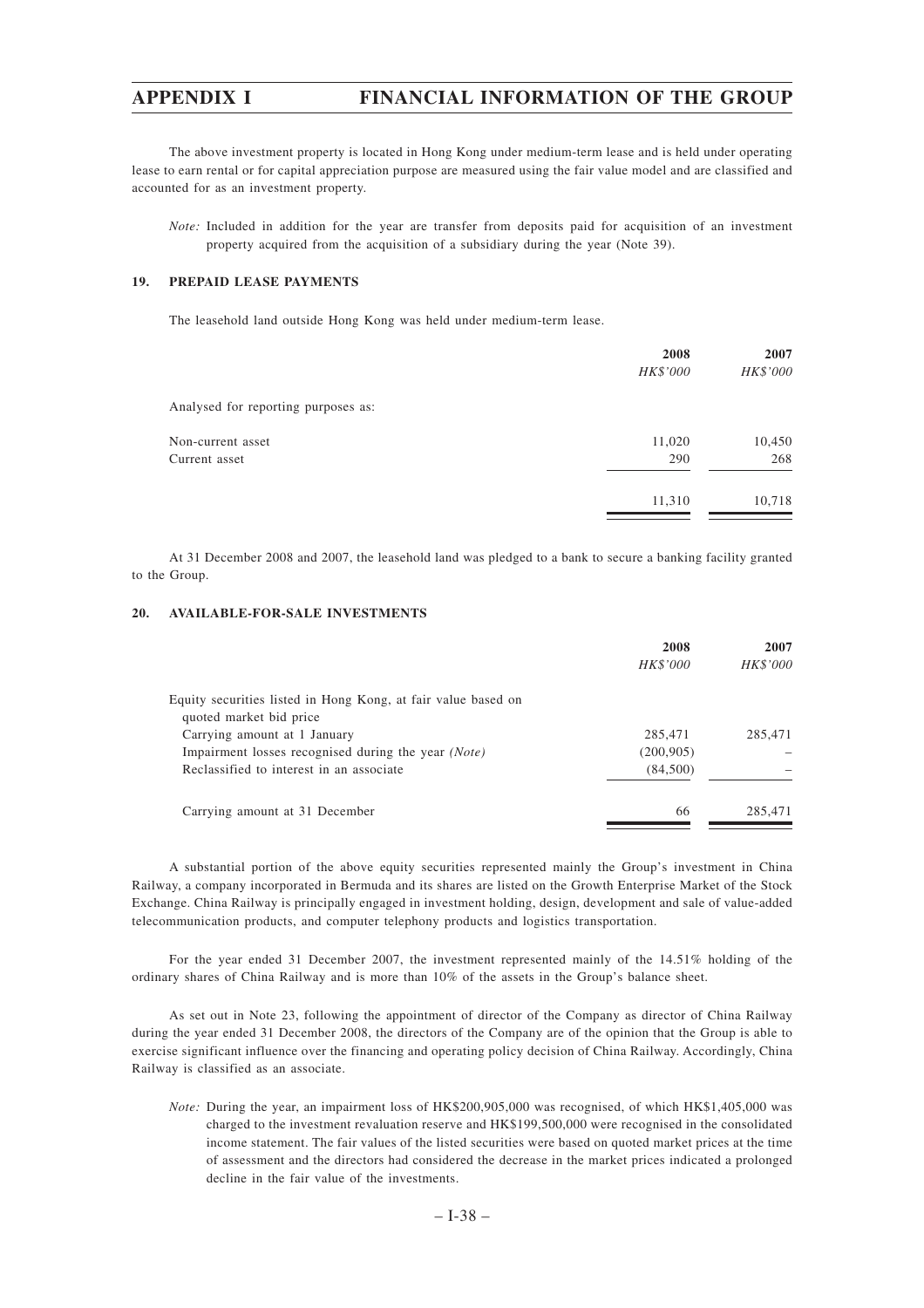#### **21. DEPOSITS PLACED WITH AN INSURER**

Deposits are attached to the life insurance policy. Upon initial recognition, the premium relating to the insurance policies are recognised separately. The deposits are carried at amortised cost at the effective interest rate of 5%. The initial premium for the insurance policies are included in debtors, deposits and prepayments and amortised over the insurance period.

The insured persons are the directors of the Company and the Company is the beneficiary of the life insurance policies. The life insurance funds have guaranteed returns over the respective policy periods.

As at 31 December 2007, the deposits were pledged to a bank to secure a banking facility granted to the Group. The deposits had been surrendered during the year ended 31 December 2008.

# **22. GOODWILL**

|                                                   | 2008<br>HK\$'000 | 2007<br>HK\$'000 |
|---------------------------------------------------|------------------|------------------|
| Goodwill arising from acquisition of subsidiaries |                  |                  |
| during the year ( <i>Note</i> 39)                 | 161,008          |                  |
| Less: impairment loss recognised                  | (161,008)        |                  |
|                                                   |                  |                  |
|                                                   |                  |                  |

During the year ended 31 December 2008, the Group acquired several subsidiaries and goodwill of approximately HK\$161,008,000 in aggregate arising therefrom was recognised upon acquisition of which details are set out in Note 39.

Goodwill acquired in a business combination is allocated, at acquisition, to the cash generating units (CGUs) that are expected to benefit from that business combination. The carrying amount of goodwill is allocated to the investment segment.

The Group tests goodwill annually for impairment if there are indications that goodwill might be impaired. In assessing the need for impairment of goodwill, the Group estimates the recoverable amount of individual CGUs to which goodwill has been allocated by reference to, amongst other things, the market value or recoverable amount of the major assets held by the subsidiaries, such as held-for-trading investments and an investment property; estimated future dividend yield from interest in an associate held by a subsidiary and the existing operations and future prospects of the subsidiaries. Accordingly, an impairment loss in respect of the full amount of goodwill totaling to approximately HK\$161,008,000 is recognised in the consolidated income statement of the Group for the year.

# **23. INTERESTS IN ASSOCIATES**

|                                                      | 2008     | 2007     |
|------------------------------------------------------|----------|----------|
|                                                      | HK\$'000 | HK\$'000 |
| Cost of investment in associates listed in Hong Kong | 192,219  |          |
| Share of post-acquisition results and reserves       | 33,191   |          |
|                                                      | 225,410  |          |
| Fair value of listed investments                     | 193,944  |          |

As disclosed in Note 20, the directors of the Company are of the opinion that the Group is able to exercise significant influence over the financing and operating policy decision of China Railway through the appointment of certain directors of the Company as directors of China Railway. Accordingly, the investment in China Railway is classified as an associate. As at 31 December 2008, the Group held approximately 14.93% equity interests in China Railway. The fair value of the shares of China Railway held by the Group at 31 December 2008 was approximately HK\$55,376,000.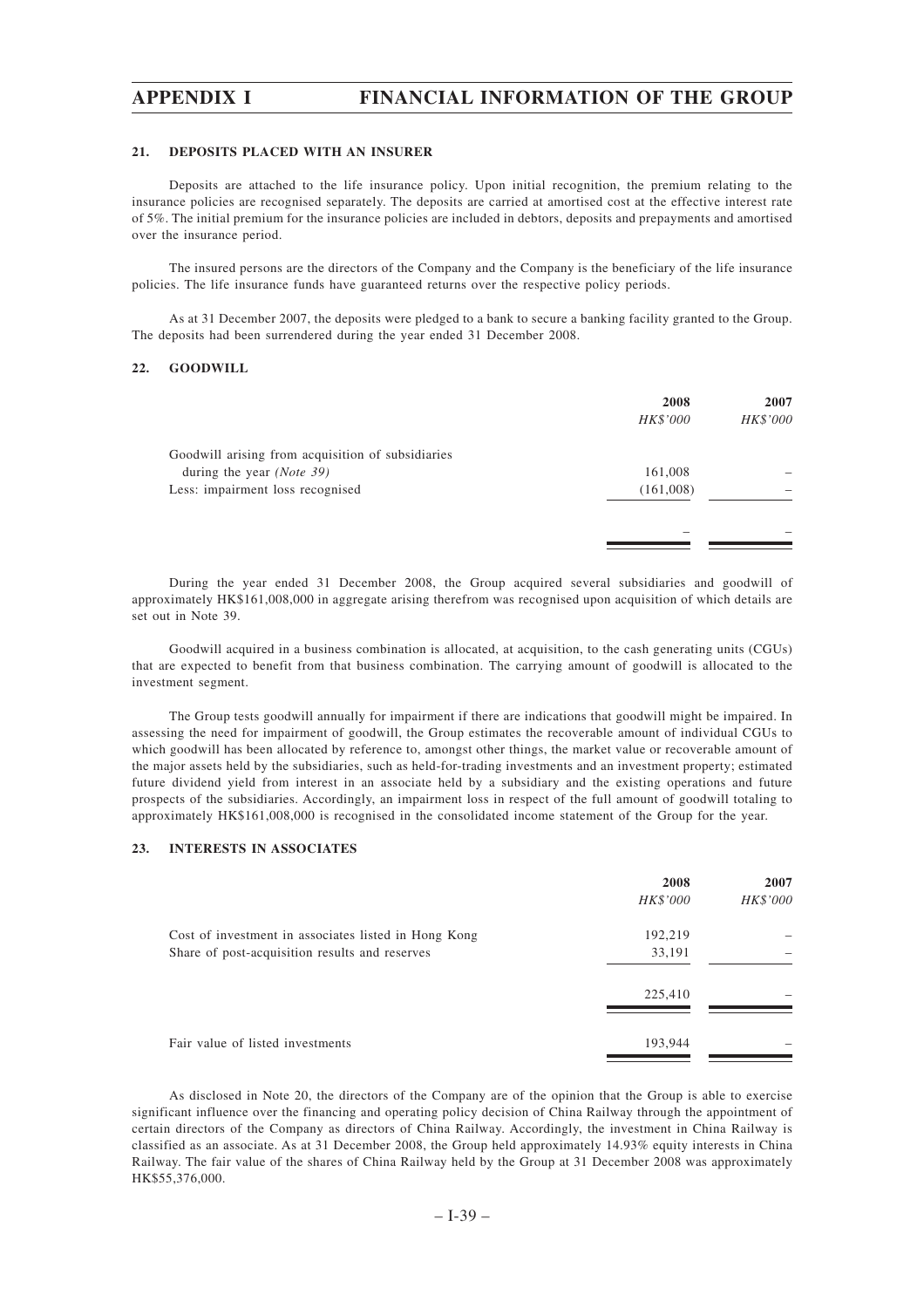During the year ended 31 December 2008, the Group acquired ZZNode Technologies Company Limited ("ZZNode"), a company listed on the Main Board of the Stock Exchange, through the acquisition of a subsidiary, Betterment Enterprises Limited ("Betterment"), in which the Company holds 99.49% equity interests. Details are disclosed in Note 39. As at year end, the Group held an effective interest of approximately 29.29% equity interests in ZZNode. The fair value of the shares of ZZNode held by the Group at 31 December 2008 was approximately HK\$66,442,000.

During the year ended 31 December 2008, One Express Group Limited ("One Express"), a wholly-owned subsidiary of the Company, had entered into an agreement with Mangreat Assets Corporation, Williamsburg Invest Limited and Homelink Venture Corporation for the acquisition of 515,200,000 ordinary shares of China Bio-Med Regeneration Technology Limited ("China Bio-Med", formerly known as BM Intelligence International Limited), a company listed on the Growth Enterprise Market of the Stock Exchange, at an aggregate consideration of HK\$99,948,000, representing approximately 22.59% equity interests in China Bio-Med. The fair value of the shares of China Bio-Med held by the Group as at 31 December 2008 was approximately HK\$72,126,000.

During the year ended 31 December 2008, the Group had disposed of 750 shares in Express Advantage Limited ("Express Advantage"), a wholly-owned subsidiary of the Company, representing 75% of the equity interests in Express Advantage, upon which Express Advantage became an associate of the Group. The Group had subsequently repurchased the 75% equity interests in Express Advantage and Express Advantage became a wholly-owned subsidiary of the Group again. Details of which are set out in Notes 39 and 40 respectively.

As at 31 December 2008, the Group had interests in the following associates:

| Name of<br>entity | Form of<br><b>business</b><br>structure | Place of<br>incorporation   | Principal<br>place of<br>operation | Class of<br>Shares held | Proposition of<br>nominal value of<br>issued capital/<br>registered capital<br>held by the Group |                          | Principal activities                                                                                          |
|-------------------|-----------------------------------------|-----------------------------|------------------------------------|-------------------------|--------------------------------------------------------------------------------------------------|--------------------------|---------------------------------------------------------------------------------------------------------------|
|                   |                                         |                             |                                    |                         | 2008                                                                                             | 2007                     |                                                                                                               |
| China Railway     | Incorporated Bermuda                    |                             | Hong Kong                          | Ordinary shares         | 14.93%<br>(note a)                                                                               | 14.51%<br>(note b)       | Provision of<br>telecommunication and<br>computer technology<br>solutions                                     |
| ZZNode            |                                         | Incorporated Cayman Islands | Hong Kong                          | Ordinary shares         | 29.29%                                                                                           | $\overline{\phantom{a}}$ | Provision of<br>telecommunications<br>and OSS products and<br>solutions and<br>investment property<br>holding |
| China Bio-Med     |                                         | Incorporated Cayman Islands | Hong Kong                          | Ordinary shares         | 22.59%                                                                                           | $\overline{\phantom{m}}$ | Business, accounting and<br>corporate development<br>advisory services                                        |

- *Note a:* As at 31 December 2008, the directors of the Company are of the opinion that the Group is able to exercise significant influence over the financing and operating policy decision of China Railway. Accordingly, China Railway is classified as an associate.
- *Note b:* The interest in China Railway held by the Group as at 31 December 2007 was classified as available-for-sale investments.

The financial year end date for China Bio-Med is 30 April. For the purpose of applying the equity method of accounting, a separate set of consolidated financial statements of China Bio-Med had been prepared.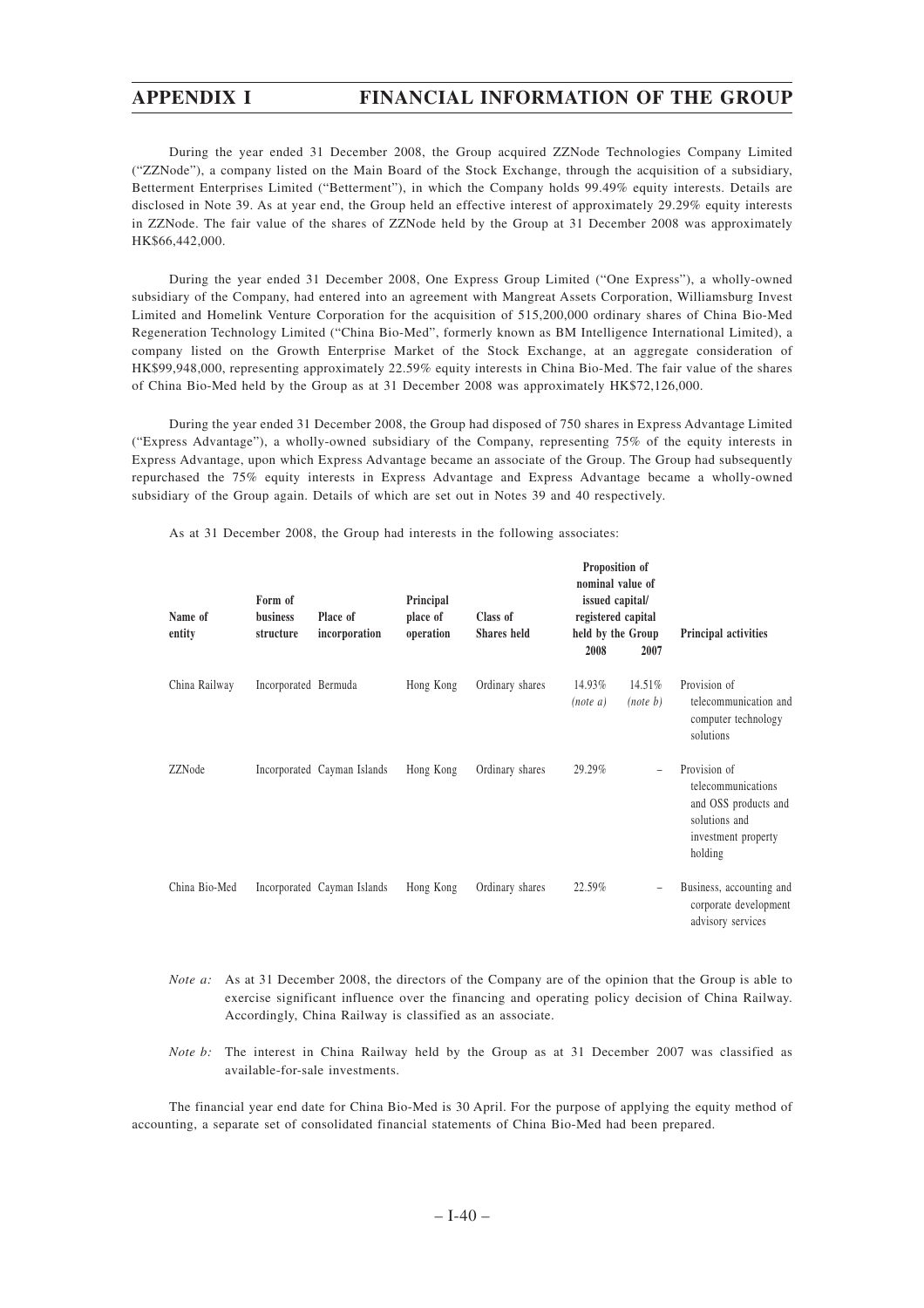During the year, a discount on acquisition of approximately HK\$72,695,000 arising on the acquisition of China Railway has been included as income in the determination of the Group's share of loss of associates as presented in the consolidated income statement.

Included in cost of investment in associates is goodwill of approximately HK\$57,493,000 arising on acquisitions of associates in current year. The movement of goodwill is set out below:

|                                                                           | <i>HK\$'000</i> |
|---------------------------------------------------------------------------|-----------------|
| COST                                                                      |                 |
| At 1 January 2008                                                         |                 |
| Arising on acquisitions of associates                                     | 57,493          |
| Impairment recognised in respect of goodwill on acquisition of associates | (43, 674)       |
| At 31 December 2008                                                       | 13,819          |

# *Note:*

The above goodwill arose in respect of the acquisition of interest in China Bio-Med. As at the year end date, the directors of the Company conducted a review on the impairment of such goodwill in respect of its interest in China Bio-Med. As set out in Note 45, the Group has entered into an agreement with an independent third party subsequent to the balance sheet date to dispose of its holding of 500,000,000 shares in China Bio-Med out of its total holding of 515,200,000 shares. In conducting their assessment on the recoverable amount of the Group's investment in the shares of China Bio-Med, the directors have taken into account the impact of such agreement and accordingly, an impairment of HK\$43,674,000 in the goodwill was recognised and charged to the consolidated income statement for the year ended 31 December 2008.

The summarised financial information in respect of the Group's associates is set out below:

|                                                  | 2008       | 2007     |
|--------------------------------------------------|------------|----------|
|                                                  | HK\$'000   | HK\$'000 |
| Total assets                                     | 1,426,776  |          |
| Total liabilities                                | (201, 658) |          |
| Minority interests                               | (10,240)   |          |
| Net assets                                       | 1,214,878  |          |
| Group's share of net assets of associates        | 211,591    |          |
| Turnover                                         | 37,502     |          |
| Loss for the year                                | (274, 308) |          |
| Group's share of loss of associates for the year | (42, 752)  |          |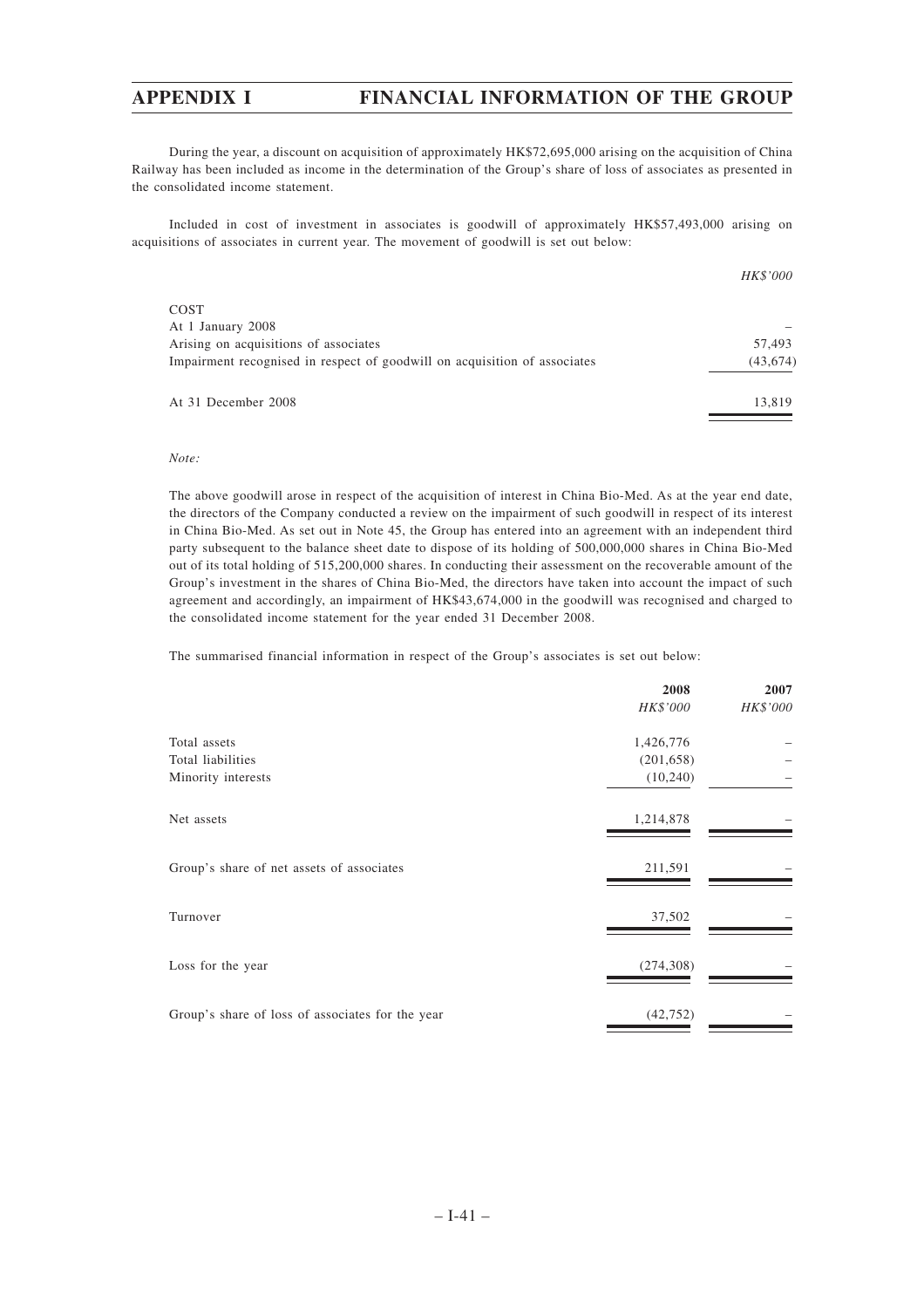# **24. INTEREST IN A JOINTLY CONTROLLED ENTITY**

During the year ended 31 December 2007, the Group established a jointly controlled entity, Shanghai PME-XINHUA Polishing Materials Systems ("Shanghai PME-XINHUA") with another venturer. As at 31 December 2008, the Group had interest in Shanghai PME-XINHUA as follows:

| Name of entity                                                                                        | <b>Nominal</b><br>value of<br>registered<br>capital | Country of<br>registration<br>and<br>operation | Class of<br>share<br>held | Proportion of<br>nominal value of<br>registered capital<br>held by the Group |      |      | Group's<br>percentage of<br>voting power<br>and profit sharing | Principal activity                                     |
|-------------------------------------------------------------------------------------------------------|-----------------------------------------------------|------------------------------------------------|---------------------------|------------------------------------------------------------------------------|------|------|----------------------------------------------------------------|--------------------------------------------------------|
|                                                                                                       |                                                     |                                                |                           | 2008                                                                         | 2007 | 2008 | 2007                                                           |                                                        |
| Shanghai<br>PME-XINHUA                                                                                | RMB10,000,000                                       | PRC                                            | Registered<br>capital     | 60%                                                                          | 60%  | 60%  | 60%                                                            | Manufacturing and<br>trading of polishing<br>materials |
|                                                                                                       |                                                     |                                                |                           |                                                                              |      |      | 2008<br><b>HK\$'000</b>                                        | 2007<br>HK\$'000                                       |
| Cost of unlisted investment in a jointly controlled entity<br>Share of post-acquisition profit (loss) |                                                     |                                                |                           |                                                                              |      |      | 5,983<br>18                                                    | 5,983<br>(154)                                         |
|                                                                                                       |                                                     |                                                |                           |                                                                              |      |      | 6,001                                                          | 5,829                                                  |

The summarised financial information in respect of the Group's jointly controlled entity which is accounted for using the equity method is set out below:

|                                                                     | 2008<br>HK\$'000 | 2007<br>HK\$'000 |
|---------------------------------------------------------------------|------------------|------------------|
| Total assets                                                        | 13,695           | 14,454           |
| Total liabilities                                                   | (2,318)          | (4,029)          |
| Net assets                                                          | 11,377           | 10,425           |
| Turnover                                                            | 20,208           | 13,781           |
| Profit (loss) for the year                                          | 286              | (257)            |
| Group's share of result of a jointly controlled entity for the year | 172              | (154)            |

The Group holds 60% of the registered capital of Shanghai PME-XINHUA and controls 60% of the voting power in the general meetings. However, under a shareholders' agreement, the major financing and operational decisions of Shanghai PME-XINHUA should be unanimously approved by the Group and another venturer. Therefore, Shanghai PME-XINHUA is regarded as a jointly controlled entity of the Group.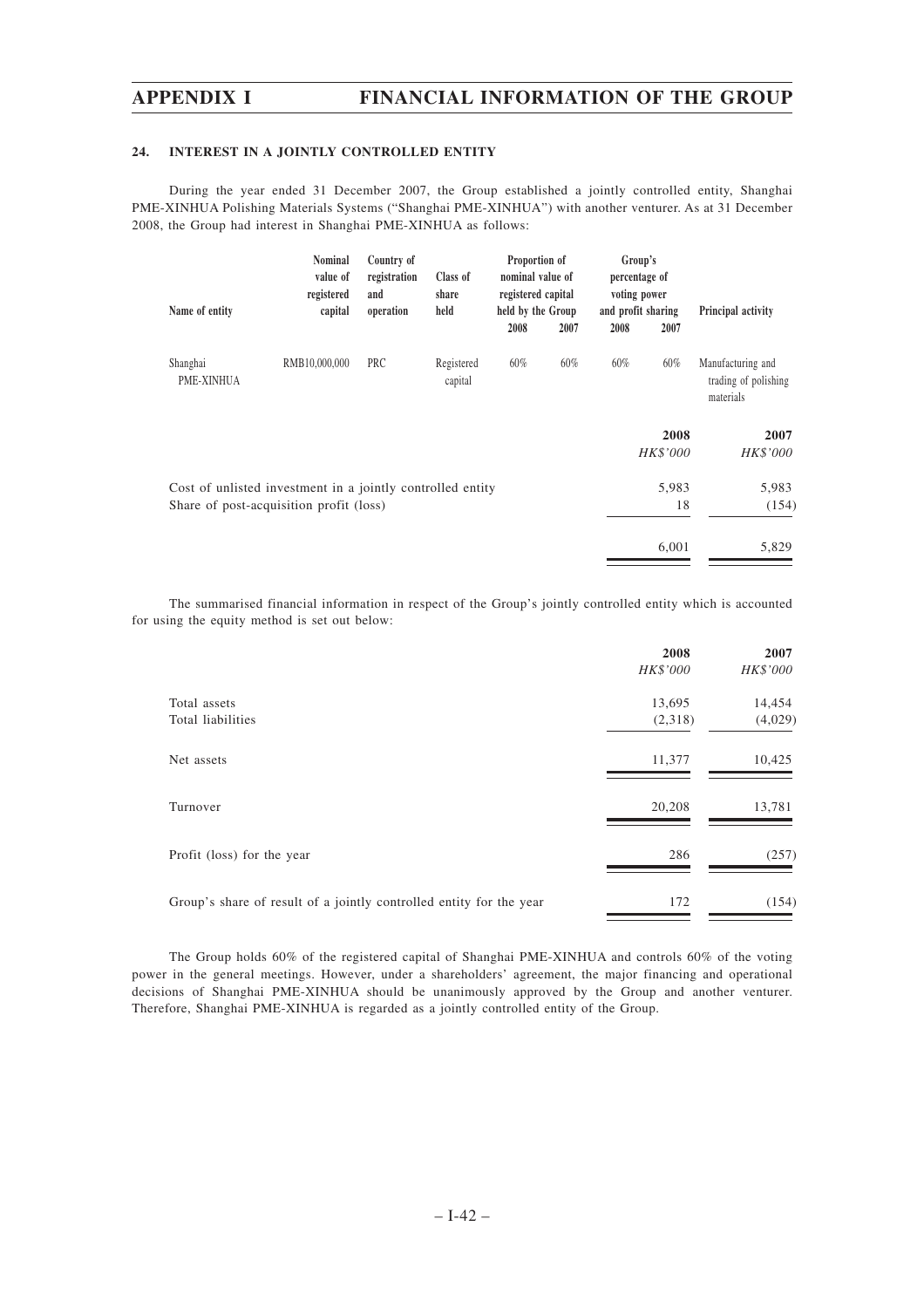## **25. INVENTORIES**

|                  | 2008     | 2007     |
|------------------|----------|----------|
|                  | HK\$'000 | HK\$'000 |
| Raw materials    | 5,414    | 7,617    |
| Work in progress | 87       | 61       |
| Finished goods   | 21,516   | 23,892   |
|                  | 27,017   | 31,570   |
|                  |          |          |

# **26. DEBTORS, DEPOSITS AND PREPAYMENTS**

The Group has a policy of allowing credit period of 0 to 90 days to its trade debtors. In addition, for certain customers with long-established relationship and good past repayment histories, a longer credit period may be granted.

The aged analysis of the trade debtors of approximately HK\$62,997,000 (2007: HK\$67,810,000) net of impairment loss, which are included in the debtors, deposits and prepayments in the consolidated balance sheet is as follows:

|                                                | 2008     | 2007     |
|------------------------------------------------|----------|----------|
|                                                | HK\$'000 | HK\$'000 |
| Within 30 days                                 | 15,118   | 20,948   |
| $31$ to 60 days                                | 13,778   | 24,958   |
| 61 to 90 days                                  | 6,489    | 15,259   |
| Over 90 days                                   | 27,612   | 6,645    |
|                                                | 62,997   | 67,810   |
| Other debtors, deposits and prepayments (Note) | 95,021   | 15,809   |
|                                                | 158,018  | 83,619   |
|                                                |          |          |

In determining the recoverability of a receivable, the Group considers whether there has been adverse change in the credit standing of the debtors from the date on which credit was initially granted. Accordingly, the directors believe that there was no further credit provision required in excess of the accumulated impairment loss already provided for in the consolidated financial statements.

Included in the Group's receivable balance are debtors of approximately HK\$22,118,000 (2007: HK\$16,538,000) which are past due at the reporting date but are regarded as not impaired as there has not been a significant change in the credit standing of the debtors. The Group does not hold any collateral over these balances. The average age of these receivable is 95 days (2007: 100 days).

## **Aging of trade debtors which are past due but not impaired**

|                 | 2008            | 2007     |
|-----------------|-----------------|----------|
|                 | <b>HK\$'000</b> | HK\$'000 |
| Within 30 days  | 747             | 6,440    |
| $31$ to 60 days | 2,359           | 5,897    |
| 61 to 90 days   | 1,641           | 3,119    |
| Over 90 days    | 17,371          | 1,082    |
|                 | 22,118          | 16,538   |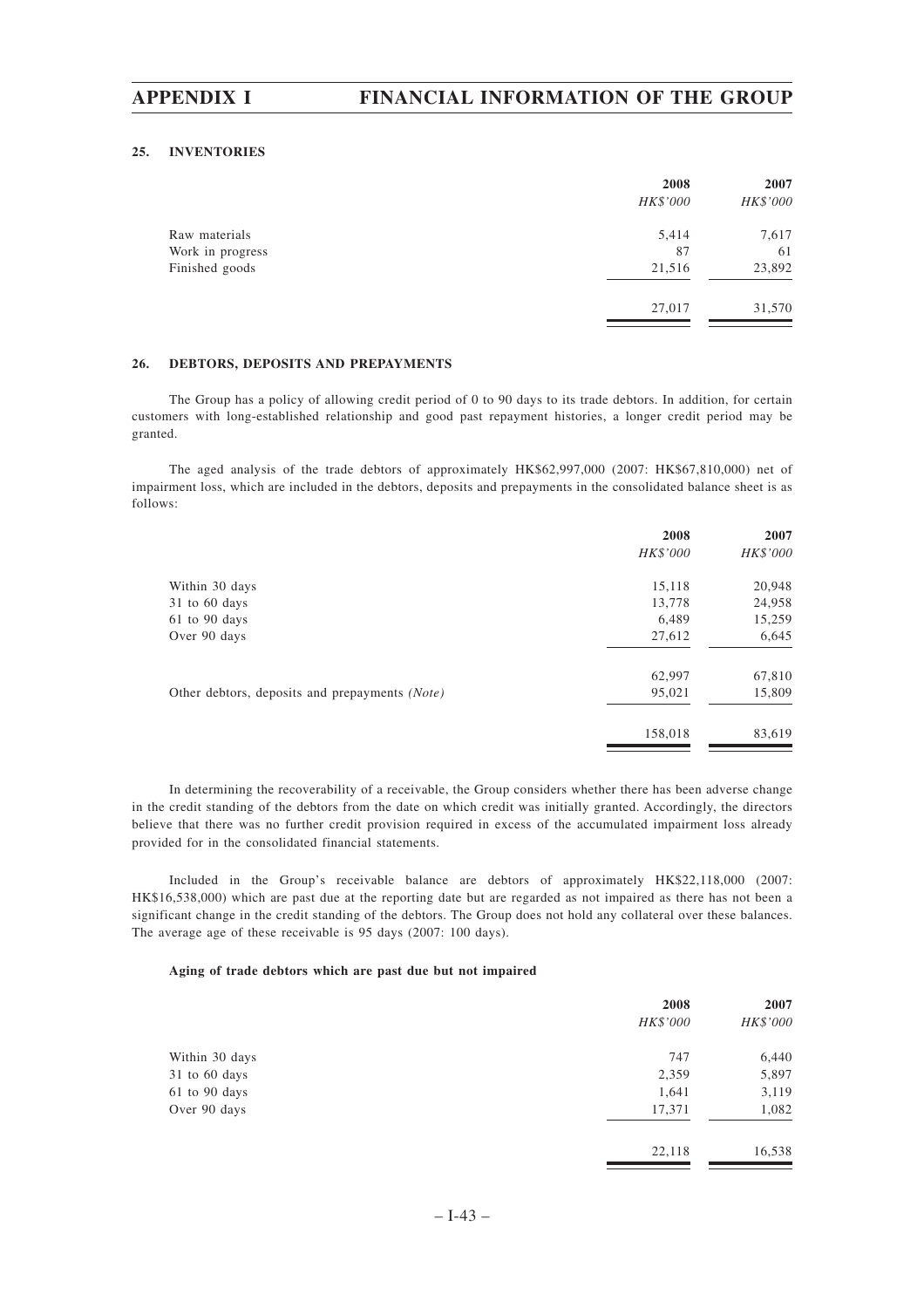## **Movements in the accumulated impairment losses**

|                                                             | 2008<br><i>HK\$'000</i> | 2007<br>HK\$'000 |
|-------------------------------------------------------------|-------------------------|------------------|
| Balance at beginning of the year                            | 6.488                   | 1,870            |
| Impairment loss recognised in consolidated income statement | 8.457                   | 4,618            |
| Balance at end of the year                                  | 14.945                  | 6.488            |

The above impairment losses are individually impaired receivables due from certain trade debtors which have either been in disputes with the Group or are in financial difficulties. The Group does not hold any collateral over these receivables.

### *Note:*

Included in other debtors, deposits and prepayments as at 31 December 2008 are deposits paid for acquisition of investment of HK\$80,000,000. On 15 January 2008, Smart Genius Limited ("Smart Genius"), a wholly-owned subsidiary of the Company, entered into a memorandum of understanding (the "MOU") with Crown Sunny Limited (the "Proposed Vendor"), in relation to the intention of the proposed acquisition of 51% equity interests in Giant Billion Limited ("Giant Billion"), a company incorporated in Hong Kong with limited liability and a wholly-owned subsidiary of the Proposed Vendor.

A refundable deposit of HK\$32,000,000 had been paid upon execution of the MOU. On 30 January 2008, Smart Genius further entered into a heads of agreement ("Heads of Agreement") with the Proposed Vendor. Under the Heads of Agreement, the Proposed Vendor had given Smart Genius an exclusive right to 30 April 2008 to continue the due diligence review and during such period, the Proposed Vendor shall not engage in discussions or negotiations with other parties with respect to the proposed acquisition. In consideration for the granting of such exclusive right, a further refundable deposit of HK\$48,000,000 had been paid to the Proposed Vendor. Relevant details are set out in the Company's announcements dated 15 January 2008 and 30 January 2008 respectively.

The exclusive period has subsequently been extended to 30 April 2009. Details have been set out in the Company's announcements dated 29 April 2008, 30 September 2008 and 5 January 2009 respectively. Up to the date of approval of this consolidated financial statements, the due diligence review and negotiation with the Proposed Vendor are still in progress.

# **27. CONVERTIBLE BOND DESIGNATED AS FINANCIAL ASSETS AT FAIR VALUE THROUGH PROFIT OR LOSS**

|                                                 | 2008     | 2007     |
|-------------------------------------------------|----------|----------|
|                                                 | HK\$'000 | HK\$'000 |
| Convertible bond designated as financial assets |          |          |
| at fair value through profit or loss            |          |          |
| $CSCP$ Bond (Note $(a)$ )                       | 7,047    |          |
| Betterment Bond (Note (b))                      |          |          |
|                                                 |          |          |
|                                                 | 7,047    |          |
|                                                 |          |          |

## *Notes:*

(a) During the year ended 31 December 2008, the Group acquired a two-year 2% coupon rate convertible bond with a principal amount of HK\$5,000,000 issued by China Sciences Conservational Power Limited ("CSCP") from a subsidiary of Heng Xin China Holdings Limited ("Heng Xin"), of which Ms. Yeung Sau Han Agnes, a director of the Company, is also one of the directors, at a consideration of approximately HK\$6,332,000. The Group has classified the convertible bond as held-for-trading purpose.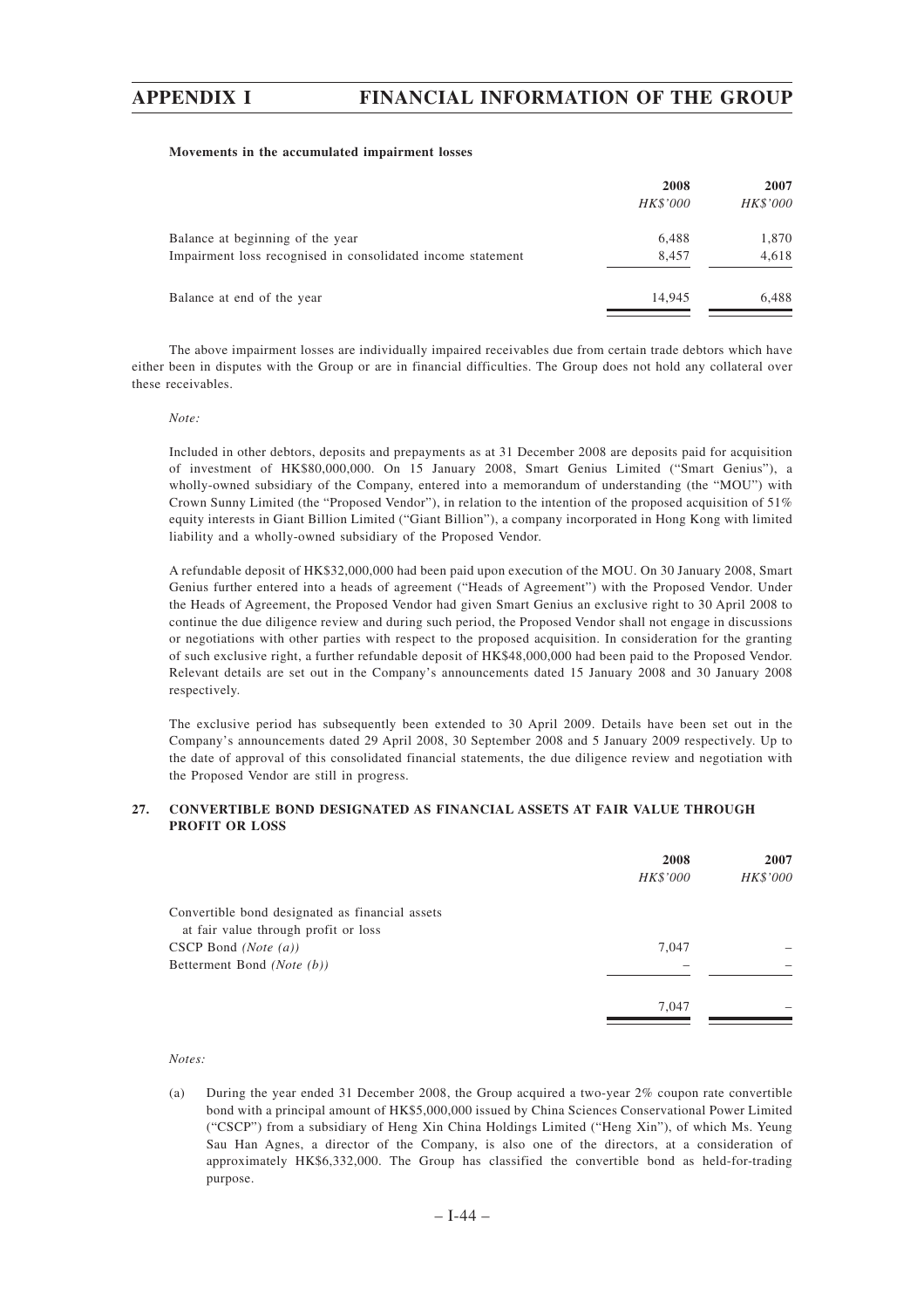Both CSCP and Heng Xin are companies listed on the Stock Exchange. The convertible bond can be converted, in an amount of not less than HK\$1,000,000, into new ordinary shares of CSCP at any time within a period of two years following the date of issue at a conversion price of HK\$0.05 per share. The Group has designated the convertible bond as financial assets at fair value through profit or loss.

A fair value gain of approximately HK\$715,000 was recognised for the year ended 31 December 2008 (2007: Nil).

(b) During the year ended 31 December 2008, the Group subscribed from Betterment a convertible bond (the "Betterment Bond") with a principal amount of HK\$64,000,000. The Group has designated the Betterment Bond as financial assets at fair value through profit or loss. The Group subsequently exercised the conversion right under the Betterment Bond and converted the whole of the Betterment Bond into equity shares in Betterment. Betterment has since then become a subsidiary of the Group. More details are set out in Note 39.

At the time immediately before the conversion, the Betterment Bond has been restated to its fair value of HK\$217,795,000, determined in accordance with a valuation report issued by Grant Shermen Appraisal Limited, an independent valuer, using the Binomial Option Pricing Model. A fair value gain of approximately HK\$153,750,000 was recognised and credited to the consolidated income statement for the year ended 31 December 2008.

# **28. AMOUNT DUE FROM A JOINTLY CONTROLLED ENTITY**

The balance is unsecured, interest-free, aged within 30 to 60 days and are not past due as at 31 December 2008 and 2007.

## **29. LOAN RECEIVABLES**

The loans were made to independent third parties and were repayable within one year. Interests were charged at 7.5% to 12% or prime rate plus 3 or 5% (2007: prime rate plus 3%) on the outstanding balances of the loans.

At 31 December 2008, loan receivables with an aggregate carrying amount of HK\$45,070,000 (2007: HK\$4,730,000) were secured by personal guarantees.

# **30. HELD-FOR-TRADING INVESTMENTS**

|                                                      | 2008            | 2007                     |
|------------------------------------------------------|-----------------|--------------------------|
|                                                      | <i>HK\$'000</i> | HK\$'000                 |
|                                                      |                 |                          |
| Listed securities:                                   |                 |                          |
| Equity securities listed in Hong Kong, at fair value | 80.112          | $\overline{\phantom{a}}$ |
|                                                      |                 |                          |

# **31. DEPOSITS PLACED WITH A FINANCIAL INSTITUTION**

The deposits are placed with a financial institution are for trading in securities. The deposits carry interest at market rates which range from 0.01% to 0.75% (2007: 2.2%) per annum.

# **32. BANK BALANCES AND CASH**

Bank balances carry interest at market rates which range from 0.05% to 4.8% (2007: 2.2% to 5.9%) per annum.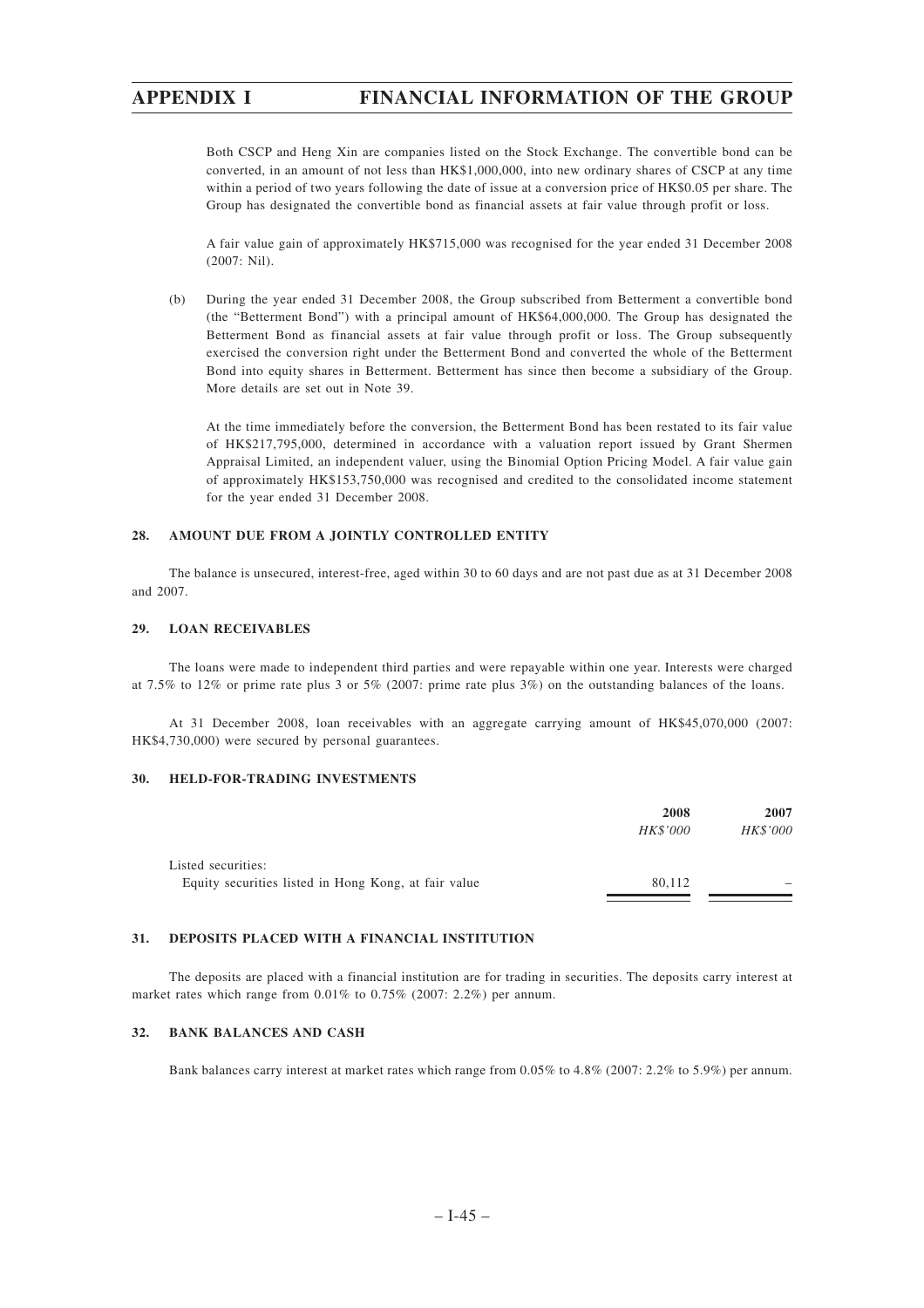## **33. CREDITORS AND ACCRUALS**

The aged analysis of the trade creditors of approximately HK\$7,260,000 (2007: HK\$6,535,000) which are included in the creditors and accruals in the consolidated balance sheet is as follows:

|                              | 2008     | 2007     |
|------------------------------|----------|----------|
|                              | HK\$'000 | HK\$'000 |
| Within 30 days               | 1,271    | 3,685    |
| $31$ to 60 days              | 972      | 907      |
| $61$ to $90$ days            | 1,483    | 1,893    |
| Over 90 days                 | 3,534    | 50       |
|                              | 7,260    | 6,535    |
| Other creditors and accruals | 65,501   | 8,988    |
|                              | 72,761   | 15,523   |

The credit period on purchases of goods ranged from 0 to 90 days. The Group has financial risk management policies in place to ensure that all payables are within the credit timeframe.

As at 31 December 2008, included in other creditors and accruals are approximately HK\$34,000,000 consideration payable in relation to acquisition of China Bio-Med during the year (Note 23).

# **34. OBLIGATIONS UNDER A FINANCE LEASE**

The lease term of the finance lease was three (2007: four) years. Interest rate is fixed at 9.24% (2007: 9.24%) at the contract date. No arrangements have been entered into for contingent rental payments.

|                                                         |                        |          | Present value of       |          |
|---------------------------------------------------------|------------------------|----------|------------------------|----------|
|                                                         | Minimum lease payments |          | minimum lease payments |          |
|                                                         | 2008                   | 2007     | 2008                   | 2007     |
|                                                         | HK\$'000               | HK\$'000 | HK\$'000               | HK\$'000 |
| Amounts payable under a finance lease:                  |                        |          |                        |          |
| Within one year                                         | 90                     | 90       | 74                     | 67       |
| In more than one year, but not more                     |                        |          |                        |          |
| than two years                                          | 90                     | 90       | 81                     | 74       |
| In more than two years, but not more                    |                        |          |                        |          |
| than five years                                         | 53                     | 142      | 51                     | 132      |
|                                                         | 233                    | 322      | 206                    | 273      |
| Less: future finance charges                            | (27)                   | (49)     | N/A                    | N/A      |
| Present value of lease obligations                      | 206                    | 273      |                        |          |
|                                                         |                        |          |                        |          |
| Less: Amount due for settlement<br>within twelve months |                        |          |                        |          |
| (shown under current liabilities)                       |                        |          | (74)                   | (67)     |
| Amount due for settlements                              |                        |          |                        |          |
| after twelve months                                     |                        |          | 132                    | 206      |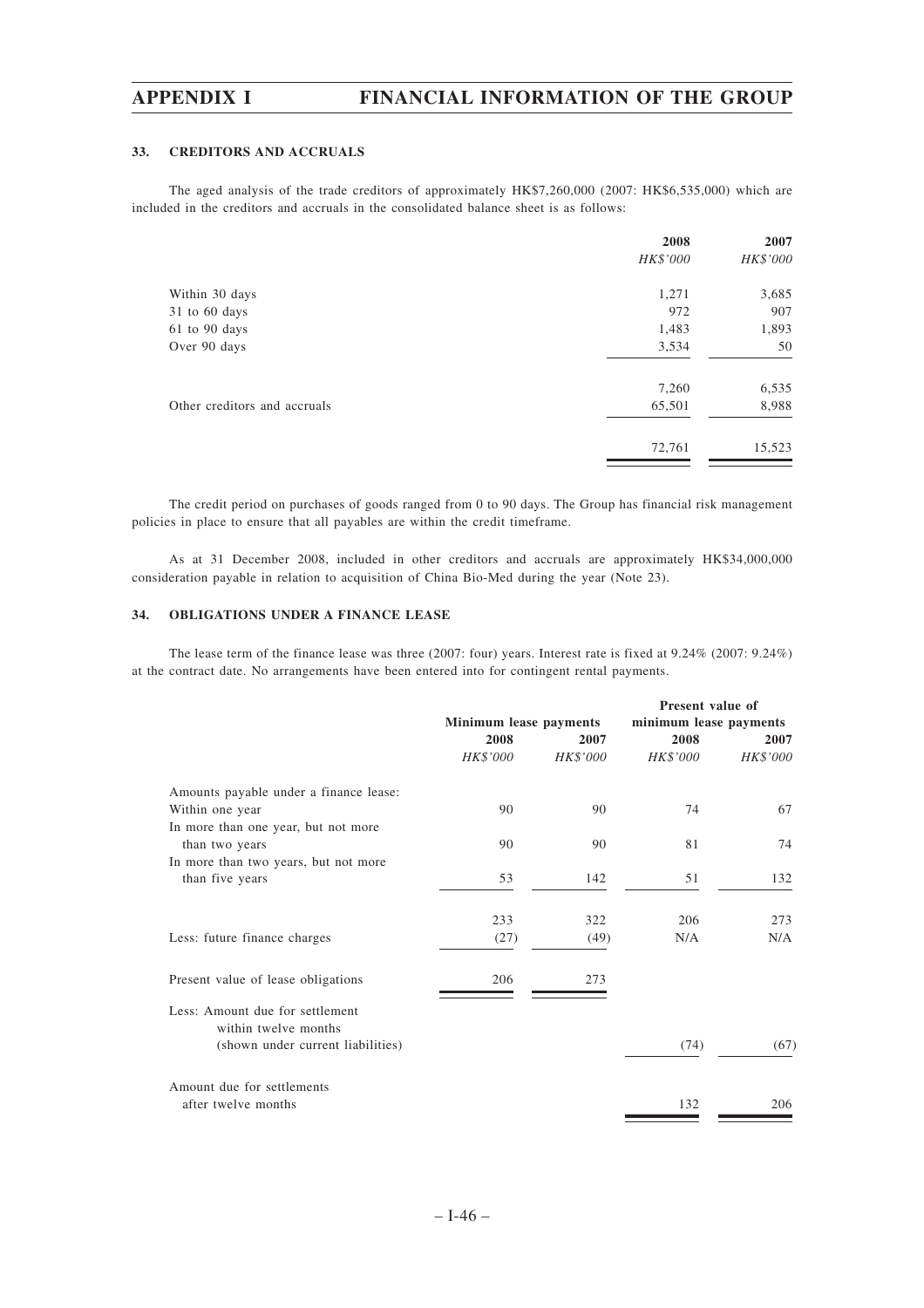# **35. BANK LOANS**

| 2008           | 2007     |
|----------------|----------|
|                | HK\$'000 |
|                |          |
| $\overline{4}$ |          |
| 2,378          | 6,869    |
| 11,829         | 14,015   |
| 14,211         | 20,884   |
|                |          |
| 5,454          | 8,250    |
| 8,757          | 12,634   |
| 14,211         | 20,884   |
|                | HK\$'000 |

The exposure of the Group's borrowings are as follows:

|                          | 2008     | 2007     |
|--------------------------|----------|----------|
|                          | HK\$'000 | HK\$'000 |
| Fixed-rate borrowings    | 5,454    | 5,040    |
| Variable rate borrowings | 8,757    | 15,844   |
|                          | 14,211   | 20,884   |
|                          |          |          |

The Group's variable-rate borrowings carry interest at LIBOR.

The ranges of effective interest rates (which are also equal to contracted interest rates) on the Group's borrowings are as follows:

|                          | 2008             | 2007             |
|--------------------------|------------------|------------------|
| Effective interest rate  |                  |                  |
| Fixed-rate borrowings    | 6.57\% to 8.22\% | 6.57%            |
| Variable-rate borrowings | 2.08\% to 7.34\% | 6.04\% to 7.13\% |

For the year ended 31 December 2008, the secured bank loans are secured by the Group's property, plant and equipment (Note 17) and prepaid lease payments (Note 19).

For the year ended 31 December 2007, the secured bank loans are also secured by deposits placed with an insurer (Note 21).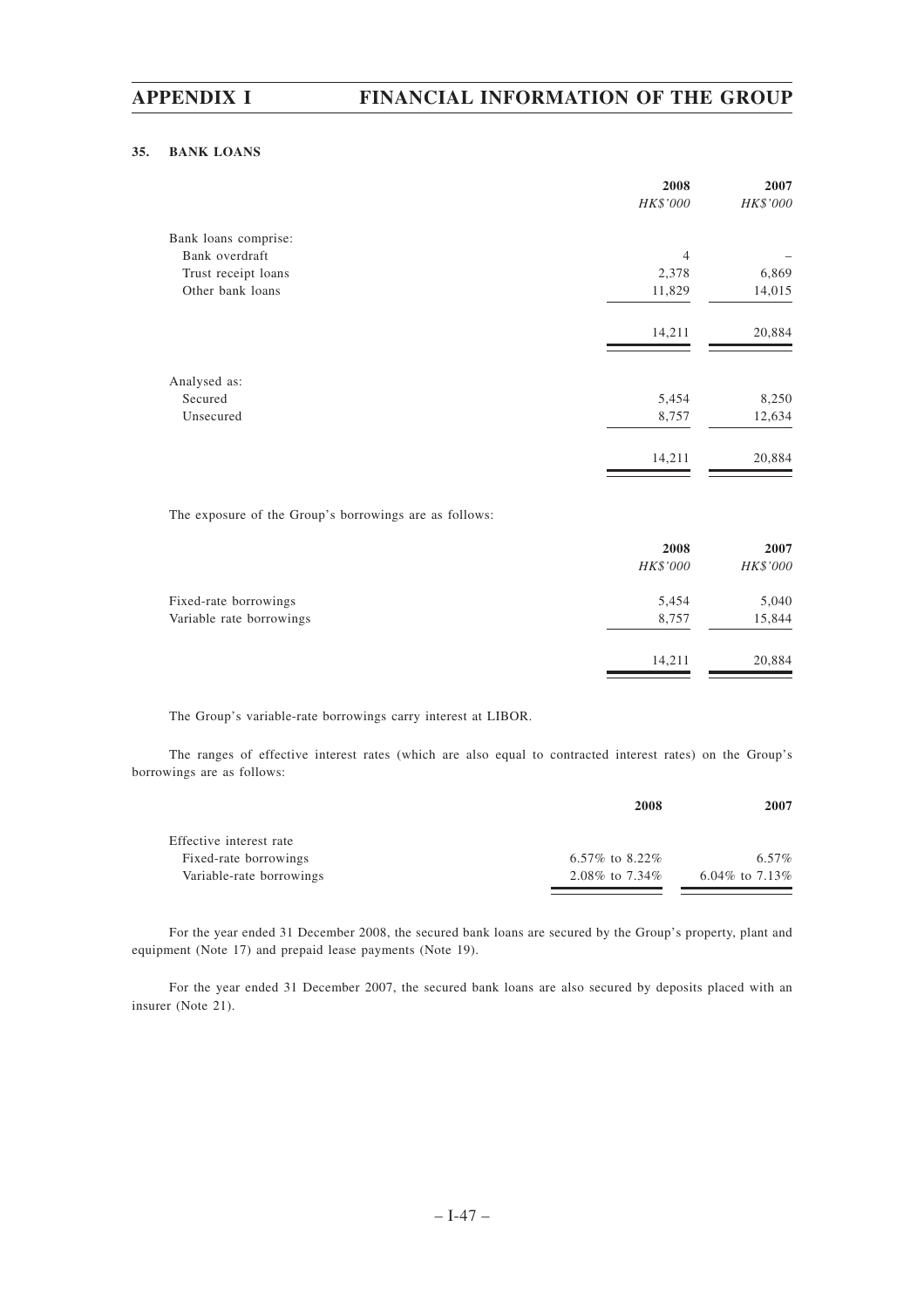# **36. DEFERRED TAXATION**

The following are the major deferred tax liabilities (assets) recognised and movements thereon during the current and prior reporting periods:

|                                                                  | tax<br>depreciation<br>HK\$'000 | <b>Accelerated Revaluation</b><br>of<br>properties<br>HK\$'000 | <b>Tax losses</b><br>recognised<br>HK\$'000 | <b>Others</b><br>HK\$'000 | Total<br>HK\$'000 |
|------------------------------------------------------------------|---------------------------------|----------------------------------------------------------------|---------------------------------------------|---------------------------|-------------------|
| At 1 January 2007<br>(Credit) charge to consolidated             | 2,944                           | 1,455                                                          | (585)                                       | (210)                     | 3,604             |
| income statement for the year                                    | (342)                           |                                                                | (919)                                       | 137                       | (1, 124)          |
| Credit to equity for the year                                    |                                 | 723                                                            |                                             |                           | 723               |
| At 31 December 2007                                              | 2,602                           | 2,178                                                          | (1,504)                                     | (73)                      | 3,203             |
| Change in tax rate<br>Attributable to disposal of                | (149)                           | (124)                                                          | 86                                          | 4                         | (183)             |
| subsidiaries                                                     |                                 | (375)                                                          |                                             |                           | (375)             |
| (Credit) charge to consolidated<br>income statement for the year | (223)                           |                                                                | 394                                         | 10                        | 181               |
| Charge to equity for the year                                    |                                 | (374)                                                          |                                             |                           | (374)             |
| At 31 December 2008                                              | 2,230                           | 1,305                                                          | (1,024)                                     | (59)                      | 2,452             |

At the balance sheet date, the Group had unused tax losses of HK\$25,272,000 (2007: HK\$10,168,000) available for offset against future profits. A deferred tax asset has been recognised in respect of HK\$6,206,000 (2007: HK\$8,586,000) of such losses. No deferred tax asset has been recognised in respect of the remaining HK\$19,066,000 (2007: HK\$1,582,000) due to the unpredictability of future profit streams.

### **37. SHARE CAPITAL**

|                                 | Number of ordinary shares |            |                      |          |  |
|---------------------------------|---------------------------|------------|----------------------|----------|--|
|                                 | of HK\$0.01 each          |            | <b>Nominal value</b> |          |  |
|                                 | 2008                      | 2007       | 2008                 | 2007     |  |
|                                 | '000                      | '000'      | <i>HK\$'000</i>      | HK\$'000 |  |
| Authorised:                     |                           |            |                      |          |  |
| At end of year                  | 10,000,000                | 10,000,000 | 100,000              | 100,000  |  |
| Issued and fully paid:          |                           |            |                      |          |  |
| At beginning of year            | 1,598,600                 | 958,000    | 15,986               | 9,580    |  |
| Issue of shares from placements | 160,000                   | 420,600    | 1.600                | 4,206    |  |
| Exercise of warrants            |                           | 220,000    |                      | 2,200    |  |
| At end of year                  | 1,758,600                 | 1,598,600  | 17,586               | 15,986   |  |
|                                 |                           |            |                      |          |  |

On 20 October 2008, the Company entered into a placing agreement with a financial institution to place 160,000,000 new shares of the Company at HK\$0.10 per share. The placing was completed on 25 November 2008. The new shares rank pari passu with the existing shares in all respects.

On 2 April 2007, the Company entered into a placing agreement with a financial institution to place 191,600,000 news shares of the Company at HK\$0.172 per share. The placing was completed on 16 April 2007. The new shares rank pari passu with the existing shares in all respects.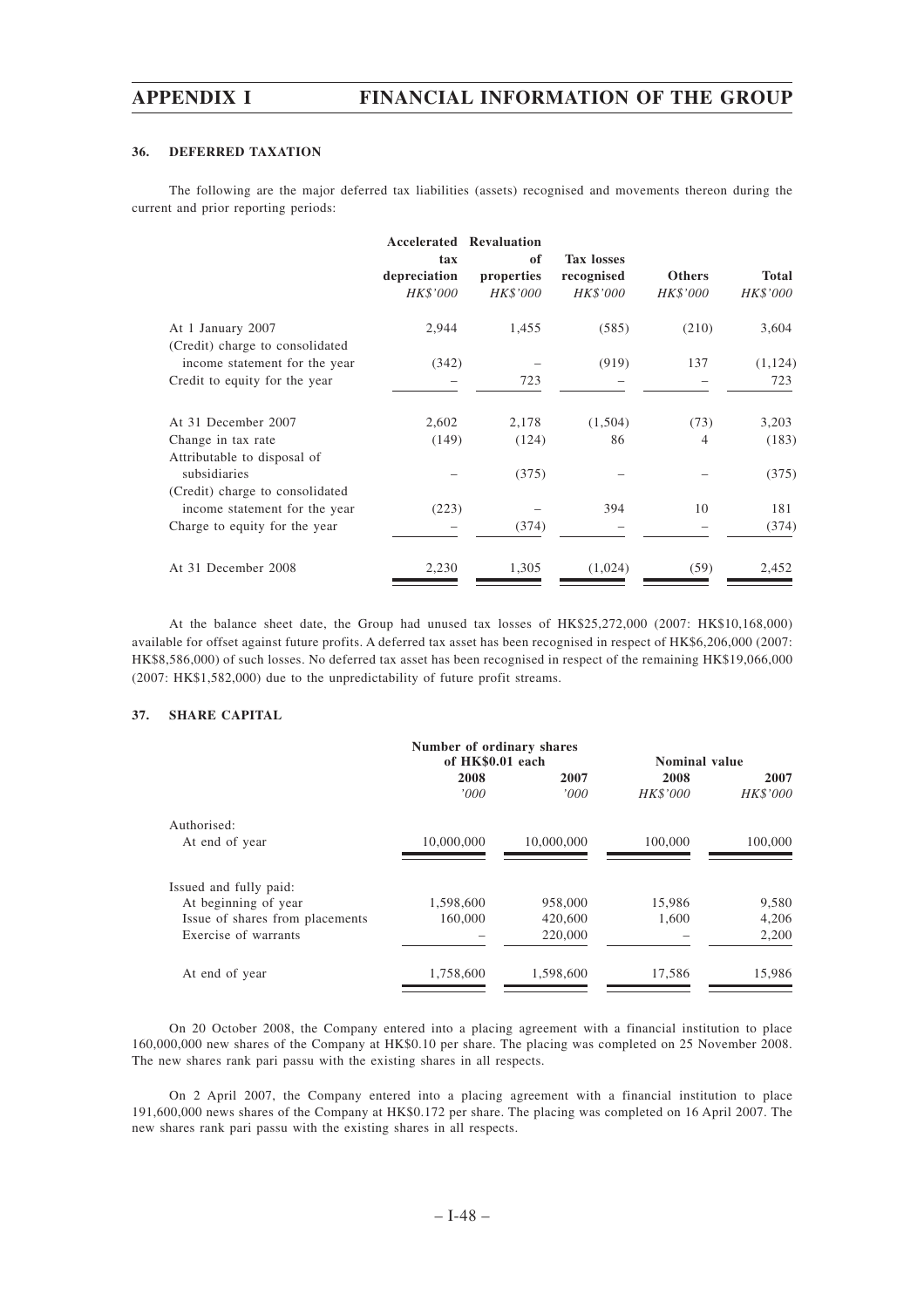On 5 July 2007, the Company entered into a placing agreement with financial institution to place 229,000,000 new shares of the Company at HK\$2.49 per share. The placing was completed on 23 July 2007. The new shares rank pari passu with the existing shares in all respects.

On 12 April 2007, the Company entered into a placing agreement with a financial institution to place 220,000,000 unlisted warrants of the Company at an issue price of HK\$0.046 per warrant. The warrants entitled the placees to subscribe for the new shares of the Company at a subscription price of HK\$0.25 per share (subject to anti-dilutive adjustments) for a period of 12 months commencing from the date of issue of the warrants. Each warrant carries the right to subscribe for one subscription share. Upon the issuance of warrants, HK\$10,120,000 was credited to other reserve. All warrants were exercised to subscribe for 220,000,000 ordinary shares during the year ended 31 December 2007.

# **38. SHARE-BASED PAYMENT TRANSACTIONS**

Pursuant to the Company's share option scheme adopted on 23 October 2002, the board of directors of the Company may, at its discretion, grant options to full-times employees (including executive directors, non-executive directors and independent non-executive directors) of the Company or any of its subsidiaries to subscribe for shares in the Company at a price not less than the highest of: (i) the closing price of the shares as stated in the daily quotations sheet of the Stock Exchange on the date of grant; (ii) the average closing price of the shares as stated in the daily quotations sheets of the Stock Exchange for the five business days immediately preceding the date of grant; and (iii) the nominal value of the shares on the date of grant.

The maximum number of shares which may be in issue upon exercise of options granted and yet to be exercised under the share option scheme and any other scheme of the Company shall not exceed 30% of the total issued share capital of the Company from time to time.

The maximum number of shares issued and to be issued on the exercise of options granted and to be granted (included both exercised and outstanding options) in any 12 months period up to the date of grant to each eligible person shall not exceed 1% of the total issued share capital of the Company in issue, unless (i) a shareholders' circular is dispatched to the shareholders; (ii) the shareholders approve the grant of the options in excess of the limit referred to herein; and (iii) the relevant eligible person and its associates abstain from the voting on the resolution.

A nominal consideration of HK\$1 is payable on acceptance of each grant.

On 8 May 2008, the Company granted 17,500,000 share options to the directors of the Company and staff of the Group. The share options were granted at an exercise price of HK\$0.6 with exercise period of 3 years immediately starting from the date of grant. All of the above options granted but not exercised had been subsequently cancelled on 31 October 2008.

On 31 October 2008, the Company granted 18,500,000 share options to the directors of the Company and staff of the Group. The share options were granted at an exercise price of HK\$0.075 with exercise period of 3 years immediately starting from the date of grant.

On 22 October 2007, the Company granted 30,000,000 shares options to the directors of the Company. The share options were granted at an exercise price of HK\$1.198 with exercise period of 3 years immediately starting from the date of grant.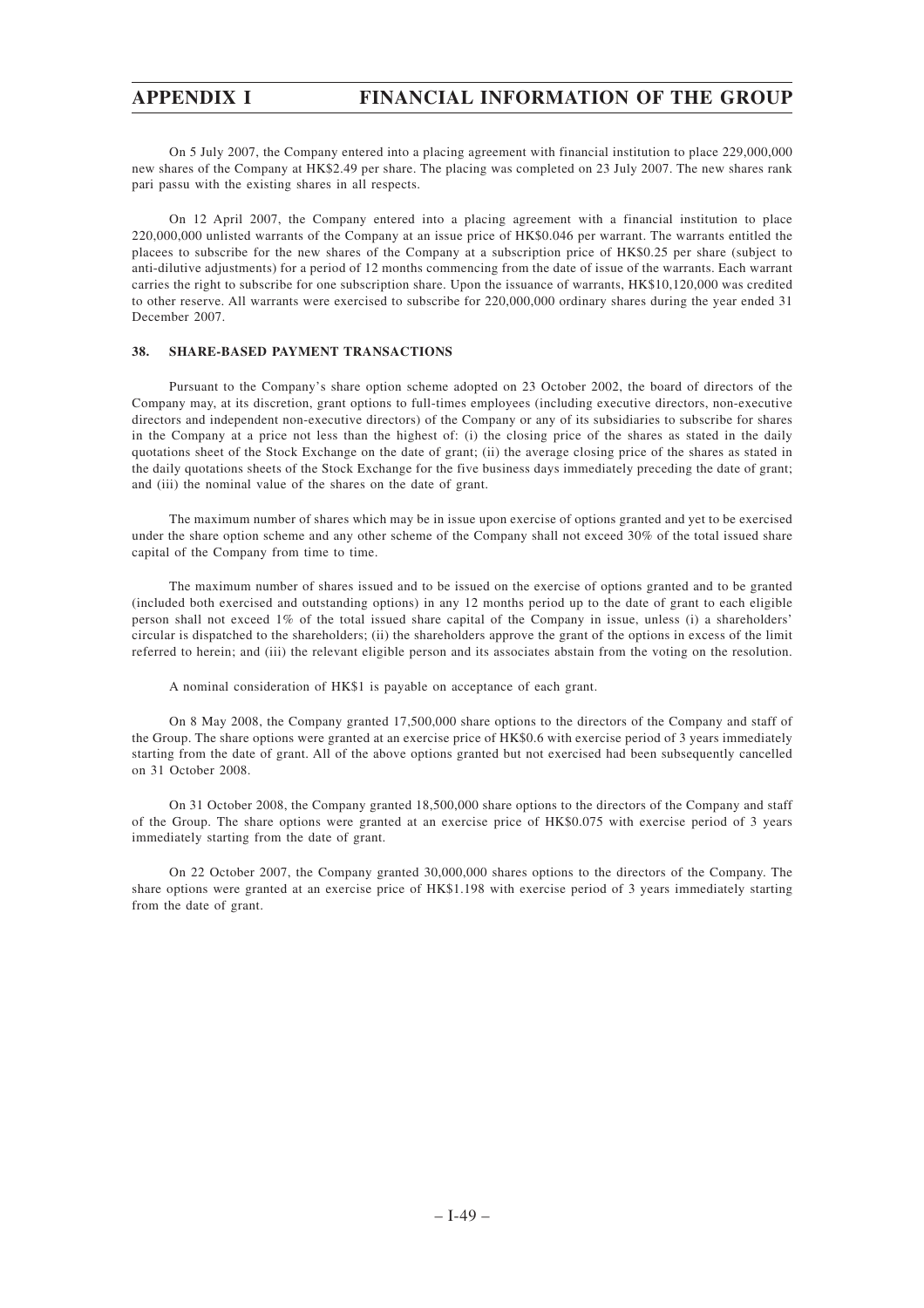The following table discloses movements of the Company's share options granted during the year ended 31 December 2008:

|                      |                  |                              |                                     | Number of share options       |                               |                                 |                                 |
|----------------------|------------------|------------------------------|-------------------------------------|-------------------------------|-------------------------------|---------------------------------|---------------------------------|
| Name of participant  | Date of<br>grant | <b>Exercisable</b><br>period | <b>Exercisable</b><br>price<br>HK\$ | Outstanding<br>at<br>1/1/2008 | Granted<br>during<br>the year | Cancelled<br>during<br>the year | Outstanding<br>at<br>31/12/2008 |
| Directors            |                  |                              |                                     |                               |                               |                                 |                                 |
| Chan Shui Sheung Ivy | 22.10.2007       | 22.10.2007                   | 1.198                               | 15,000,000                    |                               |                                 | 15,000,000                      |
|                      |                  | to                           |                                     |                               |                               |                                 |                                 |
|                      |                  | 22.10.2010                   |                                     |                               |                               |                                 |                                 |
| Yeung Sau Han Agnes  | 22.10.2007       | 22.10.2007                   | 1.198                               | 15,000,000                    |                               |                                 | 15,000,000                      |
|                      |                  | to<br>22.10.2010             |                                     |                               |                               |                                 |                                 |
| Cheng Kwok Woo       | 8.5.2008         | 8.5.2008                     | 0.6                                 |                               | 6,500,000                     | (6,500,000)                     |                                 |
|                      |                  | to                           |                                     |                               |                               |                                 |                                 |
|                      |                  | 31.10.2008                   |                                     |                               |                               |                                 |                                 |
|                      | 31.10.2008       | 31.10.2008                   | 0.075                               |                               | 6,500,000                     |                                 | 6,500,000                       |
|                      |                  | to<br>31.10.2011             |                                     |                               |                               |                                 |                                 |
| Cheng Kwong Cheong   | 8.5.2008         | 8.5.2008                     | 0.6                                 |                               | 6,500,000                     | (6,500,000)                     |                                 |
|                      |                  | to                           |                                     |                               |                               |                                 |                                 |
|                      |                  | 31.10.2008                   |                                     |                               |                               |                                 |                                 |
|                      | 31.10.2008       | 31.10.2008                   | 0.075                               |                               | 6,500,000                     |                                 | 6,500,000                       |
|                      |                  | to<br>31.10.2011             |                                     |                               |                               |                                 |                                 |
|                      |                  |                              |                                     |                               |                               |                                 |                                 |
| Sub-total            |                  |                              |                                     | 30,000,000                    | 26,000,000                    | (13,000,000)                    | 43,000,000                      |
| Employees            | 8.5.2008         | 8.5.2008                     | 0.6                                 |                               | 4,500,000                     | (4,500,000)                     |                                 |
|                      |                  | to                           |                                     |                               |                               |                                 |                                 |
|                      |                  | 31.10.2008                   |                                     |                               |                               |                                 |                                 |
|                      | 31.10.2008       | 31.10.2008                   | 0.075                               |                               | 5,500,000                     |                                 | 5,500,000                       |
|                      |                  | to<br>31.10.2011             |                                     |                               |                               |                                 |                                 |
|                      |                  |                              |                                     |                               |                               |                                 |                                 |
| Total                |                  |                              |                                     | 30,000,000                    | 36,000,000                    | (17,500,000)                    | 48,500,000                      |
|                      |                  |                              |                                     |                               |                               |                                 |                                 |

The following table discloses movements of the Company's share options granted during the year ended 31 December 2007:

|                      | Date of<br>grant |                          |                              | Number of share options       |                               |                                 |                                 |
|----------------------|------------------|--------------------------|------------------------------|-------------------------------|-------------------------------|---------------------------------|---------------------------------|
| Name of participant  |                  | Exercisable<br>period    | Exercisable<br>price<br>HK\$ | Outstanding<br>at<br>1/1/2007 | Granted<br>during<br>the year | Cancelled<br>during<br>the year | Outstanding<br>at<br>31/12/2007 |
| Directors            |                  |                          |                              |                               |                               |                                 |                                 |
| Chan Shui Sheung Ivy | 22.10.2007       | 22.10.2007               | 1.198                        | $\overline{\phantom{0}}$      | 15,000,000                    | $\qquad \qquad$                 | 15,000,000                      |
|                      |                  | to                       |                              |                               |                               |                                 |                                 |
|                      | 22.10.2007       | 22.10.2010<br>22.10.2007 | 1.198                        |                               | 15,000,000                    |                                 | 15,000,000                      |
| Yeung Sau Han Agnes  |                  | to                       |                              | -                             |                               | $\overline{\phantom{0}}$        |                                 |
|                      |                  | 22.10.2010               |                              |                               |                               |                                 |                                 |
|                      |                  |                          |                              |                               |                               |                                 |                                 |
|                      |                  |                          |                              |                               | 30,000,000                    |                                 | 30,000,000                      |
|                      |                  |                          |                              |                               |                               |                                 |                                 |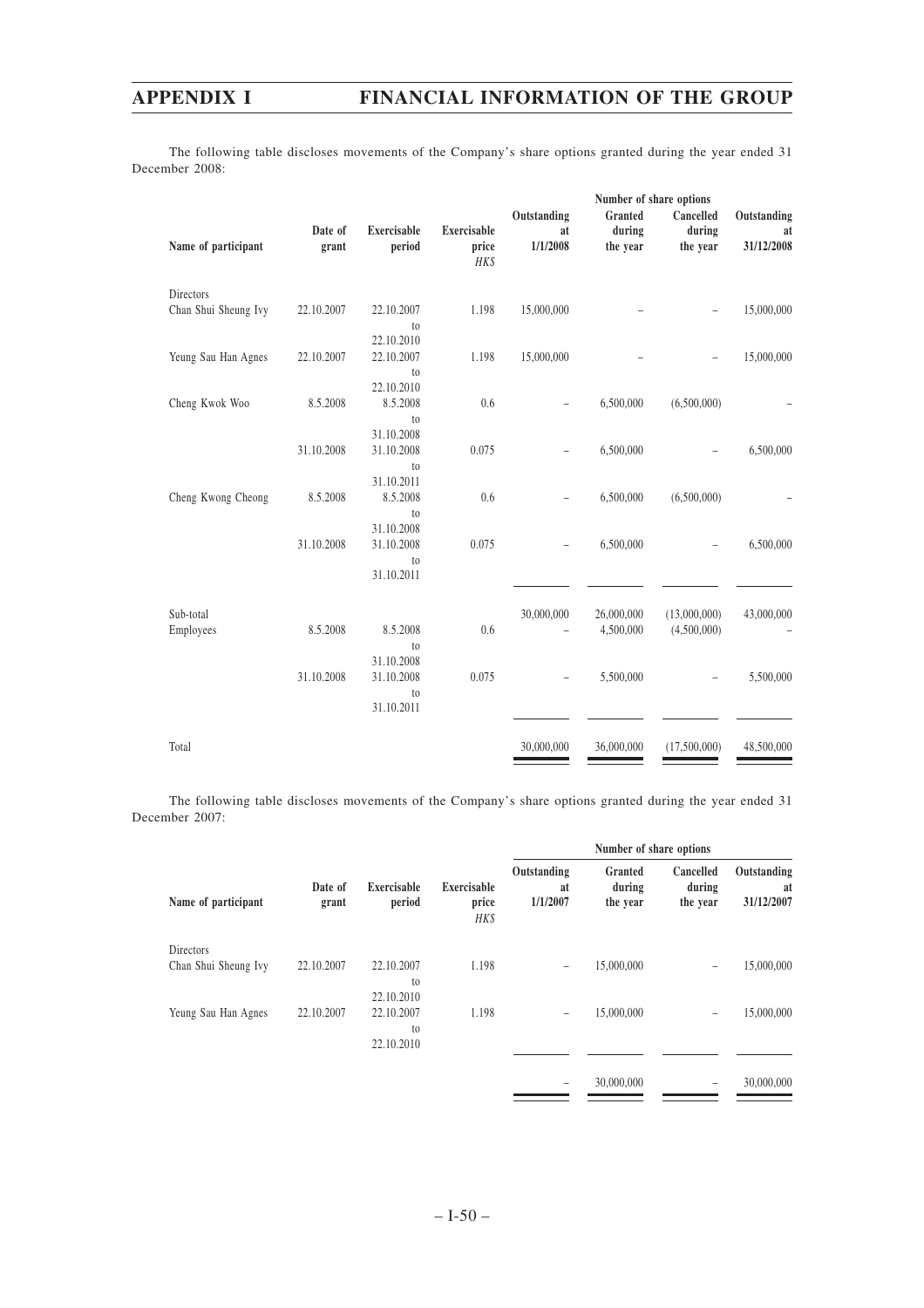The fair value of the options granted on 8 May 2008 determined at the date of grant using the Black-Scholes-Merton option pricing model was HK\$0.1188. The total fair value of the grant was approximately HK\$2,079,000.

The fair value of the options granted on 31 October 2008 determined at the date of grant using the Black-Scholes-Merton option pricing model was HK\$0.023346. The total fair value of the grant was approximately HK\$432,000 and was recognised during the year.

The fair value of the options granted on 22 October 2007 determined at the date of grant using the Black-Scholes-Merton option pricing model was HK\$0.2337. The total fair value of the grant was approximately HK\$7,010,000 and was recognised during the year ended 31 December 2007.

The following assumptions were used to calculate the fair value of share options.

|                                    | 31 October<br>2008 | 8 May<br>2008 | 22 October<br>2007 |
|------------------------------------|--------------------|---------------|--------------------|
| Closing price at the date of grant | HK\$0.075          | HK\$0.58      | HK\$1.13           |
| Exercise price                     | HK\$0.075          | HK\$0.6       | HK\$1.198          |
| Expected volatility                | 64.56%             | 43.40%        | 42.84%             |
| Expected life                      | $1.50$ years       | 1.50 years    | $1.54$ years       |
| Risk-free rate                     | 0.747%             | 1.465%        | $3.28\%$           |
| Expected dividend yield            |                    |               |                    |

In 2008, expected volatility was determined based on 1.5 year annualised daily historical price volatilities of comparable companies sourced from the Bloomberg.

In 2007, expected volatility was determined by using the historical volatilities of comparable companies' share price over the previous 2 to 3 years.

The Black-Scholes-Merton option pricing model has been used to estimate the fair value of the option. The variables and assumptions used in computing the fair value of the share option are based on the directors' best estimate. The value of an option varies with different variables of certain subjective assumptions.

#### **39. ACQUISITION OF SUBSIDIARIES**

#### **For the year ended 31 December 2008**

On 11 February 2008, the Group entered into a subscription agreement with Betterment, an independent third party, to subscribe a convertible bond with a principal of HK\$64,000,000 issued by Betterment (the "Betterment Bond"). In February 2008, the Group exercised the conversion rights under the Betterment Bond and converted the whole of the Betterment Bond into shares of Betterment. The Betterment Bond had a fair value of approximately HK\$217,795,000 at the time of conversion (Note 27). After the conversion, the Group held 9,949 shares of Betterment, which represented 99.49% of enlarged share capital of Betterment and Betterment became a subsidiary of the Company. The acquisition had been accounted for using the purchase method. The amount of goodwill arising as a result of the acquisition was approximately HK\$148,191,000.

On 11 September 2008, the Group subscribed for 9 shares in Host Luck Limited ("Host Luck") at par value of HK\$1 per share, representing 90% equity interests in the enlarged issued share capital of Host Luck. Host Luck became a subsidiary of the Company accordingly. The acquisition had been accounted for using the purchase method. The amount of goodwill arising as a result of the acquisition was approximately HK\$13,000.

On 31 December 2008, the Group acquired 750 shares in Express Advantage, and then associate of the Group in which the Group held a 25% equity interest. Express Advantage used to be a wholly-owned subsidiary of the Group but on 31 May 2008, the Group disposed of 75% equity interests in Express Advantage to an independent third party (Note 40). On 31 December 2008, the Group repurchased the 75% equity interests in Express Advantage for a consideration of USD750 (equivalent to approximately HK\$6,000), upon which Express Advantage became a wholly-owned subsidiary of the Group again. The acquisition had been accounted for using the purchase method. The amount of goodwill arising as a result of the acquisition was approximately HK\$12,804,000.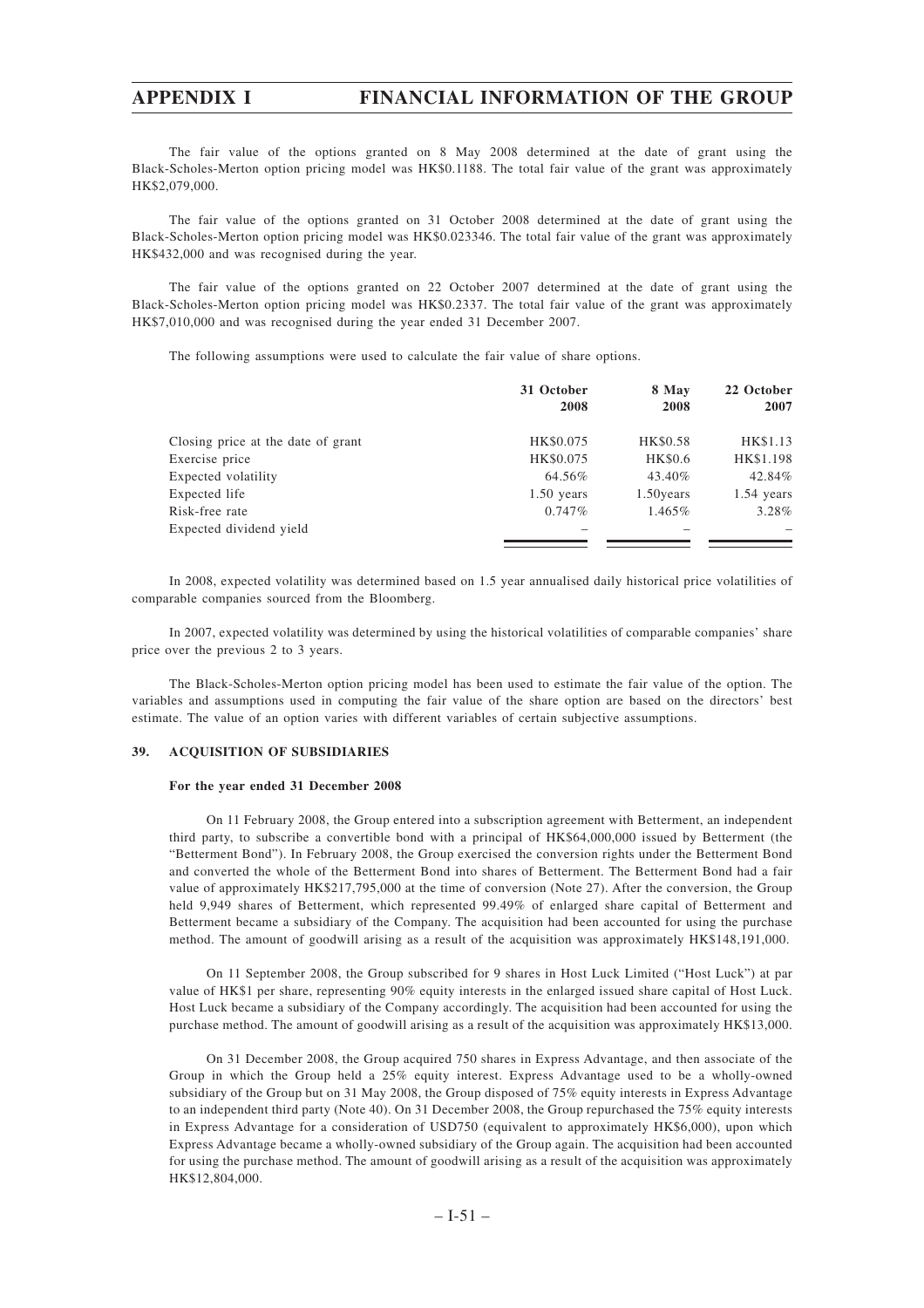The fair values of the identifiable assets and liabilities of the respective subsidiaries acquired during the year ended 2008 and 2007 have no significant differences from their respective carrying amounts.

The net assets (liabilities) acquired in these transactions are as follows:

|                                                        | <b>Betterment</b><br>at fair value<br>HK\$'000 | <b>Host Luck</b><br>at fair value<br>HK\$'000 | <b>Express</b><br><b>Advantage</b><br>at fair value<br>HK\$'000 | <b>Total</b><br>HK\$'000 |
|--------------------------------------------------------|------------------------------------------------|-----------------------------------------------|-----------------------------------------------------------------|--------------------------|
| Net assets (liabilities) acquired:                     |                                                |                                               |                                                                 |                          |
| Deposit paid for acquisition of<br>investment property |                                                | 466                                           |                                                                 | 466                      |
| Interest in an associate                               | 32,417                                         |                                               |                                                                 | 32,417                   |
| Debtors, deposits and                                  |                                                |                                               |                                                                 |                          |
| prepayments                                            | 5                                              |                                               | 8                                                               | 13                       |
| Held-for-trading investments                           |                                                |                                               | 27,044                                                          | 27,044                   |
| Deposits placed in financial                           |                                                |                                               |                                                                 |                          |
| institutions                                           | 43,292                                         |                                               | 7,067                                                           | 50,359                   |
| Other creditors and accruals                           | (5,753)                                        | (478)                                         | (46, 917)                                                       | (53, 148)                |
| Minority interest                                      | (357)                                          | (1)                                           |                                                                 | (358)                    |
|                                                        | 69,604                                         | (13)                                          | (12,798)                                                        | 56,793                   |
| Goodwill on acquisition                                | 148,191                                        | 13                                            | 12,804                                                          | 161,008                  |
| Total consideration                                    | 217,795                                        |                                               | 6                                                               | 217,801                  |
| Satisfied by:                                          |                                                |                                               |                                                                 |                          |
| Convertible bond designated as                         |                                                |                                               |                                                                 |                          |
| financial assets at fair value                         |                                                |                                               |                                                                 |                          |
| through profit or loss                                 | 217,795                                        |                                               |                                                                 | 217,795                  |
| Other receivables                                      |                                                |                                               | 6                                                               | 6                        |
| Transfer from interests in                             |                                                |                                               |                                                                 |                          |
| associates                                             |                                                |                                               |                                                                 |                          |
|                                                        | 217,795                                        |                                               | 6                                                               | 217,801                  |
| Net cash outflow arising on                            |                                                |                                               |                                                                 |                          |
| acquisition<br>Subscription for convertible            |                                                |                                               |                                                                 |                          |
| bond designated as financial                           |                                                |                                               |                                                                 |                          |
| assets through profit or loss                          | 64,000                                         |                                               |                                                                 | 64,000                   |
|                                                        |                                                |                                               |                                                                 |                          |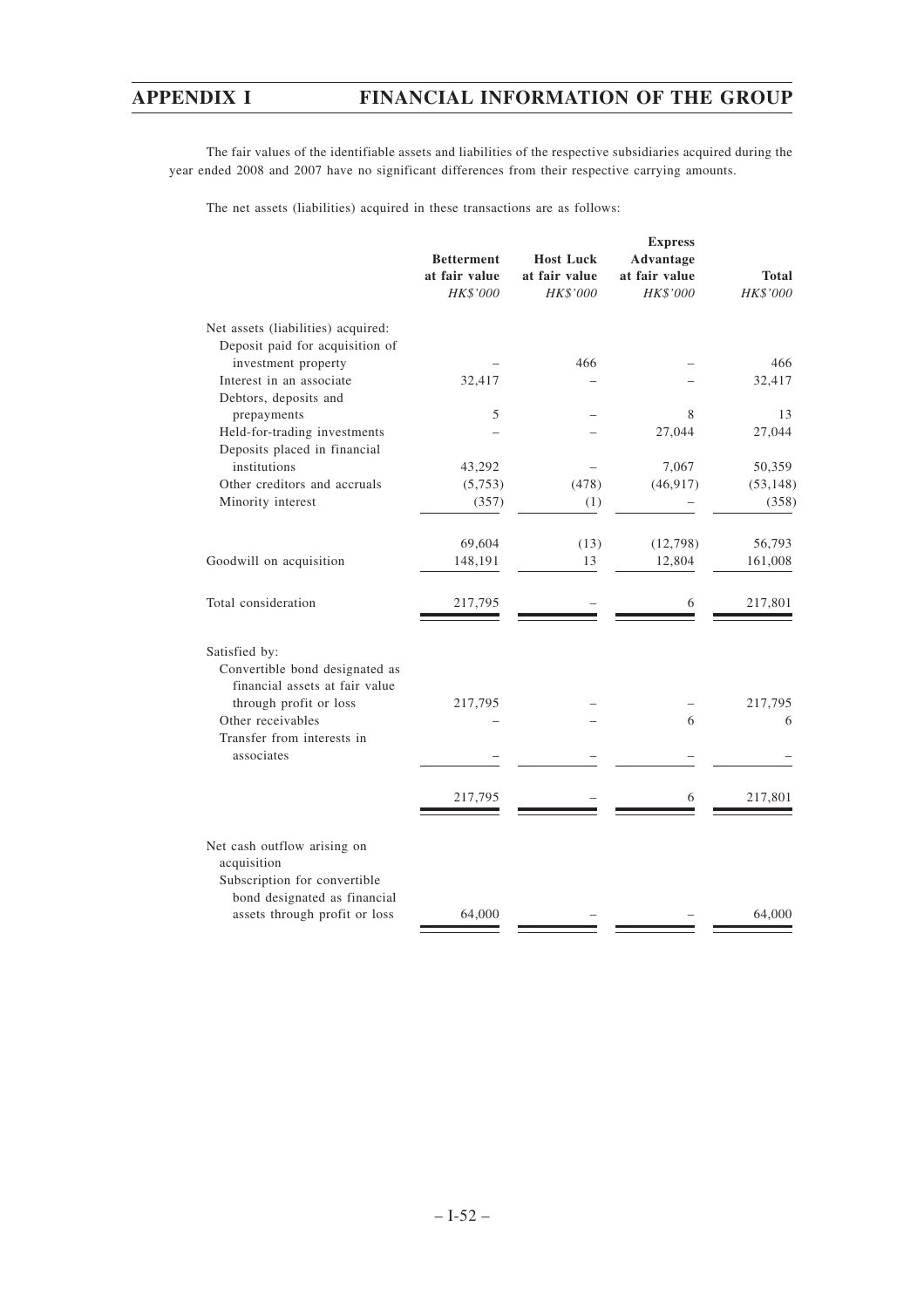The subsidiaries acquired during the year contributed approximately HK\$66,628,000 to the Group's net operating cash flows and contributed HK\$39,084,000 in respect of investing activities. The aggregate turnover and the loss for the year of the acquired subsidiaries are as follows:

|                   | For the<br>year ended<br>31 December<br>2008<br><b>HK\$'000</b> | Post acquisition<br>attributable<br>to the Group<br>HK\$'000 |
|-------------------|-----------------------------------------------------------------|--------------------------------------------------------------|
| Total turnover    | 202,237                                                         | 86,833                                                       |
| Loss for the year | 9,387                                                           | 5,542                                                        |

The proforma information is for illustrative purposes only and is not necessarily an indication of revenue and results of operations of the Group that actually would have been achieved had the acquisition been completed on 1 January 2008, nor is it intended to be a projection of future results.

#### **For the year ended 31 December 2007**

On 5 July 2007, the Group acquired the loan receivables and its related assets and liabilities, at a consideration of HK\$1,000 from a third party. The purchase was by way of acquisition of the entire issued share capital of Best Time Far East Limited ("Best Time"). This transaction has been deemed as a purchase of assets and related liabilities.

The net assets acquired in the transactions are as follows:

|                                       | HK\$'000 |
|---------------------------------------|----------|
| Net assets acquired:                  |          |
| Loan receivables                      | 25,000   |
| Deposits and prepayments              | 93       |
| Bank balances and cash                | 1        |
| Creditor and accruals                 | (93)     |
| Other loan                            | (25,000) |
|                                       |          |
|                                       |          |
| Consideration satisfied by:           |          |
| Cash                                  |          |
|                                       |          |
| Net cash flow arising on acquisition: |          |
| Cash consideration paid               | 1        |
| Cash and cash equivalents acquired    | (1)      |
|                                       |          |
|                                       |          |

On 31 December 2007, the above loan receivables acquired of HK\$25,000,000 and the corresponding accrued interest receivable of HK\$1,519,000 was assigned to the lender of the above other loan acquired of HK\$25,000,000 to settle the other loan of HK\$25,000,000 and accrued interest payable of HK\$988,000. On the same day, Best time was disposed of to a third party (Note 40).

The subsidiary acquired during the year had no significant impact to the Group's cash flows.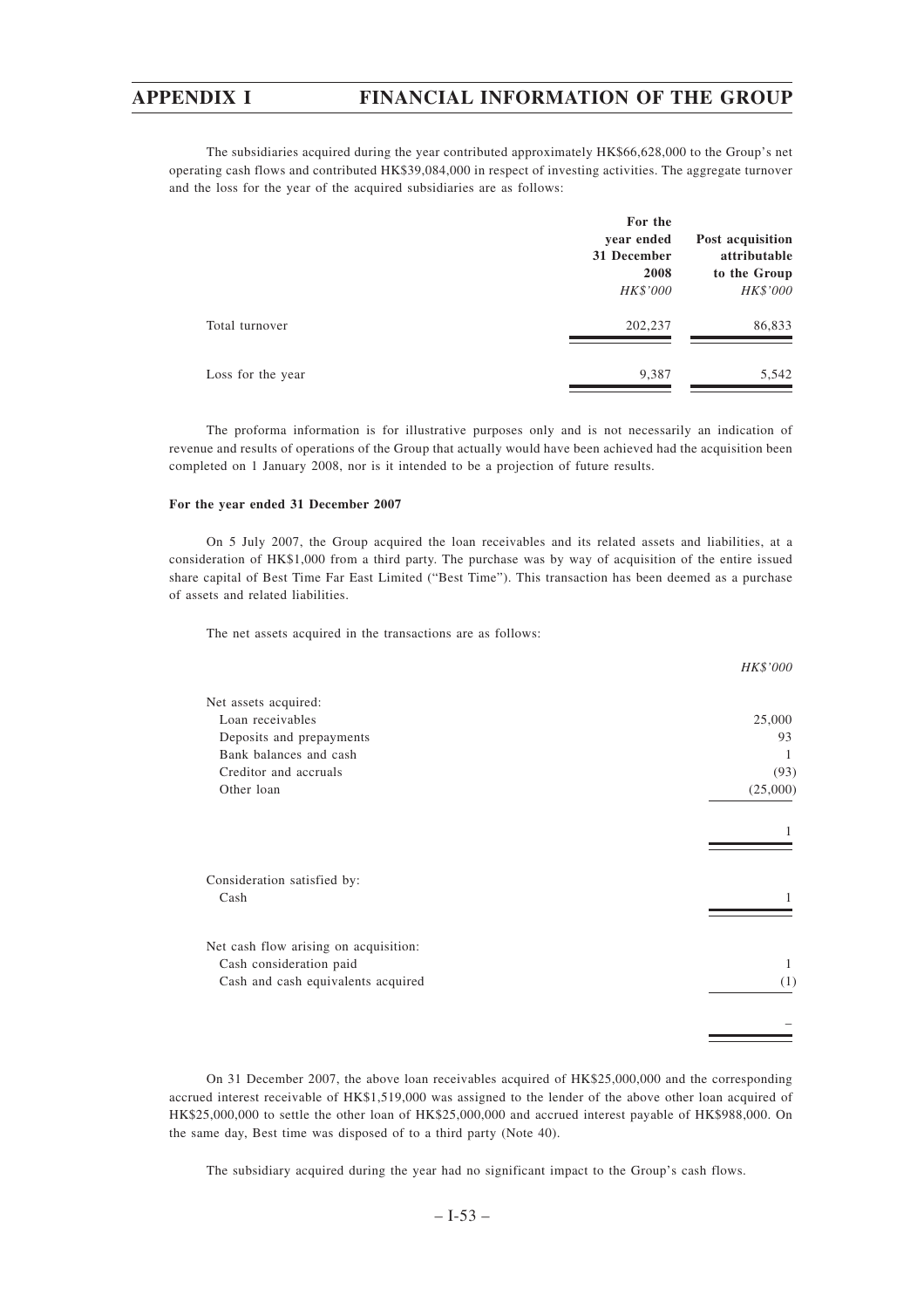#### **40. DISPOSAL OF SUBSIDIARIES**

#### **For the year ended 31 December 2008**

On 31 May 2008, the Group disposed of its interests in 71% of equity share capital of a subsidiary, Wels International Company Limited, for a consideration of HK\$1,100,000, resulting in a gain on disposal of approximately HK\$224,000.

On 31 May 2008, the Group had disposed of 750 shares in Express Advantage, a wholly-owned subsidiary of the Company, representing 75% of the equity interests in Express Advantage to an independent third party for a consideration of USD750. The disposal had resulted in no gain or loss. Upon completion, the Group held a 25% equity interest in Express Advantage and accounted for such equity holding as interest in associates.

On 25 September 2008, the Group disposed of its entire interests in PME International (BVI) Company Limited and its wholly-owned subsidiary, Unison Base Investment Limited at a consideration of HK\$3,022,000, resulting in a gain on disposal of approximately HK\$5,591,000.

The net assets (liabilities) of the subsidiaries disposed of at the respective dates of disposal were as follows:

**PME**

|                                                                                     |          | <b>Express</b> | <b>PME</b>   |              |
|-------------------------------------------------------------------------------------|----------|----------------|--------------|--------------|
|                                                                                     | Wels     | Advantage      | (BVI)        | <b>Total</b> |
|                                                                                     | HK\$'000 | HK\$'000       | HK\$'000     | HK\$'000     |
| Net assets (liabilities) disposed:                                                  |          |                |              |              |
| Property, plant and equipment                                                       |          |                | 19,451       | 19,451       |
| Debtors, deposits and prepayments                                                   | 2,654    |                | 71           | 2,725        |
| Taxation recoverable                                                                |          |                | $\mathbf{1}$ | 1            |
| Deposits placed with financial                                                      |          |                |              |              |
| institutions                                                                        |          | 26,360         |              | 26,360       |
| Bank balances and cash                                                              | 508      |                |              | 508          |
| Creditors and accruals                                                              | (1,758)  | (26, 352)      | (21, 368)    | (49, 478)    |
| Taxation payable                                                                    |          |                | (349)        | (349)        |
| Deferred taxation                                                                   |          |                | (375)        | (375)        |
|                                                                                     | 1,404    | 8              | (2,569)      | (1,157)      |
| Translation reserve realised                                                        | (156)    |                |              | (156)        |
| Minority interests                                                                  | (372)    |                |              | (372)        |
| Transfer to interests in associates                                                 |          | (2)            |              | (2)          |
| Gain on disposal                                                                    | 224      | -              | 5,591        | 5,815        |
| Total consideration                                                                 | 1,100    | 6              | 3,022        | 4,128        |
| Satisfied by:                                                                       |          |                |              |              |
| Cash                                                                                | 1,100    |                | 3,022        | 4,122        |
| Other receivables                                                                   |          | 6              |              | 6            |
|                                                                                     | 1,100    | 6              | 3,022        | 4,128        |
|                                                                                     |          |                |              |              |
| Net cash inflow arising on disposal<br>Cash consideration<br>Bank balances and cash | 1,100    |                | 3,022        | 4,122        |
| disposed of                                                                         | (508)    |                |              | (508)        |
|                                                                                     | 592      |                | 3,022        | 3,614        |
|                                                                                     |          |                |              |              |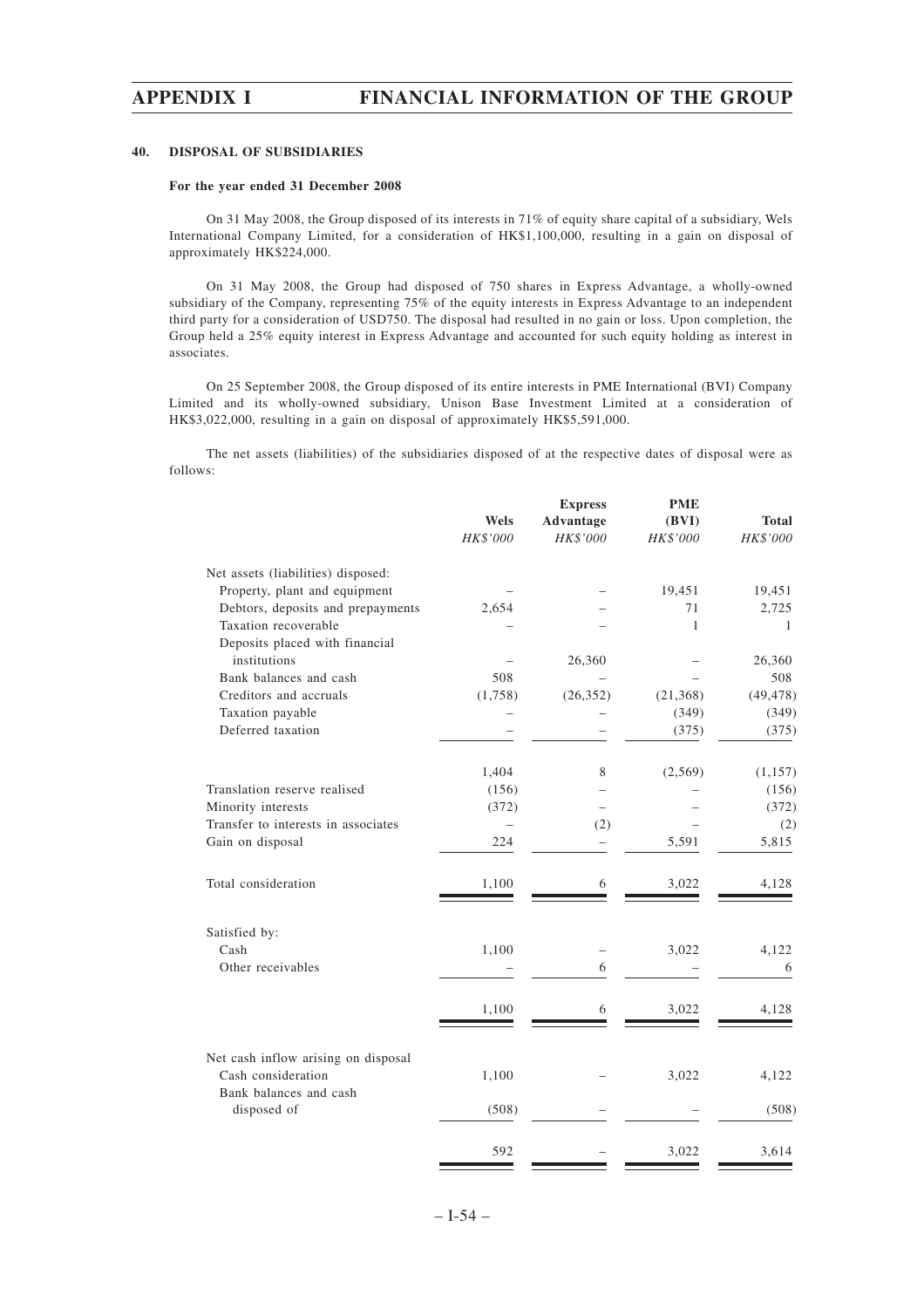The subsidiaries disposed of during the year contributed approximately HK\$7,395,000 to the Group's net operating cash flows and had no significant impact on the Group's investing and operating cash flows.

#### **For the year ended 31 December 2007**

On 31 December 2007, the Group disposed of a subsidiary, Peaknice Investment Limited ("Peaknice") in which it holds 100% equity interests in Best Time and 61% equity interests in Railway Media (China) Company Limited to a third party. The principal activity of Peaknice and its subsidiaries is investment holding. The consolidated net assets of this subsidiary at the date of disposal were as follows:

|                                       | HK\$'000 |
|---------------------------------------|----------|
| Net assets disposed:                  |          |
| Debtors, deposits and prepayments     | 87       |
| Deposits and prepayments              | 132      |
| Cash and bank balances                | 17       |
| Creditors and accruals                | (42)     |
|                                       | 194      |
| Loss on disposal                      | (186)    |
| Total consideration                   | 8        |
| Satisfied by:                         |          |
| Other receivable                      | 8        |
| Net cash outflow arising on disposal: |          |
| Bank balances and cash disposed of    | (17)     |

The subsidiaries disposed of during the year paid approximately HK\$439,000 to the Group's net operating cash flows, paid approximately HK\$90,000 in respect of investing activities and contributed approximately HK\$546,000 in respect of financing activities.

#### **41. OPERATING LEASES**

#### **The Group as lessor**

Property rental income earned during the year was HK\$527,000 (2007: HK\$575,000). The property has committed tenants for the next 2 years.

At the balance sheet date, the rental yield for the year ended 31 December 2008 is 16% (2007: 20%) The Group had contracted with tenants for the following future minimum lease payments:

|                                       | 2008     | 2007     |
|---------------------------------------|----------|----------|
|                                       | HK\$'000 | HK\$'000 |
| Within one year                       |          | 412      |
| In the second to fifth year inclusive |          | 103      |
|                                       |          | 515      |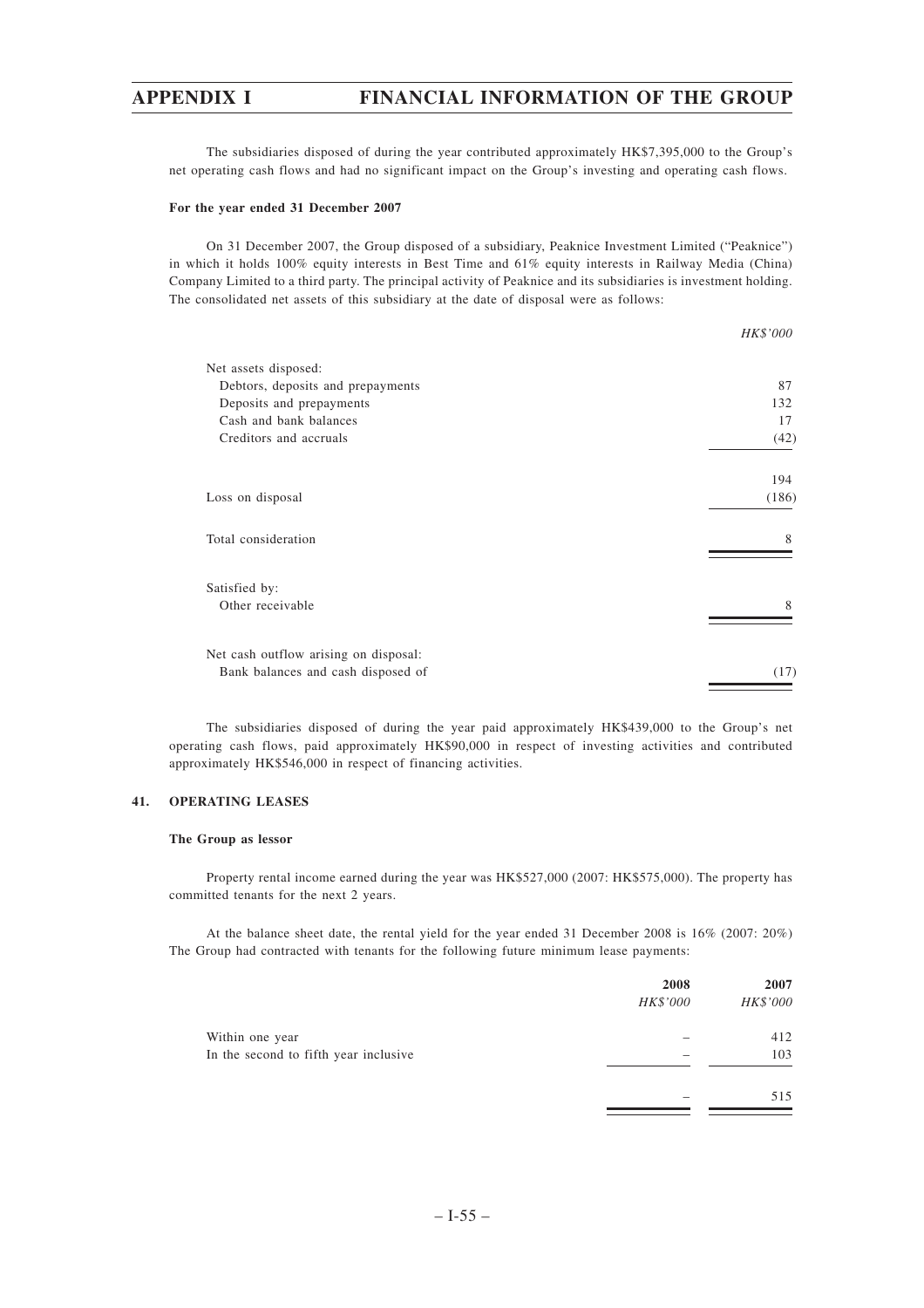#### **The Group as lessee**

At the balance sheet date, the Group had commitments for future minimum lease payments under non-cancellable operating leases in respect of office premises which fall due as follows:

|                                       | 2008<br>HK\$'000 | 2007<br>HK\$'000 |
|---------------------------------------|------------------|------------------|
| Within one year                       | 4,140            | 2,681            |
| In the second to fifth year inclusive | 2,099            | 2,967            |
|                                       | 6,239            | 5,648            |

Leases were negotiated for a term of two years with fixed rentals over the term of the lease.

#### **42. EMPLOYEE RETIREMENT BENEFITS**

The operating subsidiaries in Hong Kong joined the mandatory provident fund scheme ("MPF Scheme") for all employees in Hong Kong. The MPF Scheme is registered with the Mandatory Provident Fund Scheme Authority under the Mandatory Provident Scheme Ordinance. The assets of the scheme are held separately from those of the Group in funds under the control of an independent trustee. Under the rule of the MPF Scheme, the employer and its employees are each required to make contribution to the MPF Scheme at rates specified in the rules of the MPF Scheme. The obligation of the Group with respect of MPF Scheme is to make the required contribution under the MPF Scheme. The retirement benefits cost charged to the consolidated income statement represents contributions payable to the MPF Scheme by the Group.

The PRC employees of the subsidiary in the PRC are members of the pension scheme operated by the PRC local government. The subsidiary is required to contribute a certain percentage of the relevant payroll of these employees to the pension scheme to fund the benefits. The only obligation for the Group with respect of the pension scheme is the required contributions under the pension scheme.

During the year, the Group made retirement benefits scheme contributions of approximately HK\$703,000 (2007: HK\$568,000).

#### **43. RELATED PARTY TRANSACTIONS**

During the year, the Group sold polishing materials to Shanghai PME-XINHUA, a jointly controlled entity of the Group, amounting to HK\$2,529,000 (2007: HK\$326,000).

During the year, the Group had received interest income of approximately HK\$200,000 on a loan amounted to HK\$7,000,000 granted to ZZNode. The loan receivable was unsecured, bearing interest at 5.25% per annum and had been fully repaid during the year ended 31 December 2008.

Compensation of key management personnel (being the directors' emoluments) of the Group are set out in Note 11.

#### **44. MAJOR NON-CASH TRANSACTIONS**

During the year ended 31 December 2008, the Group had disposed of and subsequent repurchased 75% equity interests in Express Advantage, a formerly wholly-owned subsidiary of the Company for a consideration of USD750. No consideration had been received from or paid to the contracted party.

During the year ended 31 December 2007, the Group entered into a finance lease arrangement in respect of a motor vehicle with a capital value at the inception of the lease of HK\$300,000.

During the year ended 31 December 2007, the Group assigned the loan receivable and the corresponding accrued interest receivable totaling HK\$26,519,000 to an outsider ("Lender") in order to settle a loan and accrued interest payable to the Lender of HK\$25,988,000. The Group has transferred substantially all risks and rewards of receivable and discharged the obligation to the liabilities without recourse. The financial assets and liabilities are therefore derecognised and loss on assignment of approximately HK\$531,000 has been recorded in the consolidated income statements of the Group.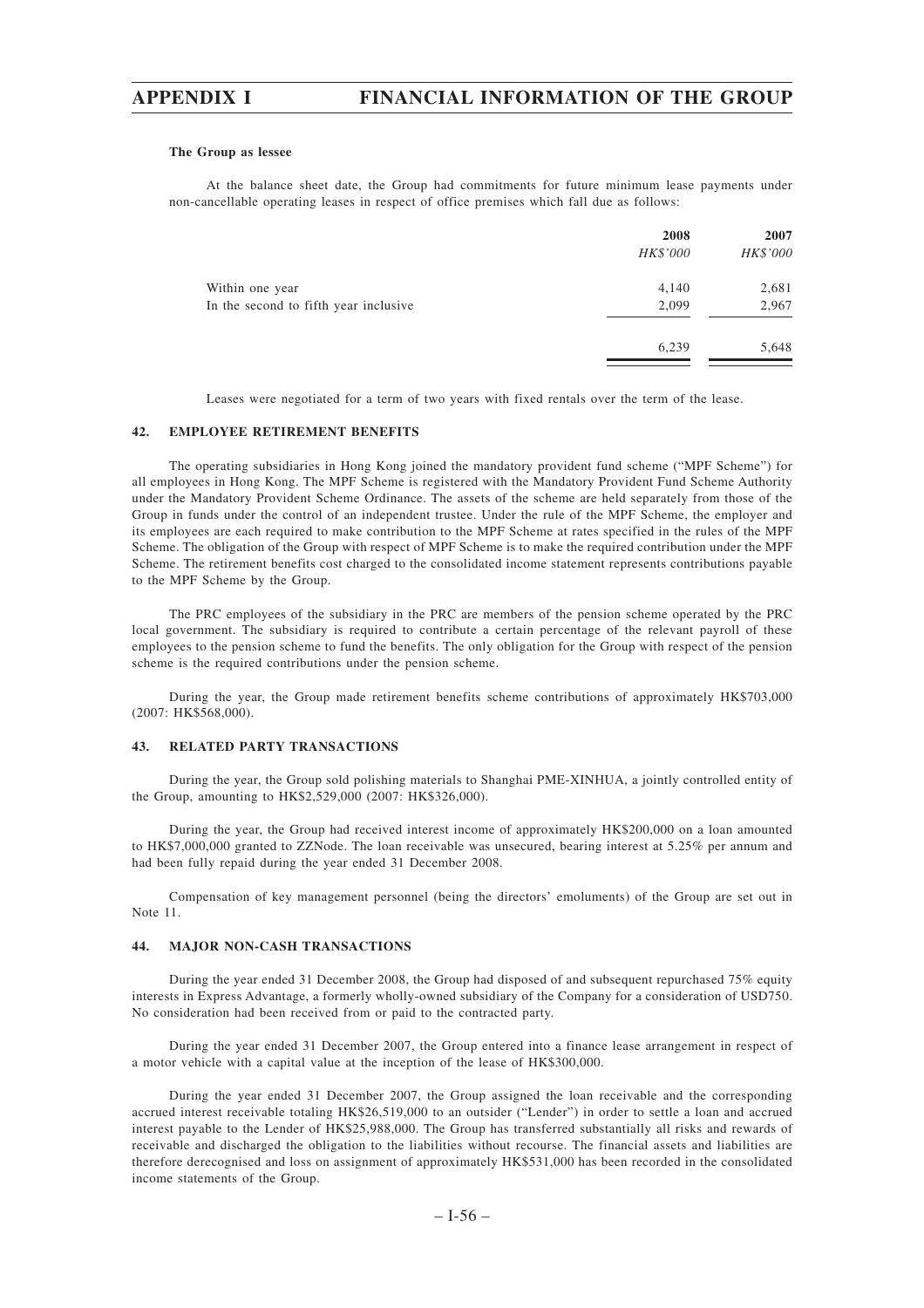#### **45. POST BALANCE SHEET EVENTS**

On 18 February 2009, Top Good Holdings Limited ("Top Good"), a wholly-owned subsidiary of the Company, entered into the placement agreement with a placing agent to subscribe the convertible bonds of China Fortune Group Limited ("China Fortune"), a listed company in the Main Board of the Stock Exchange, at a principal amount of HK\$11,500,000 and with an initial conversion price of HK\$0.10 per share of China Fortune Group Limited. Details of which are set out in the Company's announcement dated 24 February 2009.

After the balance sheet date and up to the date of this report, Top Good acquired 53,738,000 China Fortune's shares through the open market at a total consideration of approximately HK\$12,652,000. The acquisition represents approximately 7.10% of the entire issued share capital of China Fortune.

On 12 March 2009, the Group and Vital-Gain Global Limited, an independent third party, entered into an agreement for the disposal of the Group's holding of 500,000,000 shares in China Bio-Med, representing approximately 21.92% of the entire issued share capital of China Bio-Med as at 12 March 2009, for a consideration of HK\$60,000,000. The remaining shares held will be accounted for as available-for-sale investments. Details of which are set out in the Company's announcement dated 18 March 2009.

#### **46. PARTICULARS OF PRINCIPAL SUBSIDIARIES**

Particulars of the principal subsidiaries of the Company as at 31 December 2008 and 2007 are as follows:

| Name of subsidiary                                                        | Place of<br>incorporation/<br>registration | <b>Issued and fully</b><br>paid share capital/<br>registered capital                          | Proportion of<br>nominal value<br>of issued<br>capital/registered<br>capital held<br>by the Company<br>2008 | 2007 | Principal activities                                                         |
|---------------------------------------------------------------------------|--------------------------------------------|-----------------------------------------------------------------------------------------------|-------------------------------------------------------------------------------------------------------------|------|------------------------------------------------------------------------------|
|                                                                           |                                            | (note a)                                                                                      |                                                                                                             |      |                                                                              |
| Indirectly held by the Company                                            |                                            |                                                                                               |                                                                                                             |      |                                                                              |
| Fook Cheong Ho<br>International Limited                                   | Hong Kong                                  | 5% non-voting deferred<br>shares HK\$300,000<br>(note b)<br>Ordinary shares<br>HK\$1,000,000  | 100%                                                                                                        | 100% | Trading of polishing<br>materials and<br>equipment                           |
| PME International (BVI)<br>Company Limited                                | British Virgin<br>Islands ("BVI")          | Ordinary shares<br>US\$30,000                                                                 |                                                                                                             | 100% | Investment holding                                                           |
| <b>PME</b> International<br>Company Limited                               | Hong Kong                                  | 5% non-voting deferred<br>shares HK\$19,200,000<br>(note d)<br>Ordinary shares<br>HK\$100,000 | 100%                                                                                                        | 100% | Investment holding and<br>trading of polishing<br>materials and<br>equipment |
| Shun Tien (H.K.)<br>Mechanical Co.<br>Limited                             | Hong Kong                                  | Ordinary shares<br>HK\$60,000                                                                 | 100%                                                                                                        | 100% | Trading of polishing<br>equipment                                            |
| Dongguan PME<br>Polishing Materials &<br>Equipments Co., Ltd.<br>(note c) | <b>PRC</b>                                 | Registered capital<br>HK\$40,000,000                                                          | 100%                                                                                                        | 100% | Manufacturing and<br>trading of polishing<br>materials                       |
| Wels International<br>Company Limited                                     | Japan                                      | Registered capital<br>JPY10,000,000                                                           |                                                                                                             | 71%  | Trading of polishing<br>materials                                            |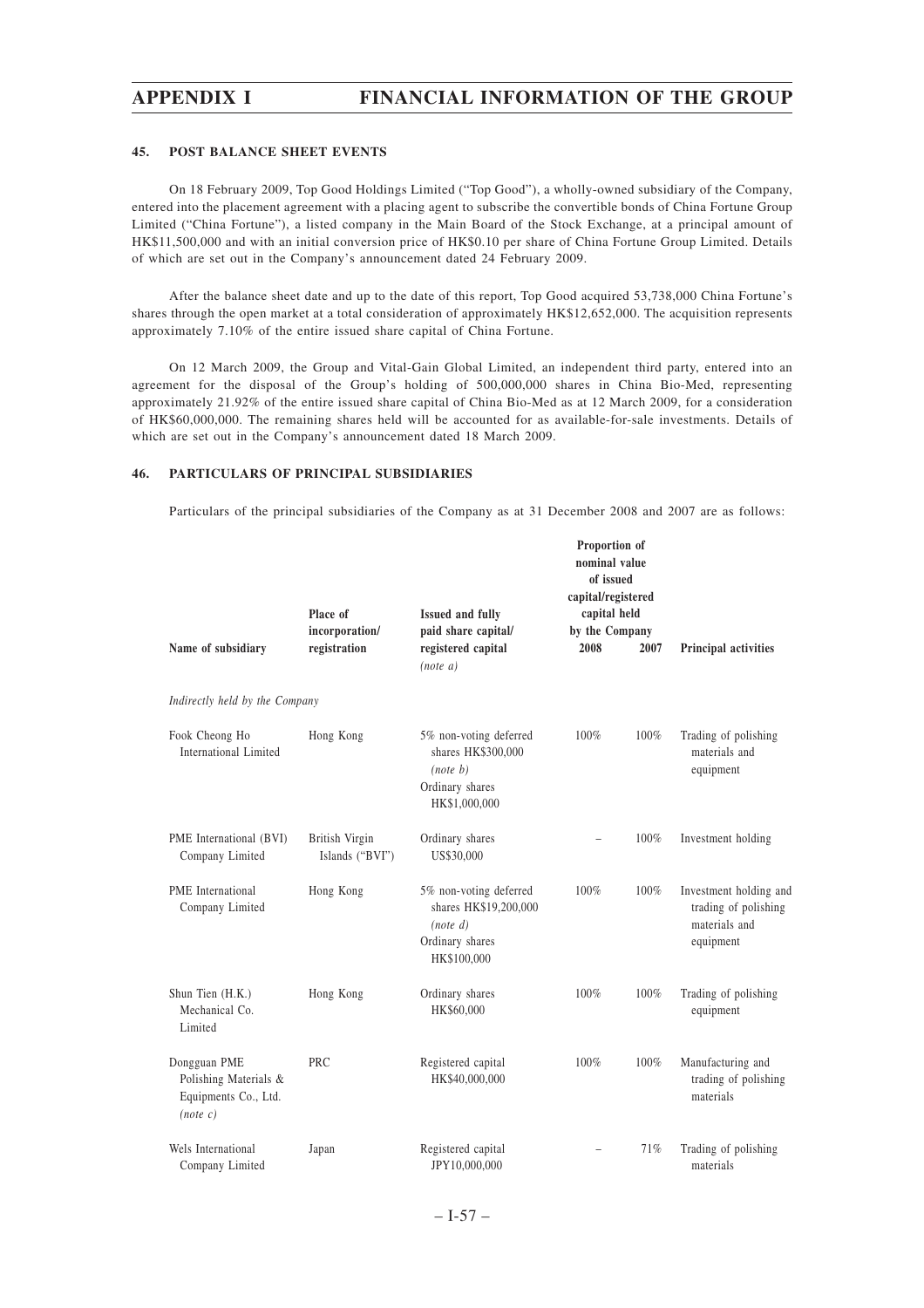|                                          | Place of<br>incorporation/ | <b>Issued and fully</b><br>paid share capital/ | Proportion of<br>nominal value<br>of issued<br>capital/registered<br>capital held<br>by the Company |      |                      |  |
|------------------------------------------|----------------------------|------------------------------------------------|-----------------------------------------------------------------------------------------------------|------|----------------------|--|
| Name of subsidiary                       | registration               | registered capital<br>$(note\ a)$              | 2008                                                                                                | 2007 | Principal activities |  |
| Sunbright Asia Limited                   | <b>BVI</b>                 | Ordinary shares<br>US\$1,000                   | 100%                                                                                                | 100% | Investment holding   |  |
| One Express Group<br>Limited             | BVI                        | Ordinary shares<br>US\$1,000                   | 100%                                                                                                |      | Investment holding   |  |
| Treasure Star Trading<br>Limited         | Hong Kong                  | Ordinary share HK\$1                           | 100%                                                                                                | 100% | Investment           |  |
| Top Good Holdings<br>Limited             | Hong Kong                  | Ordinary share HK\$1                           | 100%                                                                                                | 100% | Investment           |  |
| <b>Betterment Enterprises</b><br>Limited | <b>BVI</b>                 | Ordinary shares<br>US\$10,000                  | 99.49%                                                                                              | -    | Investment holding   |  |

#### *Notes:*

- (a) Except for Dongguan PME Polishing Materials & Equipments Co., Ltd. which operate in the PRC, all other principal subsidiaries operate principally in Hong Kong.
- (b) The 5% non-voting deferred shares of HK\$1 each are not held by the Group and practically carrying no right to dividend or to receive notice of or to attend or vote at any annual general meeting of the companies. On winding up, the holders of the deferred shares are entitled to distribution out of the remaining asset of the companies only after the distribution of HK\$1,000,000 million, as specified in the articles of association, to holders of ordinary shares.
- (c) Established as a wholly foreign owned enterprises.
- (d) The 5% non-voting deferred shares of HK\$10 each are not held by the Group and practically carrying no right to dividend or to receive notice of or to attend or vote at any annual general meeting of the companies.

The above table lists the subsidiaries of the Group which, in the opinion of the directors, principally affected the results of the year or formed a substantial portion of the assets of the Group. To give details of other subsidiaries would, in the opinion of the directors, result in particulars of excessive length.

None of the subsidiaries had any debt securities subsisting at 31 December 2008 or at any time during the year.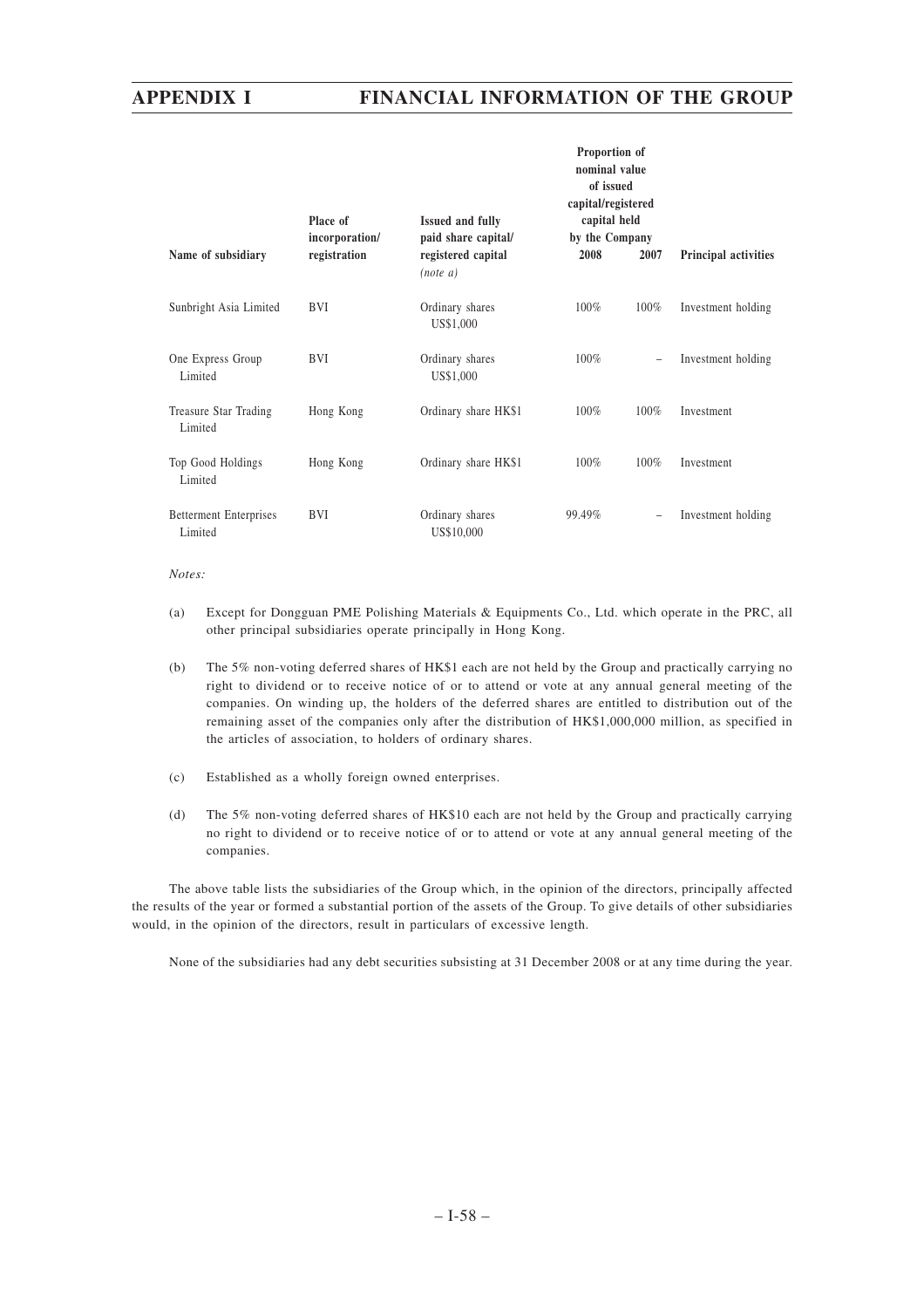### **3. INDEBTEDNESS STATEMENT**

As at 31 July 2009, the Group had secured bank borrowings of approximately HK\$10,654,000, secured other borrowings of approximately HK\$673,000.

As at 31 July 2009, the Group had pledged its leasehold land and buildings, interest in an associate and held-for-trading investments with carrying values of approximately HK\$72,692,000, HK\$15,575,000 and HK\$102,425,000 respectively to secure the general credit facilities granted to the Group.

As at 31 July 2009, the Group had no material contingent liabilities.

Save as aforesaid and apart from intra-group liabilities, as at 31 July 2009, the Group had no other outstanding mortgages, charges, debentures, loan capital or bank overdrafts, borrowings or other similar indebtedness, hire purchase commitments, liabilities under acceptances, acceptance credits or any guarantees or any material contingent liabilities.

### **4. WORKING CAPITAL**

The Directors, after due and careful consideration, are of the opinion that upon completion of the Acquisition and after taking into account the internal resources and present banking facilities available to the Group, the Group has sufficient working capital for its requirements for at least the next twelve months from the date of this circular in the absence of unforeseen circumstances.

### **5. MATERIAL ADVERSE CHANGE**

As at the Latest Practicable Date, save as disclosed herein, the Directors were not aware of any material adverse change in the financial or trading position of the Group since 31 December 2008, being the date to which the Group's latest published audited accounts were made up.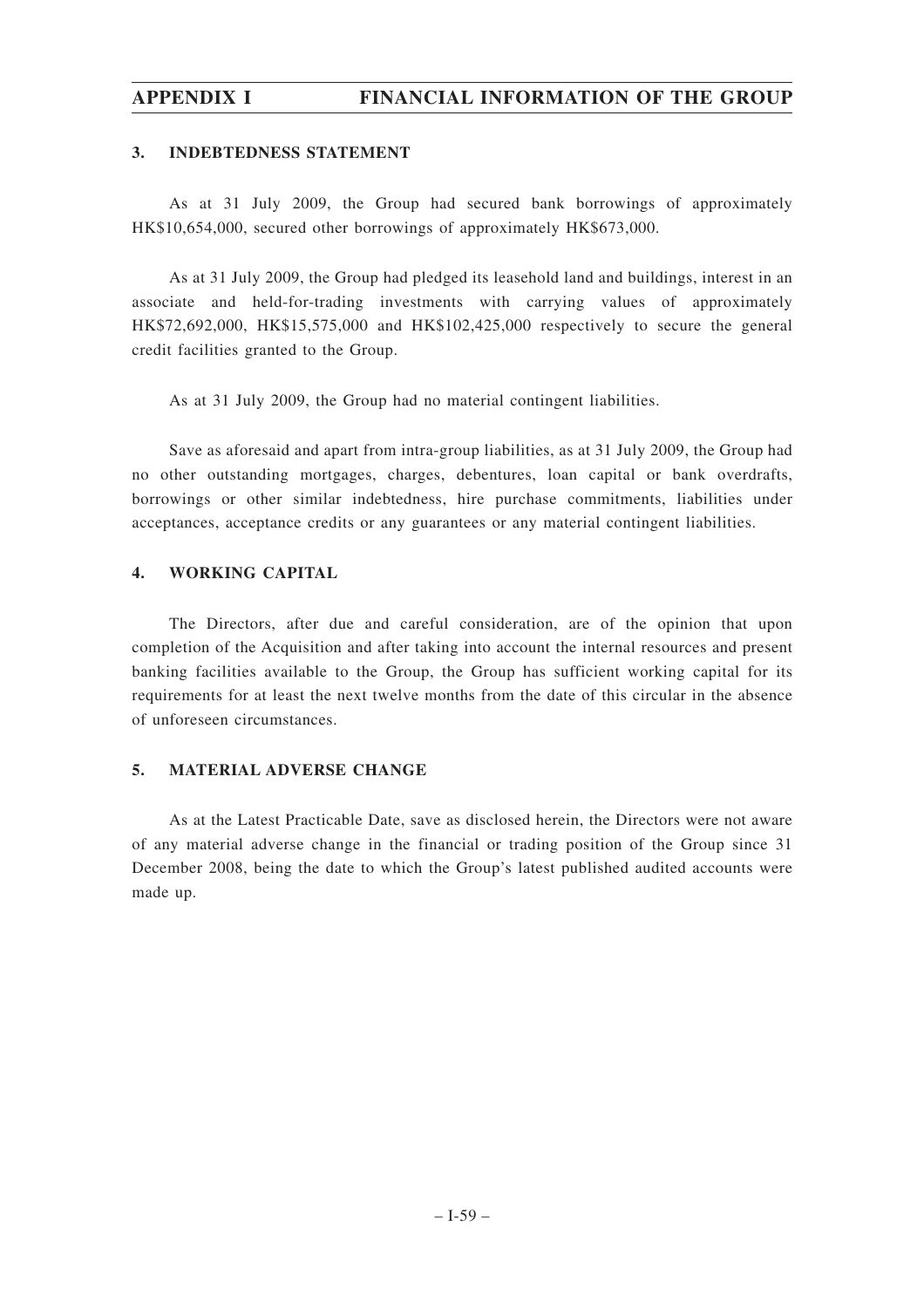信永甲和<br>ShineWing

SHINEWING (HK) CPA Limited 16/F., United Centre 95 Queensway, Hong Kong

7 September 2009

The Directors PME Group Limited

Dear Sirs,

We set out below our report on the financial information (the "Financial Information") of Giant Billion Limited ("Giant Billion") for the three years ended 31 March 2009 (the "Relevant Periods") for inclusion in the circular of PME Group Limited (the "Company") dated 7 September 2009 (the "Circular") in connection with the acquisition of 49% of the issued share capital of Giant Billion (the "Acquisition").

Giant Billion was incorporated in Hong Kong on 3 August 2001 with limited liability with authorised share capital of HK\$10,000 divided into 10,000 ordinary shares of HK\$1 each. The registered office and the principal place of business is situated at 45th Floor, The Lee Gardens, 33 Hysan Avenue, Causeway Bay, Hong Kong.

Giant Billion has not carried on any business since the date of incorporation. Giant Billion has adopted 31 March as its financial year end date. The statutory financial statements of Giant Billion have been prepared in accordance with Hong Kong Financial Reporting Standard ("HKFRS") issued by the Hong Kong Institute of Certified Public Accountants (the "HKICPA") and we have audited the financial statements of Giant Billion for the three years ended 31 March 2009.

For the purpose of this report, we have examined the audited financial statements of Giant Billion for the Relevant Periods (the "Underlying Financial Statements"). Our examination was made in accordance with the Hong Kong Standards on Auditing issued by the HKICPA. The Financial Information of Giant Billion for the Relevant Periods set out in this report has been prepared from the Underlying Financial Statements without adjustments.

### **RESPECTIVE RESPONSIBILITIES OF DIRECTORS AND REPORTING ACCOUNTANTS**

The director of Giant Billion is responsible for preparing the Underlying Financial Statements and Financial Information of Giant Billion which give a true and fair view. It is the responsibility of the directors of the Company for the contents of the Circular in which this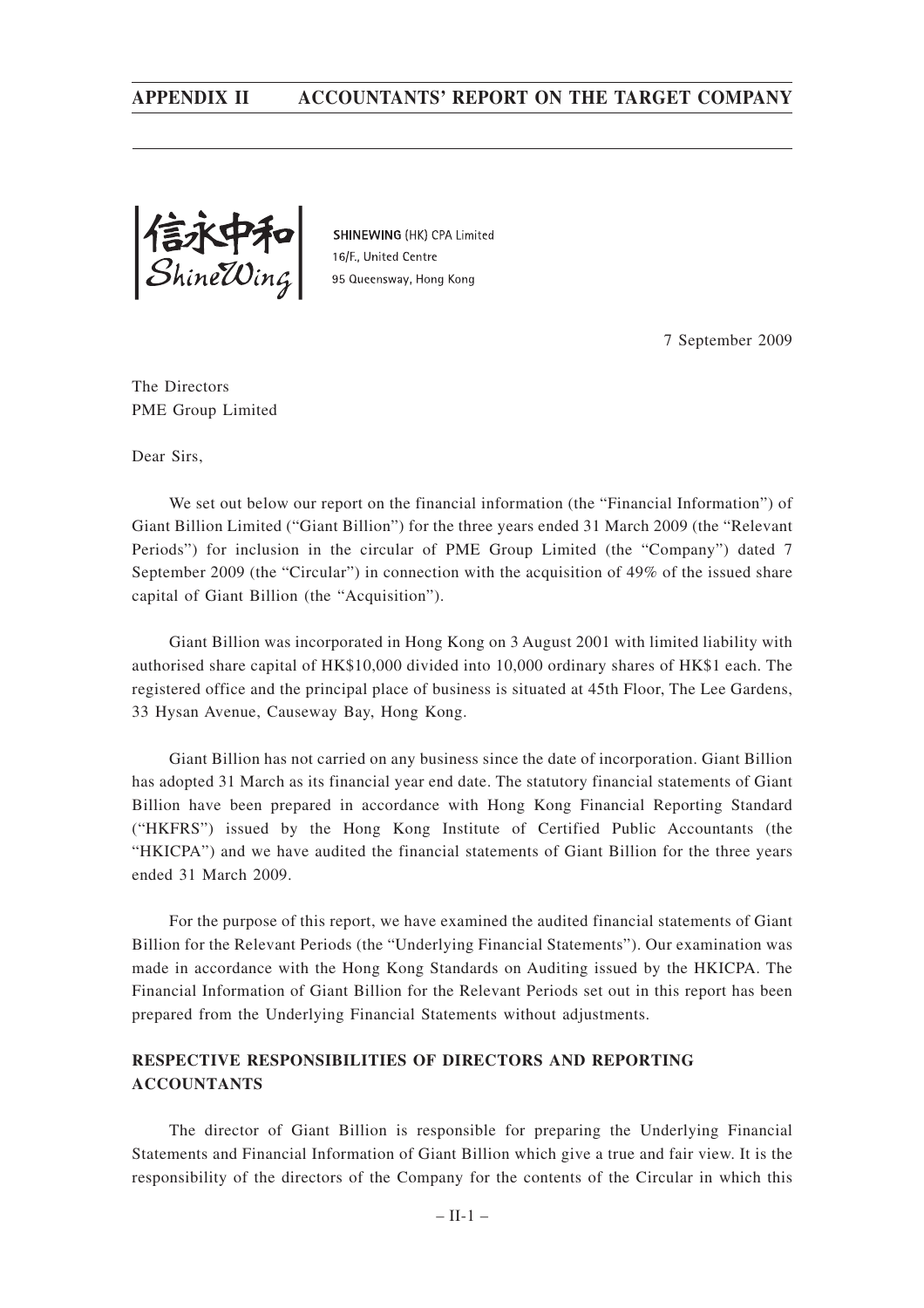report is included. In preparing the Underlying Financial Statements and the Financial Information which give a true and fair view, it is fundamental that appropriate accounting policies are selected and applied consistently.

It is our responsibility to express an independent opinion, based on our examination, on the Financial Information and to report our opinion to you. We have examined the Financial Information for the Relevant Periods, and carried out such additional procedures as are necessary in accordance with Auditing Guideline 3.340 "Prospectuses and the Reporting Accountant" issued by the HKICPA.

### **OPINION**

In our opinion, for the purposes of this report, the Financial Information gives a true and fair view of the state of affairs of Giant Billion as at 31 March 2007, 2008 and 2009 and of its results for the Relevant Periods.

## **EMPHASIS OF MATTER – MATERIAL UNCERTAINTY REGARDING THE GOING CONCERN ASSUMPTION**

Without qualifying our opinion, we draw attention to note 2 to the Financial Information which discloses that as at 31 March 2009, Giant Billion had net liabilities of HK\$102,255. This condition as disclosed in note 2 to the Financial Information, indicates the existence of a material uncertainty which may cast significant doubt about Giant Billion's ability to continue as a going concern.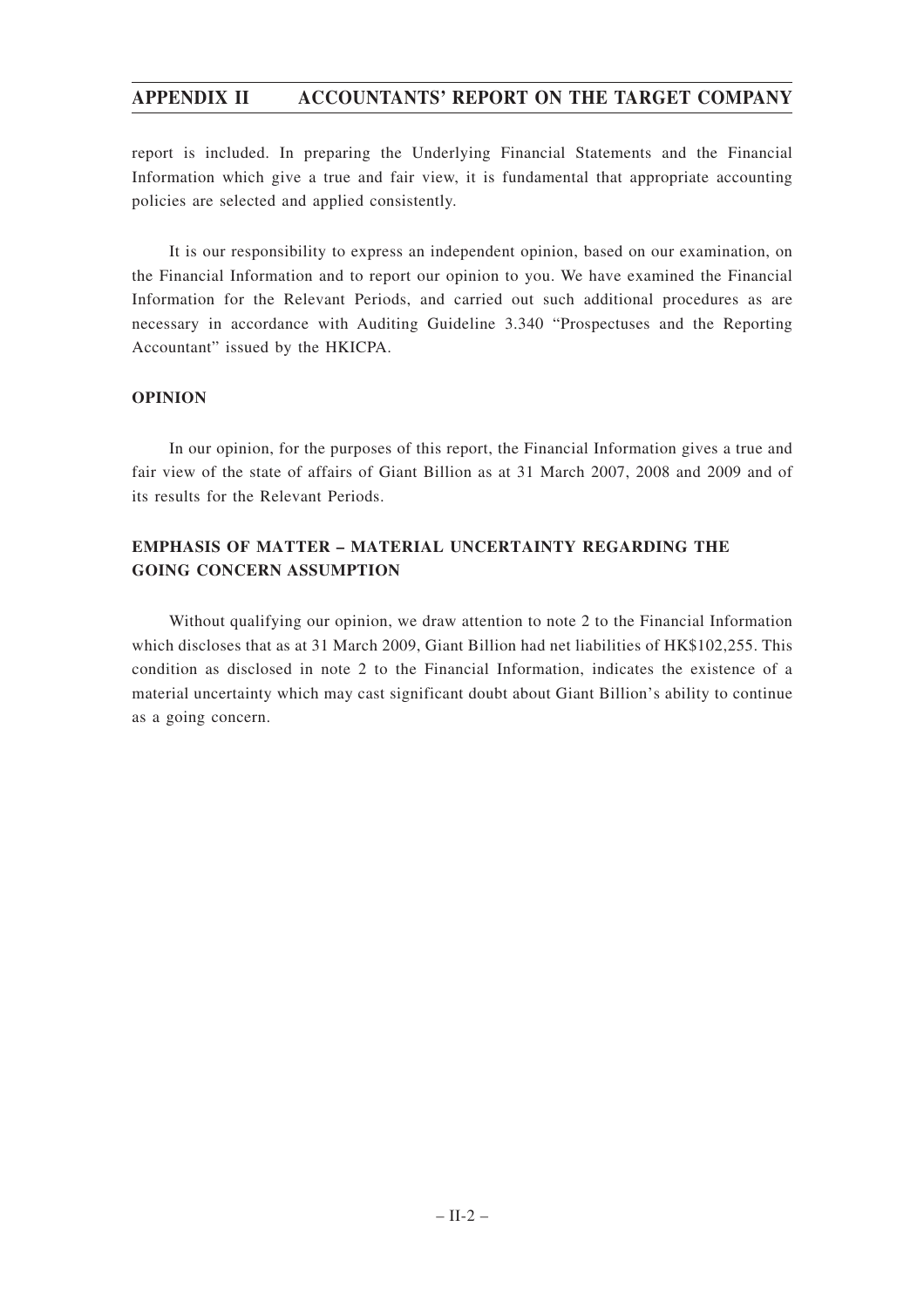## **I. FINANCIAL INFORMATION**

## **INCOME STATEMENT**

|              | <b>Year ended 31 March</b> |         |           |  |
|--------------|----------------------------|---------|-----------|--|
|              | 2007                       | 2008    | 2009      |  |
| <b>Notes</b> | HK\$                       | HK\$    | HK\$      |  |
| 7            |                            |         |           |  |
|              | (5,800)                    | (8,400) | (4,800)   |  |
|              |                            |         | (56, 055) |  |
|              | (5,800)                    | (8,400) | (60, 855) |  |
| 8            |                            |         |           |  |
| 9            | (5,800)                    | (8,400) | (60, 855) |  |
|              |                            |         |           |  |

## **BALANCE SHEET**

|                                    |              | As at 31 March |           |            |  |
|------------------------------------|--------------|----------------|-----------|------------|--|
|                                    |              | 2007           | 2008      | 2009       |  |
|                                    | <b>Notes</b> | HK\$           | HK\$      | HK\$       |  |
| Current asset                      |              |                |           |            |  |
| Amount due from ultimate holding   |              |                |           |            |  |
| company                            | 10           |                |           | 453,800    |  |
| Current liabilities                |              |                |           |            |  |
| Accrued expenses                   |              |                |           | 56,055     |  |
| Other loan                         | 11           |                |           | 500,000    |  |
| Amount due to ultimate holding     |              |                |           |            |  |
| company                            | 10           |                | 41,400    |            |  |
| Amount due to a former shareholder | 10           | 33,000         |           |            |  |
|                                    |              | 33,000         | 41,400    | 556,055    |  |
|                                    |              | (33,000)       | (41, 400) | (102, 255) |  |
|                                    |              |                |           |            |  |
| Capital and reserves               |              |                |           |            |  |
| Share capital                      | 12           | 3,000          | 3,000     | 3,000      |  |
| Accumulated losses                 |              | (36,000)       | (44, 400) | (105, 255) |  |
|                                    |              | (33,000)       | (41, 400) | (102, 255) |  |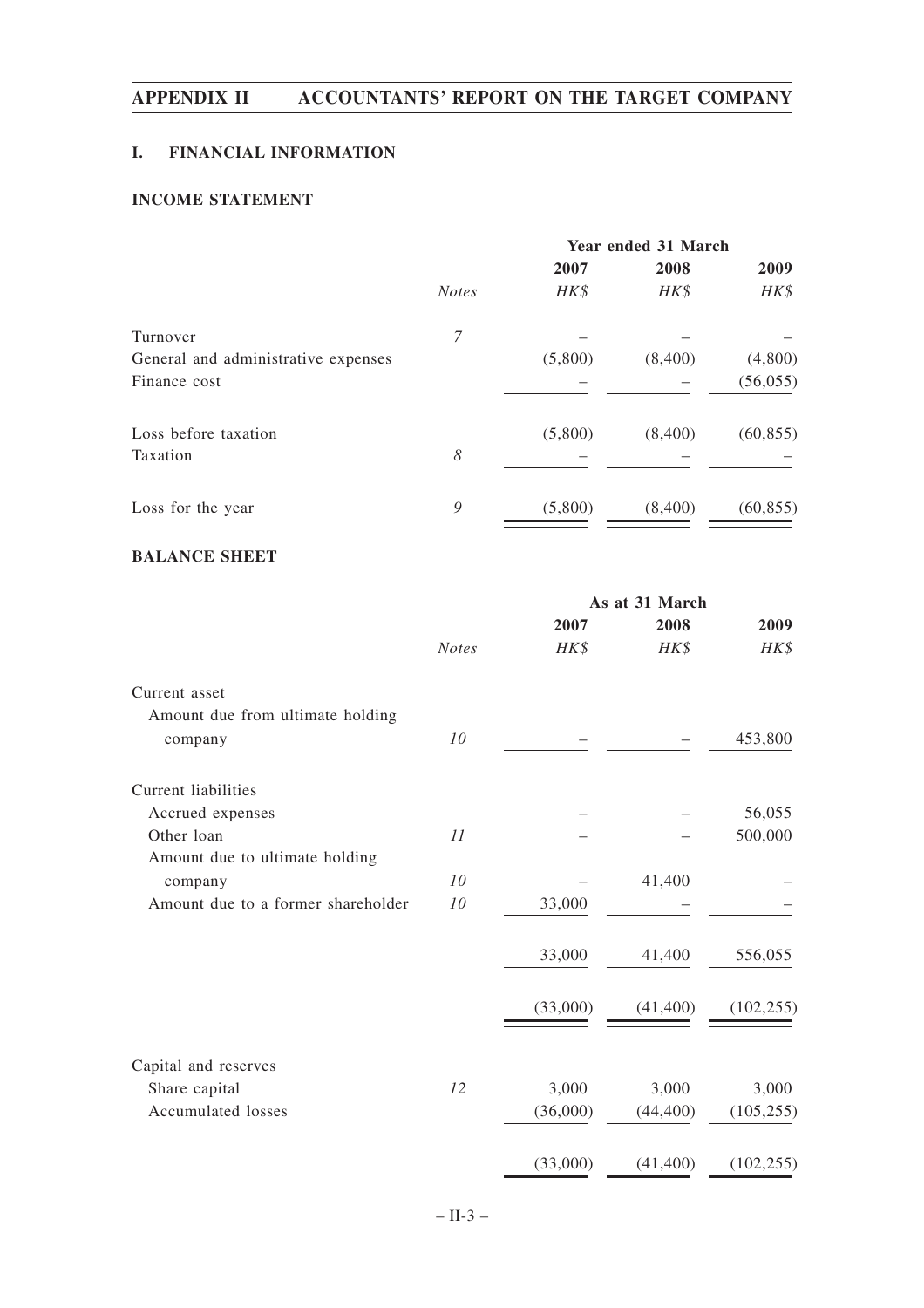## **STATEMENT OF CHANGES IN EQUITY**

|                                                                           | <b>Share</b> | Accumulated |              |
|---------------------------------------------------------------------------|--------------|-------------|--------------|
|                                                                           | Capital      | losses      | <b>Total</b> |
|                                                                           | HK\$         | HK\$        | HK\$         |
| At 31 March 2006                                                          | 3,000        | (30,200)    | (27,200)     |
| Loss for the year and total recognised<br>income and expense for the year |              | (5,800)     | (5,800)      |
| At 31 March 2007 and 1 April 2007                                         | 3,000        | (36,000)    | (33,000)     |
| Loss for the year and total recognised<br>income and expense for the year |              | (8,400)     | (8,400)      |
| At 31 March 2008 and 1 April 2008                                         | 3,000        | (44, 400)   | (41, 400)    |
| Loss for the year and total recognised<br>income and expense for the year |              | (60, 855)   | (60, 855)    |
| At 31 March 2009                                                          | 3,000        | (105, 255)  | (102, 255)   |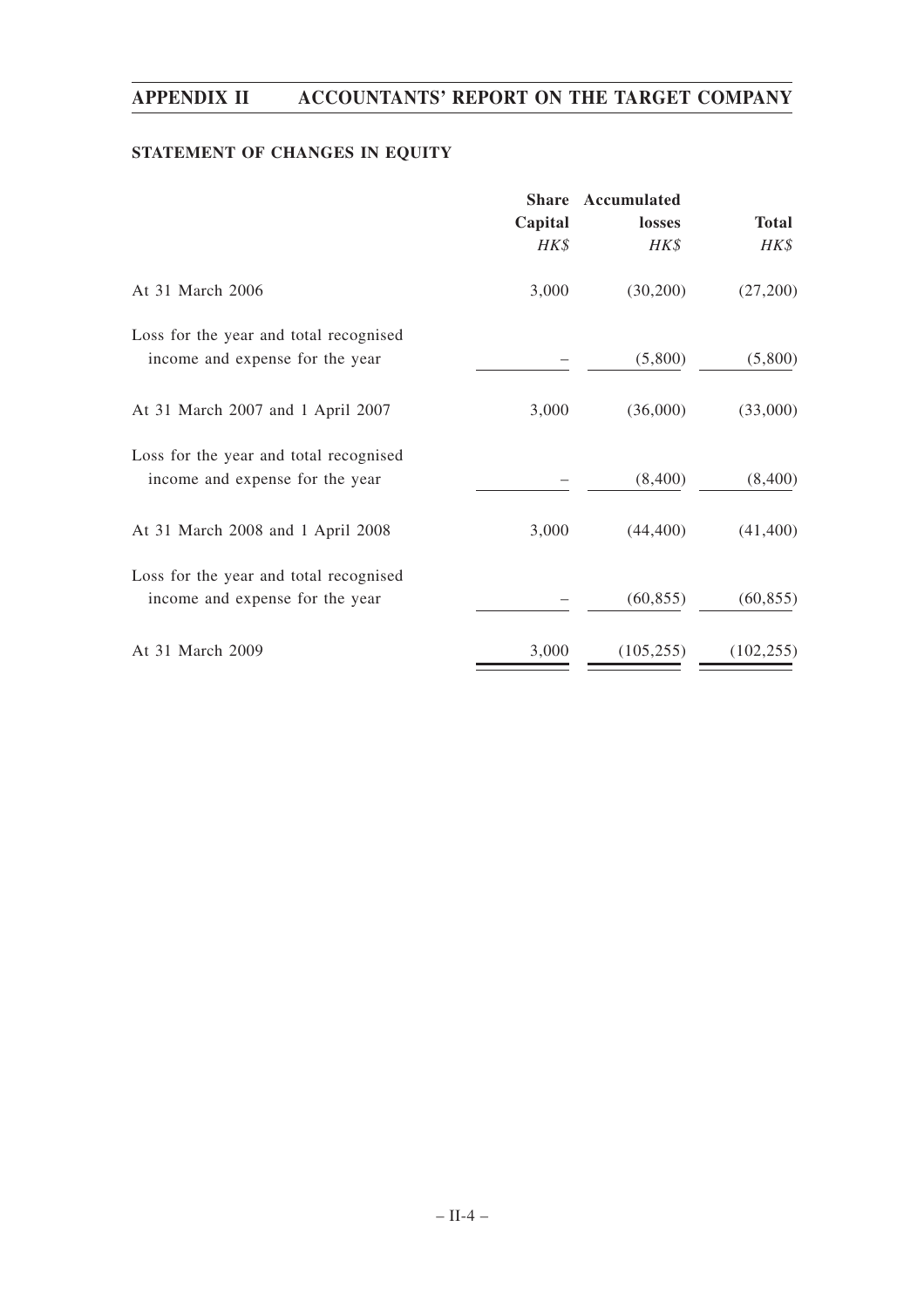#### **NOTES TO THE FINANCIAL INFORMATION**

#### **1. GENENRAL INFORMATION**

Giant Billion was incorporated in the Hong Kong on 3 August 2001 with limited liability with authorised share capital of HK\$10,000 divided into 10,000 ordinary shares of HK\$1 each. The registered office and the principal place business is situated at 45th Floor, The Lee Gardens, 33 Hysan Avenue, Causeway Bay, Hong Kong.

The director considers Crown Sunny Limited, a company incorporated in the British Virgin Islands to be the immediate parent and ultimate holding company of Giant Billion.

Giant Billion has not carried on any business since the date of incorporation.

The Financial Information are presented in Hong Kong Dollar ("HK\$"), which is the same as the functional currency of Giant Billion.

Giant Billion has no cash transaction during the Relevant Periods. Accordingly, no cash flow statements has been prepared.

#### **2. BASIS OF PREPARATION OF THE FINANICAL INFORMATION**

The Financial Information have been prepared on a going concern basis notwithstanding that Giant Billion had net current liabilities and deficiency in assets at 31 March 2009 as Giant Billion had obtained the letter of support from the existing ultimate holding company, Crown Sunny Limited and in the opinion of the directors of PME Group Limited, Crown Sunny Limited has sufficient funding to repay in full its financial obligations of Giant Billion as they fall due in the foreseeable future.

In addition, PME Group Limited will ensure Crown Sunny Limited to have sufficient funding to repay in full its financial obligations as they fall due for the foreseeable future upon the completion of the acquisition of 49% of the issued share capital of Giant Billion.

Should Giant Billion be unable to continue in business as a going concern, adjustments might have to be made to provide for any further liabilities which might arise. These adjustments have not yet been reflected in the Financial Information.

#### **3. APPLICATION OF NEW AND REVISED HONG KONG FINANCIAL REPORTING STANDARDS ("HKFRSs")**

At the date of this report, the Hong Kong Institute of Certified Public Accountants (the "HKICPA") issued the following new and revised HKFRSs, Hong Kong Accounting Standards ("HKAS") and interpretations (hereinafter collectively referred to as "new HKFRSs") that have not been effective. However, Giant Billion has not early applied these new and revised standards or interpretations ("HK(IFRIC)-INTs") that have been issued but are not yet effective as at the date of this report. The director of Giant Billion anticipates that the application of these new HKFRSs will have no material impact on the results and the financial position of Giant Billion.

| HKFRSs (Amendments)                      | Improvements to HKFRSs <sup>1</sup>                                                                    |
|------------------------------------------|--------------------------------------------------------------------------------------------------------|
| HKFRSs (Amendments)                      | Improvements to HKFRSs 2009 <sup>2</sup>                                                               |
| HKAS 1 (Revised)                         | Presentation of Financial Statements <sup>3</sup>                                                      |
| HKAS 23 (Revised)                        | Borrowing Costs <sup>3</sup>                                                                           |
| HKAS 32 & HKAS 1 (Amendments)            | Puttable Financial Instruments and Obligations<br>Arising on Liquidation <sup>3</sup>                  |
| HKAS 39 (Amendment)                      | Eligible hedged items <sup>4</sup>                                                                     |
| HKFRS 1 (Revised)                        | First-time Adoption of Hong Kong Financial<br>Reporting Standards <sup>4</sup>                         |
| HKFRS 1 & HKAS 27 (Amendments)           | Cost of an Investment in a Subsidiary, Jointly<br>Controlled Entity or Associate <sup>3</sup>          |
| HKFRS 2 (Amendment)                      | Vesting Conditions and Cancellations <sup>3</sup>                                                      |
| HKFRS 3 (Revised)                        | Business Combinations <sup>4</sup>                                                                     |
| HKFRS 7 (Amendment)                      | Financial Instruments: Disclosures – Improving<br>Disclosures about Financial Instruments <sup>3</sup> |
| HKFRS 8                                  | Operating Segments <sup>3</sup>                                                                        |
| HK(IFRIC)-INT 9 and HKAS 39 (Amendments) | Embedded Derivatives <sup>5</sup>                                                                      |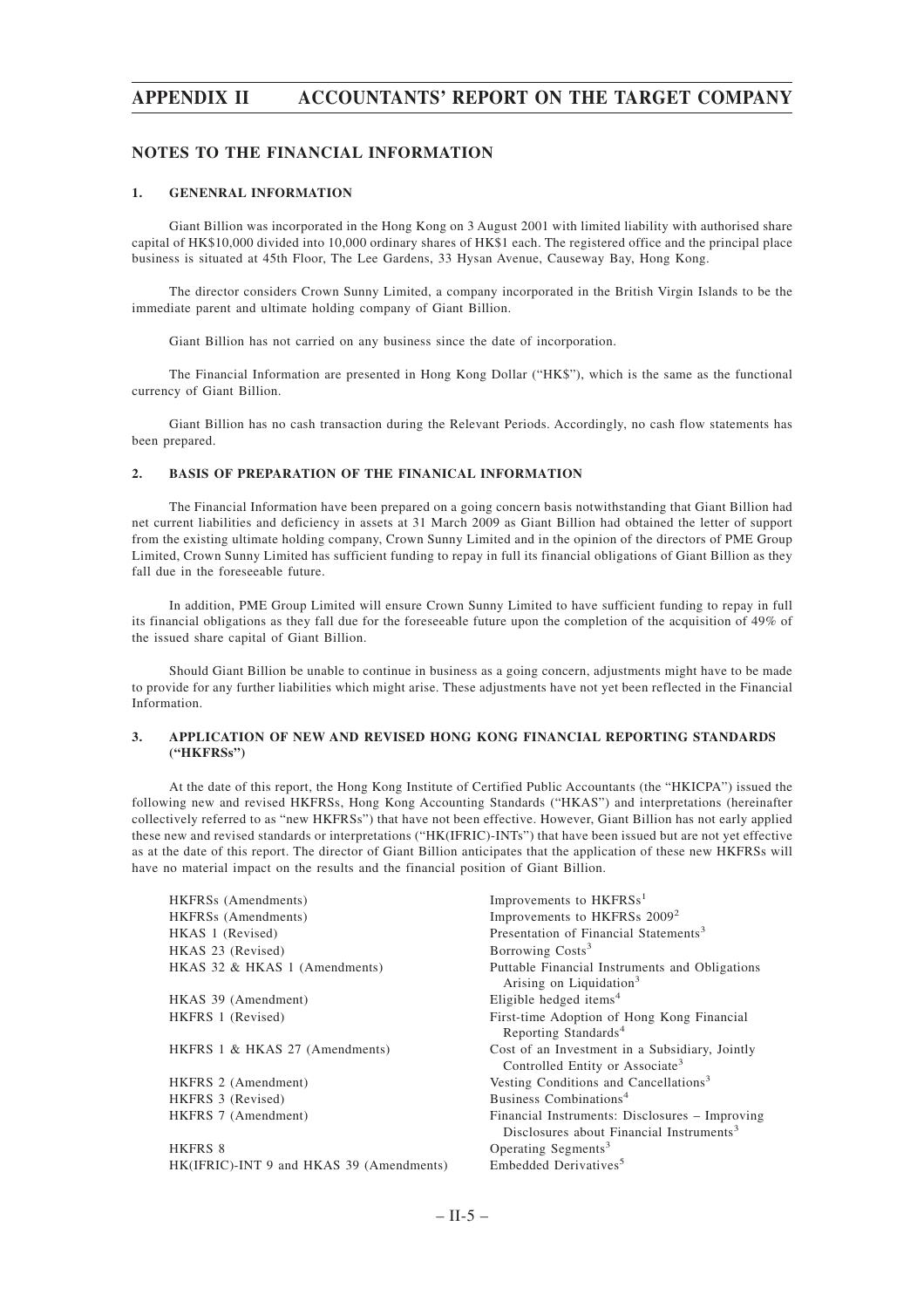| HK(IFRIC)-INT 13 | Customer Loyalty Programmes <sup>6</sup>                          |
|------------------|-------------------------------------------------------------------|
| HK(IFRIC)-INT 15 | Agreements for the Construction of Real Estate <sup>3</sup>       |
| HK(IFRIC)-INT 16 | Hedges of a Net Investment in a Foreign<br>Operation <sup>7</sup> |
| HK(IFRIC)-INT 17 | Distributions of Non-cash Assets to Owners <sup>4</sup>           |
| HK(IFRIC)-INT 18 | Transfers of Assets from Customers <sup>8</sup>                   |
|                  |                                                                   |

- <sup>1</sup> Effective for annual periods beginning on or after 1 January 2009 except the amendments to HKFRS 5, effective for annual periods beginning on or after 1 July 2009.
- <sup>2</sup> Effective for annual periods beginning on or after 1 January 2009, 1 July 2009 and 1 January 2010, as appropriate.
- <sup>3</sup> Effective for annual periods beginning on or after 1 January 2009.
- <sup>4</sup> Effective for annual periods beginning on or after 1 July 2009.
- <sup>5</sup> Effective for annual periods ending on or after 30 June 2009.
- <sup>6</sup> Effective for annual periods beginning on or after 1 July 2008.
- <sup>7</sup> Effective for annual periods beginning on or after 1 October 2008.
- <sup>8</sup> Effective for transfers of assets from customers received on or after 1 July 2009.

#### **4. SIGNIFICANT ACCOUNTING POLICIES**

The Financial Information have been prepared in accordance with HKFRSs issued by the HKICPA and include applicable disclosures required by the Hong Kong Companies Ordinance. These policies have been consistently applied to the Relevant Periods and are materially consistent with accounting policies adopted by the Company.

The Financial Information have been prepared on the historical cost basis except for certain financial instruments, which are measured at fair values, as explained in the accounting policies set out below.

#### **Taxation**

Income tax expense represents the sum of the tax currently payable and deferred tax.

The tax currently payable is based on taxable profit for the Relevant Periods. Taxable profit differs from profit as reported in the income statement because it excludes items of income or expense that are taxable or deductible in other years and it further excludes items that are never taxable or deductible. Giant Billion's liability for current tax is calculated using tax rates that have been enacted or substantively enacted by the balance sheet date.

Deferred tax is recognised on differences between the carrying amounts of assets and liabilities in the Financial Information and the corresponding tax bases used in the computation of taxable profit, and is accounted for using the balance sheet liability method. Deferred tax liabilities are recognised for all taxable temporary differences and deferred tax assets are recognised to the extent that it is probable that taxable profits will be available against which deductible temporary differences can be utilised. Such assets and liabilities are not recognised if the temporary difference arises from goodwill or from the initial recognition (other than in a business combination) of other assets and liabilities in a transaction that affects neither the taxable profit nor the accounting profit.

Deferred tax is calculated at the tax rates that are expected to apply in the period when the liability is settled or the asset is realised. Deferred tax is charged or credited to profit or loss, except when it relates to items charged or credited directly to equity, in which case the deferred tax is also dealt with in equity.

#### **Financial instruments**

Financial assets and financial liabilities are recognised on the balance sheet when Giant Billion becomes a party to the contractual provisions of the instrument. Financial assets and financial liabilities are initially measured at fair value. Transaction costs that are directly attributable to the acquisition or issue of financial assets or financial liabilities (other than financial assets and financial liabilities at fair value through profit or loss) are added to or deducted from the fair value of the financial assets or financial liabilities on initial recognition. Transaction costs directly attributable to the acquisition of financial assets or financial liabilities at fair value through profit or loss are recognised immediately in profit or loss.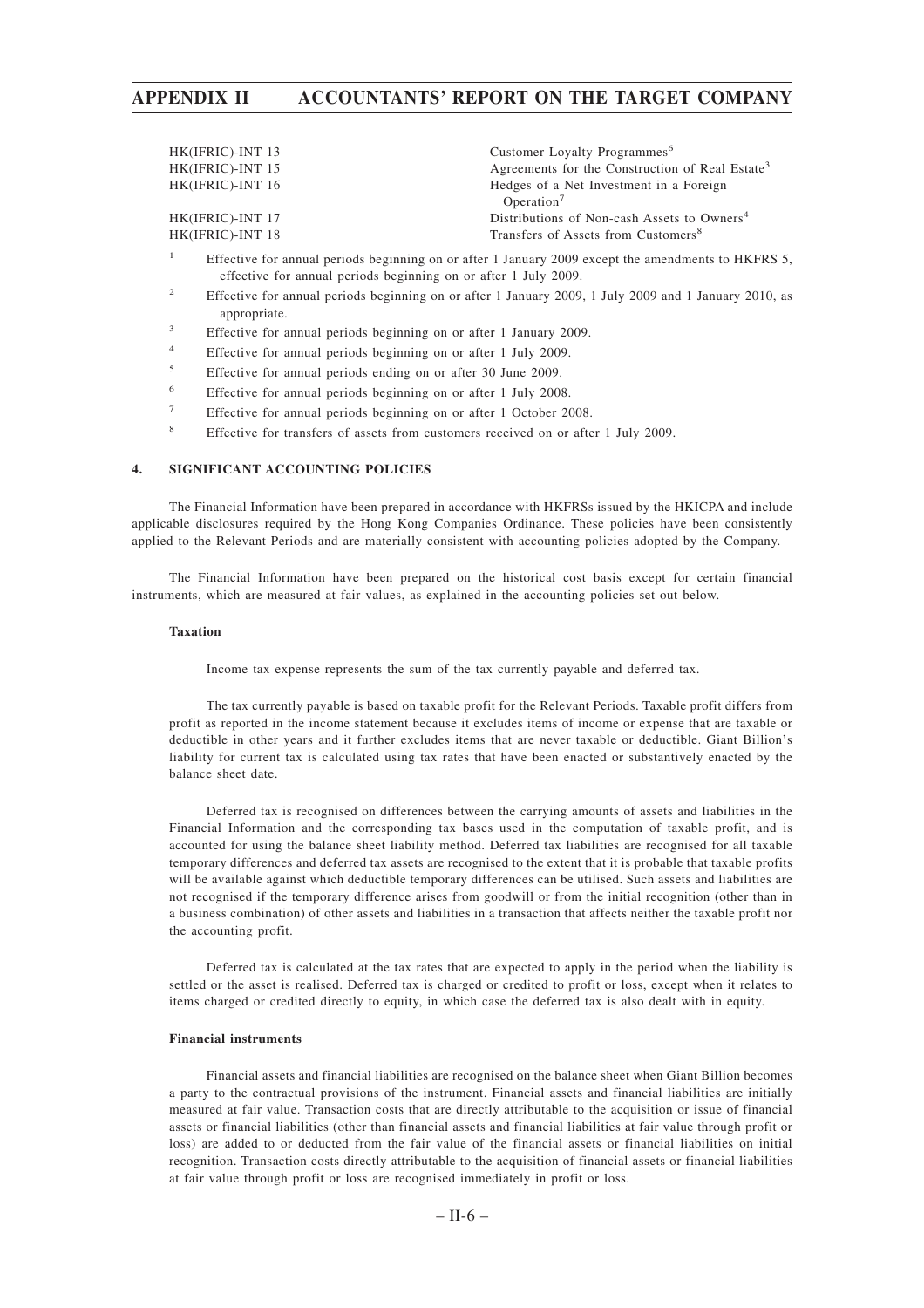#### *Financial assets*

Giant Billion's financial assets are mainly loans and receivables. All regular way purchases or sales of financial assets are recognised and derecognised on a trade date basis. Regular way purchases or sales are purchases or sales of financial assets that require delivery of assets within the time frame established by regulation or convention in the marketplace.

#### *Effective interest method*

The effective interest method is a method of calculating the amortised cost of a financial asset and of allocating interest income over the relevant period. The effective interest rate is the rate that exactly discounts estimated future cash receipts (including all fees paid or received that form an integral part of the effective interest rate, transaction costs and other premiums or discounts) through the expected life of the financial asset, or, where appropriate, a shorter period.

Interest income is recognised on an effective basis for debt instruments.

#### *Loans and receivables*

Loans and receivables are non-derivative financial assets with fixed or determinable payments that are not quoted in an active market. At each balance sheet date subsequent to initial recognition, loans and receivables (including amount due from ultimate holding company) are carried at amortised cost, using the effective interest method, less any identified impairment losses (see accounting policy on impairment loss on financial assets below).

#### **Impairment of financial assets**

Financial assets, other than those at fair value through profit or loss, are assessed for indicators of impairment at each balance sheet date. Financial assets are impaired where there is objective evidence that, as a result of one or more events that occurred after the initial recognition of the financial assets, the estimated future cash flows of the financial assets have been affected.

For financial assets, objective evidence of impairment could include:

- significant financial difficulty of the issuer or counterparty; or
- default or delinquency in interest or principal payments; or
- it becoming probable that the borrower will enter bankruptcy or financial re-organisation.

For financial assets carried at amortised cost, impairment loss is recognised in profit or loss when there is objective evidence that the asset is impaired, and is measured as the difference between the asset's carrying amount and the present value of the estimated future cash flows discounted at the original effective interest rate.

For financial assets measured at amortised cost, if, in a subsequent year, the amount of impairment loss decreases and the decrease can be related objectively to an event occurring after the impairment loss was recognised, the previously recognised impairment loss is reversed through profit or loss to the extent that the carrying amount of the asset at the date the impairment is reversed does not exceed what the amortised cost would have been had the impairment not been recognised.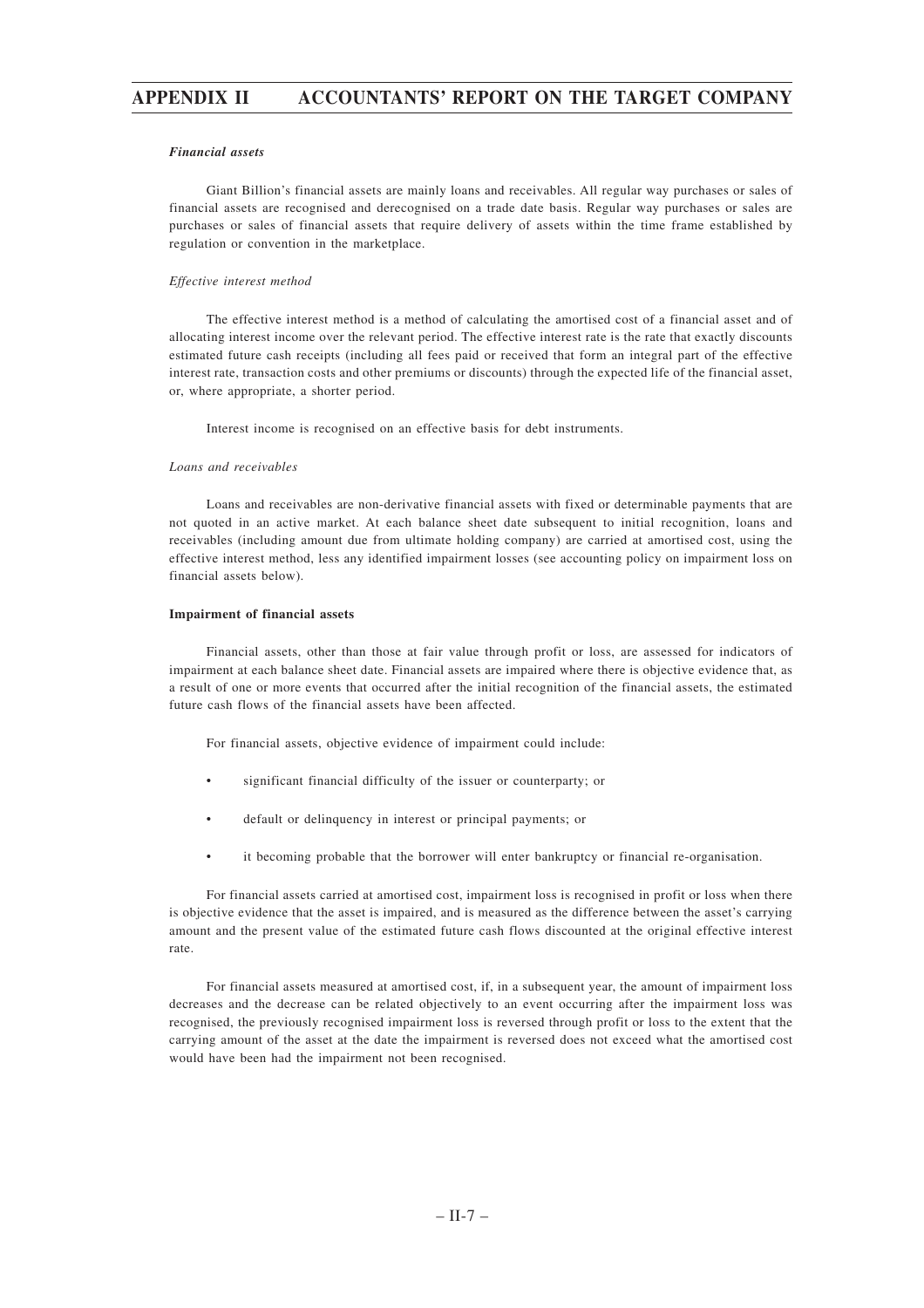#### *Financial liabilities and equity*

Financial liabilities and equity instruments issued by Giant Billion are classified according to the substance of the contractual arrangements entered into and the definitions of a financial liability and an equity instrument.

An equity instrument is any contract that evidences a residual interest in the assets of Giant Billion after deducting all of its liabilities. Giant Billion's financial liabilities are generally classified into other financial liabilities.

#### *Effective interest method*

The effective interest method is a method of calculating the amortised cost of a financial liability and of allocating interest expense over the Relevant Periods. The effective interest rate is the rate that exactly discounts estimated future cash payments through the expected life of the financial liability, or, where appropriate, a shorter period.

Interest expense is recognised on an effective interest basis.

#### *Other financial liabilities*

Other financial liabilities including accrued expenses, amounts due to ultimate holding company and a former shareholder and other loan are subsequently measured at amortised cost, using the effective interest method.

#### *Equity instruments*

Equity instruments issued by Giant Billion are recorded at the proceeds received, net of direct issue costs.

#### *Derecognition*

Financial liabilities are derecognised when the obligation specified in the relevant contract is discharged, cancelled or expires. The difference between the carrying amount of the financial liability derecognised and the consideration paid and payable is recognised in profit or loss.

#### **Borrowing costs**

All borrowing costs are recognised as and included in finance costs in the income statement in the period in which they are incurred.

#### **5. CAPITAL RISK MANAGEMENT**

Giant Billion manages its capital to ensure that Giant Billion will be able to continue as a going concern while maximising the return to shareholders through the optimisation of the debt and equity balance. Giant Billion's overall strategy remains unchanged during the Relevant Periods.

The capital structure of Giant Billion consists of equity attributable to equity holders of Giant Billion, comprising issued share capital, accumulated losses and other loan.

The director of Giant Billion reviews the capital structure on a regular basis. As part of this review, the director considers the cost of capital and the risks associated with each class of capital. Based on the recommendations of the director, Giant Billion will balance its overall capital structure through new share issues, raise of new loans or repayment of existing loans.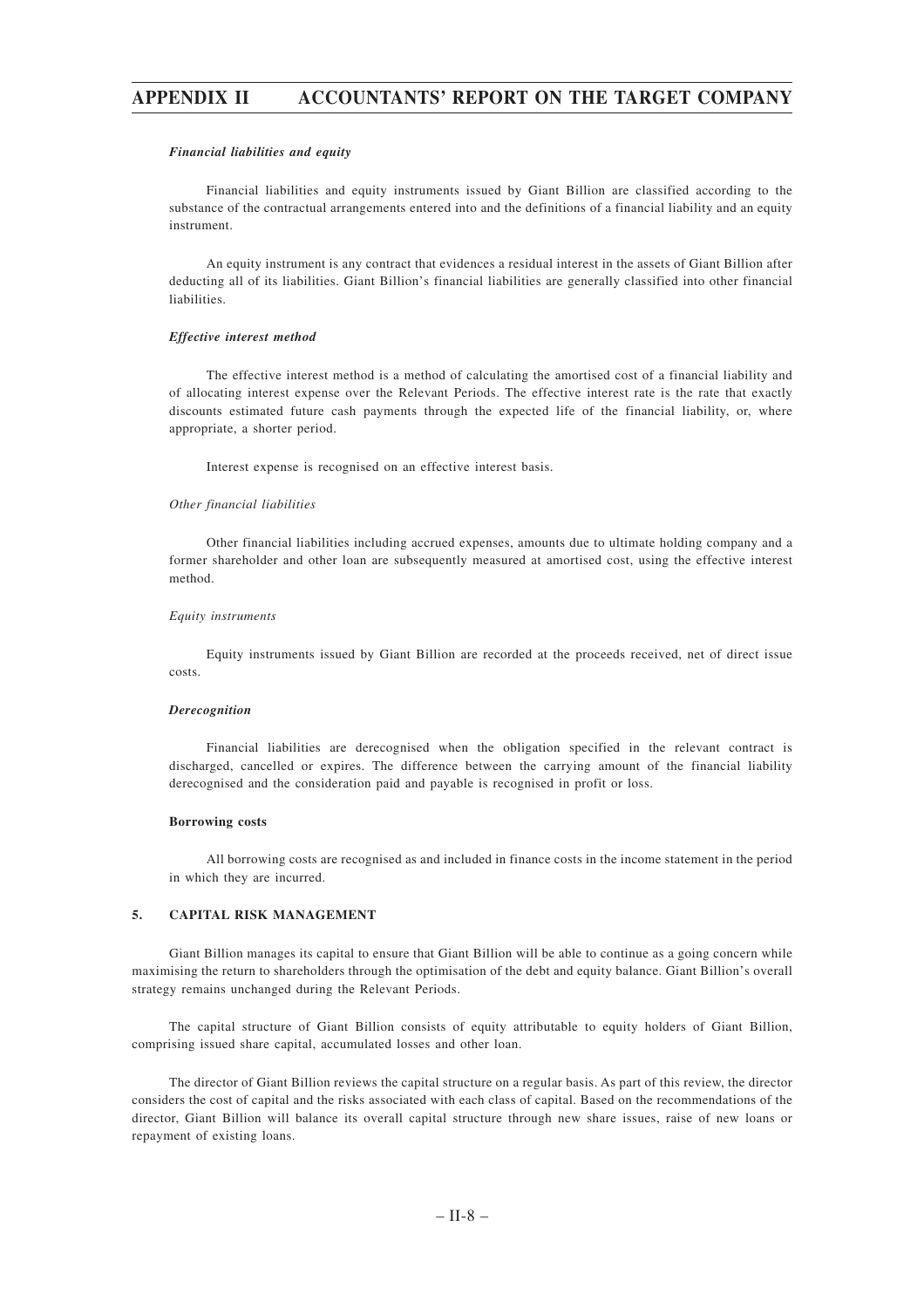#### **6. FINANCIAL INSTRUMENTS**

#### **(a) Financial risk management objectives and policies**

Giant Billion's major financial instruments include accrued expenses, amounts due from (to) ultimate holding company and a former shareholder and other loan. Details of these financial instruments are disclosed in respective notes. The risks associated with these financial instruments include market risk (interest rate risk), credit risk and liquidity risk. The policies on how to mitigate these risks are set out below. The management manages and monitors these exposures to ensure appropriate measures are implemented on a timely and effective manner.

#### *Market risk*

#### *Interest rate risk*

The interest rate risk arises from other loan is fixed as disclosed in Note 11 and is repayable within one year. The change in the interest rate in the market would have no material effect on Giant Billion's result for the year ended 31 March 2009.

Giant Billion's exposure to interest rates on financial liabilities are detailed in the liquidity risk management section of this note.

#### *Liquidity risk*

Giant Billion had net current liabilities of approximately HK\$102,255 as at 31 March 2009. The liquidity of Giant Billion is primarily dependent on the continuing financial supports from its beneficial shareholders as the significant sources of liquidity.

For the year ended 31 March 2007 and 2008, all financial liabilities are non-interest bearing and their maturity date are within one year.

For the year ended 31 March 2009, the following table details Giant Billion's remaining contractual maturity for its financial liabilities. For non-derivative financial liabilities, the table has been drawn up based on the undiscounted cash flows of financial liabilities based on the earliest date on which Giant Billion can be required to pay. The table includes both interest and principal cash flows.

|                                      | Within 1 year<br>or on demand<br>HK\$ | <b>Total</b><br>undiscounted<br>cash flows<br>HK\$ | Carrying<br>amount at year<br>ended date<br>HK\$ |
|--------------------------------------|---------------------------------------|----------------------------------------------------|--------------------------------------------------|
| As at 31 March 2009                  |                                       |                                                    |                                                  |
| Non-derivative financial liabilities |                                       |                                                    |                                                  |
| Accrued expenses                     | 56,055                                | 56,055                                             | 56,055                                           |
| Other loan                           | 560,000                               | 560,000                                            | 500,000                                          |
|                                      | 616,055                               | 616,055                                            | 556,055                                          |

#### **(b) Fair value**

The director of Giant Billion considers that the carrying amounts of financial assets and financial liabilities recorded at amortised cost in the Financial Information approximate their fair values due to their short-term maturities.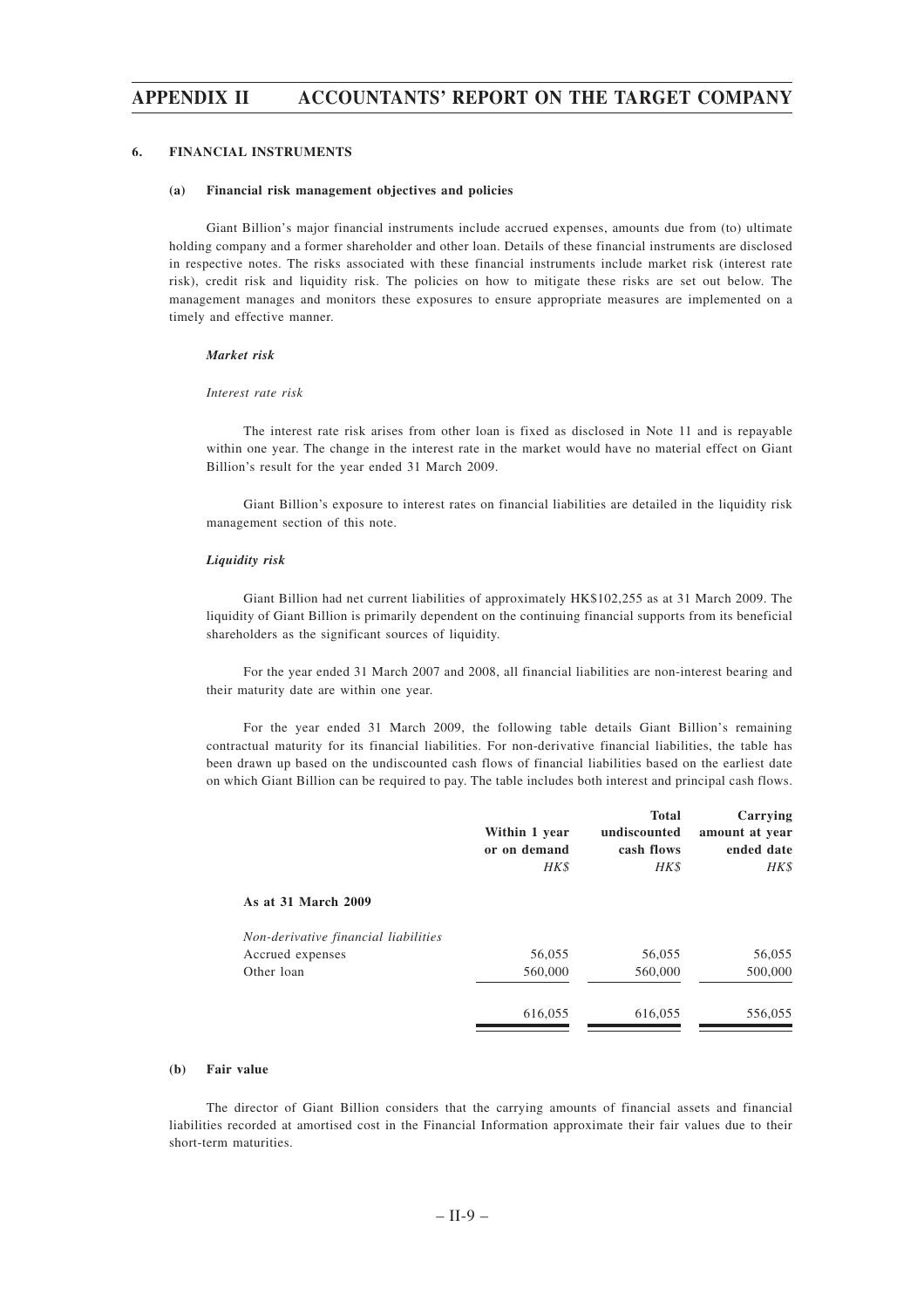#### **7. TURNOVER AND SEGMENT INFORMATION**

Giant Billion did not generate any turnover during the Relevant Periods.

According to HKAS 14 "Segment Reporting", no business analysis and segment reporting information such as segment revenue, results, assets, liabilities and other information are shown as Giant Billion has not carried on any business since the date of incorporation. It is therefore not considered appropriate to disclose segment information.

#### **8. TAXATION**

No provision for Hong Kong Profit Tax has been made as Giant Billion did not generate any assessable profits in Hong Kong in the Relevant Periods.

On 26 June 2008, the Hong Kong Legislative Council passed the Revenue Bill 2008 which reduced corporate profits tax rate from 17.5% to 16.5% effective from the year of assessment 2008/2009. Therefore, Hong Kong Profits Tax is calculated at 17.5% for the two years ended 31 March 2007 and 2008 and at 16.5% for the year ended 31 March 2009 of the estimated assessable profits.

The taxation for the Relevant Periods can be reconciled to the loss for the year as per the income statements as follows:

|                                                       | Year ended 31 March |          |           |
|-------------------------------------------------------|---------------------|----------|-----------|
|                                                       | 2007                | 2008     | 2009      |
|                                                       | HK\$                | HK\$     | HK\$      |
| Loss for the year                                     | (5,800)             | (8,400)  | (60, 855) |
| Tax at the domestic income tax rate of $16.5\%$       |                     |          |           |
| $(2007$ and $2008: 17.5\%)$                           | (1,015)             | (1, 470) | (10,041)  |
| Tax effect of expenses not deductible for tax purpose | 1,015               | 1,470    | 10,041    |
| Taxation charge for the year                          |                     |          |           |

There were no significant unprovided deferred tax at the balance sheet date.

#### **9. LOSS FOR THE YEAR**

Loss for the year has been arrived at after charging:

|                         |              | Year ended 31 March |      |  |  |  |  |      |
|-------------------------|--------------|---------------------|------|--|--|--|--|------|
|                         | 2008<br>2007 |                     |      |  |  |  |  | 2009 |
|                         | HK\$         | HK\$                | HK\$ |  |  |  |  |      |
| Directors' remuneration |              |                     |      |  |  |  |  |      |
| Staff cost              |              |                     |      |  |  |  |  |      |
| Auditor's remuneration  |              |                     |      |  |  |  |  |      |
|                         |              |                     |      |  |  |  |  |      |

During the Relevant Periods, no directors waived any emoluments and no emoluments were paid to directors as an inducement to join or upon joining Giant Billion or as compensation for loss of office.

Auditor's remuneration for the Relevant Periods was borne by its ultimate holding company.

#### **10. AMOUNT DUE FROM (TO) ULTIMATE HOLDING COMPANY/A FORMER SHAREHOLDER**

The amount due from (to) ultimate holding company/a former shareholder is unsecured, non-interest bearing and repayable on demand.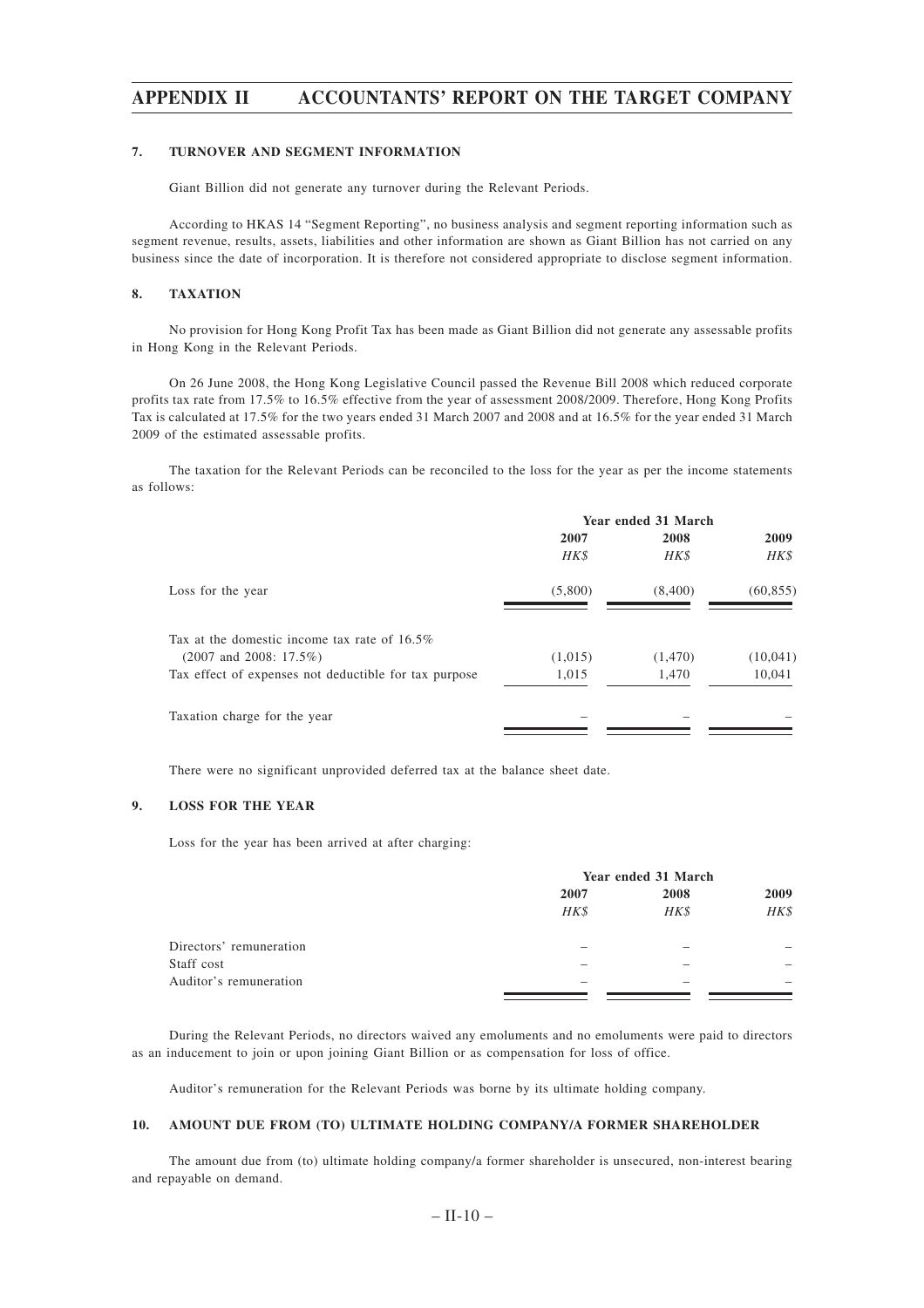#### **11. OTHER LOAN**

At 31 March 2009, other loan represented advances from Smart Genius Limited. The amount is unsecured, carries fixed-rate interest at 12% per annum (2008 and 2007: nil) and repayable within one year.

#### **12. SHARE CAPITAL**

|                                                   | Number of shares | Amount<br>HK\$ |
|---------------------------------------------------|------------------|----------------|
| Authorised:                                       |                  |                |
| Ordinary shares of HK\$1.00 each at 1 April 2006, |                  |                |
| 31 March 2007, 2008 and 2009                      | 10,000           | 10,000         |
| Issued and fully paid:                            |                  |                |
| Ordinary shares of HK\$1.00 each at 1 April 2006, |                  |                |
| 31 March 2007, 2008 and 2009                      | 3,000            | 3,000          |

#### **13. RELATED PARTY TRANSACTIONS**

- (a) Save as disclosed elsewhere in the Financial Information, Giant Billion had not entered into any other related party transactions during the Relevant Period.
- (b) Compensation to key management personnel

For the year ended 31 March 2007, Mr. Ho Wai Yip, Mr. Ho Wai Ho and Mr. Ho Wai Chi, the directors of Giant Billion, consider that they are the only key management personnel of Giant Billion.

For the year ended 31 March 2008 and 2009, Mr. Wu Jia Neng, the sole director of Giant Billion, considers that he is the only key management personnel of Giant Billion.

No emolument was paid or payable to the directors of Giant Billion during the Relevant Period.

### **II. EVENTS AFTER THE BALANCE SHEET DATE**

On 19 May 2009 and 2 June 2009, Giant Billion entered into a formal agreement (the "Formal Agreement") and a supplemental agreement (the "Supplemental Agreement") respectively with its ultimate holding company as vendor (the "Vendor"), the Company and a guarantor, pursuant to which the Company will acquire from the Vendor 49% of the issued share capital of Giant Billion at a consideration of HK\$200,000,000 (the "Acquisition"), subject to the satisfaction of certain conditions as set out in Formal Agreement. Upon completion of the Acquisition, Giant Billion will become an associate of the Company.

Under the Formal Agreement, Giant Billion is required to establish a wholly foreign owned enterprise (the "PRC Company") under the laws of the People's Republic of China and according to the conditions precedent of the Formal Agreement to carry out the principal business of marketing, promotion, business consulting, and technical services including, but not limited to, connecting the business relationship among sports player, sports association, coach, supplier, advertiser and related government departments, and enhancing the development of sports competition in the schools, provinces, and in the public, etc. The required registered capital is, however, not specified in the Formal Agreement. Therefore, no capital commitment of a confirmed amount has been created for Giant Billion.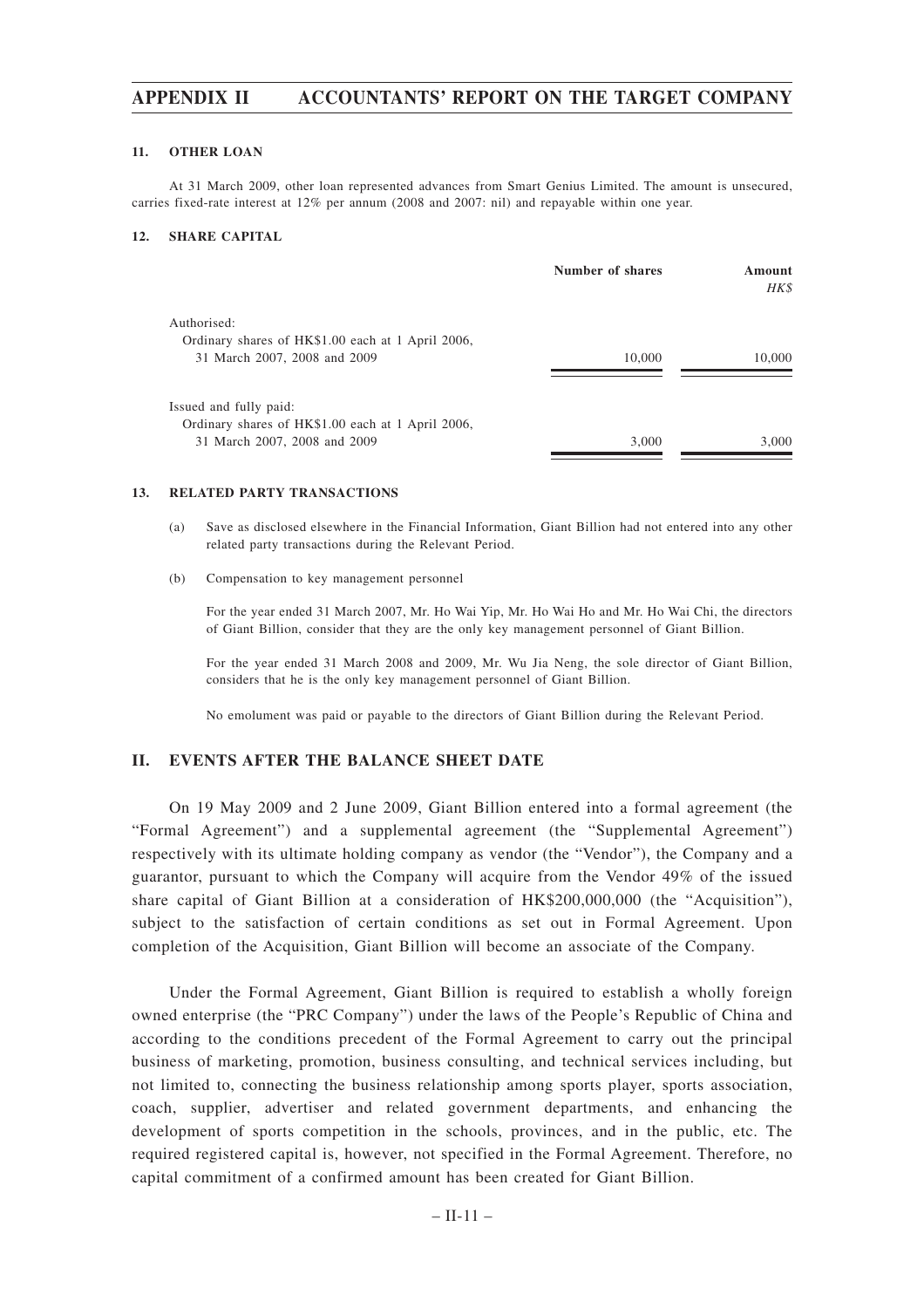Details about the Formal Agreement are set out in the Company's announcement dated 3 June 2009.

### **III. SUBSEQUENT FINANCIAL STATEMENTS**

No audited financial statements have been prepared by Giant Billion in respect of any period subsequent to 31 March 2009 and up to the date of this report.

> Yours faithfully, **SHINEWING (HK) CPA Limited** *Certified Public Accountants* **Pang Wai Hang** *Practising Certificate Number: P05044* Hong Kong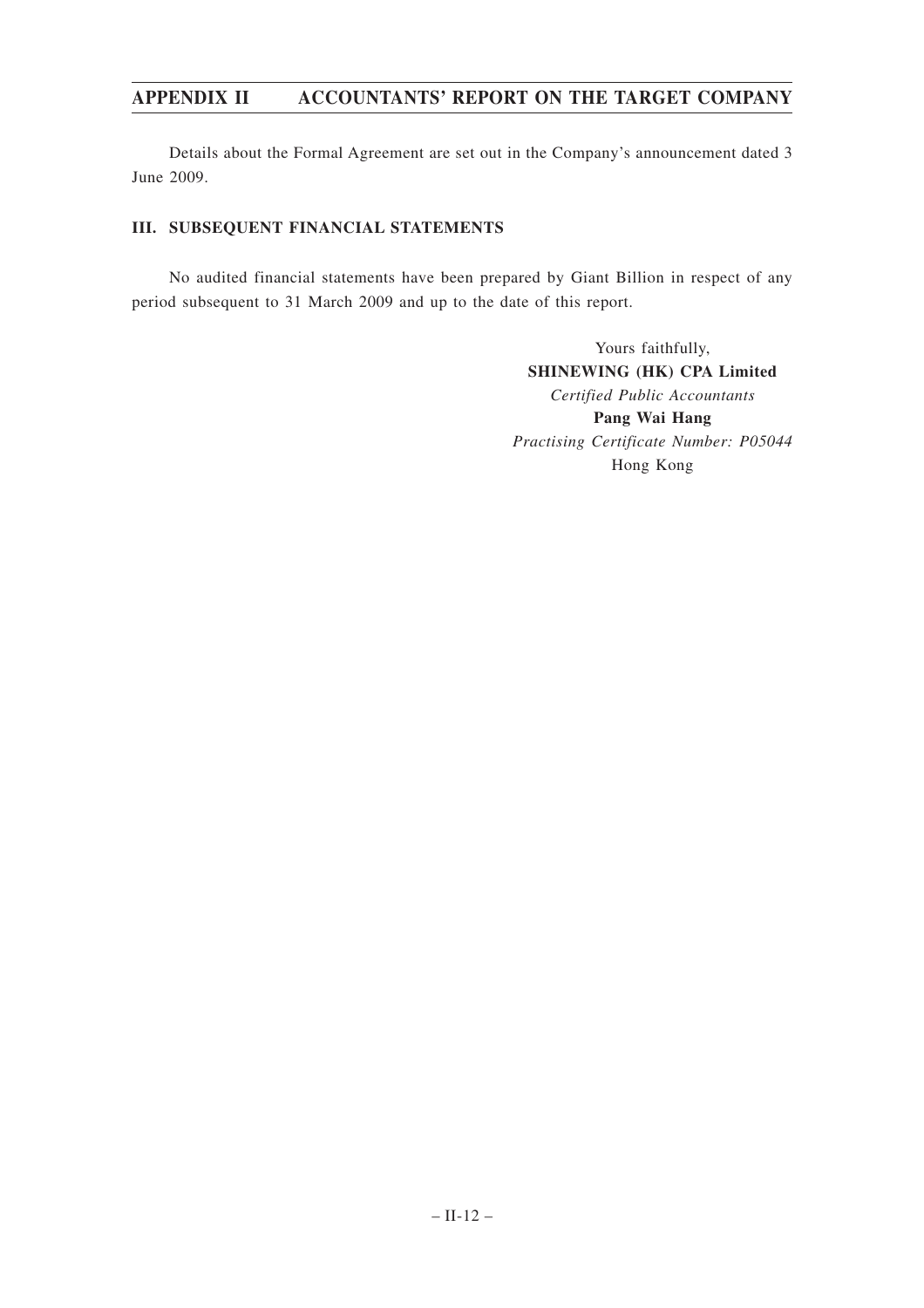信水甲和<br>ShineWing

SHINEWING (HK) CPA Limited 16/F. United Centre 95 Queensway, Hong Kong

7 September 2009

The Board of Directors PME Group Limited 5th Floor, Unison Industrial Centre Nos.27-31 Au Pui Wan Street Fo Tan, Shatin Hong Kong

Dear Sirs,

We report on the unaudited pro forma financial information (the "Unaudited Pro Forma Financial Information") of PME Group Limited (the "Company") and its subsidiaries (hereafter collectively referred to as the "Group") set out in Appendix III of the circular dated 7 September 2009 (the "Circular") in connection with the acquisition of 49% of the issued share capital of Giant Billion Limited by Smart Genius Limited (the "Acquisition"), a wholly-owned subsidiary of the Company, which has been prepared by the directors of the Company (the "Directors"), for illustrative purpose only, to provide information about how the Acquisition might have affected the financial information presented. The basis of preparation of the Unaudited Pro Forma Financial Information is set out on pages III-6 and III-7 to the Circular.

### **RESPECTIVE RESPONSIBILITIES OF THE DIRECTORS AND REPORTING ACCOUNTANTS**

It is the responsibility solely of the Directors to prepare the Unaudited Pro Forma Financial Information in accordance with paragraph 29 of Chapter 4 of the Rules Governing the Listing of Securities on The Stock Exchange of Hong Kong Limited (the "Listing Rules") and with reference to Accounting Guideline 7 "Preparation of Pro Forma Financial Information for Inclusion in Investment Circulars" issued by the Hong Kong Institute of Certified Public Accountants (the "HKICPA").

It is our responsibility to form an opinion, as required by paragraph 29(7) of Chapter 4 of the Listing Rules, on the Unaudited Pro Forma Financial Information and to report our opinion to you. We do not accept any responsibility for any reports previously given by us on any financial information used in the compilation of the Unaudited Pro Forma Financial Information beyond that owed to those to whom those reports were addressed by us at the dates of their issue.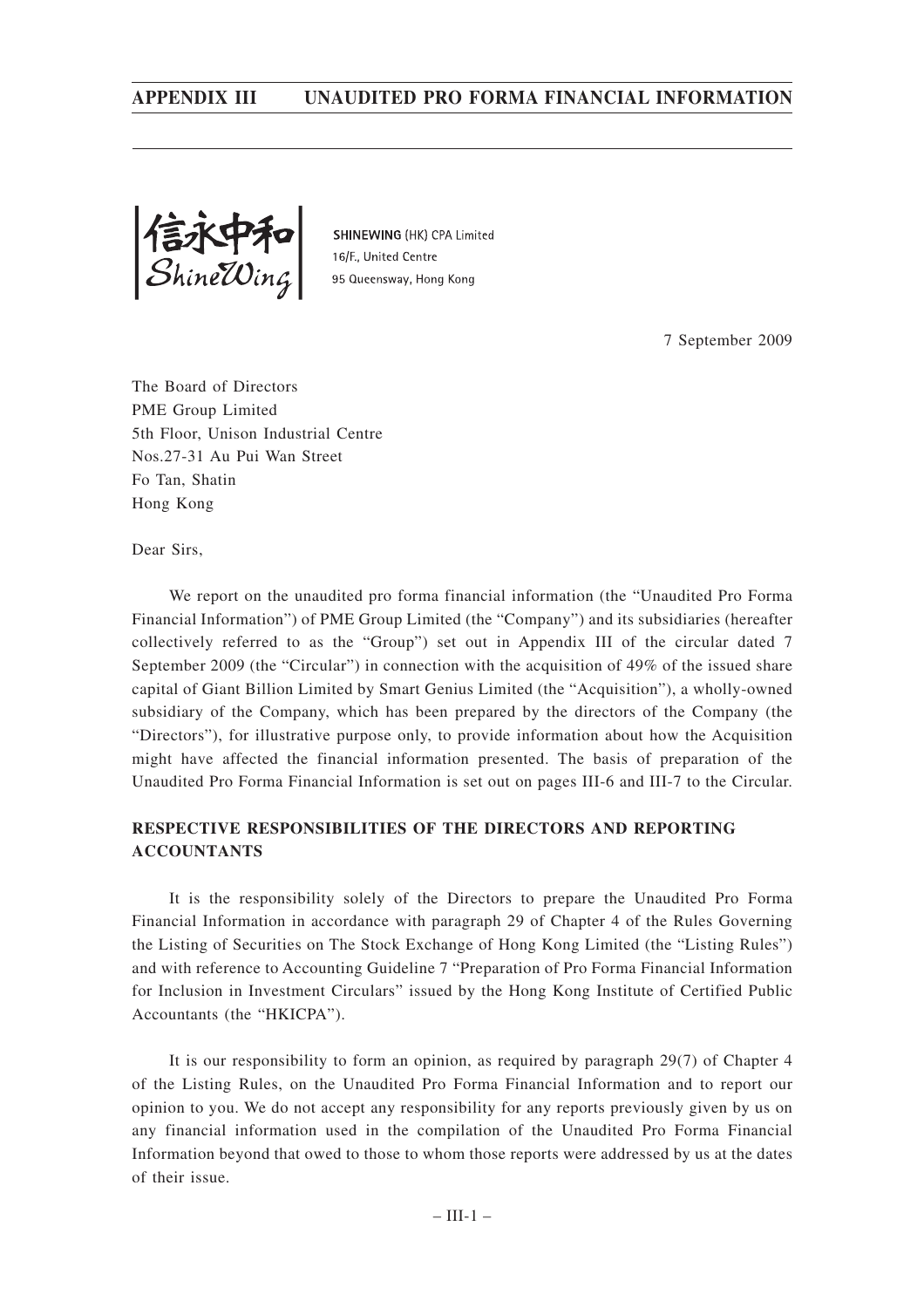### **BASIS OF OPINION**

We conducted our work in accordance with Hong Kong Standard on Investment Circular Reporting Engagements 300 "Accountants' Reports on Pro Forma Financial Information in Investment Circulars" issued by the HKICPA. Our work consisted primarily of comparing the unadjusted financial information with the source documents, considering the evidence supporting the adjustments and discussing the Unaudited Pro Forma Financial Information with the Directors. This engagement did not involve independent examination of any of the underlying financial information.

We planned and performed our work so as to obtain the information and explanations we considered necessary in order to provide us with sufficient evidence to give reasonable assurance that the Unaudited Pro Forma Financial Information has been properly compiled by the Directors on the basis stated, that such basis is consistent with the accounting policies of the Group and that the adjustments are appropriate for the purpose of the Unaudited Pro Forma Financial Information as disclosed pursuant to paragraph 29(1) of Chapter 4 of the Listing Rules.

The Unaudited Pro Forma Financial Information is for illustrative purpose only, based on the judgments and assumptions of the Directors, and, because of its hypothetical nature, does not provide any assurance or indication that any event will take place in the future and may not be indicative of the financial position of the Group as at 31 December 2008 or any future date.

### **OPINION**

In our opinion:

- (a) the Unaudited Pro Forma Financial Information has been properly compiled by the Directors on the basis stated;
- (b) such basis is consistent with the accounting policies of the Group; and
- (c) the adjustments are appropriate for the purposes of the Unaudited Pro Forma Financial Information as disclosed pursuant to paragraph 29(1) of Chapter 4 of the Listing Rules.

Yours faithfully, **SHINEWING (HK) CPA Limited** *Certified Public Accountants* **Pang Wai Hang** *Practising Certificate Number: P05044* Hong Kong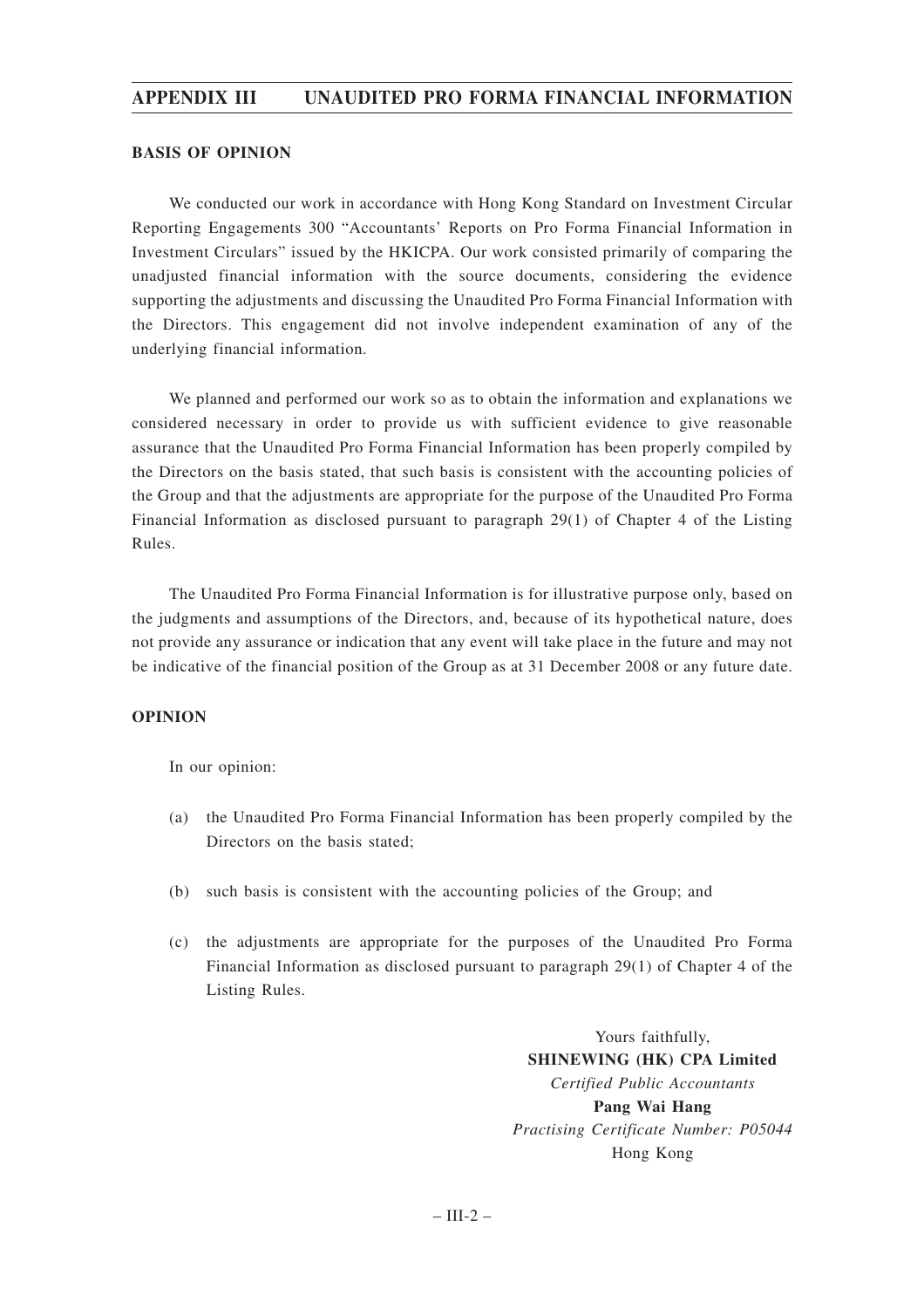### **UNAUDITED PRO FORMA FINANCIAL INFORMATION**

The accompanying unaudited pro forma consolidated balance sheet of Giant Billion Limited ("Giant Billion") and the Group (the "Unaudited Pro Forma Financial Information") have been prepared to illustrate the effect of the acquisition of 49% equity interest in Giant Billion might have affected the financial information of the Group.

The unaudited pro forma consolidated balance sheet of the Group after the Acquisition has been prepared based on (1) the audited consolidated balance sheet of the Group as at 31 December 2008, which has been extracted from the published annual report of the Company for the year ended 31 December 2008 as set out in Appendix I to the Circular and (2) the audited balance sheet of Giant Billion as at 31 March 2009 as set out in Appendix II to the Circular, and adjusted in accordance with the pro forma adjustments described in the notes thereto as if the Acquisition had been taken place at 31 December 2008.

The Unaudited Pro Forma Financial Information has been prepared for illustrative purposes only and because of its hypothetical nature, it may not give a true picture of the financial position of the Group after the Acquisition had the Acquisition been completed as at 31 December 2008 or at any future dates.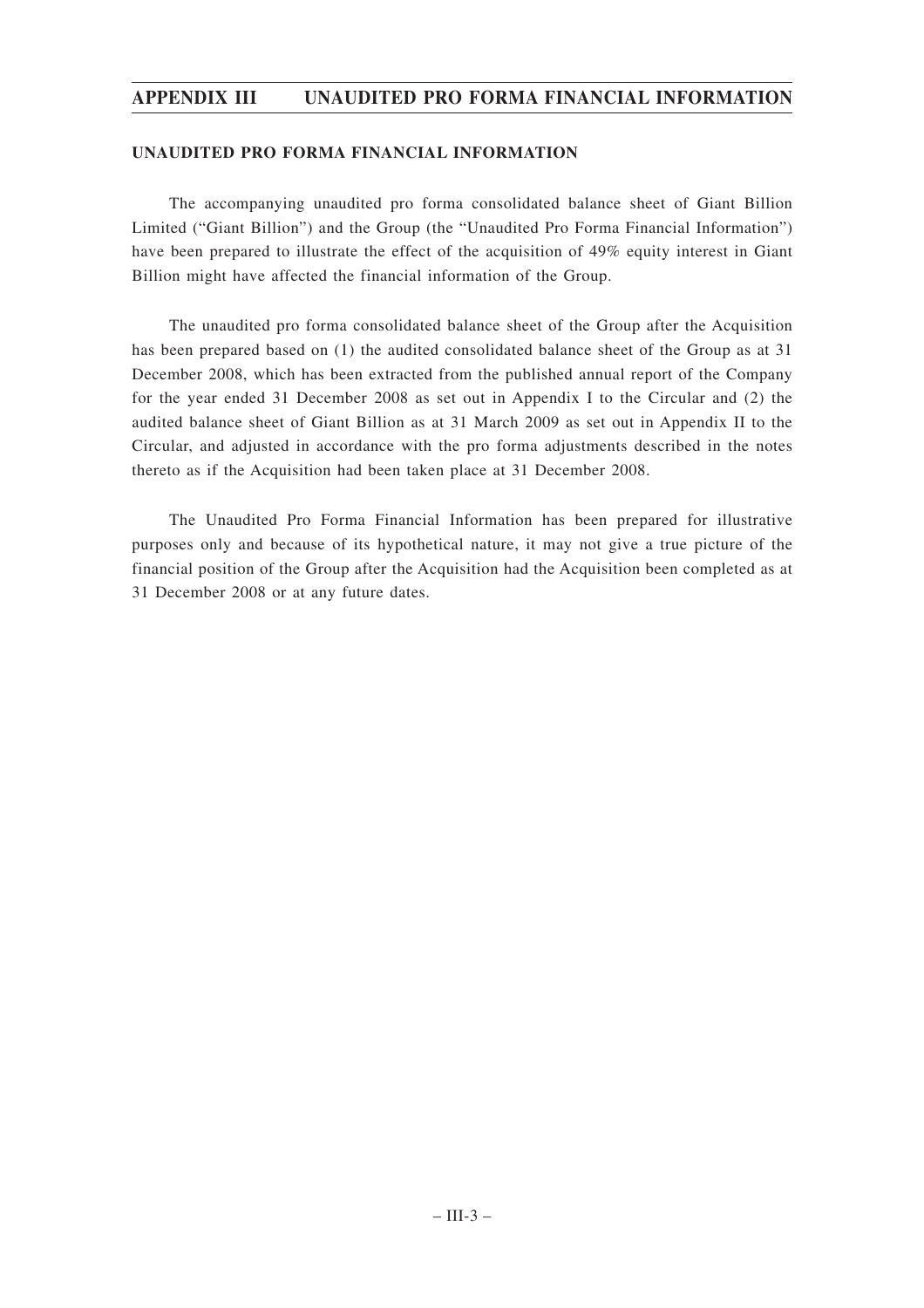## **UNAUDITED PRO FORMA CONSOLIDATED BALANCE SHEET OF THE GROUP AFTER THE ACQUISITION**

|                                   | <b>Audited</b><br>consolidated<br>balance sheet<br>of the Group<br>as at<br>31 December<br>2008<br>HK\$'000 | Pro forma<br>adjustments<br>HK\$'000 | <b>Notes</b>  | <b>Unaudited</b><br>pro forma<br>consolidated<br>balance sheet<br>of the Group<br>after the<br><b>Acquisition</b><br>as at<br>31 December<br>2008<br>HK\$'000 |
|-----------------------------------|-------------------------------------------------------------------------------------------------------------|--------------------------------------|---------------|---------------------------------------------------------------------------------------------------------------------------------------------------------------|
| <b>Non-current assets</b>         |                                                                                                             |                                      |               |                                                                                                                                                               |
| Property, plant and equipment     | 105,999                                                                                                     |                                      |               | 105,999                                                                                                                                                       |
| Investment property               | 3,200                                                                                                       |                                      |               | 3,200                                                                                                                                                         |
| Prepaid lease payments            | 11,020                                                                                                      |                                      |               | 11,020                                                                                                                                                        |
| Available-for-sale investments    | 66                                                                                                          |                                      |               | 66                                                                                                                                                            |
| Interest in associates            | 225,410                                                                                                     | 200,000                              | $(1)$ & $(3)$ | 425,410                                                                                                                                                       |
| Interest in a jointly controlled  |                                                                                                             |                                      |               |                                                                                                                                                               |
| entity                            | 6,001                                                                                                       |                                      |               | 6,001                                                                                                                                                         |
| Club debentures                   | 350                                                                                                         |                                      |               | 350                                                                                                                                                           |
|                                   | 352,046                                                                                                     |                                      |               | 552,046                                                                                                                                                       |
| <b>Current assets</b>             |                                                                                                             |                                      |               |                                                                                                                                                               |
| Inventories                       | 27,017                                                                                                      |                                      |               | 27,017                                                                                                                                                        |
| Debtors, deposits and prepayments | 158,018                                                                                                     | (80,000)                             | $(1)$ & $(2)$ | 78,018                                                                                                                                                        |
| Convertible bond designated as    |                                                                                                             |                                      |               |                                                                                                                                                               |
| financial assets at fair value    |                                                                                                             |                                      |               |                                                                                                                                                               |
| through profit or loss            | 7,047                                                                                                       |                                      |               | 7,047                                                                                                                                                         |
| Amounts due from a jointly        |                                                                                                             |                                      |               |                                                                                                                                                               |
| controlled entity                 | 111                                                                                                         |                                      |               | 111                                                                                                                                                           |
| Loan receivable from an associate |                                                                                                             | 500                                  | (4)           | 500                                                                                                                                                           |
| Loan receivables                  | 58,650                                                                                                      | (500)                                | (4)           | 58,150                                                                                                                                                        |
| Prepaid lease payments            | 290                                                                                                         |                                      |               | 290                                                                                                                                                           |
| Taxation recoverable              | 643                                                                                                         |                                      |               | 643                                                                                                                                                           |
| Held-for-trading investments      | 80,112                                                                                                      |                                      |               | 80,112                                                                                                                                                        |
| Deposits placed with a financial  |                                                                                                             |                                      |               |                                                                                                                                                               |
| institution                       | 19,579                                                                                                      |                                      |               | 19,579                                                                                                                                                        |
| Bank balances and cash            | 18,150                                                                                                      |                                      |               | 18,150                                                                                                                                                        |
|                                   | 369,617                                                                                                     |                                      |               | 289,617                                                                                                                                                       |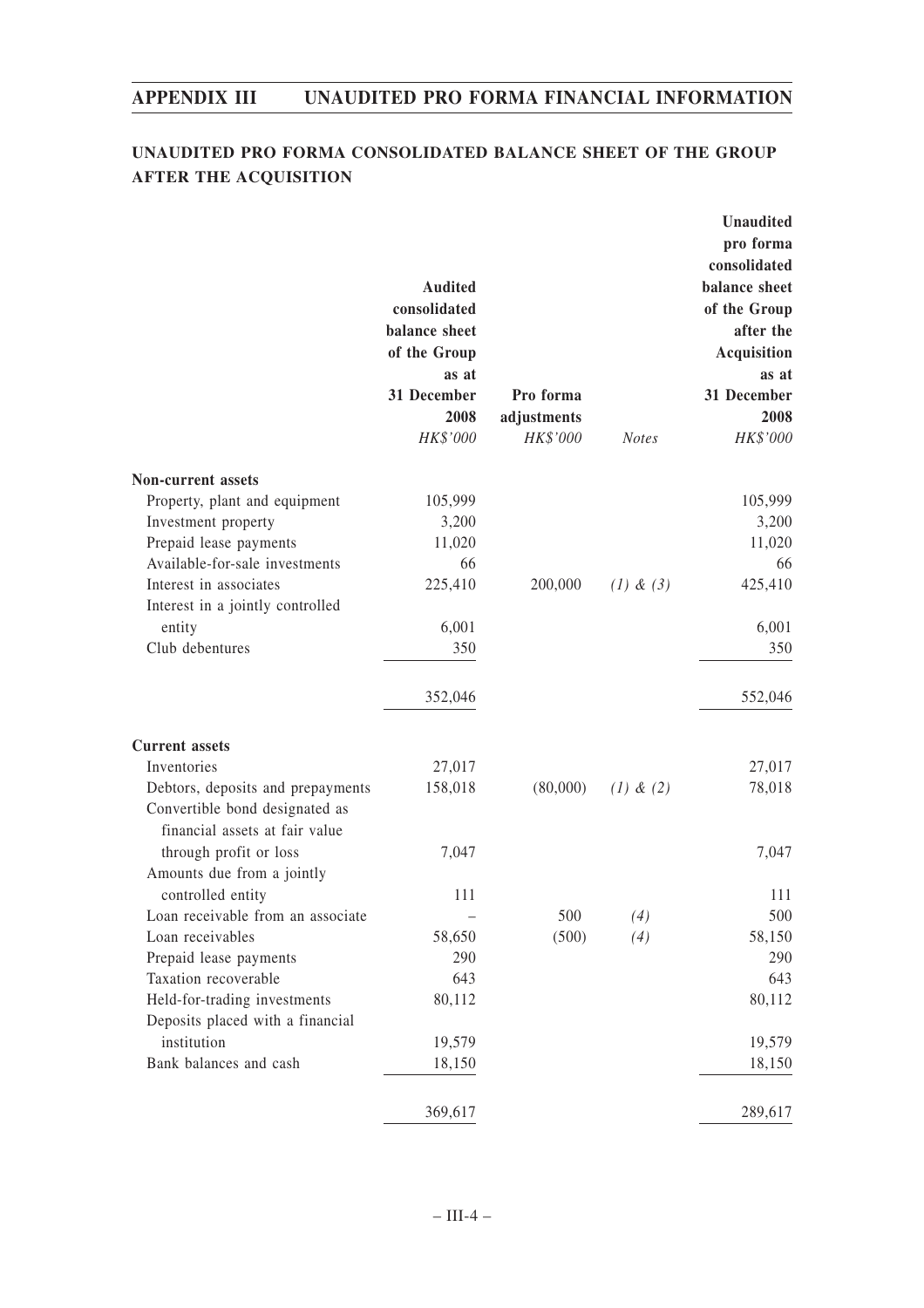|                                                                                                             | <b>Audited</b><br>consolidated<br>balance sheet<br>of the Group<br>as at<br>31 December<br>2008<br>HK\$'000 | Pro forma<br>adjustments<br>HK\$'000 | <b>Notes</b>  | Unaudited<br>pro forma<br>consolidated<br>balance sheet<br>of the Group<br>after the<br>Acquisition<br>as at<br>31 December<br>2008<br>HK\$'000 |
|-------------------------------------------------------------------------------------------------------------|-------------------------------------------------------------------------------------------------------------|--------------------------------------|---------------|-------------------------------------------------------------------------------------------------------------------------------------------------|
| <b>Current liabilities</b>                                                                                  |                                                                                                             |                                      |               |                                                                                                                                                 |
| Creditors and accruals<br>Taxation payable<br>Obligation under a finance lease<br>Bank loans                | 72,761<br>802<br>74<br>14,211                                                                               |                                      |               | 72,761<br>802<br>74<br>14,211                                                                                                                   |
| Convertible bonds                                                                                           |                                                                                                             | 45,598                               | $(1)$ & $(2)$ | 45,598                                                                                                                                          |
|                                                                                                             | 87,848                                                                                                      |                                      |               | 133,446                                                                                                                                         |
| Net current assets                                                                                          | 281,769                                                                                                     |                                      |               | 156,171                                                                                                                                         |
| Total assets less current liabilities                                                                       | 633,815                                                                                                     |                                      |               | 708,217                                                                                                                                         |
| <b>Non-current liabilities</b><br>Promissory notes<br>Obligation under a finance lease<br>Deferred taxation | 132<br>2,452                                                                                                | 52,941                               | $(1)$ & $(2)$ | 52,941<br>132<br>2,452                                                                                                                          |
|                                                                                                             | 2,584                                                                                                       |                                      |               | 55,525                                                                                                                                          |
|                                                                                                             | 631,231                                                                                                     |                                      |               | 652,692                                                                                                                                         |
| <b>Capital and reserves</b>                                                                                 |                                                                                                             |                                      |               |                                                                                                                                                 |
| Share capital<br>Reserves                                                                                   | 17,586<br>613,369                                                                                           | 21,461                               | (2)           | 17,586<br>634,830                                                                                                                               |
| Equity attributable to equity holder<br>Minority interests                                                  | 630,955<br>276                                                                                              |                                      |               | 652,416<br>276                                                                                                                                  |
|                                                                                                             | 631,231                                                                                                     |                                      |               | 652,692                                                                                                                                         |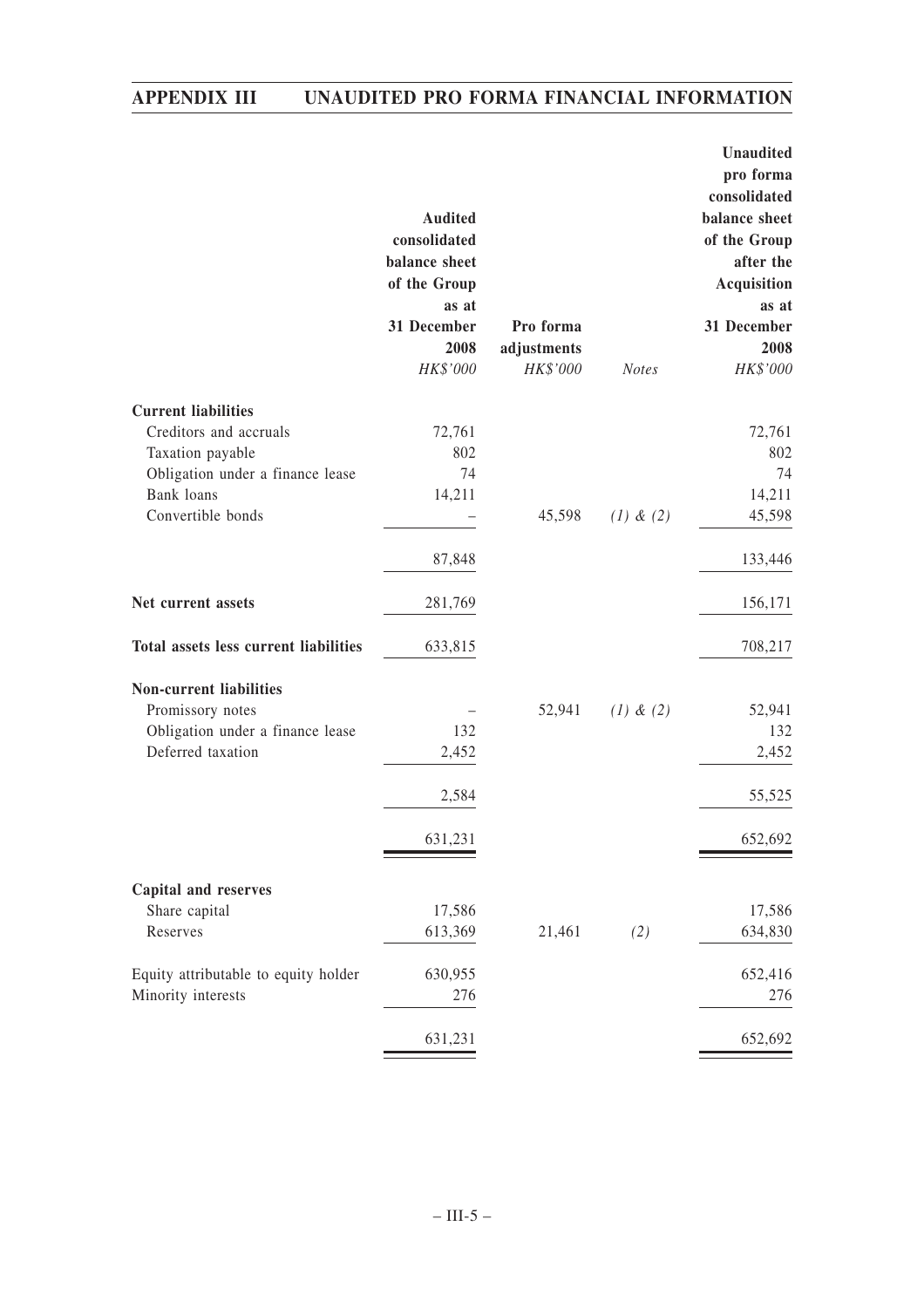## **NOTES TO THE UNAUDITED PRO FORMA FINANCIAL INFORMATION OF THE GROUP AFTER THE ACQUISITION**

*Notes:*

- (1) On 19 May 2009, Smart Genius Limited entered into sales and purchase agreement (the "Sales and Purchase Agreement") with Crown Sunny Limited (the "Vendor") to acquire 1,470 shares of HK\$1.00 each in the issued share capital of Giant Billion, representing 49% of the entire issued share capital of Giant Billion ("Acquisition").
- (2) The total consideration for the acquisition is HK\$200,000,000 which is to be satisfied by the deposit paid to the Vendor of HK\$80,000,000, issuance of HK\$60,000,000 convertible bonds by the Company ("Convertible Bonds") and issuance of HK\$60,000,000 of promissory notes ("Promissory Notes") to the Vendor.
	- (a) As at 31 December 2008, the Company has paid approximately HK\$80,000,000 as refundable deposit for the Acquisition, which had been included in debtors, deposits and prepayments in the consolidated balance sheet of the Group as at 31 December 2008 as set out in Appendix I to this Circular.
	- (b) Pursuant to the Acquisition Agreement, the Convertible Bonds of the principal amount of HK\$60,000,000 will be issued. The Convertible Bonds carry interests at 3% per annum on the outstanding principal amount and payable annually and mature 3 years from the date of issue. The initial conversion price had been set at HK\$0.20 and the Company shall repay the outstanding principal amount and interest on the maturity date of the Convertible Bonds. The holders of the Convertible Bonds has the right to convert on any business day from the date of issue to 5 business days prior to the maturity date, the whole or any part(s) of the principal amount of the Convertible Bonds. The value of the Convertible Bonds is split into a liability component of approximately HK\$45,598,000, which is carried in the unaudited pro forma consolidated balance sheet as a current liability, and an equity component of approximately HK\$14,402,000, which is recognised in equity. The fair value of the liability component of the Convertible Bonds is calculated by discounting the future cash flow stream from the Convertible Bonds using an estimated effective interest rate of 13.201% per annum as if the Acquisition had been completed on 31 December 2008.
	- (c) Pursuant to the Acquisition Agreement, the Promissory Notes of the principal amount of HK\$60,000,000 will be issued. The Promissory Notes shall bear an interest of 5% per annum, mature 3 years after the date of issuance and may be redeemed during the period commencing from three months after the date of issue of the Promissory Notes and until the date prior to the maturity date of the Promissory Notes. The fair value of the liability component the Promissory Notes of approximately HK\$52,941,000 and the imputed interest of approximately HK\$7,059,000 is calculated by discounting the future cash flow stream from the bonds using an estimated effective interest rate of 13.201% per annum.
- (3) Upon completion of the acquisition, Giant Billion will be accounted for as an associate of the Group. The Group will apply the equity method to account for the acquisition of Giant Billion as an associate as the directors of the Company consider that the Group will have significant influence over Giant Billion to obtain benefits from its activities after the completion of the Acquisition.

In applying the equity method, the investment in an associate is initially recognised at cost and the carrying amount is increased or decreased to recognise the Group's share of the profit or loss of Giant Billion after the date of acquisition. The Group's share of the profit or loss of Giant Billion is recognised in the Group's profit or loss. Distributions received from Giant Billion reduce the carrying amount of the investment.

For the purpose of preparing the Unaudited Pro Forma Financial Information of the Group after the Acquisition, the carrying value of the net assets of Giant Billion as per the Accountants' Report as set out in Appendix II of this circular are taken to be the fair values.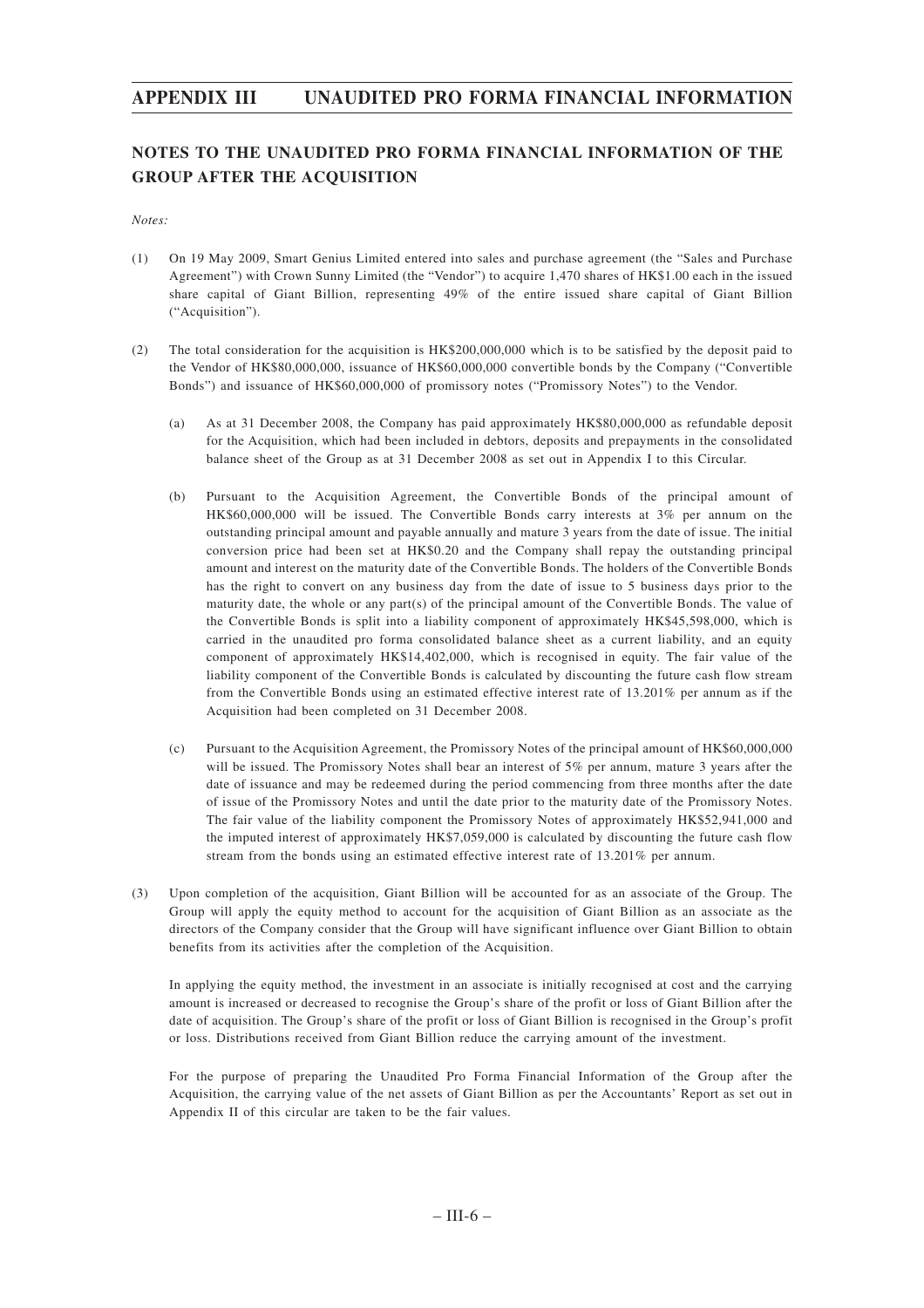The amount of the excess of the cost of acquisition incurred by the Group over its interests in the net fair value of the identifiable assets, liabilities and contingent liabilities of Giant Billion is recognised as goodwill and included in the interests in associates in the Unaudited Pro Forma Financial Information as if the acquisition was completed on 31 December 2008.

|                                                                                     | HK\$'000      |
|-------------------------------------------------------------------------------------|---------------|
| Consideration<br>Add: Share of net liabilities                                      | 200,000<br>50 |
| Goodwill                                                                            | 200,050       |
| The net assets and liabilities acquired in the transaction are as follows:          |               |
|                                                                                     | HK\$'000      |
| Net liabilities acquired<br>Net liabilities of Giant Billion as at 31 December 2008 | 102           |
| Share of net liabilities (49%)                                                      | 50            |

On Completion of the acquisition of Giant Billion, the fair value of the consideration and the net identifiable assets and liabilities of Giant Billion will have to be assessed. As a result of the assessment, the amount of goodwill may be different from that estimated based on the basis stated above for the purpose of preparation of the Unaudited Pro Forma Financial Information.

- (4) The adjustment represented the reclassification of the loan advanced to Giant Billion of HK\$500,000 which is due within one year.
- (5) No adjustments have been made to reflect the cost of the Acquisition as, in the opinion of the Directors, such costs are not considered to be material.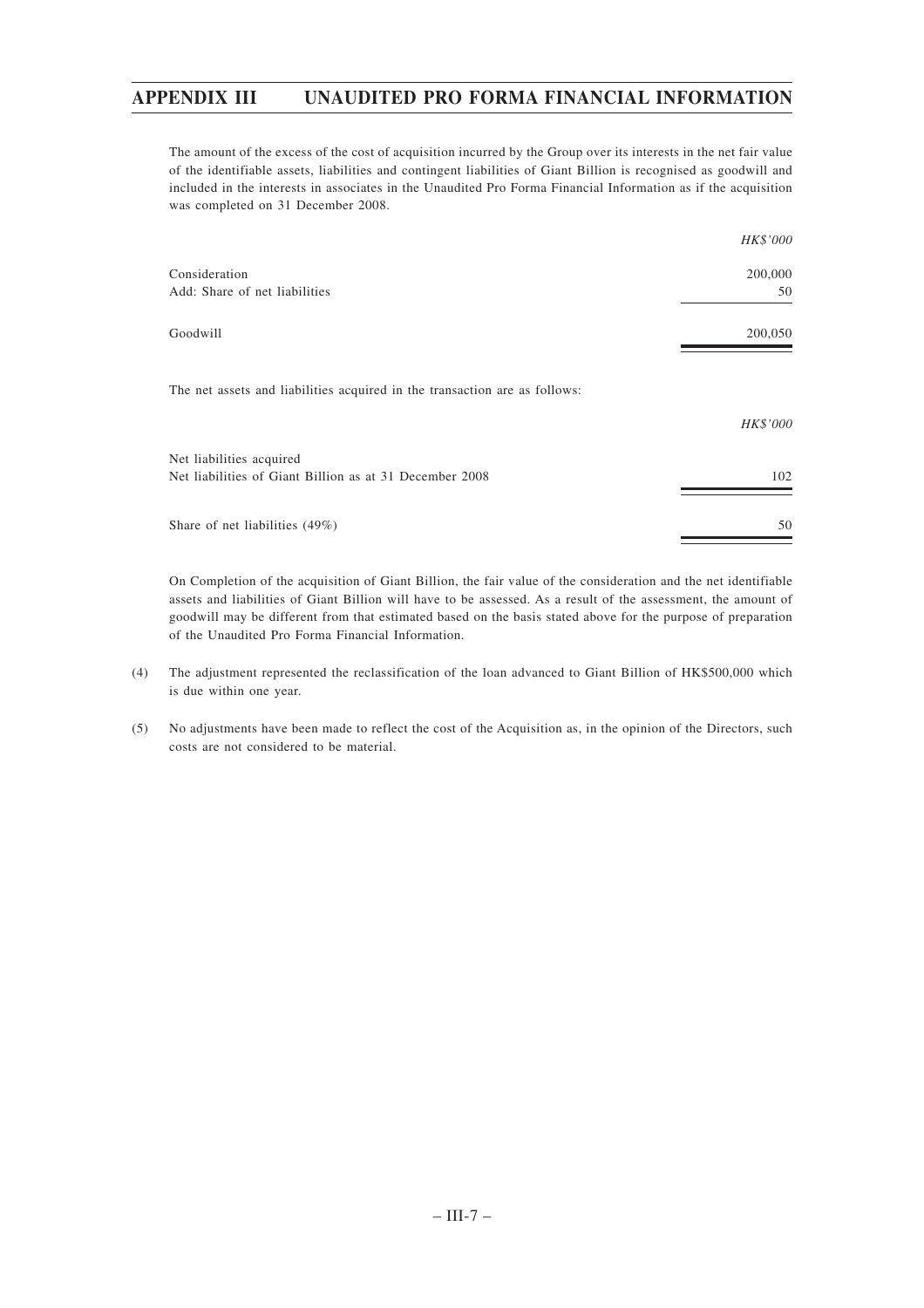*The following is the text of a letter prepared for the purpose of incorporation in this circular received from BMI Appraisals Limited, an independent valuer, in connection with its valuation as at 31 March 2009 of the market value of the 100% equity interest in the PRC Company.*

# **BMI APPRAISALS**

BMI Appraisals Limited 中和邦盟評估有限公司

Suite 11-18, 31/F., Shui On Centre, 6-8 Harbour Road, Wanchai, Hong Kong 香港灣仔港灣道6-8號瑞安中心3111-18室 Tel電話: (852) 2802 2191 Fax傳真: (852) 2802 0863 

7 September 2009

The Directors **Smart Genius Limited** Room 809-812, 8th Floor Shui On Centre Nos. 6-8 Harbour Road Wanchai Hong Kong

Dear Sirs,

### **INSTRUCTIONS**

We refer to the instructions from Smart Genius Limited (referred to as the "Company"), which is a wholly-owned subsidiary of PME Group Limited, for us to provide our opinion on the market value of the 100% equity interest in the PRC Company (referred to as the "Target") as at 31 March 2009.

This report describes the background of the Target and the basis of valuation and assumptions. It also explains the valuation methodologies utilized and presents our conclusion of value.

### **BASIS OF VALUATION**

Our valuation has been carried out on the basis of market value. Market value is defined as *"the estimated amount for which an asset should exchange on the date of valuation between a willing buyer and a willing seller in an arm's length transaction after proper marketing wherein the parties had each acted knowledgeably, prudently and without compulsion"*.

We have adopted "HKIS Valuation Standards on Trade-related Business Assets and Business Enterprises" and "The Hong Kong Business Valuation Forum Business Valuation Standards" in preparing this valuation report.

### **BACKGROUND OF THE TARGET**

The Target has entered into an exclusive technical and consulting services agreement (the "Services Agreement") with Beijing Zhongtijian Cultural Broadcast Company Limited (北京中體健文化傳播有限公司) (referred to as "Zhongtijian"). Except for the above mentioned business, the Target has no other operation or business.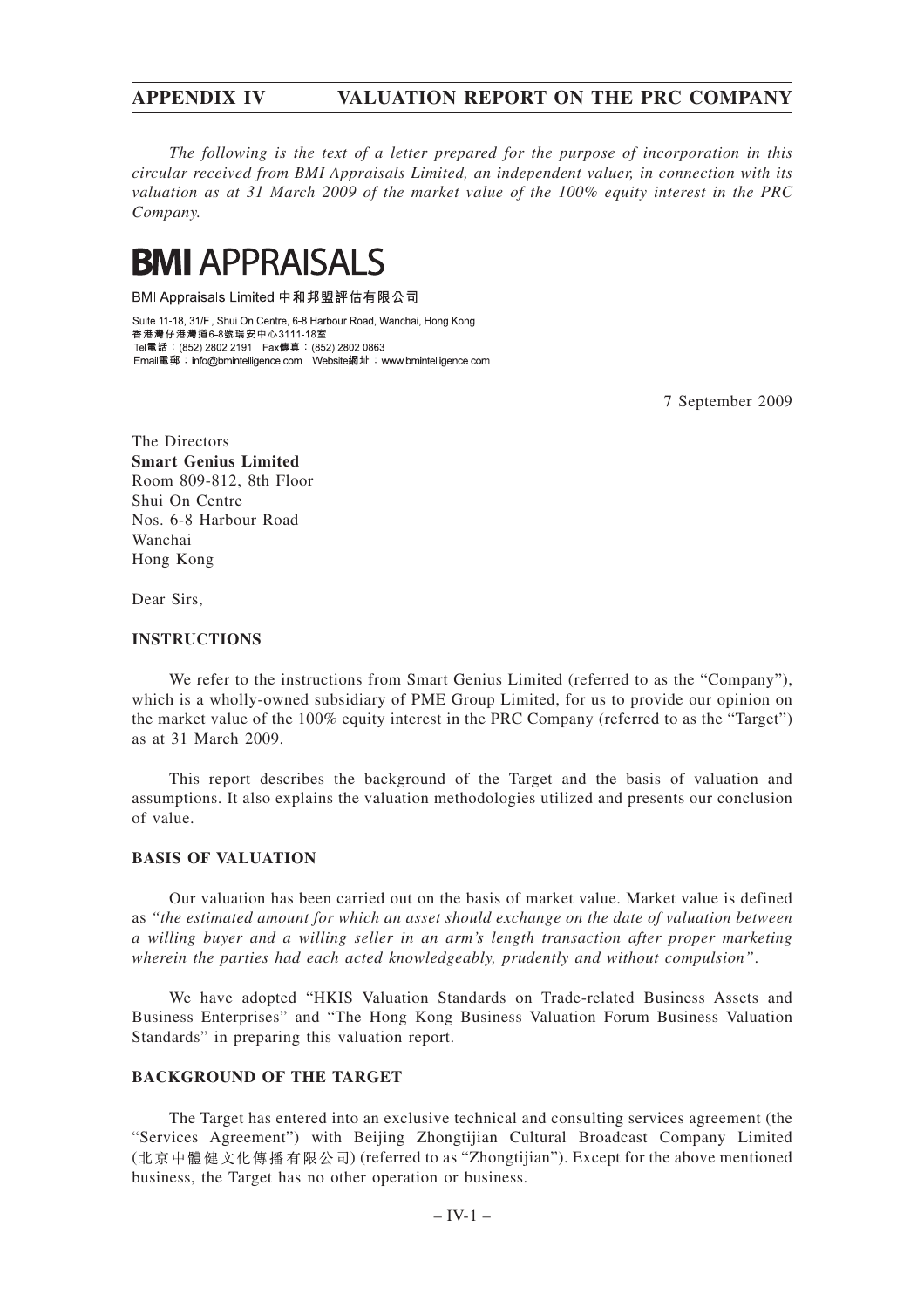Zhongtijian entered into a cooperation agreement (the "Cooperation Agreement") with China DTV Production Company Limited (央視風雲傳播有限公司) (referred to as "CDP") in relation to the operation and marketing of a digital sports television channel of " $\wedge$ "  $\mathbb{R}$ "  $\mathbb{R}$ " (referred to as the "Channel"). The Channel will include programs of handball, bowling, petanque, billiards, sepak takraw, football, cricket and squash. Zhongtijian will be entitled to 70% of the after tax profit of the operation of the Channel and its related businesses.

According to the Services Agreement, the Target will be entitled to 65% of Zhongtijian's portion of the after tax profit, i.e. the Target will be entitled to 45.5% of the after tax profit from the operation of the Channel and its related business.

CDP was established by China Central Television (referred to as the "CCTV"), and is specialized in launching, programming and operation of the CCTV digital pay TV channels. CDP has developed 12 digital pay-TV channels.

### **INDUSTRY OVERVIEW**

### **The General Economy**

The gross domestic product (GDP) of the People's Republic of China (referred to as "PRC") in 2008 was RMB30,067.0 billion, up by 9.0% over the previous year. Analyzed by different industries, the added value of the primary industry was RMB3,400.0 billion, up by 5.5%, that of the secondary industry was RMB14,618.3 billion, up by 9.3% and the tertiary industry was RMB12,048.7 billion, up by 9.5%. The added value of the primary industry accounted for 11.3% of the GDP, up by 0.2% over that in the pervious year, that of the secondary industry accounted for  $48.6\%$ , up by  $0.1\%$ , and that of the tertiary industry accounted for 40.1%, down by 0.3%.





*Source:* National Bureau of Statistics of the PRC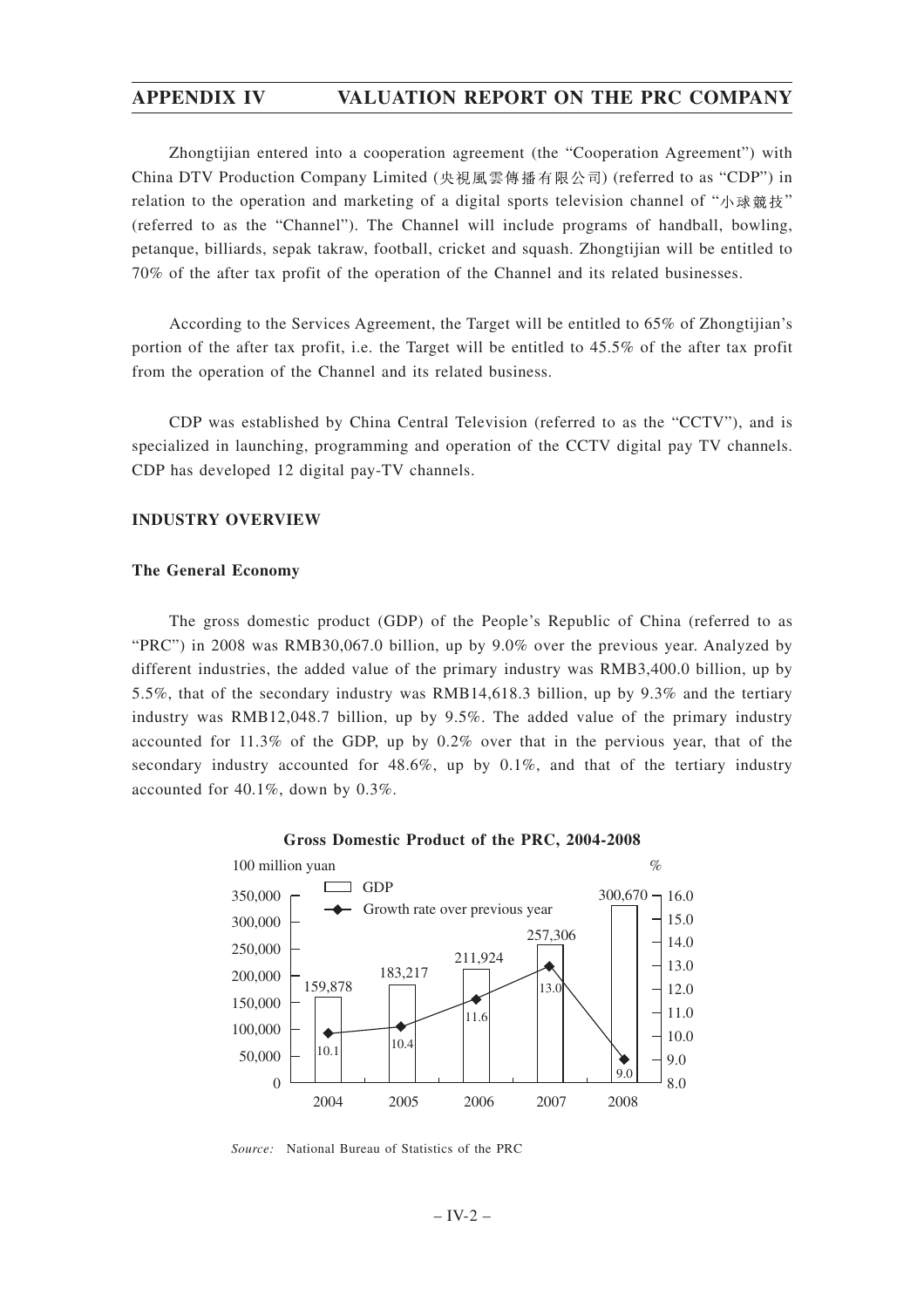The general level of consumer prices in the PRC in 2008 was up by 5.9% over the previous year. Of this total, the prices for food went up by 14.3%. The prices for investment in fixed assets were up by 8.9%. The producer prices for manufactured goods increased by 6.9%, of which, the prices for means of production increased by 7.7%, and for means of subsistence grew by 4.1%. The purchasing prices for raw materials, fuels and power went up by 10.5%. The producer prices for farm products were up by 14.1%. The prices for means of agricultural production were up by 20.3%. The sales prices for housing in 70 large and medium-sized cities were up by 6.5%, of which, that for new residential buildings went up by 7.1%, for second hand housing grew by 6.2%, and the prices for rental and leasing were up by 1.4%.





*Source:* National Bureau of Statistics of the PRC

#### **The Television Viewing Market**

The PRC has the largest television viewing market in the world, with televisions in 362 million households, of which 139 million households subscribed to cable television, as at 31 December 2006, according to Analysys International. However, only approximately 3.5% of television-viewing households in the PRC subscribed to digital television as at 31 December 2006.

Cable networks provide an important means of television transmission in the PRC. Approximately 139 million households, or 38% of television-viewing households in the PRC, subscribed to cable television as at 31 December 2006, up from 118 million households as at 31 December 2004, according to Analysys International. The government has invested heavily in the development of cable television networks as a primary means of making information and entertainment available to the public, with the result that the majority of urban households subscribe to basic cable television services. Urbanization is bringing with it rapid expansion of cable networks to formerly rural areas. The number of households linked to cable television networks is expected to reach 176 million households as at 31 December 2010, according to Analysys International.

The commercial potential of the PRC cable television industry, however, has yet to be fully developed.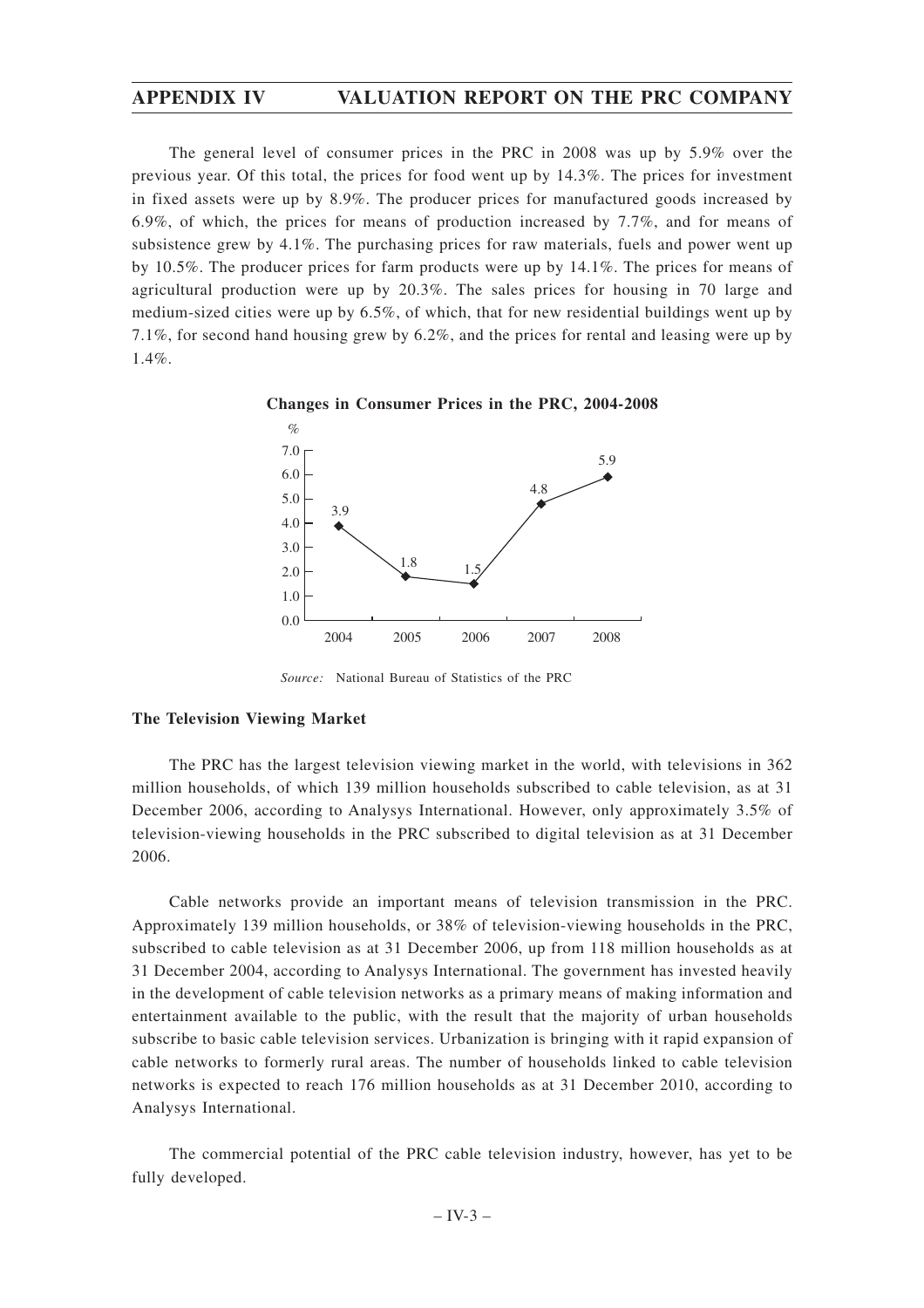The following table sets forth the actual and projected number of cable television subscribers and digital cable television subscribers in the PRC as at the dates indicated below:

|                                                 | (millions of households, as of December 31) |        |        |        |        |        |             |
|-------------------------------------------------|---------------------------------------------|--------|--------|--------|--------|--------|-------------|
|                                                 | 2004                                        | 2005   | 2006   | 2007   | 2008   | 2009   | <b>2010</b> |
| Cable TV subscribers<br>Of which, digital cable | 118.00                                      | 128.40 | 138.50 | 148.30 | 157.70 | 166.90 | 175.70      |
| TV subscribers                                  | 1.10                                        | 4.40   | 12.50  | 25.70  | 45.70  | 74.40  | 111.20      |

*Source:* Analysys International

### **SOURCE OF INFORMATION**

For the purpose of our valuation, we have been furnished with the financial and operational data related to Zhongtijian, which were given by the senior management of the Company.

The business valuation of Zhongtijian required consideration of all pertinent factors affecting the economic benefits of the Target and its abilities to generate future investment returns. The factors considered in the valuation included, but were not limited to, the following:

- The business nature of Zhongtijian;
- The financial information of Zhongtijian;
- The specific economic environment and competition for the market in which Zhongtijian operates or will operate;
- Market-derived investment returns of entities engaged in similar lines of business; and
- The financial and business risks of Zhongtijian, including the continuity of income and the projected future results.

### **SCOPE OF WORKS**

In the course of our valuation work for the Target, we have conducted the following steps to evaluate the reasonableness of the adopted bases and assumptions provided by the senior management of the Company:

- Obtained financial and operational information of Zhongtijian;
- Performed market research and obtained statistical figures from public sources;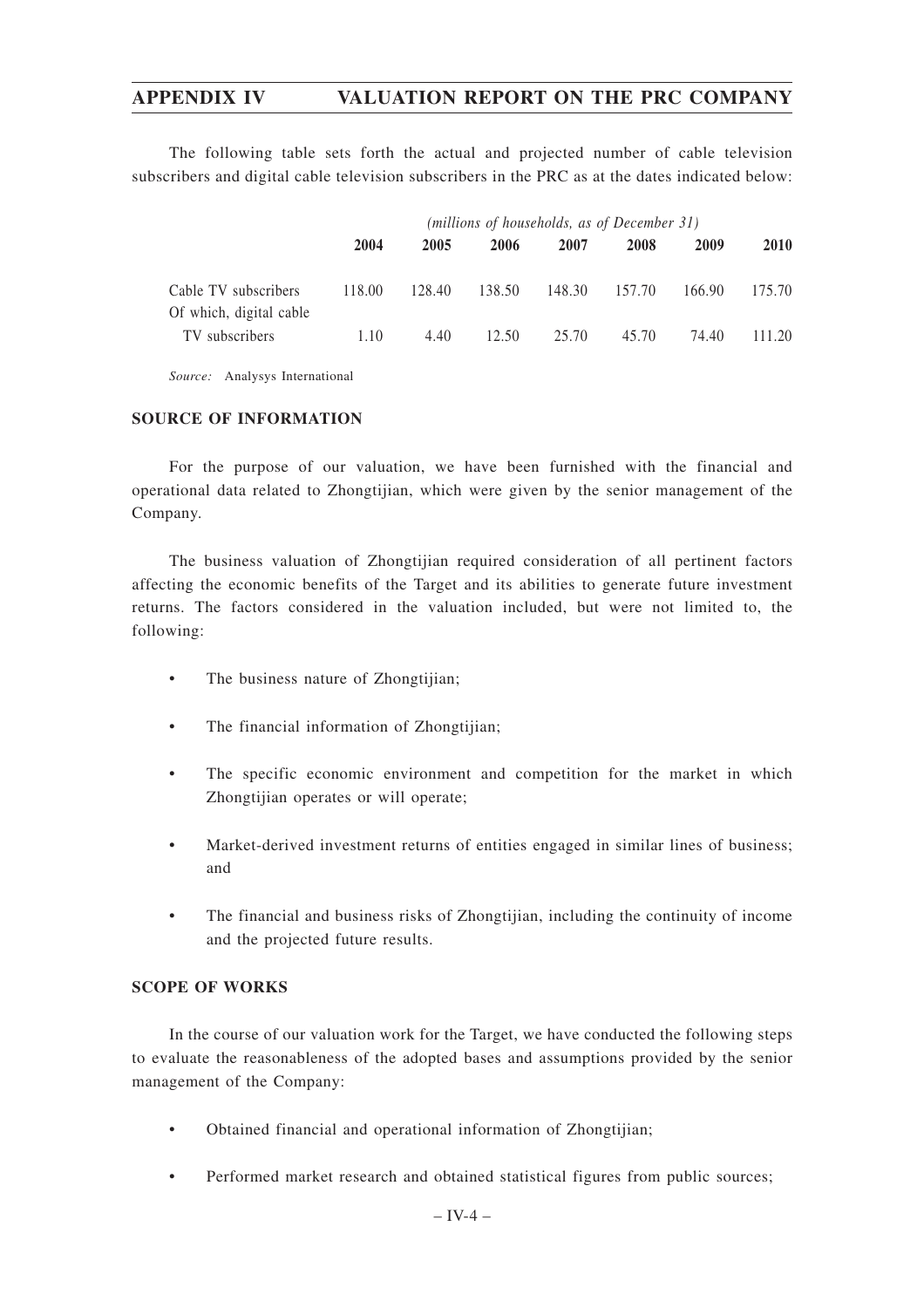- Examined all relevant bases and assumptions of both the financial and operational information of Zhongtijian, which were provided by the senior management of the Company;
- Prepared a business financial model to derive the indicated value of Zhongtijian; and
- Presented all relevant information on the background of Zhongtijian, valuation methodology, source of information, scope of works, major assumptions, comments and our conclusion of value in this report.

### **VALUATION ASSUMPTIONS**

Given the changing environment in which Zhongtijian operates or will operate, a number of assumptions have to be established in order to sufficiently support our concluded opinion of value of the Target. The major assumptions adopted in our valuation were:

- There will be no major changes in the existing political, legal, and economic conditions in the jurisdiction where Zhongtijian operates or will operate;
- There will be no major changes in the current taxation law in the jurisdiction where Zhongtijian operates or will operate, that the rates of tax payable remain unchanged and that all applicable laws and regulations will be complied with;
- The financial information in respect of the Target has been prepared on a reasonable basis, reflecting estimates that have been arrived at after due and careful considerations by the senior management of the Company;
- Exchange rates and interest rates will not differ materially from those presently prevailing; and
- Economic conditions will not deviate significantly from economic forecasts.

### **VALUATION METHODOLOGY**

Three generally accepted valuation methodologies have been considered in valuing Target. They are the market approach, the cost approach and the income approach.

The *market approach* provides indications of value by comparing the subject to similar businesses, business ownership interests, and securities that have been sold in the market.

The *cost approach* provides indications of value by studying the amounts required to recreate the business for which a value conclusion is desired. This approach seeks to measure the economic benefits of ownership by quantifying the amount of fund that would be required to replace the future service capability of the business.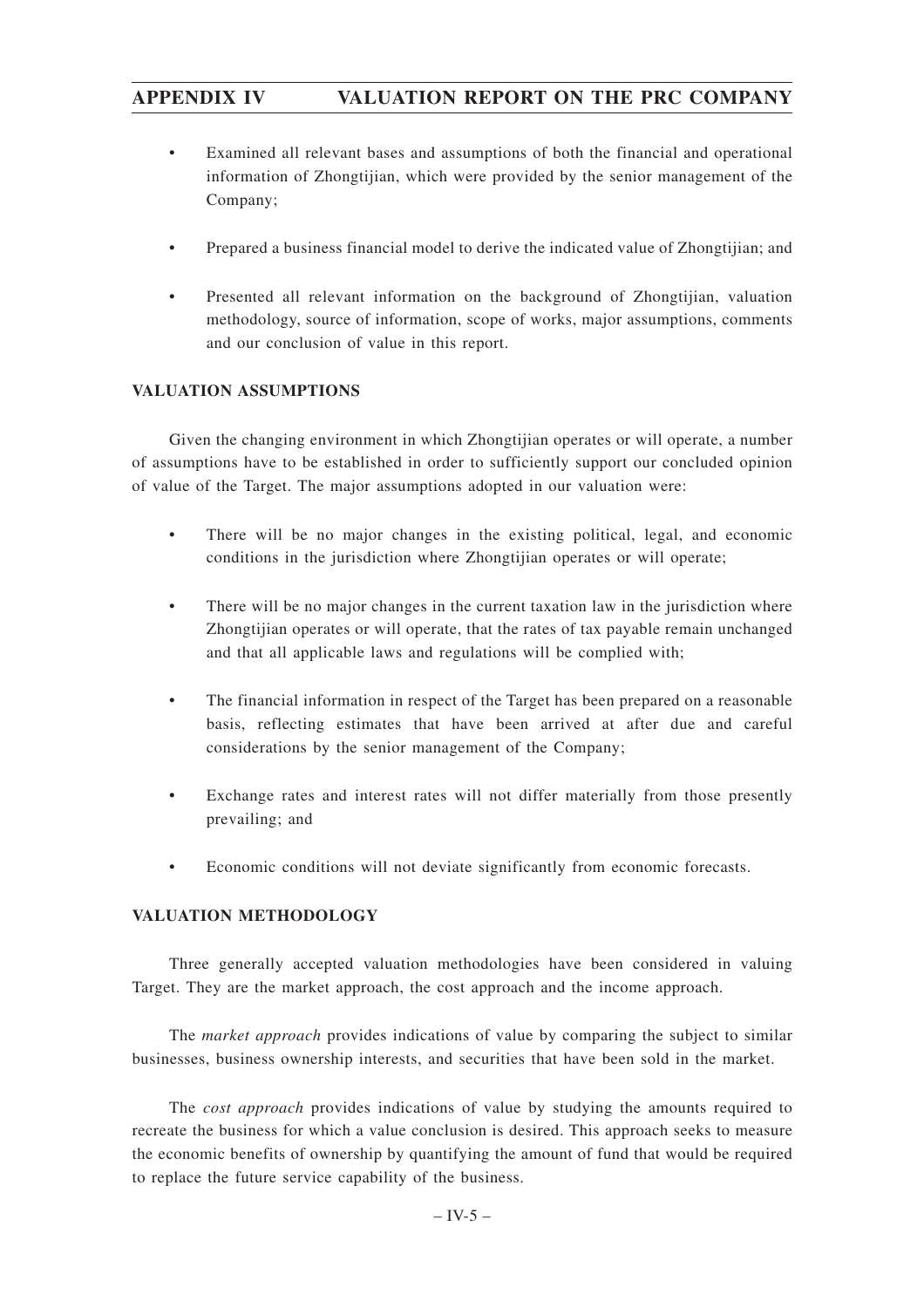*The income approach* is the conversion of expected periodic benefits of ownership into an indication of value. It is based on the principle that an informed buyer would pay no more for the project than an amount equal to the present worth of anticipated future benefits from the same or a substantially similar business with a similar risk profile.

We have considered that the *income approach* is not appropriate to value the Target, as there are insufficient historical and forecasted financial data of the Target. The *cost approach* is also regarded inadequate in this valuation, as this approach does not take future growth potential of the Target into consideration. Thus, we have determined that the *market approach* is the most appropriate valuation approach for this valuation.

During the valuation, we have selected five listed companies, of which businesses were operating of pay televisions, which were similar to that of Zhongtijian. We determined their price multiples including "enterprise value to sales", "price to earnings" and "price to book value". Then we have applied these price multiples to the related financial data of Zhongtijian. Since the book value and the profit of the Target as at the date of valuation were not available, we have determined that "enterprise value to sales" (the "EV to Sales") be the most appropriate price multiple to estimate our concluded value based on the projected sales of the operation of the Channel and its related businesses, including receiving subscription fees of the Channel, receiving membership fees and holding billiards matches of RMB671,983 million in 2012, as provided by the senior management of Zhongtijian. We have reviewed the projected sales, and considered that such projection was prepared on reasonable basis.

The projected sales in 2012 was adopted as the sales from the operation of the Channel was expected to undergo a rapid growth in the coming few years, and the sales in 2012 were relatively more stable after the high growth period and the furthest forecast sales of the selected comparable companies available from Bloomberg is in 2012. A shorter period was not chosen since the growth potential could not be reflected.

According to the Cooperation Agreement and the Services Agreement, the Target will share 45.5% after tax profit from the operation of the Channel, and the sales was adjusted proportionally to reflect the profit sharing.

The comparable companies were selected based on the following criteria:

- 1. Companies were classified under the category Cable/Satellite TV in Bloomberg;
- 2. Companies were involved in the operation of sports channel; and
- 3. Companies' forecast sales in 2012 were available.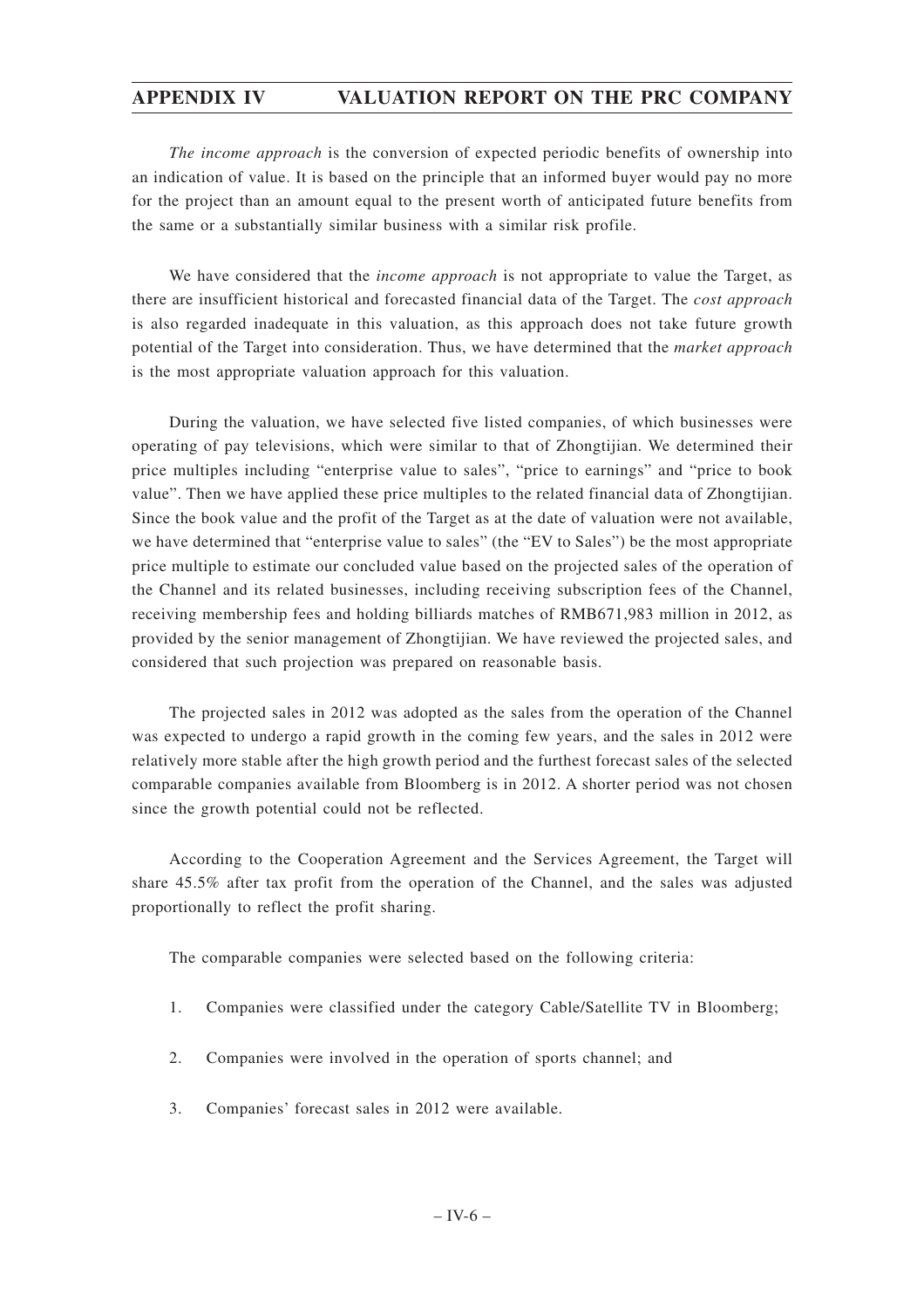The exhaustive list of five listed companies matching with the above criteria were selected, and listed below:

| Company                         | <b>Market</b>      | <b>Enterprise</b><br><b>Value to Sales</b> |
|---------------------------------|--------------------|--------------------------------------------|
|                                 | New Zealand        | 2.40                                       |
| Sky Network Television Limited  |                    |                                            |
| Cablevision Systems Corporation | The United States  | 1.78                                       |
| British Sky Broadcasting Group  | The United Kingdom | 1.64                                       |
| Sky Perfect JSAT Holdings, Inc. | Japan              | 1.13                                       |
| WOWOW Inc.                      | Japan              | 0.20                                       |
| Median:                         |                    | 1.64                                       |

The EV to Sales multiple that we have adopted is 1.64, being the median multiple of the five listed companies listed above. The EV to Sales multiple was calculated by dividing the enterprise value of the comparable companies by the forecasted sales in 2012 of each company, which were extracted from Bloomberg.

The enterprise value was calculated using the following formula:

| Enterprise Value $=$ Market Capitalization |
|--------------------------------------------|
| + Preferred Equity                         |
| + Minority Interest                        |
| + Short-Term and Long-Term Debt            |
| Cash and Equivalents                       |
| $\frac{1}{2}$ and $\frac{1}{2}$            |

The sales of Zhongtijian we adopted were the forecasted sales in 2012. The market value of the Target (45.5% interest in the Channel's operation) was then arrived from multiplying the proportioned projected sales by the EV to Sales multiple.

The concept of marketability deals with the liquidity of an ownership interest, that is, how quickly and easily it can be converted into cash if the owner chooses to sell. The lack of marketability discount reflects the fact that there is no ready market for shares in a closely held company. Ownership interests in closely held companies are typically not readily marketable compared to similar interests in publicly listed companies. Therefore, a share of stock in a privately held company is usually worth less than an otherwise comparable share in a publicly listed company. In the valuation, 25% have been used as the discount for lack of marketability (with reference to EVCA Valuation Guidelines, March 2001, issued by European Private Equity & Venture Capital Association (EVCA), which is widely accepted in the market.).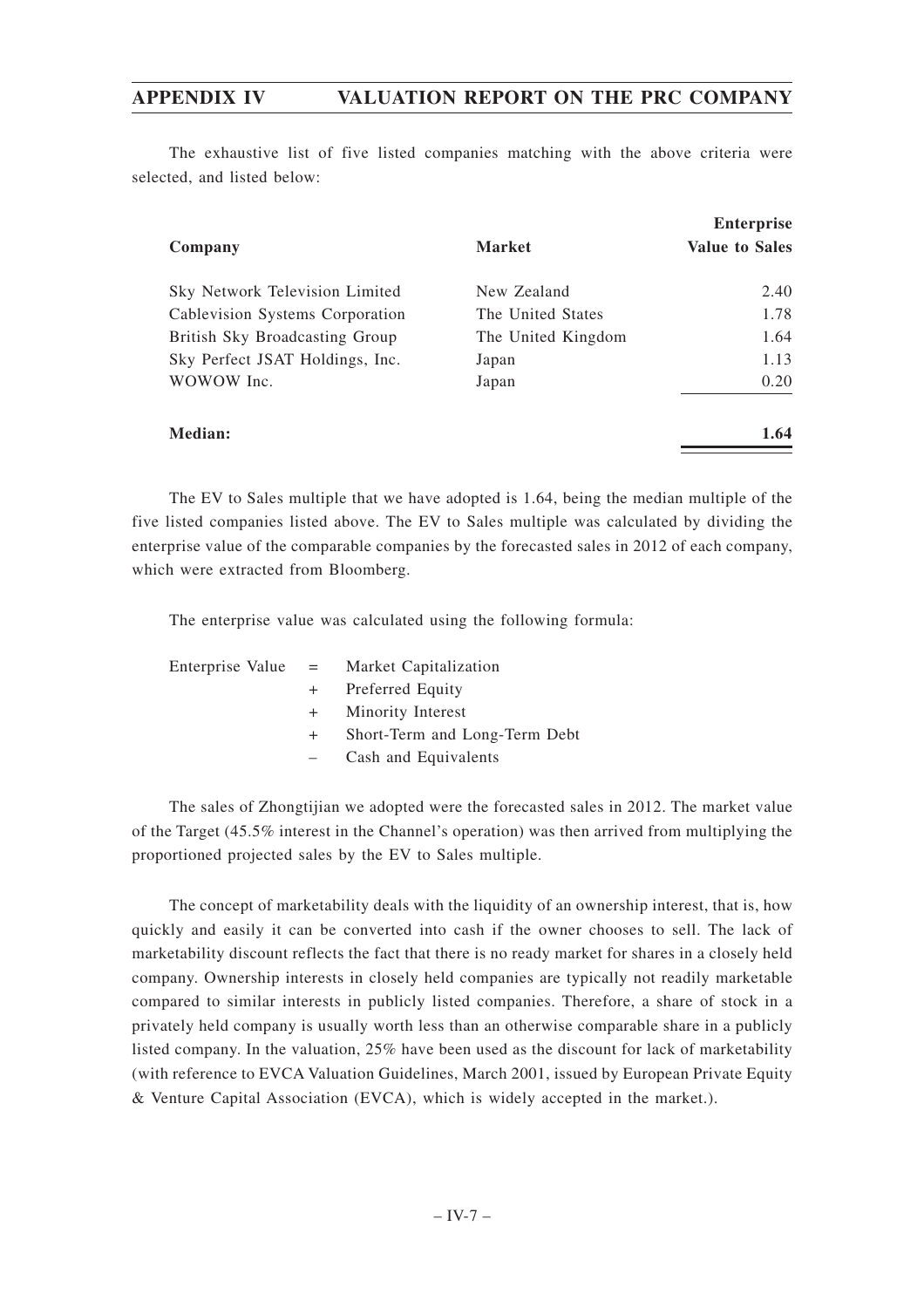### **VALUATION COMMENTS**

For the purpose of this valuation and in arriving at our opinion of value, we have referred to the information provided by the senior management of the Company to estimate the value of the Target. We have also sought and received confirmation from the Company that no material facts have been omitted from the information supplied.

To the best of our knowledge, all data set forth in this report are true and accurate. Although gathered from reliable sources, no guarantee is made nor liability assumed for the accuracy of any data, opinions, or estimates identified as being furnished by others, which have been used in formulating this analysis.

### **REMARKS**

For the purpose of this valuation and in arriving at our opinion of value, we have referred to the information provided by the senior management of the Company to estimate the value of 100% equity interest in the Target. We have also sought and received confirmation from the Company that no material facts have been omitted from the information supplied.

To the best of our knowledge, all data set forth in this report are true and accurate. Although gathered from reliable sources, no guarantee is made nor liability assumed for the accuracy of any data, opinions, or estimates identified as being furnished by others, which have been used in formulating this analysis.

Unless otherwise stated, all money amounts stated herein are in Hong Kong Dollars (HK\$). The exchange rate adopted as at the date of valuation is RMB1=HK\$1.1341.

### **CONCLUSION OF VALUE**

Our conclusion of value is based on accepted valuation procedures and practices that rely substantially on the use of numerous assumptions and the consideration of a lot of uncertainties, not all of which can be easily ascertained or quantified.

Further, whilst the assumptions and consideration of such matters are considered by us to be reasonable, they are inherently subject to significant business, economic and competitive uncertainties and contingencies, many of which are beyond the control of the Company, the Target, Zhongtijian or us.

Based on our investigation and analysis outlined in this report, it is our opinion that the market value of a 100% equity interest in the Target as at 31 March 2009 was **HK\$426,000,000 (HONG KONG DOLLARS FOUR HUNDRED AND TWENTY SIX MILLION ONLY)**.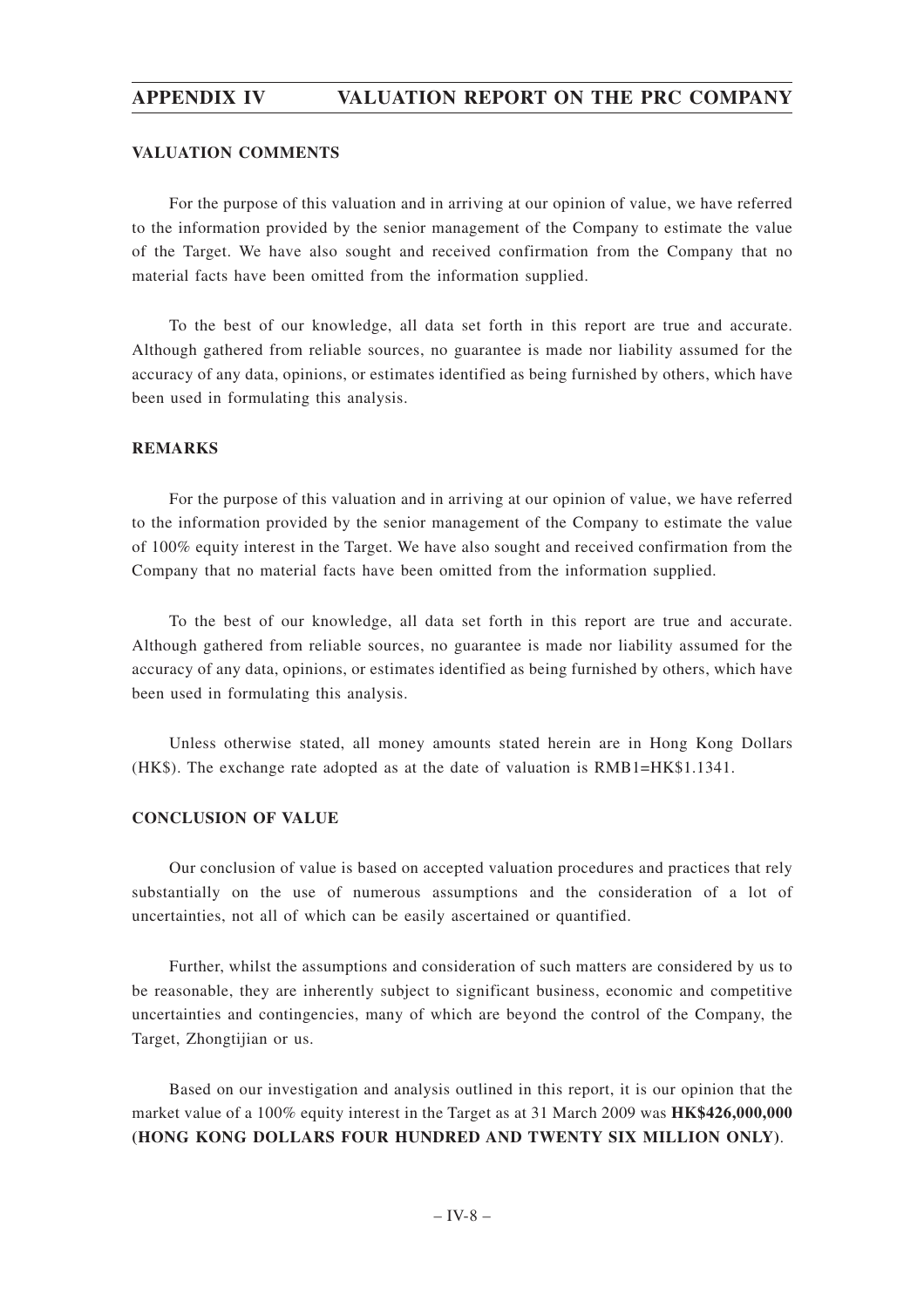# **APPENDIX IV VALUATION REPORT ON THE PRC COMPANY**

We hereby certify that we have neither present nor prospective interest in the Company, the Target, Zhongtijian, CDP, CCTV or the value reported.

> Yours faithfully, For and on behalf of **BMI APPRAISALS LIMITED**

**Marco T. C. Sze**

**Dr. Tony C. H. Cheng**

*B.Eng(Hon), PGD(Eng), MBA(Acct), CFA, AICPA/ABV, RBV Director*

*BSc, MUD, MBA(Finance), MSc(Eng), PhD(Econ), MHKIS, MCIArb, AFA, SIFM, FCIM, MASCE, MIET, MIEEE, MASME, MIIE Managing Director*

*Notes:*

- 1. Mr. Marco T. C. Sze holds a Master's Degree of Business Administration in Accountancy from the City University of New York – Baruch College and is a holder of Chartered Financial Analyst. He is also a member of the American Institute of Certified Public Accountants (AICPA) and is accredited in business valuation by the AICPA. In addition, he is a Registered Business Valuer registered with the Hong Kong Business Valuation Forum. He has about 4 years' experience in valuing similar assets or companies engaged in similar business activities as that of the Target in Hong Kong, China and the Asia-Pacific Region.
- 2. Dr. Tony C. H. Cheng is a member of the Hong Kong Institute of Surveyors (General Practice), a member of the American Society of Civil Engineers, a member of the American Society of Mechanical Engineers and a member of Institute of Industrial Engineers (U.K.). He has about 15 years' experience in valuing similar assets or companies engaged in similar business activities as that of the Target worldwide.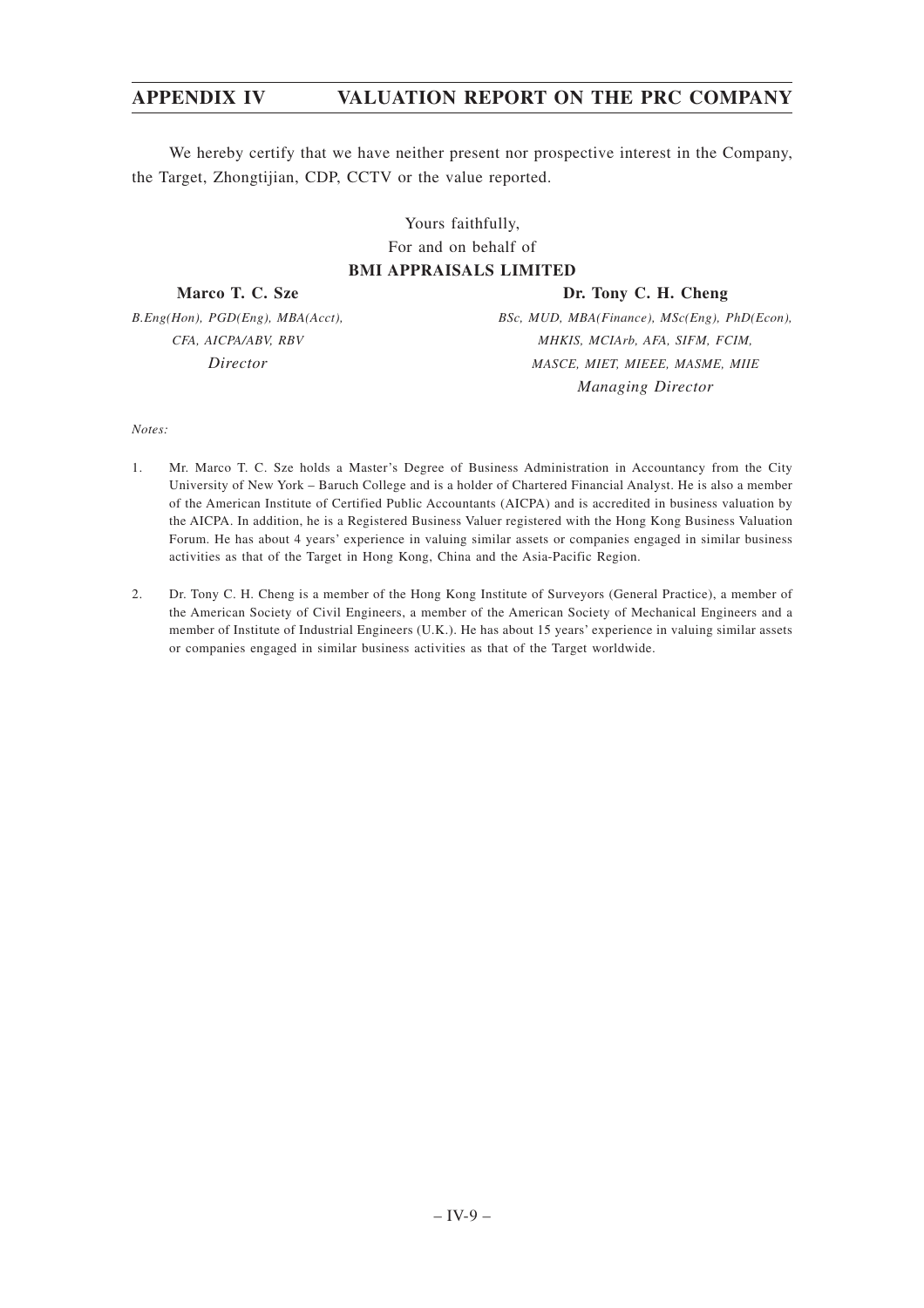### **RESPONSIBILITY STATEMENT**

This circular includes particulars given in compliance with the Listing Rules for the purpose of giving information with regard to the Group. The Directors collectively and individually accept full responsibility for the accuracy of the information contained in this document and confirm, having made all reasonable enquiries, that to the best of their knowledge and belief there are no other facts the omission of which would make any statement herein misleading.

### **SHARE CAPITAL**

Assuming there is no change to the number of Shares in issue from the Latest Practicable Date to the Completion Date, the authorised and issued share capital of the Company (a) as at the Latest Practicable Date; and (b) after the exercise of the conversion rights attached to the Convertible Bonds in full:

### **(a) As at the Latest Practicable Date**

| Authorised:                                      | HK\$        |
|--------------------------------------------------|-------------|
| 10,000,000,000<br><b>Shares</b>                  | 100,000,000 |
| Issued and fully paid or credited as fully paid: |             |
| 1,761,100,000<br><b>Shares</b>                   | 17,611,000  |

# **(b) After the exercise of the conversion rights attached to the Convertible Bonds in full**

| Authorised:    |                                                   | HK\$        |
|----------------|---------------------------------------------------|-------------|
| 10,000,000,000 | <b>Shares</b>                                     | 100,000,000 |
|                | Issued and fully paid or credited as fully paid:  |             |
| 1.761.100.000  | Shares in issue as at the Latest Practicable Date | 17,611,000  |
| 300,000,000    | Conversion Shares to be allotted and issued       | 3,000,000   |
| 2,061,100,000  |                                                   | 20,611,000  |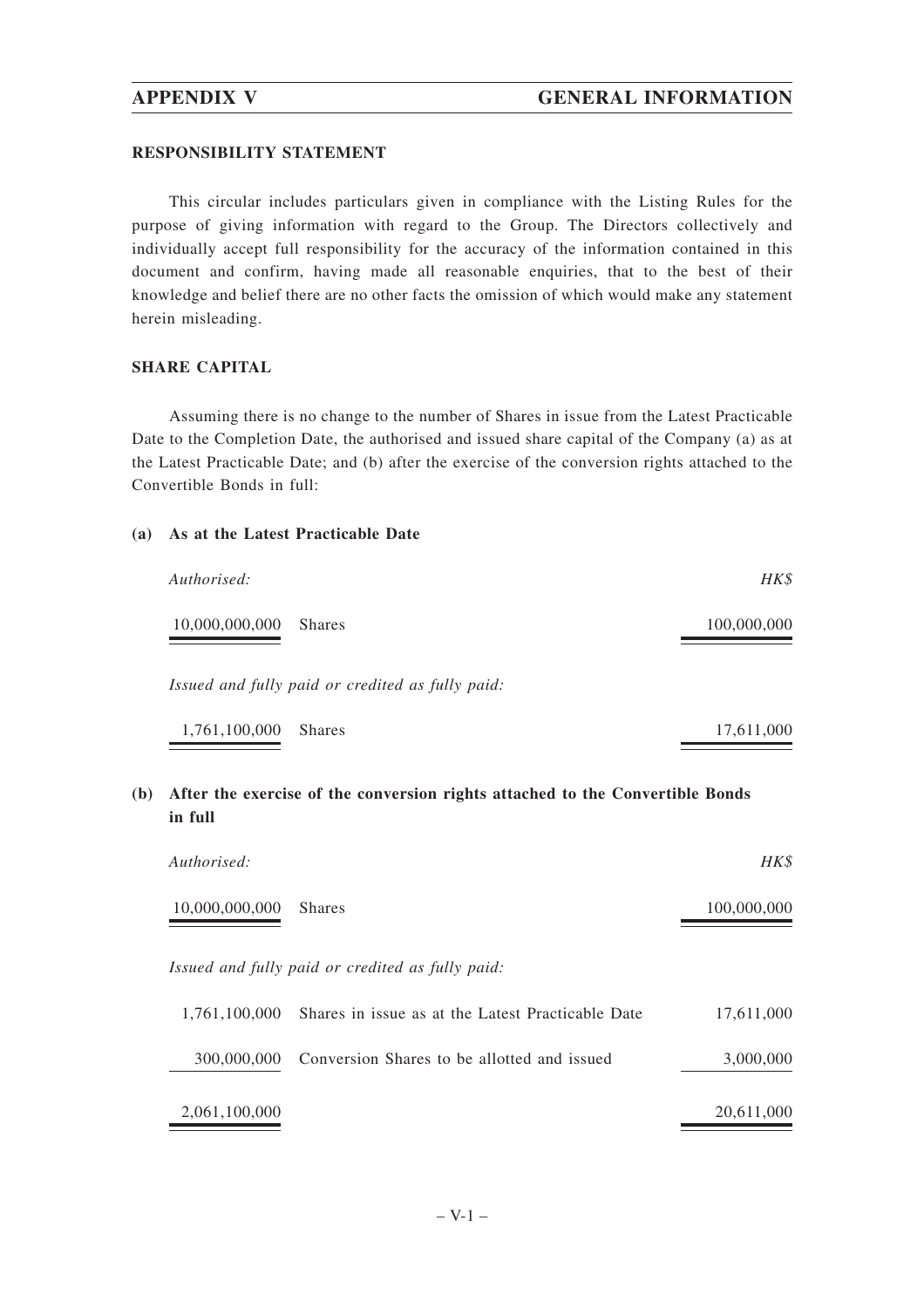### **DISCLOSURE OF INTERESTS**

## **(a) Director's interests and short positions in the securities of the Company and its associated corporations**

As at the Latest Practicable Date, the interests and short positions of the Directors and the chief executive of the Company in the shares, underlying shares or debentures of the Company and its associated corporations (within the meaning of Part XV of the SFO) (i) which were required to be notified to the Company and the Stock Exchange pursuant to Divisions 7 and 8 of Part XV of the SFO (including interests or short positions which they were taken or deemed to have taken under such provisions of the SFO); or (ii) which were required, pursuant to section 352 of the SFO, to be entered in the register referred to therein; or (iii) which were required to be notified to the Company and the Stock Exchange pursuant to the Model Code for Securities Transactions by Directors of Listed Companies contained in the Listing Rules, were as follows:

|                          | Number or<br>attributable<br>number of                           |                           |                                                 | Approximate<br>percentage or                            |
|--------------------------|------------------------------------------------------------------|---------------------------|-------------------------------------------------|---------------------------------------------------------|
|                          | Shares/underlying<br><b>Shares</b> held<br>or short<br>positions | Interest of               | Nature of interests                             |                                                         |
| <b>Name of Director</b>  |                                                                  | controlled<br>corporation | <b>Beneficial</b><br>owner                      | attributable<br>percentage of<br>shareholding<br>$(\%)$ |
| Mr. Cheng Kwok Woo       | 379,338,000(L)                                                   | 318,438,000<br>(Note 1)   | 54,400,000<br>(Note 2)<br>6,500,000<br>(Note 3) | 21.54                                                   |
| Mr. Cheng Kwong Cheong   | 379,338,000(L)                                                   | 318,438,000<br>(Note 1)   | 54,400,000<br>(Note 2)<br>6,500,000<br>(Note 3) | 21.54                                                   |
| Ms. Yeung Sau Han Agnes  | 15,000,000(L)                                                    |                           | 15,000,000                                      |                                                         |
| Ms. Chan Shui Sheung Ivy | 15,000,000(L)                                                    |                           | (Note 3)<br>15,000,000<br>(Note 3)              | 0.85<br>0.85                                            |

### *L: Long Position*

*Notes:*

- 1. These Shares are held by PME Investments (BVI) Co., Ltd. ("PME Investments"), a company incorporated in the British Virgin Islands. The entire issued share capital of PME Investments is beneficially owned as to one-third by each of Mr. Cheng Kwok Woo, Mr. Cheng Kwong Cheong and Ms. Cheng Wai Ying.
- 2. Each of Mr. Cheng Kwok Woo and Mr. Cheng Kwong Cheong personally holds 54,400,000 Shares.
- 3. These represent the Shares to be allotted and issued upon the exercise of the share options granted to Mr. Cheng Kwok Woo, Mr. Cheng Kwong Cheong, Ms. Yeung Sau Han Agnes and Ms. Chan Shui Sheung Ivy under the share option scheme of the Company, respectively.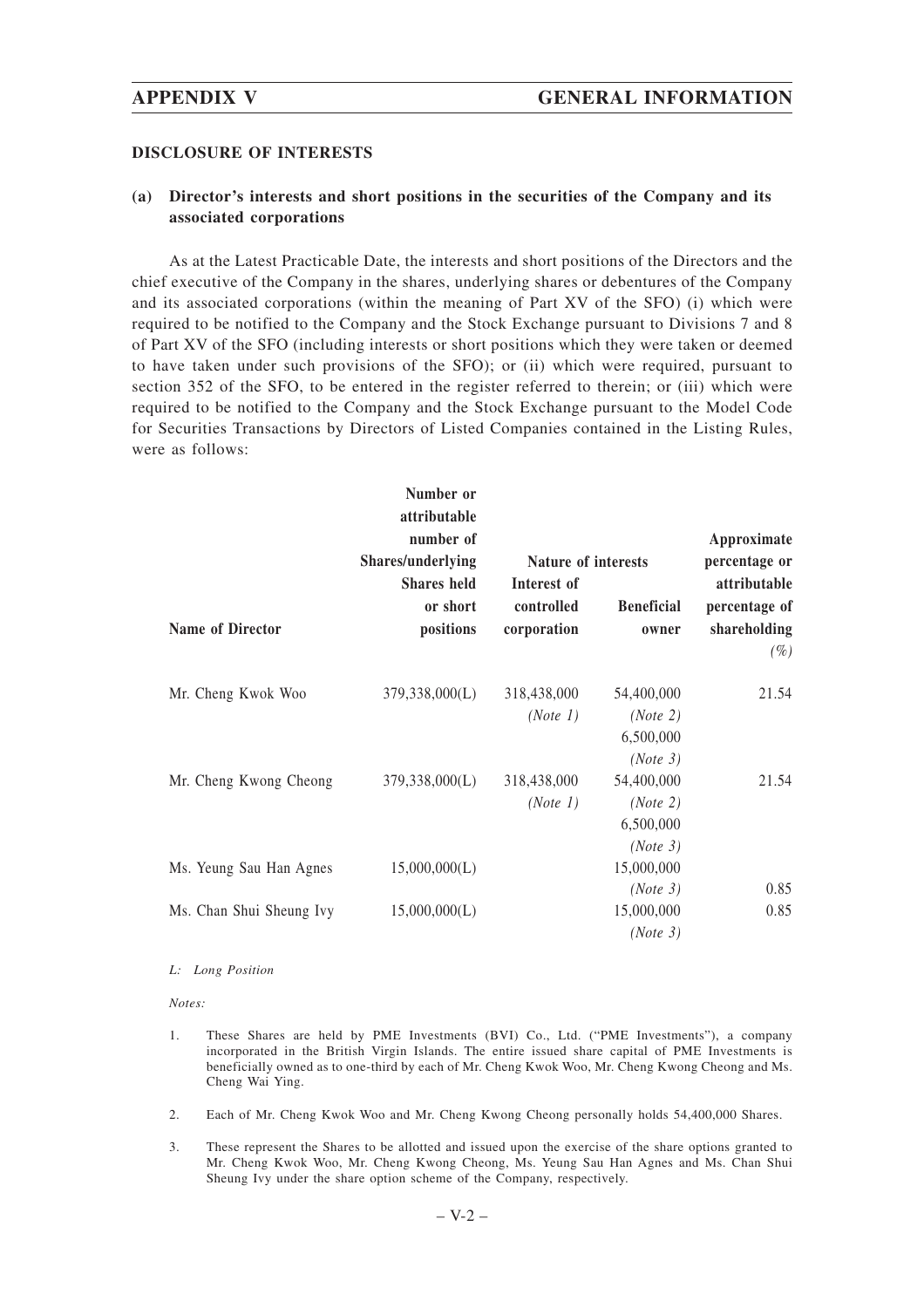# **APPENDIX V GENERAL INFORMATION**

Save as disclosed above, as at the Latest Practicable Date, none of the Directors nor the chief executive of the Company had or was deemed to have any interests or short positions in the shares, underlying shares or debentures of the Company and its associated corporations (within the meaning of Part XV of the SFO) (i) which were required to be notified to the Company and the Stock Exchange pursuant to Divisions 7 and 8 of Part XV of the SFO (including interests or short positions which they were taken or deemed to have taken under such provisions of the SFO); or (ii) which were required, pursuant to section 352 of the SFO, to be entered in the register referred to therein; or (iii) which were required to be notified to the Company and the Stock Exchange pursuant to the Model Code for Securities Transactions by Directors of Listed Companies contained in the Listing Rules.

# **(b) Persons who have an interest or short position which is discloseable under Divisions 2 and 3 of Part XV of the SFO and substantial Shareholders**

So far as is known to the Directors and the chief executive of the Company, as at the Latest Practicable Date, the following persons (not being Directors or chief executive of the Company) had, or were deemed to have, interests or short positions in the Shares or underlying Shares which would fall to be disclosed to the Company and the Stock Exchange under the provisions of Divisions 2 and 3 of Part XV of the SFO:

|                        | Number or<br>attributable<br>number of<br><b>Shares/underlying</b><br><b>Shares</b> held |                                       | Approximate<br>percentage or<br>attributable |
|------------------------|------------------------------------------------------------------------------------------|---------------------------------------|----------------------------------------------|
|                        | or short                                                                                 |                                       | percentage of                                |
| Name of Shareholder    | positions                                                                                | Nature of interests                   | shareholding                                 |
|                        |                                                                                          |                                       | $(\%)$                                       |
| <b>PME</b> Investments | 318,438,000(L)                                                                           | Beneficial owner                      | 18.08                                        |
|                        | (Note 1)                                                                                 |                                       |                                              |
| Ms. Cheng Wai Ying     |                                                                                          | 318,438,000(L) Interest of controlled | 20.21                                        |
|                        | (Note 1)                                                                                 | corporation                           |                                              |
|                        |                                                                                          | 34,400,000(L) Beneficial owner        |                                              |
|                        | (Note 2)                                                                                 |                                       |                                              |
|                        |                                                                                          | 3,000,000(L) Beneficial owner         |                                              |
|                        | (Note 3)                                                                                 |                                       |                                              |
| Ms. Tsang Sui Tuen     | 379,338,000(L)                                                                           | Interest of spouse                    | 21.54                                        |
|                        | (Note 4)                                                                                 |                                       |                                              |
| Ms. Wan Kam Ping       |                                                                                          | 379,338,000(L) Interest of spouse     | 21.54                                        |
|                        | (Note 5)                                                                                 |                                       |                                              |
| Mr. Cheng Yau Kuen     | 355,838,000(L)                                                                           | Interest of spouse                    | 20.21                                        |
|                        | (Note 6)                                                                                 |                                       |                                              |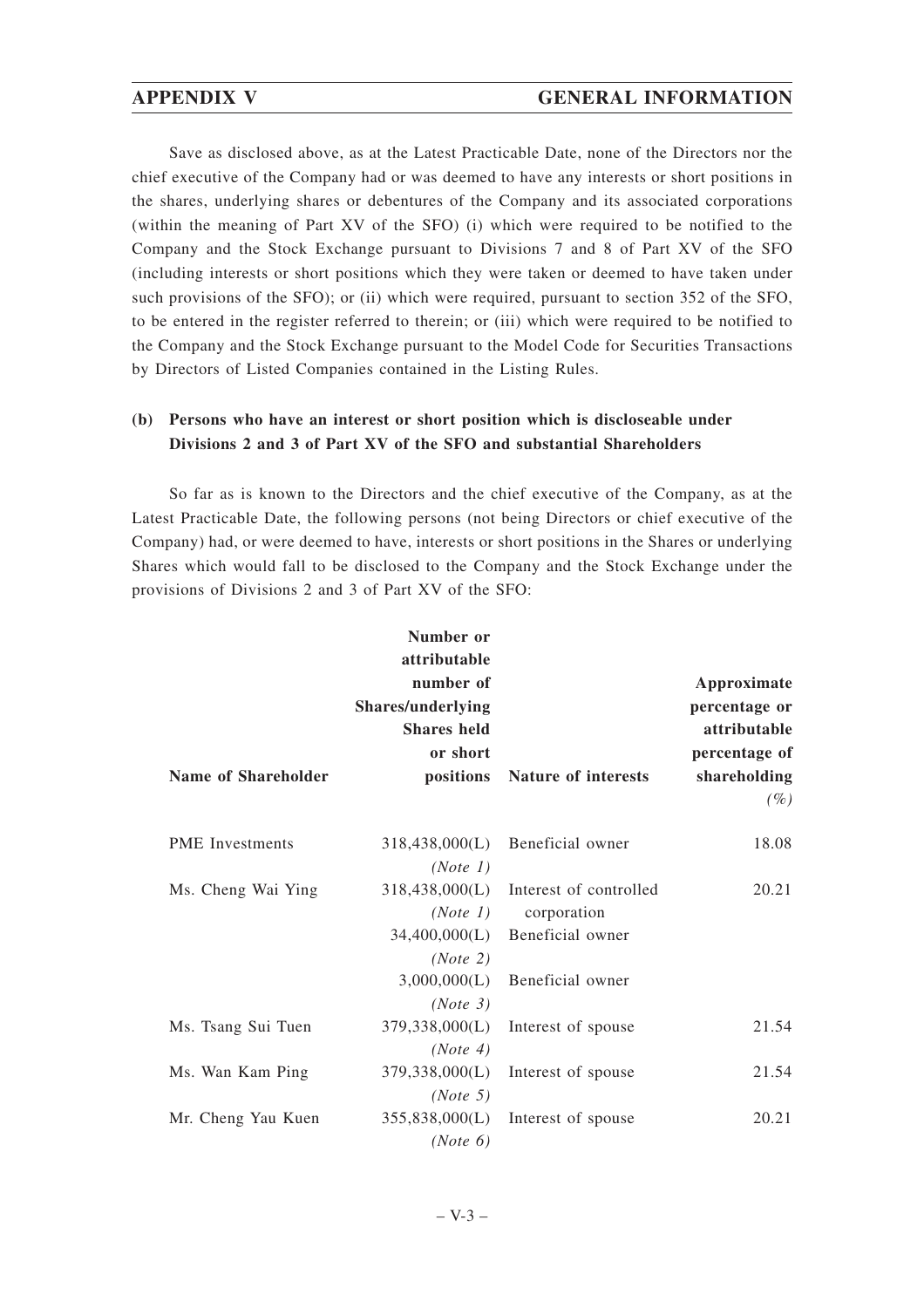*L: Long Position*

*Notes:*

- 1. PME Investments is an investment holding company incorporated in the British Virgin Islands and its entire issued share capital is beneficially owned as to one-third by each of Mr. Cheng Kwok Woo, Mr. Cheng Kwong Cheong and Ms. Cheng Wai Ying.
- 2. Ms. Cheng Wai Ying personally holds 34,400,000 Shares.
- 3. This represents the Shares to be allotted and issued upon the exercise of the share options granted to Ms. Cheng Wai Ying under the share option scheme of the Company.
- 4. Ms. Tsang Sui Tuen is the spouse of Mr. Cheng Kwok Woo and is accordingly deemed to have interests in the Shares and the underlying Shares that Mr. Cheng Kwok Woo has interests in.
- 5. Ms. Wan Kam Ping is the spouse of Mr. Cheng Kwong Cheong and is accordingly deemed to have interests in the Shares and the underlying Shares that Mr. Cheng Kwong Cheong has interests in.
- 6. Mr. Cheng Yau Kuen is the spouse of Ms. Cheng Wai Ying and is accordingly deemed to have interests in the Shares and the underlying Shares that Ms. Cheng Wai Ying has interests in.

# **(c) Persons who are interested in 10% or more of the nominal value of any class of share capital carrying rights to vote in all circumstances at general meetings of any other member of the Group:**

So far as is known to the Directors and the chief executive of the Company, as at the Latest Practicable Date, the following persons (not being Directors or chief executive of the Company) were directly or indirectly interested in 10% or more of the nominal value of any class of share capital carrying rights to vote in all circumstances at general meetings of any member of the Group:

| Name of member of the Group   | Name of shareholder             | Approximate<br>percentage |
|-------------------------------|---------------------------------|---------------------------|
| <b>Host Luck Limited</b>      | Lau Kwan Ying, Dora             | $10\%$                    |
| Shanghai PME-XINHUA Polishing | 上海新華化工廠                         | $40\%$                    |
| Materials Systems             | (Shanghai Xin Hua               |                           |
|                               | Chemical Factory <sup>#</sup> ) |                           |

# The English translation of the Chinese name is included for information purpose only, and should not be regarded as official English translation of such Chinese name.

- (d) Save as disclosed above, as at the Latest Practicable Date:
	- (i) the Directors and the chief executive of the Company were not aware of any other person (other than the Directors and the chief executive of the Company) who had, or was deemed to have, interests or short positions in the Shares or underlying Shares, which would fall to be disclosed to the Company and the Stock Exchange under the provisions of Divisions 2 and 3 of Part XV of the SFO, or who was directly or indirectly interested in 10% or more of the nominal value of any class of share capital carrying rights to vote in all circumstances at general meetings of any member of the Group.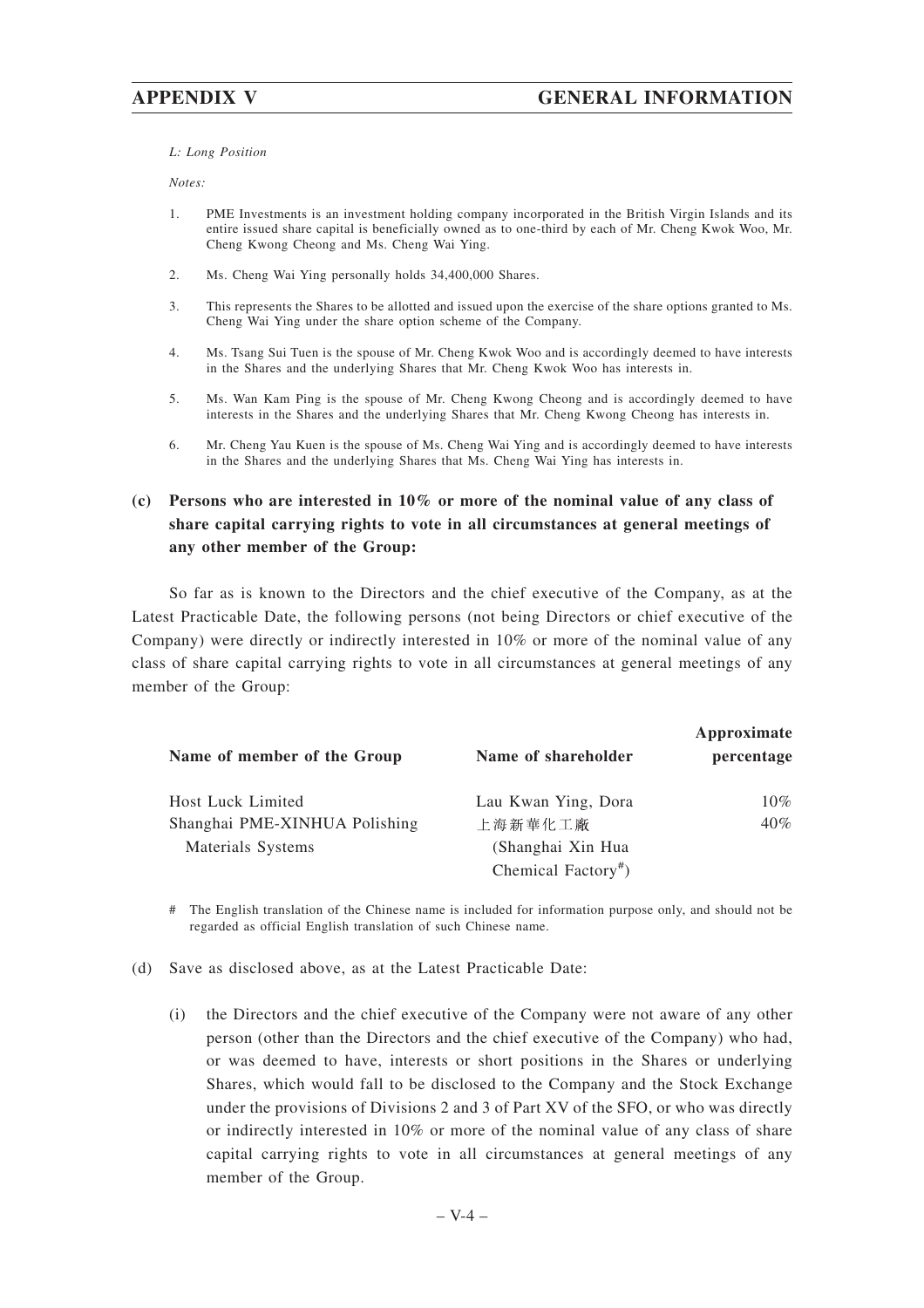(ii) none of the Directors was a director or employee of a company which had, or was deemed to have, an interest or short position in the Shares or underlying Shares which would fall to be disclosed to the Company and the Stock Exchange under the provisions of Divisions 2 and 3 of Part XV of the SFO.

## **DIRECTORS' INTERESTS IN CONTRACTS**

Each of Mr. Cheng Kwok Woo and Mr. Cheng Kwong Cheong has entered into a service agreement with the Company for an initial term of three years commencing from 1 October 2002, and will continue thereafter until terminated by not less than three month's notice in writing served by either party on the other.

Save as disclosed above, as at the Latest Practicable Date, no Directors had any existing or proposed service contract with any member of the Group (excluding contracts expiring or determinable by the employer within one year without payment of compensation (other than statutory compensation)).

As at the Latest Practicable Date, none of the Directors had any direct or indirect interest in any assets which had been, since 31 December 2008, being the date to which the latest published audited accounts of the Company were made up, acquired or disposed of by, or leased to the Company or any member of the Group, or were proposed to be acquired or disposed of by, or leased to, any member of the Group.

### **LITIGATION**

As at the Latest Practicable Date, no member of the Group was engaged in any litigation or arbitration of material importance and no litigation, arbitration or claim of material importance was known to the Directors to be pending or threatened against any member of the Group.

# **COMPETING INTERESTS**

As at the Latest Practicable Date, none of the Directors nor their respective associates had any business which competes or is likely to compete, either directly or indirectly, with the business of the Group.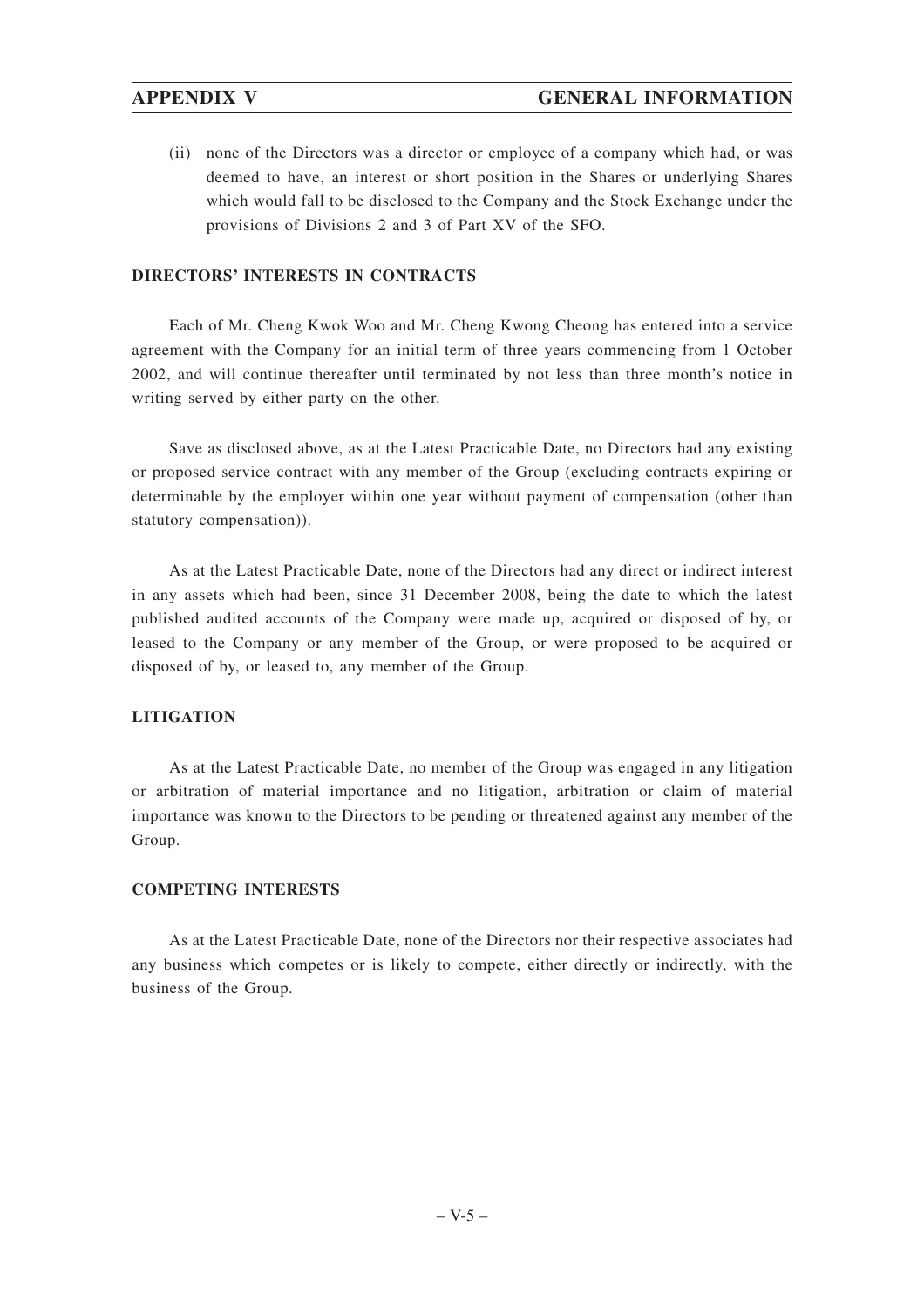### **EXPERTS**

The followings are the qualifications of the experts who have given opinions or advice in this circular:

| <b>Name</b>                                 | <b>Oualification</b>         |
|---------------------------------------------|------------------------------|
| SHINEWING (HK) CPA<br>LIMITED ("SHINEWING") | Certified Public Accountants |

BMI Appraisals Limited ("BMI") Independent valuer

As at the Latest Practicable Date, each of SHINEWING and BMI did not have any interests, either direct or indirect, in any assets which have been acquired or disposed of by or leased to or are proposed to be acquired or disposed of by or leased to any member of the Group since 31 December 2008, the date to which the latest published audited consolidated financial statements of the Group were made up.

As at the Latest Practicable Date, each of SHINEWING and BMI was not interested beneficially or non-beneficially in any Shares in the Company or any of its subsidiaries or any right or option (whether legally enforceable or not) to subscribe for or to nominate persons to subscribe for securities in any member of the Group.

Each of SHINEWING and BMI has given and has not withdrawn its written consent to the issue of this circular with the inclusion of its respective letter and/or report and/or reference to its name in the form and context in which it respectively appears.

### **MATERIAL CONTRACTS**

As at the Latest Practicable Date, the following contracts have been entered into by members of the Group within the two years preceding the issue of this circular and are or may be material:

- (i) the sale and purchase agreement dated 17 December 2007 entered into between Sunbright Asia Limited, a wholly owned subsidiary of the Company, and Shellybeach Investments Limited for the acquisition of 71,000,000 shares of China Railway Logistics Limited (Stock Code: 8089) at a consideration of HK\$284,000,000;
- (ii) the subscription agreement dated 11 February 2008 entered into between Richcom Group Limited, a wholly owned subsidiary of the Company, and Betterment Enterprises Limited ("BEL") for the subscription of convertible bonds of BEL at the principal amount of HK\$64,000,000 (which represents 99.49% of the enlarged share capital of BEL after conversion) at a consideration of HK\$64,045,337;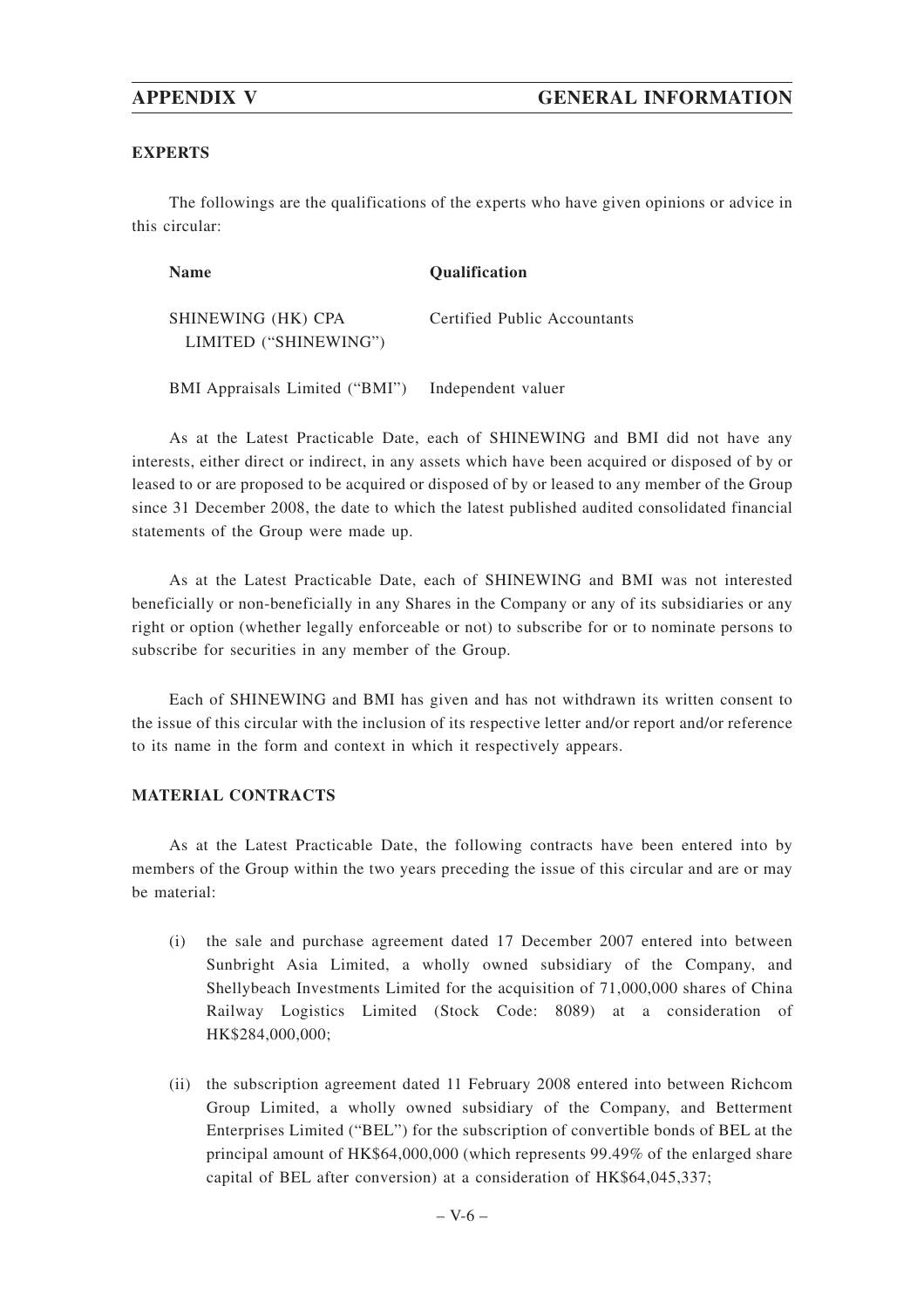- (iii) the placing agreement dated 8 April 2008 entered into between the Company and Hong Tong Hai Securities Limited ("Hong Tong Hai") as placing agent for the placing of 319,000,000 non-listed warrants of the Company at the warrant issue price of HK\$0.01 per warrant. The warrants entitle the placees to subscribe for a maximum of 319,000,000 new Shares at an initial warrant exercise price of HK\$0.50 per Share. The placing agreement was expired on 30 September 2008 and the warrant placing was not completed;
- (iv) the sale and purchase agreement dated 21 May 2008 entered into between One Express Group Limited ("One Express"), a wholly owned subsidiary of the Company, and Mangreat Assets Corporation, Williamsburg Invest Limited and Homelink Venture Corporation (altogether as vendor) for the acquisition of 515,200,000 shares of BM Intelligence International Limited (Stock Code: 8158) at a consideration of 99,948,800;
- (v) the placing agreement dated 20 October 2008 entered into between the Company and Hong Tong Hai as placing agent for the placing of 160,000,000 new Shares at a placing price of HK\$0.10 per Share;
- (vi) the placing agreement dated 18 February 2009 entered into between Top Good Holdings Limited ("Top Good"), a wholly owned subsidiary of the Company, and Kingston Securities Limited as placing agent for the subscription of convertible bonds of China Fortune Group Limited ("China Fortune") (Stock Code: 290) at the principal amount of HK\$11,500,000 at a consideration of HK\$11,500,000;
- (vii) the sale and purchase agreement dated 12 March 2009 entered into between One Express, a wholly owned subsidiary of the Company, and Vital-Gain Global Limited for the disposal of 500,000,000 shares of China Bio-Med Regeneration Technology Limited (Stock Code: 8158) at a consideration of HK\$60,000,000;
- (viii) the subscription agreement dated 6 May 2009 entered into between Top Good, a wholly owned subsidiary of the Company, and China Fortune for the subscription of convertible bonds of China Fortune at the principal amount of HK\$32,000,000 at a total subscription price of HK\$32,000,000;
- (ix) the placing agreement dated 21 May 2009 entered into between the Company and Fortune (HK) Securities Limited as placing agent for the placing of 159,000,000 new Shares at a placing price of HK\$0.35 per Share. The placing agreement lapsed on 20 August 2009 and the placing was not completed; and
- (x) the Formal Agreement.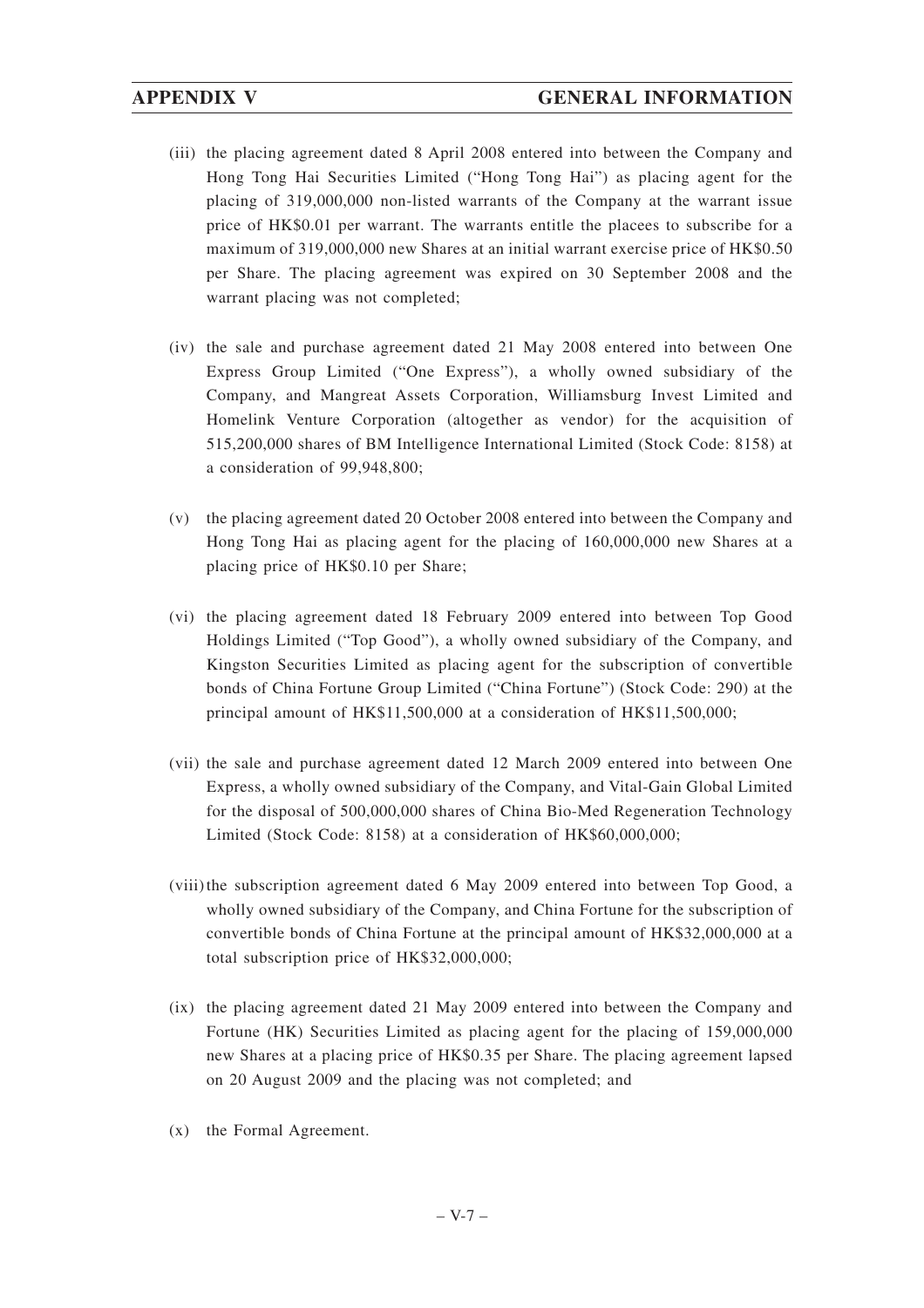## **MISCELLANEOUS**

- (a) The registered office of the Company is located at Cricket Square, Hutchins Drive, P.O. Box 2681, Grand Cayman KY1-1111, Cayman Islands.
- (b) The head office and principal place of business of the Company is located at 5th Floor, Unison Industrial Centre, Nos. 27-31 Au Pui Wan Street, Fo Tan, Shatin, Hong Kong.
- (c) Tricor Secretaries Limited, the transfer office of the Company in Hong Kong, is located at 26th Floor, Tesbury Centre, 28 Queen's Road East, Wanchai, Hong Kong.
- (d) The company secretary of the Company is Mr. Li Chak Hung, *CPA, FCCA*.
- (e) In the event of any inconsistency, the English language text of this circular shall prevail over the Chinese language text.

### **DOCUMENTS AVAILABLE FOR INSPECTION**

Copies of the following documents will be available for inspection during normal business hours (except Saturdays and public holidays) at 5th Floor, Unison Industrial Centre, Nos. 27-31 Au Pui Wan Street, Fo Tan, Shatin, Hong Kong from the date of this circular up to and including the date of the EGM:

- (a) the memorandum and articles of association of the Company;
- (b) the accountants' report on the Target Company issued by SHINEWING as set out in Appendix II of this circular;
- (c) the valuation report issued by BMI in respect of the valuation of the PRC Company;
- (d) the letters of consent from SHINEWING and BMI referred to under "Experts" in this Appendix;
- (e) the directors' service contracts referred to in the paragraph headed "Directors' Interests in Contracts" in this Appendix;
- (f) the material contracts referred to in the paragraph headed "Material Contracts" in this Appendix;
- (g) the annual reports of the Company for each of the two financial years ended 31 December 2007 and 2008; and
- (h) the circular of the Company dated 18 May 2009 in relation to, among other matters, a major transaction for disposal of shares in China Bio-Med Regeneration Technology Limited.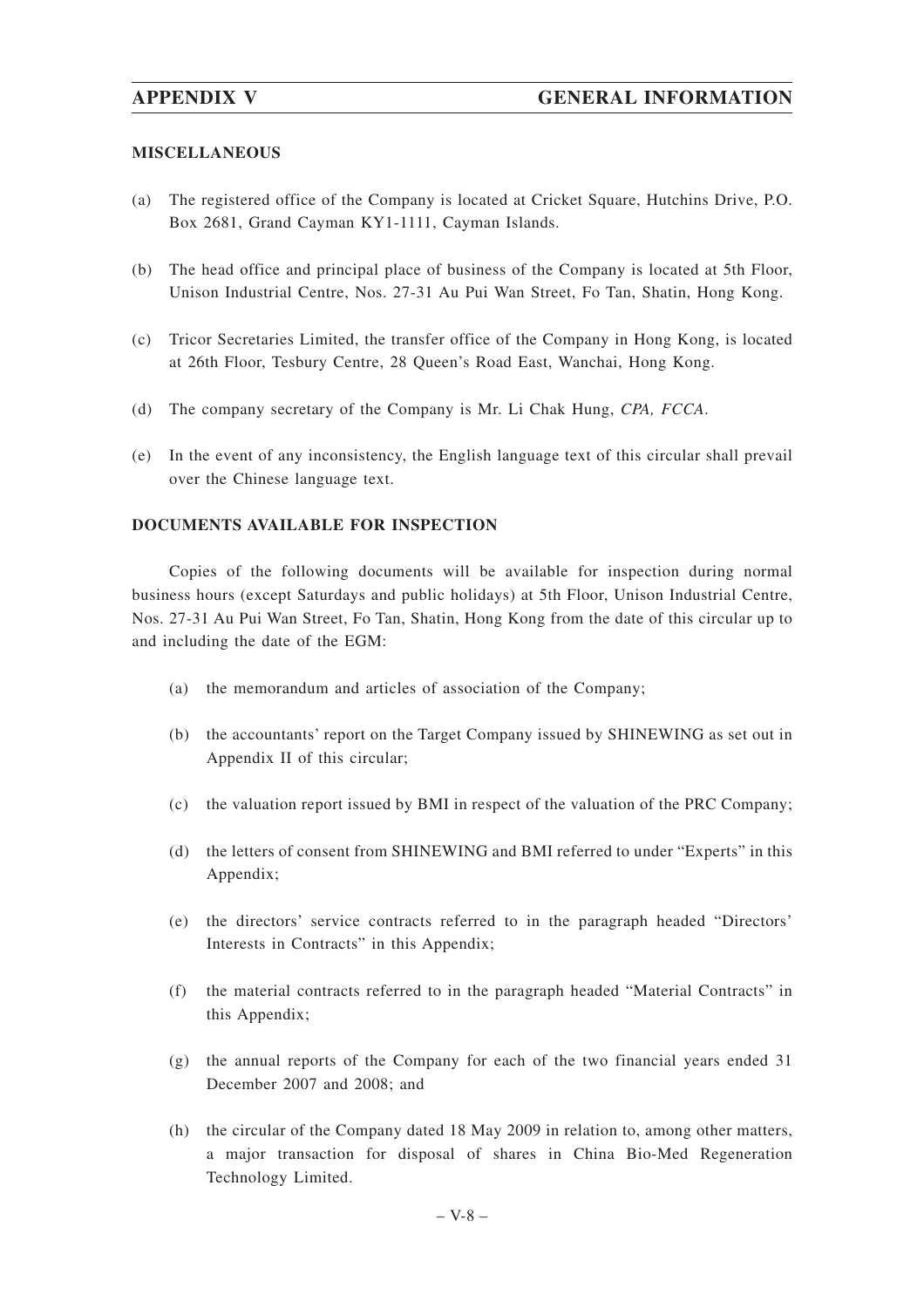

(incorporated in the Cavman Islands with limited liability) (Stock Code: 379)

# **NOTICE OF EXTRAORDINARY GENERAL MEETING**

**NOTICE IS HEREBY GIVEN** that an extraordinary general meeting ("EGM") of PME Group Limited (the "Company") will be held at Unit 812, Shui On Centre, 6-8 Harbour Road, Wan Chai, Hong Kong on Wednesday, 23 September 2009 at 2:30 p.m. for the purpose of considering and, if thought fit, passing the following resolution as ordinary resolution:

# **ORDINARY RESOLUTION**

## "**THAT**

- (a) the conditional agreement dated 19 May 2009 (the "Formal Agreement") as amended by the supplemental agreement dated 2 June 2009 (the "Supplemental Agreement") entered into among (i) Smart Genius Limited (the "Purchaser"), a wholly-owned subsidiary of the Company, (ii) Crown Sunny Limited (the "Vendor"), (iii) Giant Billion Limited (the "Target Company"), and (iv) Mr. Wu Jia Neng (the "Guarantor"), pursuant to which the Purchaser conditionally agreed to purchase and the Vendor conditionally agreed to sell 1,470 issued shares of the Target Company, representing approximately 49% of the entire issued share capital of the Target Company (the "Acquisition"), at a total consideration of HK\$200,000,000 which will be partly satisfied by the issue of convertible bonds by the Company (the "Convertible Bonds") to the Vendor (a copy of each of which is marked "A" and "B" respectively and produced to the EGM and initialed by the chairman of the EGM for identification purpose) and the transactions contemplated thereunder be and are hereby approved, ratified and confirmed;
- (b) any one director of the Company, or any two directors of the Company if the affixation of the common seal is necessary, be and is/are hereby authorized to execute the Formal Agreement and the Supplemental Agreement and all such other documents, instruments and agreements for and on behalf of the Company and to do all such acts or things and to sign and execute all such other or further documents (if any) and to take all such steps which in his/her opinion, may be necessary, appropriate, desirable or expedient to give effect to or in connection with the matters contemplated therein and to agree to any variation, amendment, supplement or waiver of matters relating thereto as are in his/her opinion, in the interest of the Company, to the extent that such variation, amendment, supplement or waiver do not constitute material changes to the material terms of the transactions contemplated under the Formal Agreement;

*<sup>\*</sup> For identification purpose only*